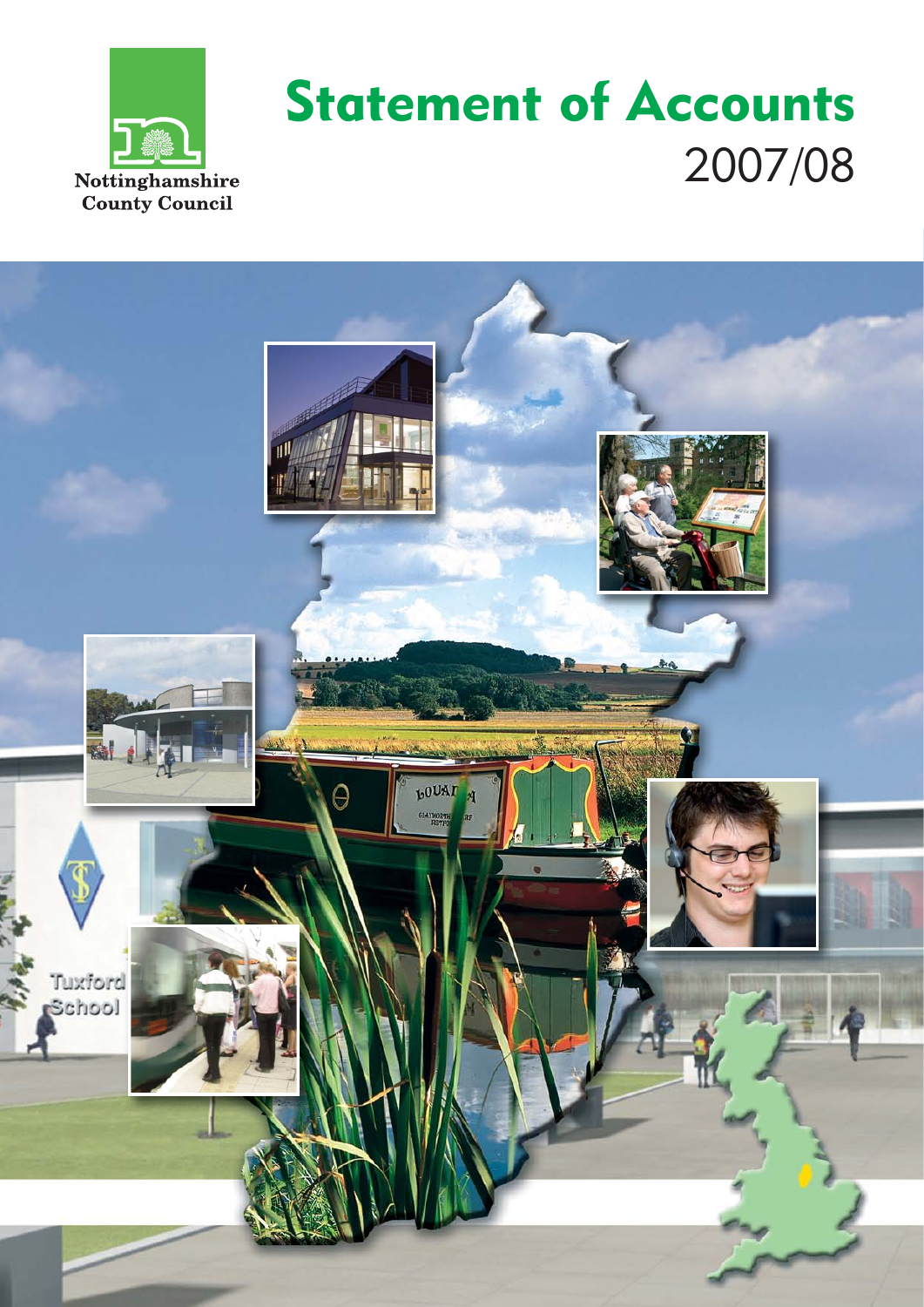## <span id="page-1-0"></span>**NOTTINGHAMSHIRE COUNTY COUNCIL STATEMENT OF ACCOUNTS 2007/08**

#### **CONTENTS PAGE**

| <b>County Council Accounts</b>                      |    |
|-----------------------------------------------------|----|
| <b>Explanatory Foreword</b>                         | 2  |
| Independent Auditor's Report – Financial Statements | 6  |
| Independent Auditor's Report – Use of Resources     | 8  |
| <b>Statement of Responsibilities</b>                | 9  |
| Statement of Approval by Chairman                   | 10 |
| Annual Governance Statement                         | 11 |
| <b>Statement of Accounting Policies</b>             | 16 |
| Income & Expenditure Account                        | 22 |
| Statement of Movement on General Fund Balance       | 23 |
| Statement of Total Recognised Gains & Losses        | 23 |
| <b>Balance Sheet</b>                                | 24 |
| Cash Flow Statement                                 | 25 |
| Summary Revenue Accounts of Trading Undertakings    | 28 |
| <b>Explanation of Prior Period Adjustments</b>      | 29 |
| Notes to the Statement of Accounts                  | 30 |
|                                                     |    |

#### **Pension Funds Accounts**

#### **Nottinghamshire County Council Pension Fund**

| Introduction          | 60 |
|-----------------------|----|
| Fund Account          | 61 |
| Net Assets Statement  | 62 |
| Notes to the Accounts | 63 |
|                       |    |

#### **Admission Agreement etc. Pension Fund**

| Fund Account          | 69  |
|-----------------------|-----|
| Net Assets Statement  | 70. |
| Notes to the Accounts | 71  |

#### **[Glossary of Terms](#page-1-0)** 77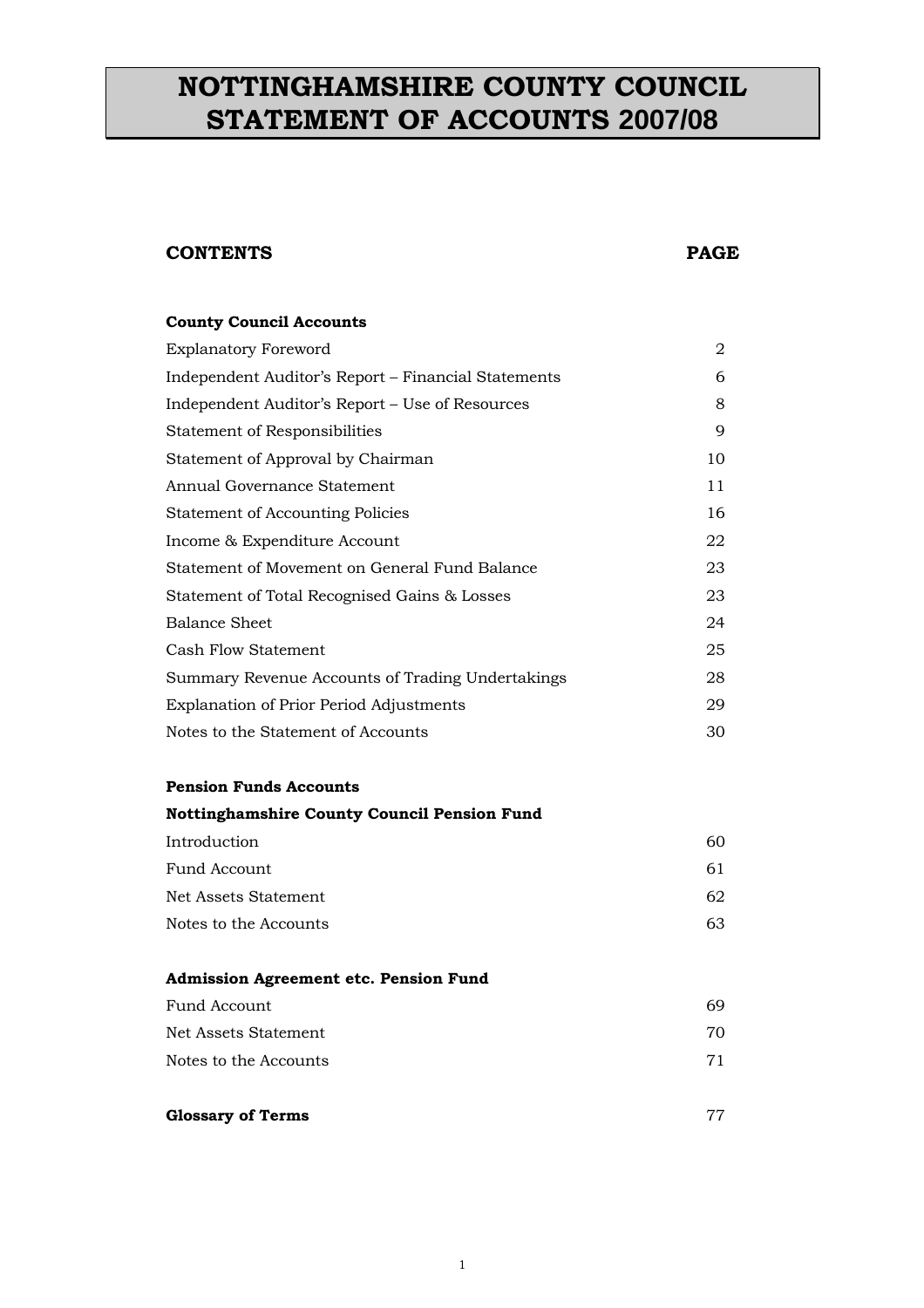#### <span id="page-2-0"></span>**EXPLANATORY FOREWORD**

- 1. The County Council's Statement of Accounts for the year 2007/08 is set out on the following pages. It is prepared in accordance with the 2007/08 Code of Practice on Local Authority Accounting (SORP) and Best Value Accounting Code of Practice (BVACOP), both issued by the Chartered Institute of Public Finance and Accountancy (CIPFA). The statements also comply with appropriate guidance notes issued by CIPFA covering the Statements of Standard Accounting Practice (SSAPs), Financial Reporting Standards (FRSs) and Urgent Issues Task Force Abstracts (UITFA) as they apply to local authorities.
- 2. This foreword gives a brief summary of the Council's overall financial results for 2007/08. It also indicates the type of expenditure incurred and the ways in which money has been raised to pay for this.

#### **Revenue Expenditure**

3. The original budget estimated that there would be no movement on General Fund balances. The final accounts shows that £2.8 million was added to balances.

|                                             |               |        | <b>Variance</b> |
|---------------------------------------------|---------------|--------|-----------------|
|                                             | Original      |        | from            |
|                                             | <b>Budget</b> | Actual | <b>Budget</b>   |
|                                             | £m            | £m     | £m              |
| <b>INCOME</b>                               |               |        |                 |
| Income raised from taxation:                |               |        |                 |
| Precept Income (Council Tax)                | 282.6         | 282.6  | 0.0             |
| Non Domestic Rate Income                    | 114.4         | 114.4  | 0.0             |
| Revenue Support Grant                       | 19.2          | 19.2   | 0.0             |
| Business Growth Incentive                   | 2.2           | 2.7    | (0.5)           |
|                                             | 418.4         | 418.9  | (0.5)           |
| <b>NET EXPENDITURE</b> (inc appropriations) | 418.4         | 416.1  | (2.3)           |
| Contribution (to)/from County               |               |        |                 |
| <b>Fund Balances</b>                        | 0.0           | (2.8)  | (2.8)           |

4. The main variations to net expenditure were

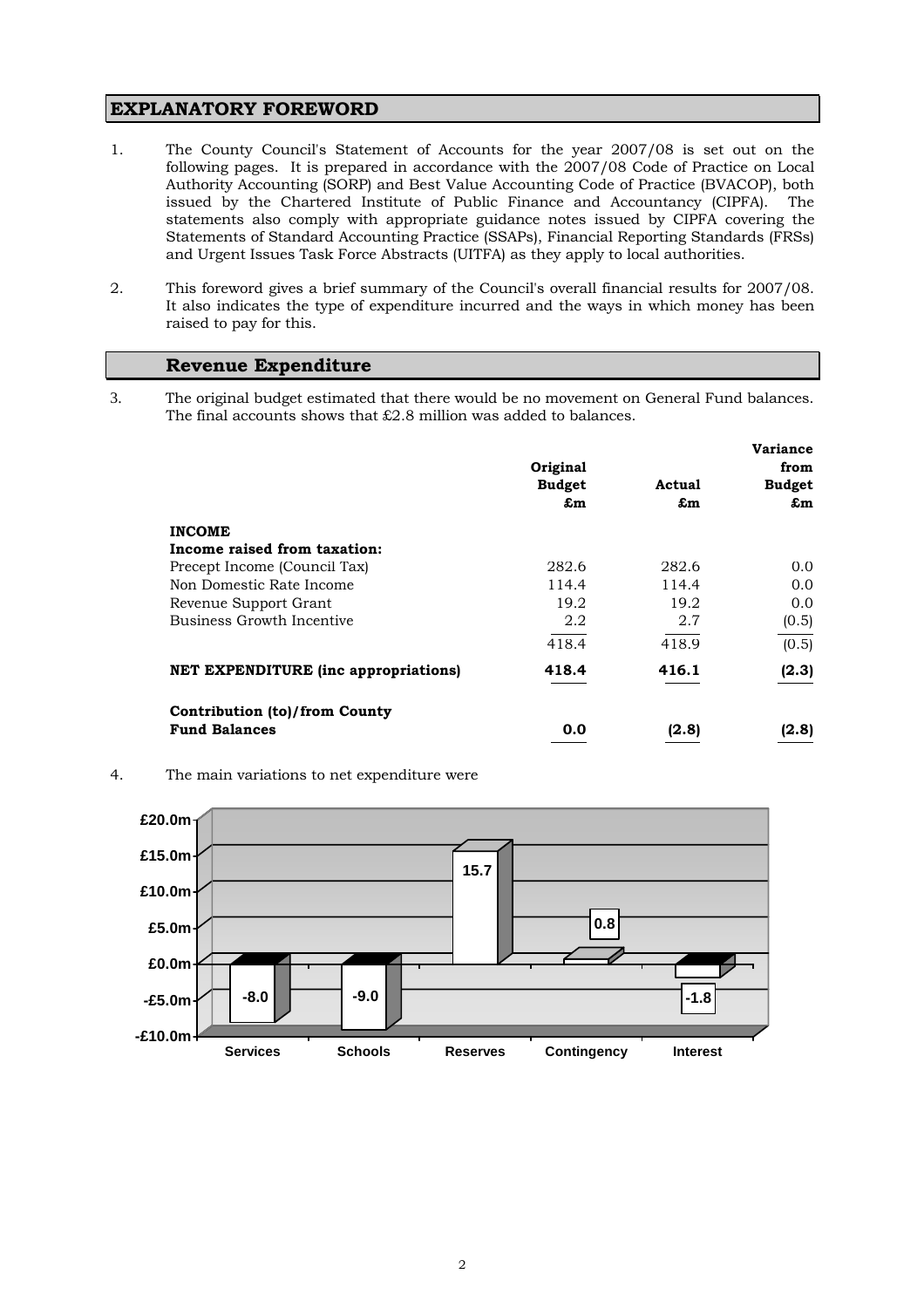|                                                          | £m    | £m     |
|----------------------------------------------------------|-------|--------|
| Areas where expenditure was reduced:                     |       |        |
| Net underspendings by Services                           | (8.0) |        |
| Net contribution to statutory reserves by Schools        | (9.1) |        |
| Interest on borrowings                                   | (1.8) | (18.9) |
| Areas where expenditure increased:                       |       |        |
| Additional contingency sums required                     | 0.8   |        |
| Other                                                    | 0.1   | 0.9    |
| Reserves created from items above:                       |       |        |
| Schools Reserves                                         | 9.0   |        |
| Pay Review                                               | 2.0   |        |
| Carry Forwards                                           | 4.5   |        |
| Other                                                    | 0.2   | 15.7   |
| Overall decrease in net expenditure compared with budget |       | 2.31   |

5. The following table shows the position on the various balances and available reserves held by the County Council and usable for revenue purposes.

|                                     | 1.4.07       | Movement<br>during year | 31.3.08      |
|-------------------------------------|--------------|-------------------------|--------------|
|                                     | £m           | $\mathbf{m}$            | £m           |
| County Fund Balances                | 19.4         | 2.8                     | 22.2         |
| Reserves:                           |              |                         |              |
| Capital Expenditure                 | 3.2          | 1.2                     | 4.4          |
| Capital Receipts & Grants Unapplied | 8.6          | (8.6)                   | 0.0          |
| Earmarked for Budget Carry Forwards | 7.8          | (3.3)                   | 4.5          |
| Earmarked for Services              | 13.3         | 5.2                     | 18.5         |
| Earmarked from Contingency          | 1.1          | (0.9)                   | 0.2          |
| East Leake PFI                      | 2.1          | 0.4                     | 2.5          |
| Leasing Alternatives                | 0.6          | 0.3                     | 0.9          |
| Pay Review Reserve                  | 23.6         | (4.6)                   | 19.0         |
| <b>Trading Organisations</b>        | 1.5          | (0.1)                   | 1.4          |
| Tram PFI                            | 2.9          | 0.3                     | 3.2          |
| Tram Phase 2                        | 4.1          | 1.0                     | 5.1          |
| <b>Bassetlaw PFI</b>                | 17.9         | (0.2)                   | 17.7         |
| Landfill Allowances                 | 2.5          | (1.4)                   | 1.1          |
| Schools Statutory reserve           | 36.1         | 9.0                     | 45.1         |
| Waste PFI                           | 3.2          | 6.9                     | 10.1         |
|                                     | <u>147.9</u> | 8.0                     | <u>155.9</u> |

6. The gross revenue cost of County Council services was £1,174 million in 2007/08. The analysis by type of expenditure is:

|                                             | Amount | Proportion |
|---------------------------------------------|--------|------------|
|                                             | £m     | %          |
| Employees:                                  |        |            |
| Teachers and Lecturers                      | 289.0  | 24.6       |
| <b>Other Employees</b>                      | 308.2  | 26.3       |
| Single Status Back Pay pre April 07         | 10.9   | 0.9        |
| <b>Other Running Costs</b>                  | 528.3  | 45.0       |
| Capital Charges to service revenue accounts | 37.3   | 3.2        |
|                                             | .73.7  |            |

7. The Government has set local authorities an ambitious target of 3% cashable efficiency savings, each year for the next three years. The County Council has established a number of projects to help achieve these savings, particularly through shared services, reducing sickness absence, procurement and asset management. Savings from these projects will help contain Council Tax increases to 3% and help fund additional expenditure on essential services, particularly vulnerable children and adults.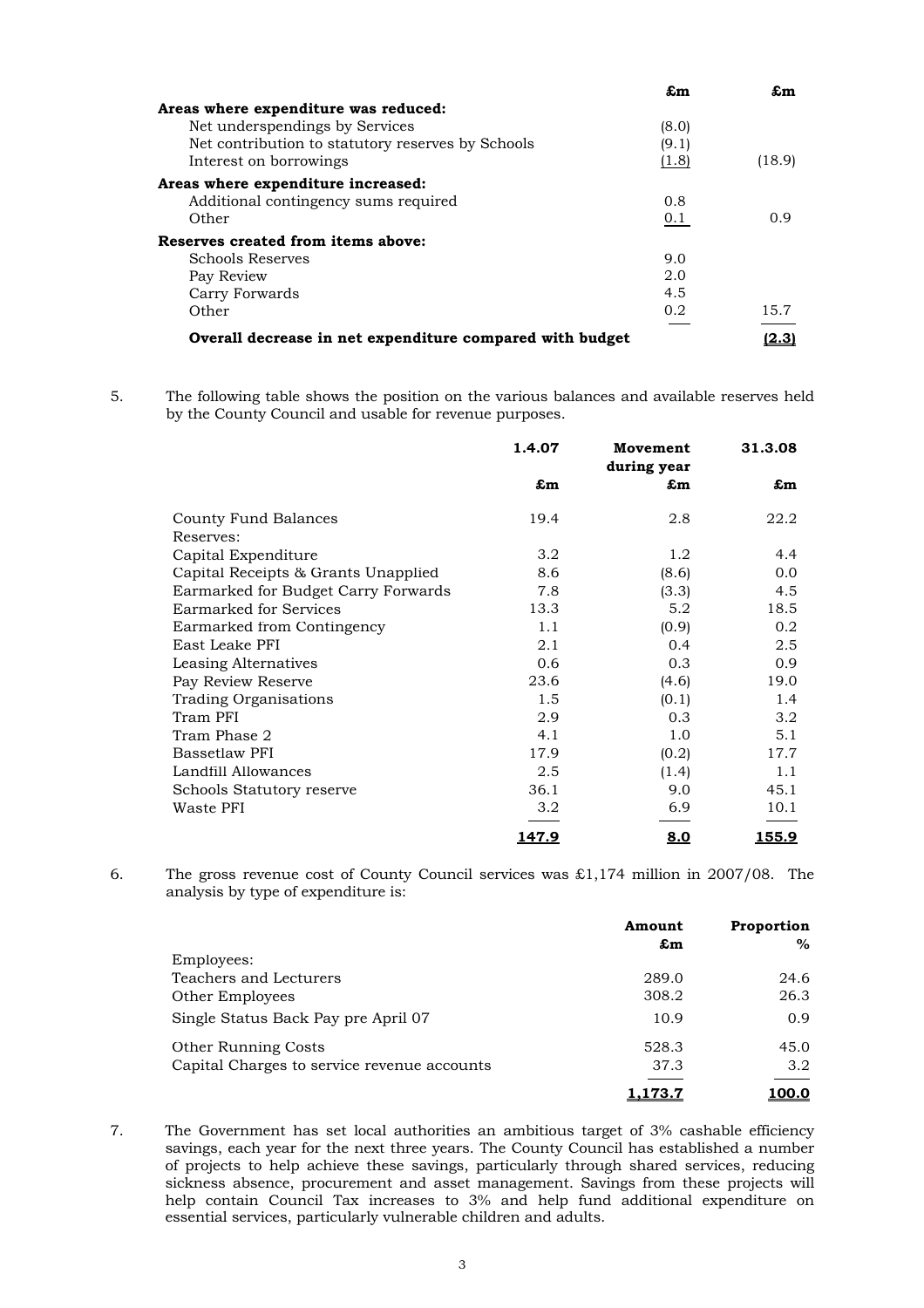- 8. This year the calculation of FRS17 liabilities has resulted in an increase in the assessment of the long-term pension liabilities (see Note 16 to the Accounts). The annual contribution required from the County Council gives the current impact of future liabilities and shows a moderate increase (see Note 15 to the Accounts).
- 9. The County Council continues to provide services and support to the Coroner's Service which is now a separate entity from the Authority. The revenue effect is shown under Contributions to Other Bodies within the Income and Expenditure Account (Page 21).
- 10. The methods of financing the gross revenue cost of services are shown in the following table:

|                                                | Amount<br>£m     | Proportion<br>$\%$ |
|------------------------------------------------|------------------|--------------------|
| Specific Revenue Grants paid to County Council | 599.6            | 51.1               |
| Fees and Charges etc.                          | 138.4            | 11.8               |
|                                                | 738.0            | 63.0               |
| Council Tax, National Non-Domestic Rate,       |                  |                    |
| Revenue Support Grant, LABGI and PSA           | 419.0            | 35.7               |
| Interest and Investment Income                 | 3.2 <sub>1</sub> | 0.3                |
| Other Items                                    | 13.5             | 1.1                |
|                                                |                  |                    |

#### **Capital Expenditure and Financing**

- 11. The County Council's capital expenditure in 2007/08 was £127.3 million excluding amounts counted as capital expenditure for control purposes. The external capital financing costs amounted to £16.0 million.
- 12. At 31 March 2008, the insured value of the County Council's buildings was £1,688 million. This sum excludes the considerable investment in roads and other infrastructure works that has taken place over the years. In addition the Council owns approximately 5,310 hectares of land. The book value of net fixed assets was £1,667 million.
- 13. The Council's borrowings, used to finance the past acquisitions of assets were £247.8 million at 31 March 2008. This includes long term borrowings, loans to be repaid within 1 year and deferred liabilities. The County Council now makes use of financial instruments called Lender Option Borrower Option (LOBO) which offer attractive borrowing rates of interest as well as greater flexibility. At 31 March 2008 the amount owed was £91.2 million.
- 14. The Authority has entered into Private Finance Initiative (PFI) partnerships. The major schemes are as follows:
	- The provision of a tram service by Arrow Consortium. The County and City Councils are 20% and 80% partners in the contract. The Tram became operational on 9th March 2004.
	- The provision of schools at East Leake. Service commenced during 2003/04.
	- The provision of schools and leisure facilities in Bassetlaw commenced during 2007/08.
	- Waste recycling and energy recovery facilities.

Further details of all PFI contracts are set out in Note 32 to the Accounts.

#### **Explanation of the Statements**

#### **Annual Governance Statement**

The Annual Governance Statement sets out the County Council's responsibility for Internal Control and describes both the purpose of internal control and the internal control environment. The Statement also summarises the County Council's review of the effectiveness of internal control and highlights significant internal control issues and the actions to be taken in order to address these.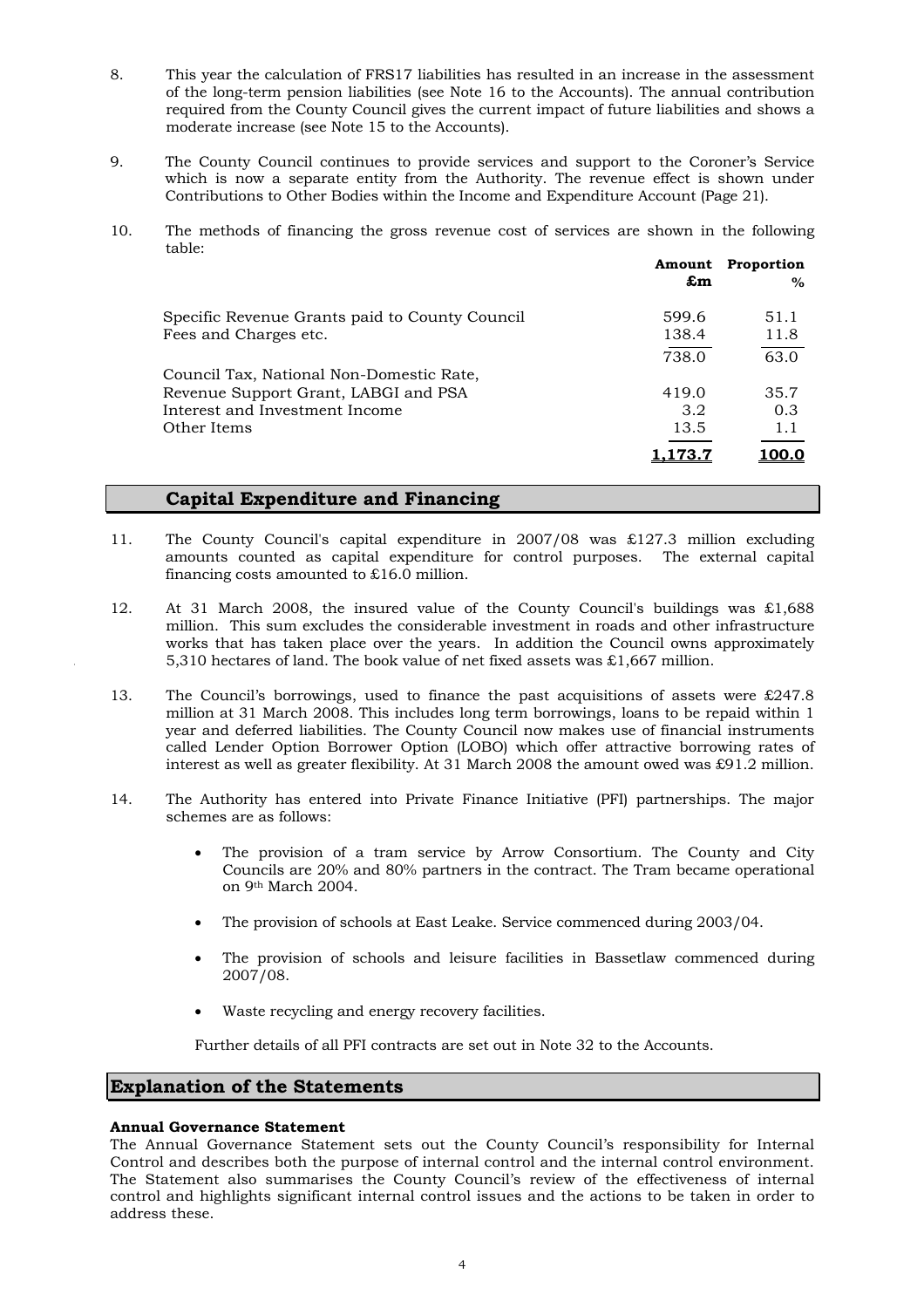The Statement of Accounts is supported by the Statement of Responsibilities, the Statement of Accounting Policies, and the Notes which follow the core financial statements and the pension accounts statements. In addition, there is a glossary of financial terms.

#### **Income and Expenditure Account**

This Account summarises the resources that have been generated and consumed in providing services and managing the County Council during 2007/08. It includes all day to day expenses and related income on an accruals basis, as well as transactions measuring the value of fixed assets consumed and the real projected value of retirement benefits earned by employees in the year. This Account shows how net expenditure was financed from the Precept, Revenue Support Grant and National Non Domestic Rates.

#### **Statement of the Movement on the General Fund Balance**

This is a reconciliation statement which summarises the differences between the deficit on the Income and Expenditure Account and the General Fund surplus balance. The detailed breakdown is shown below the Statement. The Income and Expenditure Account shows the Authority's actual financial performance for the year measured in terms of the resources consumed and generated over the last 12 months. However the County Council is required to raise Council Tax on a different accounting basis, the main differences being:

- Capital investment is accounted for as it is financed, rather than when the fixed assets are consumed.
- Retirement benefits are charged as amounts become payable to pension funds and pensioners, rather than as future benefits are earned.

The General Fund Balance compares the County Council's spending against the council tax that it raised for the year, taking into account the use of reserves built up in the past and contributions to reserves earmarked for future expenditure.

#### **Statement of Total Recognised Gains and Losses**

This Statement brings together all the gains and losses of the County Council for the year and shows the aggregate increase in its net worth. In addition to the surplus generated on the Income and Expenditure Account, it includes gains and losses relating to the revaluation of fixed assets and re-measurement of the net liability to cover the cost of retirement benefits.

#### **Balance Sheet**

The Balance Sheet sets out the financial position of the County Council as at the 31 March 2008**.**  It shows the County Council's balances and reserves and its long term indebtedness, as well as the fixed and net current assets employed in its operations, together with summarised information on the fixed assets held. The County Council's total liability to pay future retirement benefits to current pension recipients and to current employees who will retire in the future is also represented in the Balance Sheet.

#### **Cash Flow Statement**

This Statement summarises all inflows and outflows of cash arising from transactions with third parties for revenue and capital purposes.

#### **Pension Fund Account**

This Statement shows the income and expenditure relating to the County Council's Pension Scheme.

#### **Pension Net Assets Statement**

This Statement shows the net current assets and liabilities arising from the operation of the County Council's Pension Scheme. This Statement does not take account of liabilities to pay pensions and other benefits after the period end. Such liabilities are shown in the Balance Sheet.

#### **Change in Accounting Policy**

In accordance with the Code of Practice on Local Authority Accounting there have been two significant changes to accounting policies. The first relates to the accounting for fixed assets with the introduction of the Revaluation Reserve from 1 April 2007 which will show revaluation gains accumulated since 1 April 2007. The second relates to the adherence to FRS 25, 26 and 29 dealing with the recognition, measurement and disclosure of Financial Instruments. The latter change has not required any restatement to the 2006/07 accounts or significant effect on the accounts for 2007/08 but has resulted in greater disclosure of the use of Financial Instruments, e.g. borrowing, loans given etc.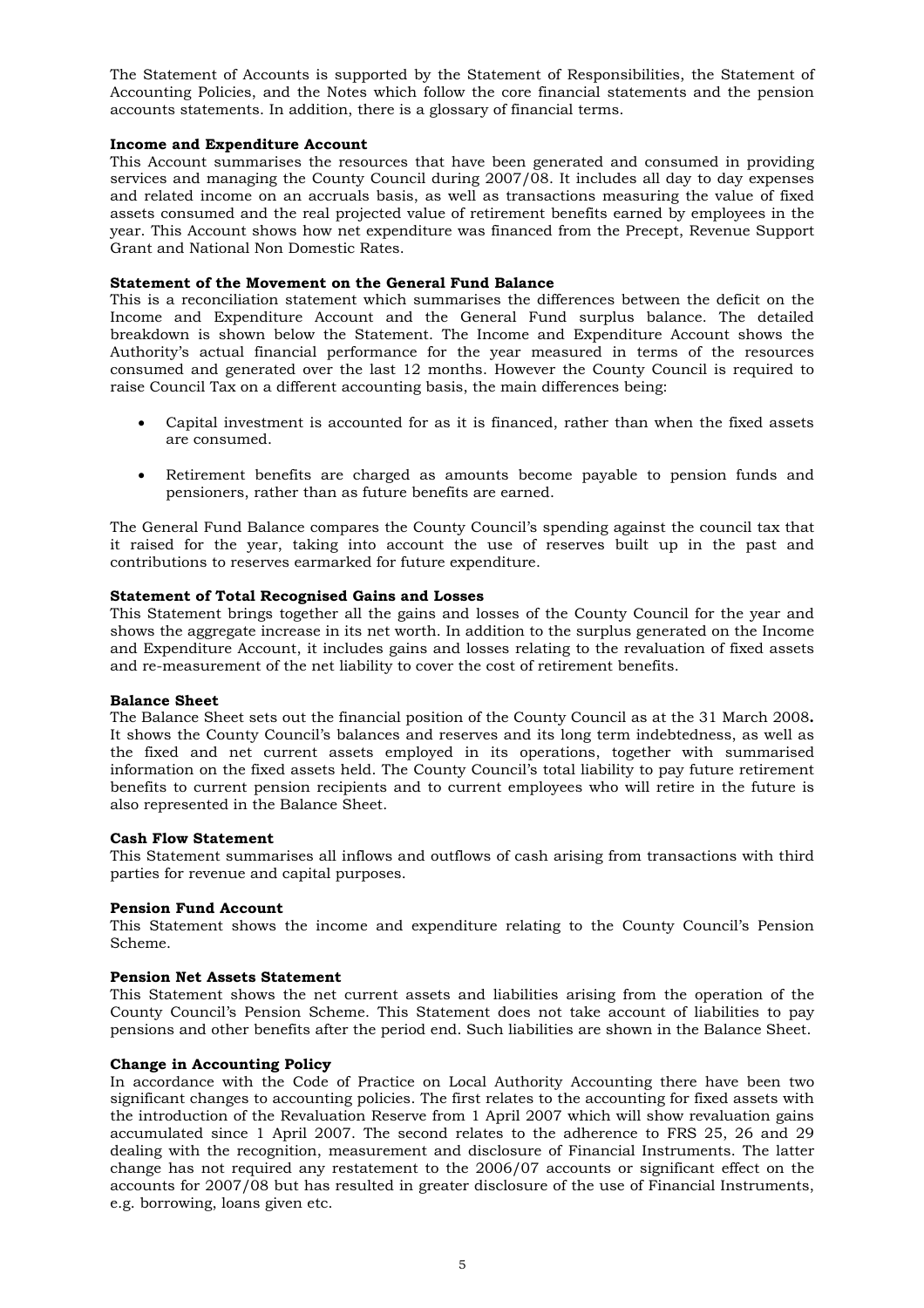#### <span id="page-6-0"></span>**INDEPENDENT AUDITOR'S REPORT TO NOTTINGHAMSHIRE COUNTY COUNCIL**

#### **Opinion on the financial statements**

I have audited the Authority accounting statements, pension fund accounts and related notes of Nottinghamshire County Council for the year ended 31 March 2008 under the Audit Commission Act 1998. The Authority accounting statements comprise the Authority Income and Expenditure Account, the Authority Statement of the Movement on the General Fund Balance, the Authority Balance Sheet, the Authority Statement of Total Recognised Gains and Losses, the Authority Cash Flow Statement and the related notes. Both pension fund accounts comprise the Fund Account, the Net Assets Statement and the related notes. The Authority accounting statements and pension fund accounts have been prepared under the accounting policies set out in the Statement of Accounting Policies.

This report is made solely to the members of Nottinghamshire County Council in accordance with Part II of the Audit Commission Act 1998 and for no other purpose, as set out in paragraph 36 of the Statement of Responsibilities of Auditors and of Audited Bodies prepared by the Audit Commission.

#### **Respective responsibilities of the Service Director - Finance and auditor**

The Service Director - Finance has responsibility for preparing the financial statements, including the pension fund accounts, in accordance with relevant legal and regulatory requirements and the Statement of Recommended Practice on Local Authority Accounting in the United Kingdom 2007 are set out in the Statement of Responsibilities for the Statement of Accounts.

My responsibility is to audit the Authority accounting statements, pension fund accounts and related notes in accordance with relevant legal and regulatory requirements and International Standards on Auditing (UK and Ireland).

I report to you my opinion as to whether the Authority accounting statements and the pension fund accounts present fairly, in accordance with relevant legal and regulatory requirements and the Statement of Recommended Practice on Local Authority Accounting in the United Kingdom 2007:

- the financial position of the Authority and its income and expenditure for the year; and
- the financial transactions of both pension funds during the year and the amount and disposition of the funds' assets and liabilities, other than liabilities to pay pensions and other benefits after the end of the scheme year.

I review whether the governance statement reflects compliance with 'Delivering Good Governance in Local Government: A Framework' published by CIPFA/SOLACE in June 2007. I report if it does not comply with proper practices specified by CIPFA/SOLACE or if the statement is misleading or inconsistent with other information I am aware of from my audit of the financial statements. I am not required to consider, nor have I considered, whether the governance statement covers all risks and controls. Neither am I required to form an opinion on the effectiveness of the Authority's corporate governance procedures or its risk and control procedures.

I read other information published with the Authority accounting statements, pension fund accounts and related notes and consider whether it is consistent with the audited Authority accounting statements. This other information comprises the Explanatory Foreword and the Pension Fund Annual Report. I consider the implications for my report if I become aware of any apparent misstatements or material inconsistencies with the Authority accounting statements, pension fund accounts and related notes. My responsibilities do not extend to any other information.

#### **Basis of audit opinion**

I conducted my audit in accordance with the Audit Commission Act 1998, the Code of Audit Practice issued by the Audit Commission and International Standards on Auditing (UK and Ireland) issued by the Auditing Practices Board. An audit includes examination, on a test basis, of evidence relevant to the amounts and disclosures in the Authority accounting statements, pension fund accounts and related notes. It also includes an assessment of the significant estimates and judgments made by the Authority in the preparation of the Authority accounting statements, pension fund accounts and related notes, and of whether the accounting policies are appropriate to the Authority's circumstances, consistently applied and adequately disclosed.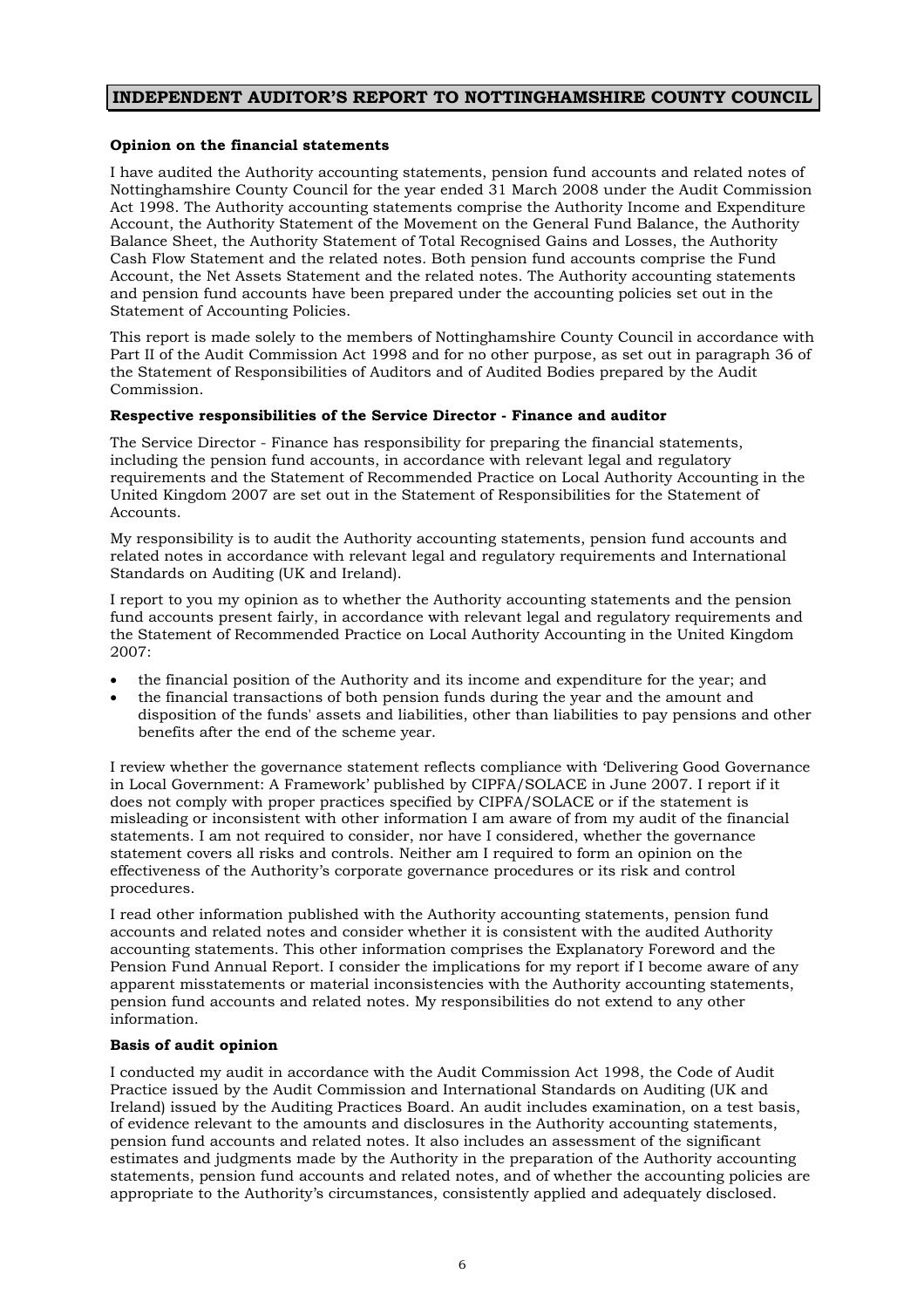I planned and performed my audit so as to obtain all the information and explanations which I considered necessary in order to provide me with sufficient evidence to give reasonable assurance that the Authority accounting statements, pension fund accounts and related notes are free from material misstatement, whether caused by fraud or other irregularity or error. In forming my opinion I also evaluated the overall adequacy of the presentation of information in the Authority accounting statements, pension fund accounts and related notes.

#### **Opinion**

In my opinion:

The Authority financial statements present fairly, in accordance with relevant legal and regulatory requirements and the Statement of Recommended Practice on Local Authority Accounting in the United Kingdom 2007, the financial position of the Authority as at 31 March 2008 and its income and expenditure for the year then ended; and

Both pension fund accounts and related notes present fairly, in accordance with the Statement of Recommended Practice on Local Authority Accounting in the United Kingdom 2007, the financial transactions during the year ended 31 March 2008, and the amount and disposition of fund assets and liabilities as at 31 March 2008, other than liabilities to pay pensions and other benefits after the end of the scheme year.

#### **Mr Andrew Blackburn**

District Auditor Littlemoor House Littlemoor Eckington Sheffield S21 4EF

**26 September 2008**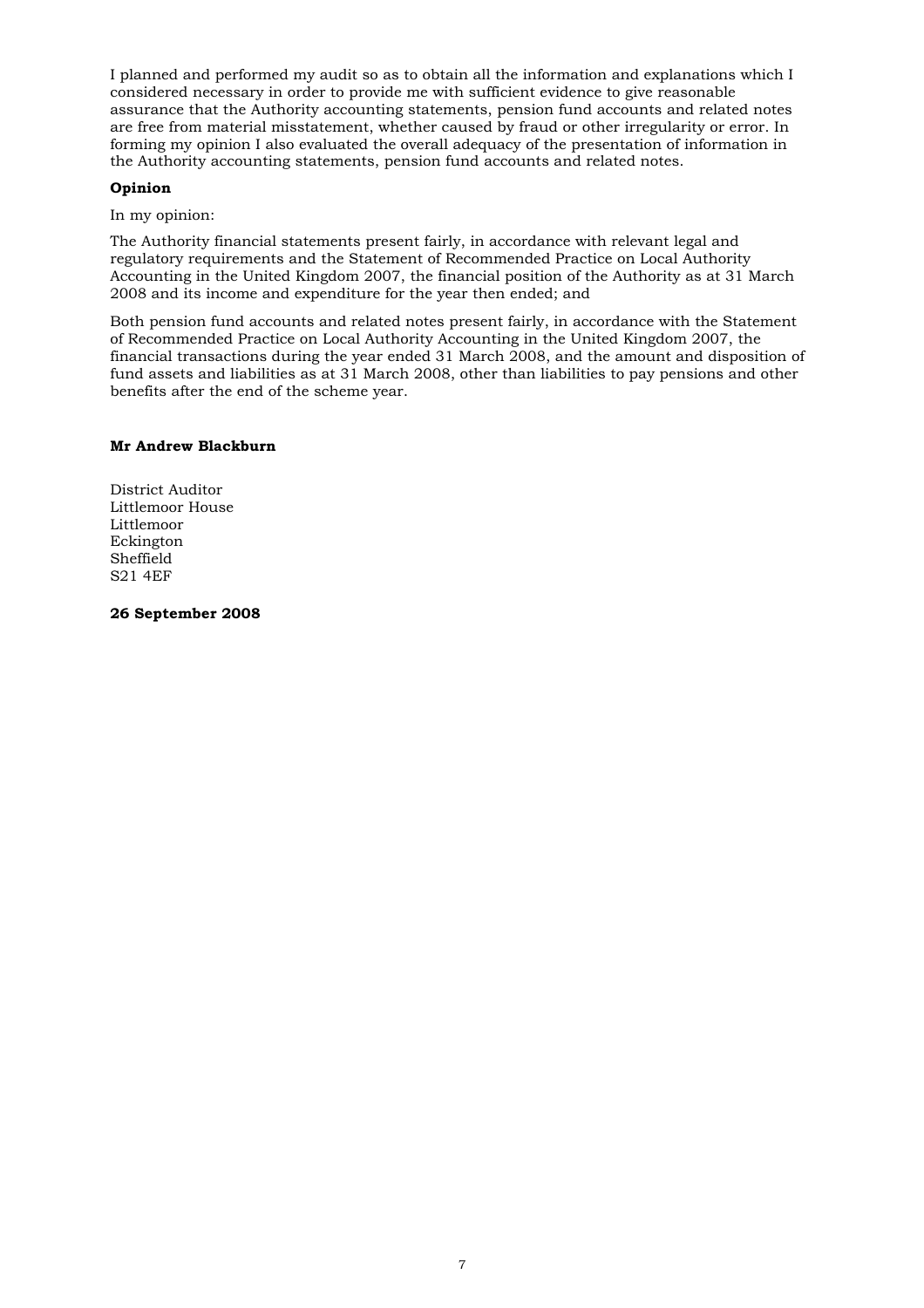#### **INDEPENDENT AUDITOR'S REPORT TO NOTTINGHAMSHIRE COUNTY COUNCIL**

#### **Conclusion on arrangements for securing economy, efficiency and effectiveness in the use of resources**

#### **Authority's Responsibilities**

The Authority is responsible for putting in place proper arrangements to secure economy, efficiency and effectiveness in its use of resources, to ensure proper stewardship and governance and regularly to review the adequacy and effectiveness of these arrangements.

#### **Auditor's Responsibilities**

I am required by the Audit Commission Act 1998 to be satisfied that proper arrangements have been made by the Authority for securing economy, efficiency and effectiveness in its use of resources. The Code of Audit Practice issued by the Audit Commission requires me to report to you my conclusion in relation to proper arrangements, having regard to relevant criteria specified by the Audit Commission for principal local authorities. I report if significant matters have come to my attention which prevent me from concluding that the Authority has made such proper arrangements. I am not required to consider, nor have I considered, whether all aspects of the Authority's arrangements for securing economy, efficiency and effectiveness in its use of resources are operating effectively.

#### **Conclusion**

I have undertaken my audit in accordance with the Code of Audit Practice and having regard to the criteria for principal local authorities specified by the Audit Commission and published in December 2006, I am satisfied that, in all significant respects, Nottinghamshire County Council made proper arrangements to secure economy, efficiency and effectiveness in its use of resources for the year ending 31 March 2008.

#### **Best Value Performance Plan**

The auditor issued his statutory report on the audit of the Authority's best value performance plan for the financial year 2007/08 on 17 December 2007. The auditor did not identify any matters to be reported to the Authority and did not make any recommendations on procedures in relation to the plan.

#### **Certificate**

I certify that I have completed the audit of the accounts in accordance with the requirements of the Audit Commission Act 1998 and the Code of Audit Practice issued by the Audit Commission.

#### **Mr Andrew Blackburn**

District Auditor Littlemoor House Littlemoor Eckington Sheffield S21 4EF

**26 September 2008**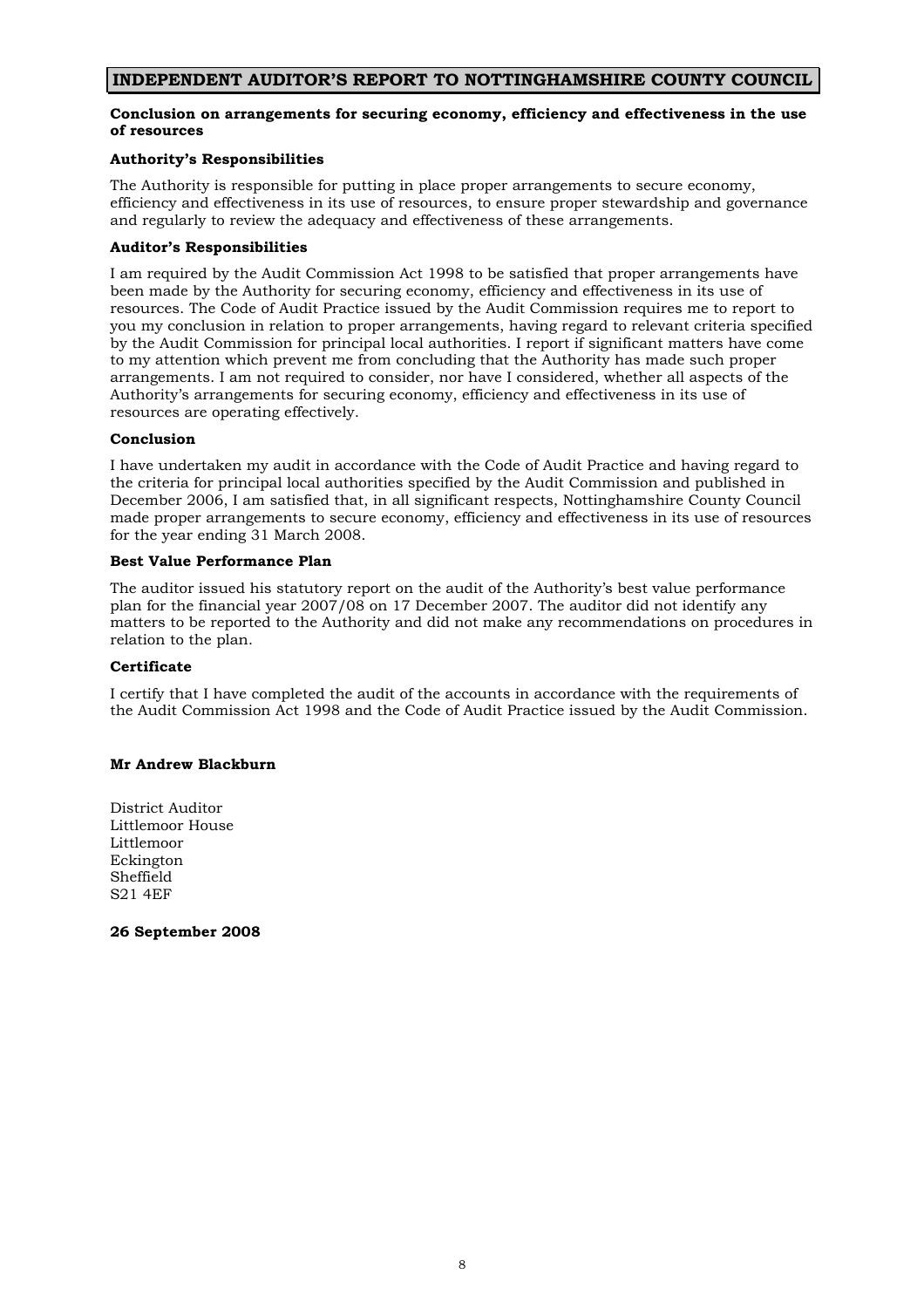#### <span id="page-9-0"></span>**STATEMENT OF RESPONSIBILITIES FOR THE STATEMENT OF ACCOUNTS**

#### **The Authority's Responsibilities**

The Authority is required:

- to make arrangements for the proper administration of its financial affairs and to secure that one of its officers has the responsibility for the administration of those affairs. The Service Director (Finance) is the responsible officer;
- to manage its affairs to secure economic, efficient and effective use of resources and safeguard its assets;
- to prepare and publish a Statement of Accounts in accordance with the Accounts and Audit Regulations 2003, as amended ("the Regulations").

#### **The Service Director (Finance) Responsibilities**

The Service Director (Finance) is responsible for the preparation of the Authority's Statement of Accounts, in accordance with the appropriate CIPFA/LASAAC Code of Practice on Local Authority Accounting in Great Britain ("the Code").

In preparing this Statement of Accounts, the Service Director (Finance) has:

- selected suitable accounting policies and then applied them consistently;
- made judgements and estimates that were reasonable and prudent;
- complied with the Code and the Regulations.

The Service Director (Finance) has also:

- kept proper accounting records which were up to date;
- taken reasonable steps for the prevention and detection of fraud and other irregularities.

I certify that the accounts present fairly the financial position at the accounting date and its income and expenditure for the year ended on that date.

**A Sumby Service Director (Finance), Corporate Services 19 June 2008**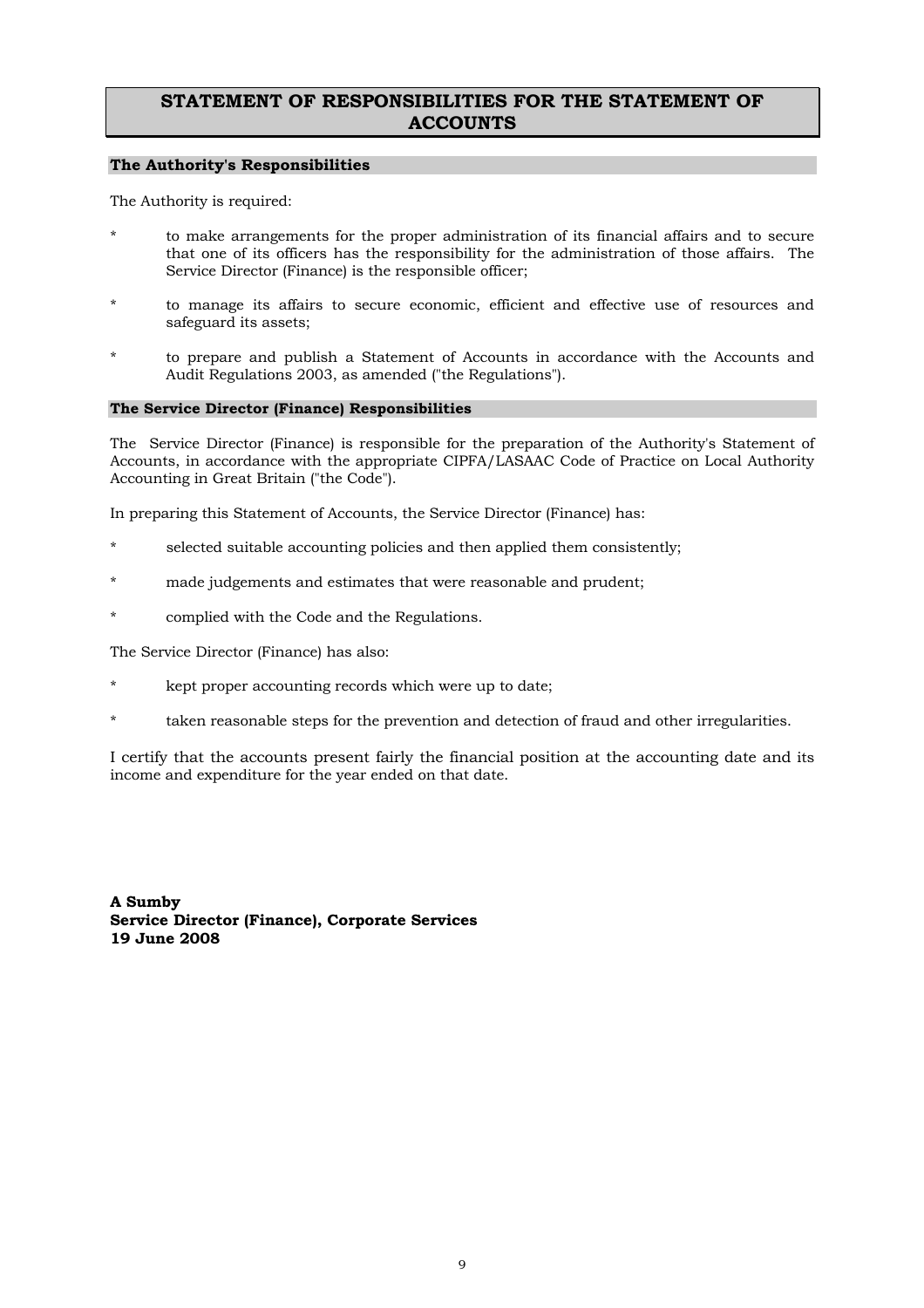### <span id="page-10-0"></span>**STATEMENT OF APPROVAL OF THE STATEMENT OF ACCOUNTS**

The Statement of Accounts was approved by a meeting of the County Council on 19 June 2008. The Strategic Director of Resources is satisfied with the position set out in the Statement of Accounts. As Chairman of Nottinghamshire County Council I am satisfied that the approval process for the Statement of Accounts has now been completed satisfactorily and that the Statement of Accounts may now be issued.

**Councillor The Hon Joan Taylor Chairman of the County Council 19 June 2008**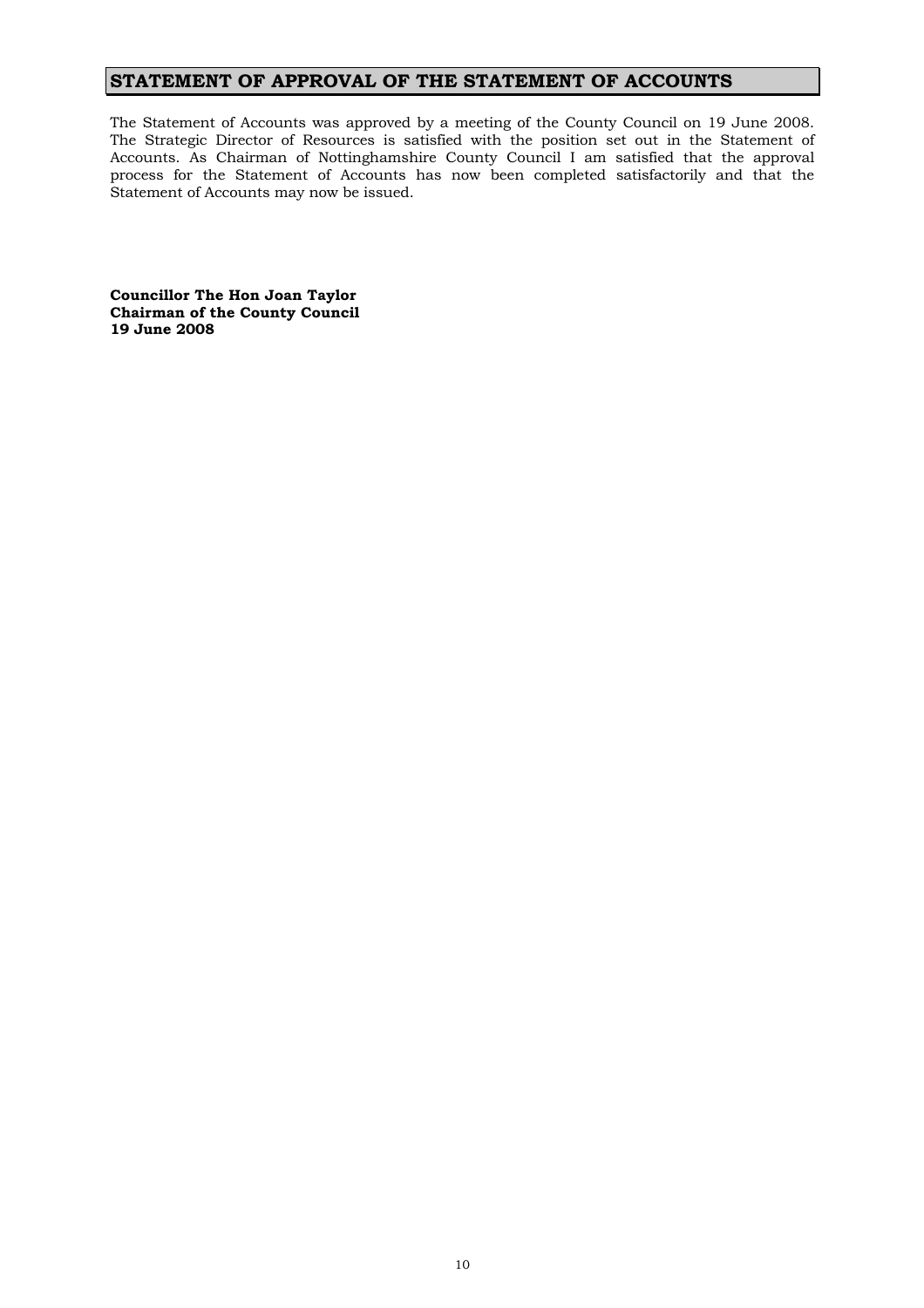#### <span id="page-11-0"></span>**ANNUAL GOVERNANCE STATEMENT**

#### **1. SCOPE OF RESPONSIBILITY**

Nottinghamshire County Council is responsible for ensuring that its business is conducted in accordance with the law and proper standards, and that public money is safeguarded and properly accounted for, and used economically, efficiently and effectively. The Authority also has a duty under the Local Government Act 1999 to make arrangements to secure continuous improvement in the way in which its functions are exercised, having regard to a combination of economy, efficiency and effectiveness.

 In discharging this overall responsibility, the County Council is responsible for putting in place proper arrangements for the governance of its affairs, facilitating the effective exercise of its functions, including the arrangements for the management of risk.

 The County Council has approved and adopted a code of corporate governance, which is consistent with the principles of the CIPFA/SOLACE Framework *Delivering Good Governance in Local Government.* This statement explains how the Authority has complied with the code and also meets the requirements of Regulation 4[2] of the Accounts and Audit Regulations 2003 as amended by the Accounts and Audit [Amendment] [England] Regulations 2006 in relation to the publication of a Statement on Internal Control.

#### **2. THE PURPOSE OF THE GOVERNANCE FRAMEWORK**

The Governance Framework comprises the systems and processes, and culture and values, by which the Authority is directed and controlled and its activities through which it accounts to, engages with and leads the community. It enables the Authority to monitor the achievement of its strategic objectives and to consider whether those objectives have led to the delivery of appropriate cost-effective services.

 The system of internal control is a significant part of that framework and is designed to manage risk to a reasonable level. It cannot eliminate all risk of failure to achieve policies, aims and objectives and can therefore only provide reasonable and not absolute assurance of effectiveness. The system of internal control is based on an ongoing process designed to identify and prioritise the risks to the achievement of the Authority's policies, aims and objectives, to evaluate the likelihood of those risks being realised and the impact should they be realised, and to manage them efficiently, effectively and economically.

 The Governance Framework has been in place at the County Council for the year ended 31 March 2008 and up to the date of approval of the Statement of Accounts.

#### **3. THE GOVERNANCE FRAMEWORK**

The Authority's Governance Framework comprises many systems and processes including the arrangements for:

• Identifying and communicating the Authority's vision of its purpose and intended outcomes for citizens and services users.

The Authority's Community Strategy 2005/09, All Together Better, was developed following extensive consultation, and centres on the themes of Safer and Stronger, Healthier, Learning and Earning, Cleaner and Greener and Travel and Access. The Council's Strategic Plan 2006/10 mirrors the Community Strategy and sets the County's aims, priorities and targets, as well as the vision for the Authority. The Authority recognises the importance of communicating its vision and uses a number of channels to effect this, including the County News civic newspaper, the County's website, the Nottinghamshire Partnership website, In Contact and targeted mailings.

• Reviewing the Authority's vision and its implications for the Authority's governance arrangements.

The commitments in the Strategic Plan are set in a robust performance framework. They are reviewed quarterly to ensure progress is being made and to ensure action is taken if not. The Authority's vision was reviewed by Cabinet in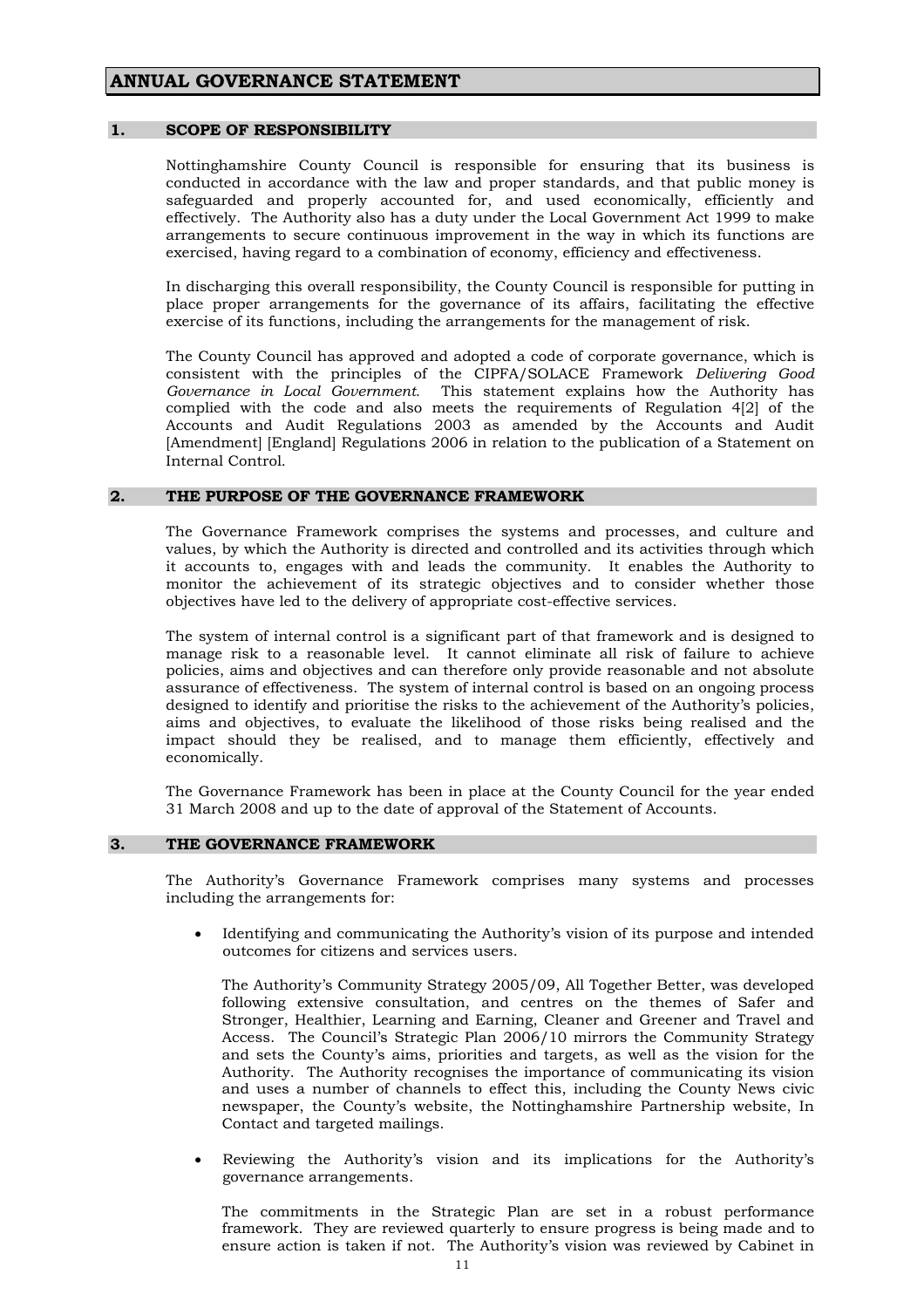March 2008 and a revised vision to be achieved within the existing governance arrangements and a set of values agreed. This underpins the Authority's communications work, its business planning process and the development of the Strategic Plan.

• Measuring the quality of services for users, ensuring that they are delivered in accordance with the Authority's objectives and ensuring that they represent the best use of resources.

The Authority carries out annual resident satisfaction surveys, annual budget consultations and has in place a robust complaints procedure. A Citizens Panel is in place. Progress against Strategic Plan commitments is monitored quarterly and reported to full Council every 6 months, including the commitment to deliver excellent but affordable services. Internal assessments, comparing cost information with service delivery data, are carried out and services identified as high cost and performing below average have been subjected to detailed review. The External Auditor has concluded that the Authority has very good arrangements in place to manage and improve value for money.

• Defining and documenting the roles and responsibilities of the executive, nonexecutive, scrutiny and officer functions, with clear delegation arrangements and protocols for effective communication.

The Constitution sets out how decisions are made and the procedures followed to ensure that these are efficient, transparent and accountable to local people. Responsibility for decision making, the role of full Council, the Cabinet, Committees, Select Committees and the process for determining key decisions are defined in the Constitution. Delegations are detailed so that the functions of full Council, Cabinet, Cabinet Members, Committees and Officers are specified. Appropriate protocols are in place.

• Developing, communicating and embedding codes of conduct, defining the standards of behaviour for Members and staff.

 Codes of Conduct, for both Members and staff, are contained within the Constitution together with the Code on Member and Officer Relationships. The Constitution is posted on the Council's website. The Authority's Standards Committee is responsible for promoting and maintaining high standards of conduct by the County's Members. A survey conducted in 2007/08 identified a high level of awareness of the Employee Code of Conduct among Council staff.

• Reviewing and updating Standing Orders, Standing Financial Instructions, a Scheme of Delegation and supporting procedure notes/manuals, which clearly define how decisions are taken and the processes and controls required to manage risks.

 The Authority's Financial Regulations were revised with effect from 29 March 2007 and the Officer Scheme of Delegation was reviewed and amended from 1 November 2007. The Monitoring Officer is responsible for maintaining an up to date Constitution and the Strategic Director of Resources has carried out a review of Financial Regulations in conjunction with Legal Services. The Corporate Risk Management Strategy was reviewed in October 2007 and a revised Risk Register produced.

• Undertaking the core functions of an Audit Committee, as identified in CIPFA's *Audit Committees – Practical Guidance for Local Authorities.*

In its Review of Internal Audit, completed in January 2008, the External Auditor commented that the Audit Committee was carrying out the functions expected of it and that its role was in line with the expectations of the CIPFA Code. The core functions relate to the review of Internal and External Audit work, the effectiveness of the Authority's control environment and risk management arrangements, the review of the annual assurance statement and the review of the financial statements. These functions are covered by the Audit Committee.

• Ensuring compliance with relevant laws and regulations, internal policies and procedures, and that expenditure is lawful.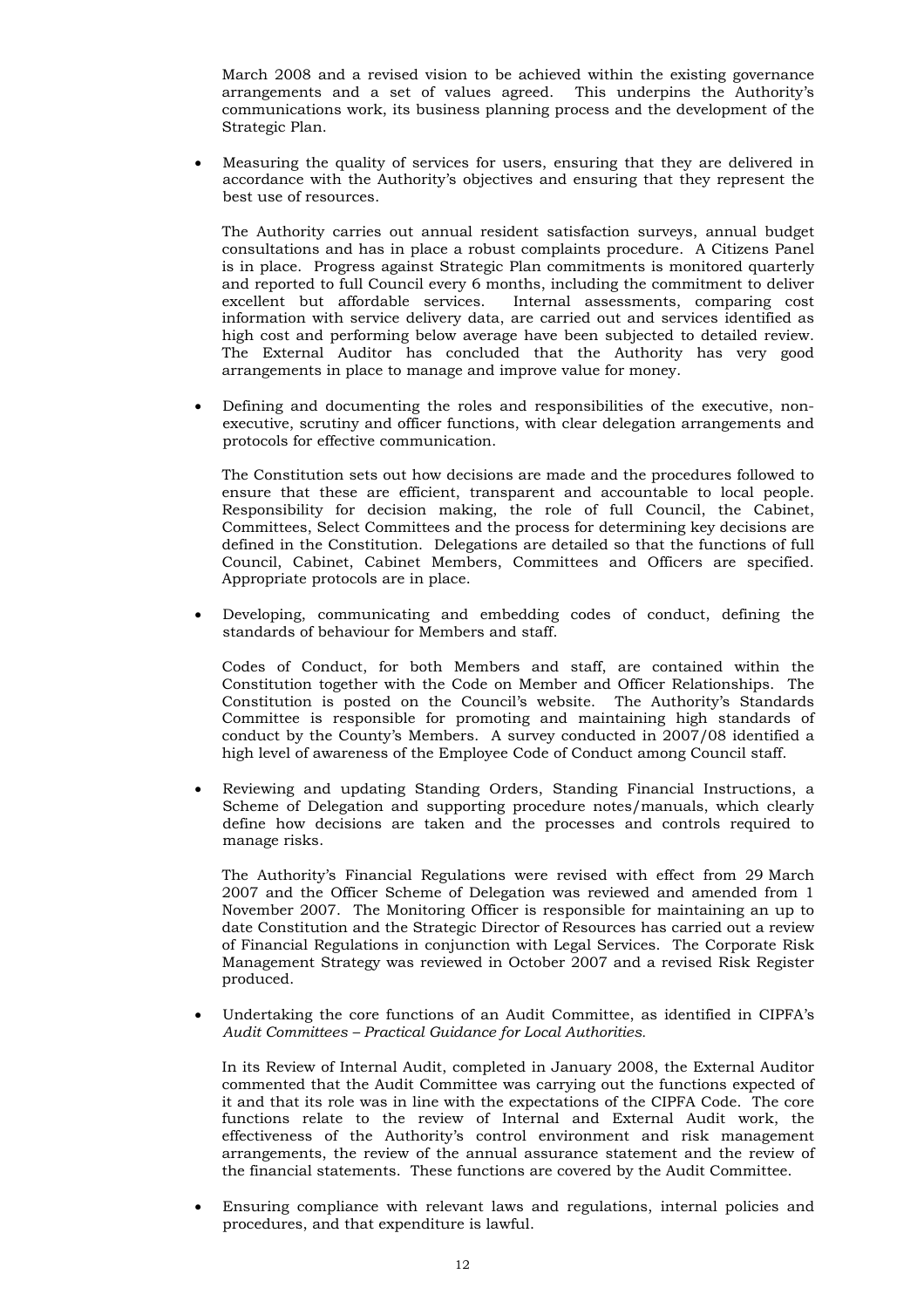The Monitoring Officer is responsible, after consultation, for reporting to full Council or Cabinet if it is considered that any proposal decision or omission would give rise to unlawfulness. In addition, Legal Comments are contained in reports to Council, the Executive and Committees to advise on compliance with the policy framework and the Constitution. The Strategic Director of Resources also has a responsibility to highlight any proposal, decision or course of action which will involve any unlawful expenditure.

• Whistle-blowing and receiving and investigating complaints from the public.

The Authority's Whistleblowing Policy was reviewed by the Standards Committee during 2007/8 and a number of changes made. These were approved by the County Council and the new Policy was implemented from 1 February 2008. As part of this process, it was also agreed to promote the Whistleblowing Policy through a number of measures including messages on payslips, posters, an article in the staff newspaper and publicity on the intranet. The Authority's complaints procedure is well established and is monitored by the Standards Committee.

• Identifying the development needs of Members and senior officers in relation to their strategic roles, supported by appropriate training.

The Authority adopted a Member Development Strategy in June 2007 and following its adoption, each Member was asked to identify their own development needs which have been used as the basis for a training programme in 2008/9. The Standards Committee will maintain an overview of the programme and receive quarterly reports regarding the take up and evaluation of courses. Senior Officers' development needs are identified via the Authority's Performance and Development Review process.

• Establishing clear channels of communication with all sections of the community and other stakeholders, ensuring accountability and encouraging open consultation.

Communication channels include the County News civic newspaper delivered to every household in the County, the County website which attracts 180,000 visits each month, the Citizens' Panel and targeted audiences e.g. service user and carer groups. An annual resident satisfaction survey is conducted and annual budget consultations take place.

• Incorporating good governance arrangements in respect of partnerships and other group working as identified by the Audit Commission's report on the governance of partnerships, and reflecting these in the Authority's overall governance arrangements.

The Leader of the Council chairs the Local Strategic Partnership Board and partnership working has been taken forward through the Local Area Agreement Management Group. This partnership working is underpinned by a Partnership Agreement signed in 2006. The Constitution sets out policy guidance for County Council involvement in partnerships and guidance on entering into partnerships has also been produced.

#### **4. REVIEW OF EFFECTIVENESS**

The Authority has responsibility for conducting, at least annually, a review of the effectiveness of its governance framework including the system of internal control. The review of effectiveness is informed by the work of the executive managers within the Authority who have responsibility for the development and maintenance of the governance environment, the Head of Internal Audit's annual report, and also by comments made by the External Auditors and other review agencies and inspectorates.

 Throughout 2007/08, the Authority has maintained and reviewed the effectiveness of the Governance Framework. In particular:

a) The County Council has reviewed the Constitution and approved changes to the Officer Scheme of Delegation and Employment Procedure Rules. In addition it has received or agreed the: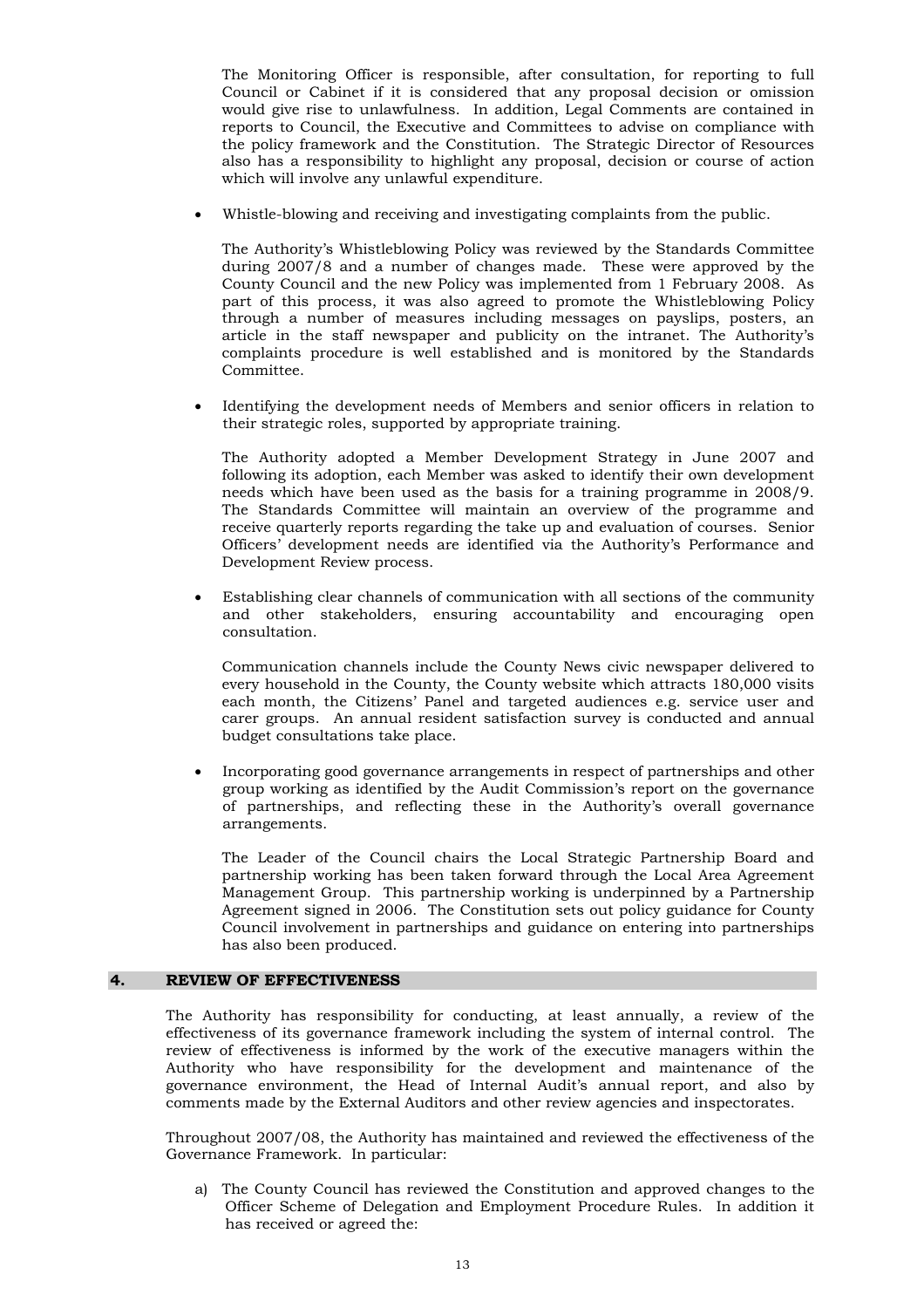- Annual Performance Plan 2007/08
- Annual Review of Scrutiny
- New Ways of Working in Council Meetings
- Statement of Accounts 2006/07
- Model Code of Conduct
- Lending Policy
- Member Development Project
- Budget Report 2008/09
- b) Cabinet has considered and approved a number of reports in its role as the Executive including:
	- The Annual Audit and Inspection Letter 2007/08
	- Local Code on Corporate Governance
	- Nottinghamshire County Council's Vision and Values
	- Budget Proposals
	- New Local Area Agreement
	- Revenue Budget Monitoring
	- Corporate Risk Management
	- NET Phase 2 Governance
- c) The Audit Committee and Scrutiny Committees have considered a wide variety of issues including:
	- Unsatisfactory Audit Opinion Reports
	- Review of Internal Audit
	- Fraud Survey
	- Annual Governance Report
	- Internal Audit Terms of Reference
	- Statement on Internal Control 2006/07
	- IDeA Peer Review
	- Sickness Absence
	- Crime Reduction
	- Performance of County Services
- d) The Standards Committee, in its role as promoting and maintaining high standards of conduct by the County Council has received reports on:
	- Member Development
	- Model Code of Conduct
	- Travel and Accommodation Policy
	- Electoral Divisions Initiative
	- Local Assessment and Handling of Complaints
	- Whistleblowing Policy
	- Local Code of Corporate Governance
- e) Internal Audit has undertaken planned reviews of internal control procedures across all departments and across a range of functions in the Authority. Each review contains an opinion on the internal controls in place and Internal Audit's overall opinion of the Authority's system of internal control, based on the audits completed in 2007/08, is that it is adequate.
- f) External Audit's Annual Audit and Inspection Letter 2007/08, stated that significant business risks continue to be well managed and that there are strong arrangements in place to maintain a sound system of internal control including the Audit Committee.
- g) We have been advised on the implications of the result of the review of the effectiveness of the governance framework by the Audit Committee and a plan to address weaknesses and ensure continuous improvement of the system is in place.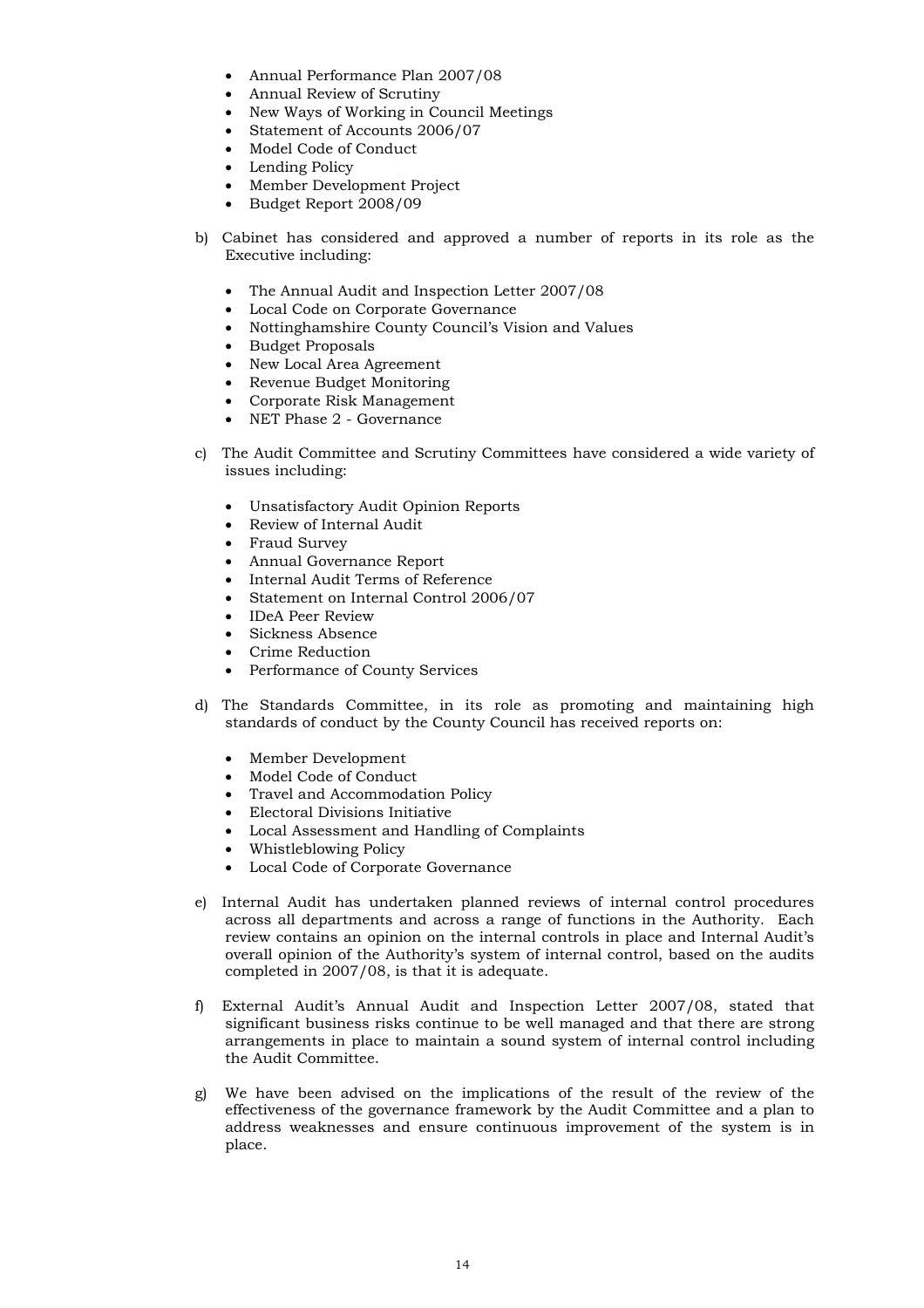#### **5. SIGNIFICANT GOVERNANCE ISSUES**

The Authority faces another challenging year in 2008/09 and the following represent the key issues to be addressed in relation to significant governance issues:

- a) More focus is needed upon outcomes and the setting of more ambitious targets. Further progress is needed in areas such as reducing sickness absence to increase capacity.
- b) Improvements in the consistency across departments in the robustness of procedures to check and validate data to ensure performance against targets is based on good data quality.
- c) Improvements in the accuracy of the Statement of Accounts.
- d) Review the level of balances to ensure that the County Fund and other non earmarked balances remain consistent with the Medium Term Financial Strategy.
- e) Achieve the Local Area Agreement outcomes and priorities for which the Authority is responsible.

 We propose over the coming year to take steps to address the above matters to further enhance our governance arrangements. We are satisfied that these steps will address the need for improvements that were identified in our review of effectiveness and will monitor their implementation and operation as part of our next annual review.

**Councillor David Kirkham Leader of the County Council 19 June 2008** 

**Mick Burrows Chief Executive 19 June 2008**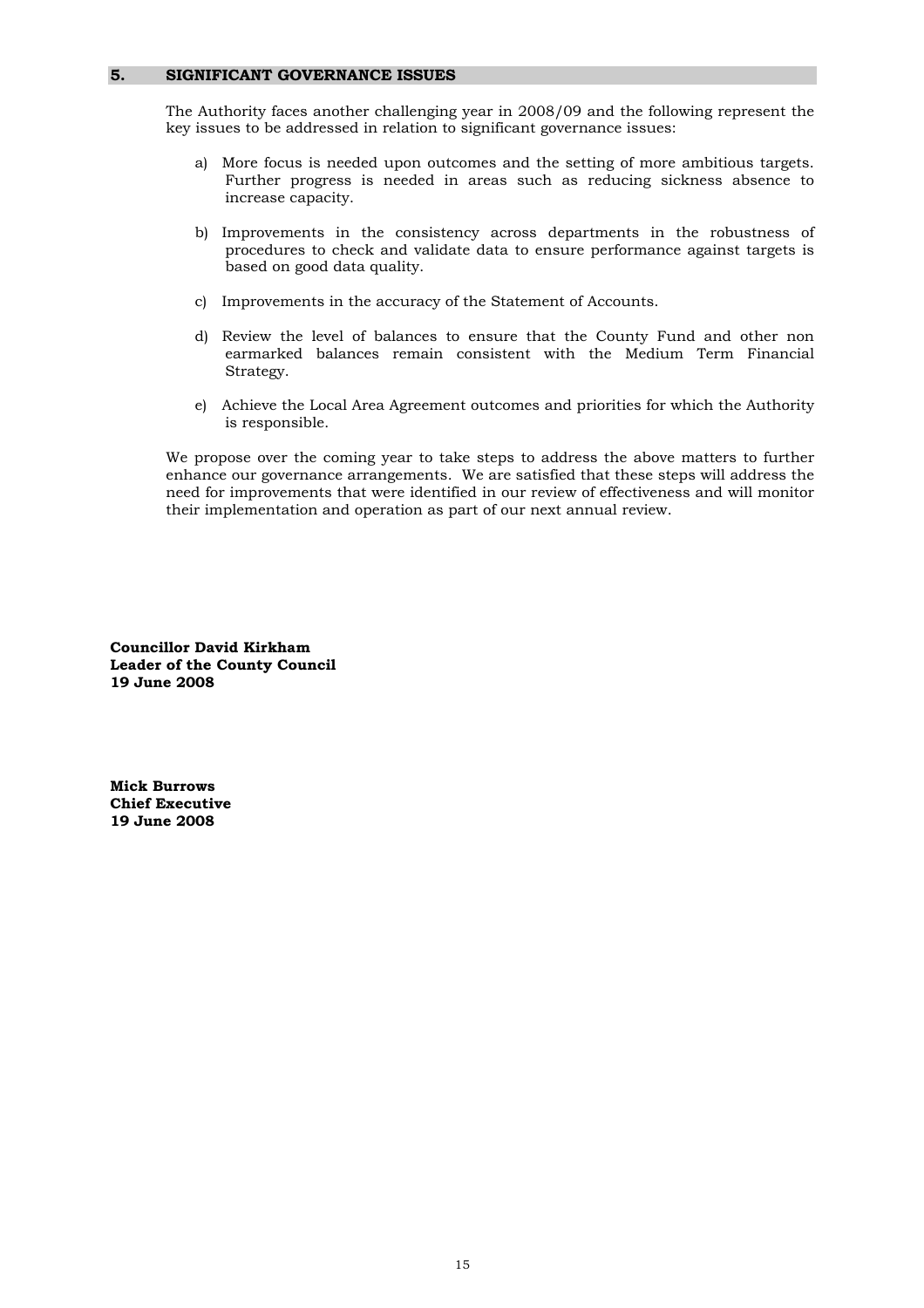### **STATEMENT OF ACCOUNTING POLICIES**

#### **1. GENERAL POLICIES**

The Statement of Accounts has been prepared in accordance with the appropriate Code of Practice on Local Authority Accounting (a Statement of Recommended Practice (SORP)) and the Best Value Accounting Code of Practice (BVACOP), both issued by the Chartered Institute of Public Finance and Accountancy (CIPFA). The statements also comply with appropriate guidance notes issued by CIPFA covering the Statements of Standard Accounting Practice (SSAPs), Financial Reporting Standards (FRSs) and Urgent Issues Task Force Abstracts (UITFA) as they apply to local authorities. Any variations are shown in Notes to the Accounts or in the policies set out below. The Statement of Accounts has been prepared on an historical cost basis, modified for certain fixed assets held at valuation.

#### **2. COSTS OF SUPPORT SERVICES**

 All costs of support services are fully allocated. The costs of office accommodation are recharged in proportion to floor area occupied. Other central administrative expenses are recharged on the basis of allocation of staff time. The costs of the Democratic Representation and Management, Corporate Management and Non-Distributed Costs are identified separately in the Income and Expenditure Account. Architectural and Engineering Services provided by the Strategic Director of Resources and Strategic Director of Communities relating to the capital programme are recharged to capital accounts on the basis of professional scale fees.

#### **3. PENSIONS**

 The County Council participates in two different pension schemes which meet the needs of employees in particular services. The net pension costs included in the Accounts have been determined in accordance with relevant statutory regulations and are unchanged by FRS17. The requirements of FRS17 have been complied with and are set out in the Pensions Note to the Statement of Accounts. Both schemes are classed as defined benefit schemes, providing members with defined benefits related to pay and service. The schemes are as follows:

#### **a) Teachers Pension Scheme**

This is an unfunded scheme administered by the Teachers Pension Agency. The pension cost charged to the Children's and Education Services is the contribution rate set by the Department for Children, Schools and Families (DCSF) on the basis of a notional fund. This scheme is accounted for on a defined contribution basis.

#### **b) Local Government Pension Scheme**

This is a funded pension scheme. Non-teaching employees, subject to certain qualifying criteria, are eligible to join the Local Government Pension Scheme. The Council's Actuary calculates, every three years, the amount of the Employer's Contribution Rate for each of the following three financial years. This is the statutory amount charged to the Accounts each year and paid over in full to the Pension Fund.

 FRS17 requires an annual snapshot of the assets and liabilities of the Fund. This is undertaken by the Council's Actuary. The Actuary also calculates the charges to be made to the Revenue Accounts under FRS17. These are split into the Current Service Cost (CSC), the Past Service Cost (PSC), the Interest Cost (IC) and the Expected Return on Assets (ERA). The CSC is charged to the Service Revenue Accounts with the PSC charged to Non-Distributed Costs, both of which are grouped within the Net Cost of Services. The IC and ERA are charged to Net Operating Expenditure. The Balance Sheet shows the calculated actuarial position of the assets and liabilities of the Fund as at 31 March each year. The bases for the actuarial calculations are set out in the Notes to the Accounts.

For both teachers and other employees, further costs arise in respect of certain pensions paid on an unfunded basis and these amounts are charged to Non-Distributed Costs in the Income and Expenditure Account in the financial year to which they relate. The Council's Actuary has also calculated the Authority's liabilities in accordance with FRS17 for these unfunded amounts and these are included in the Accounts and the Notes to the Accounts.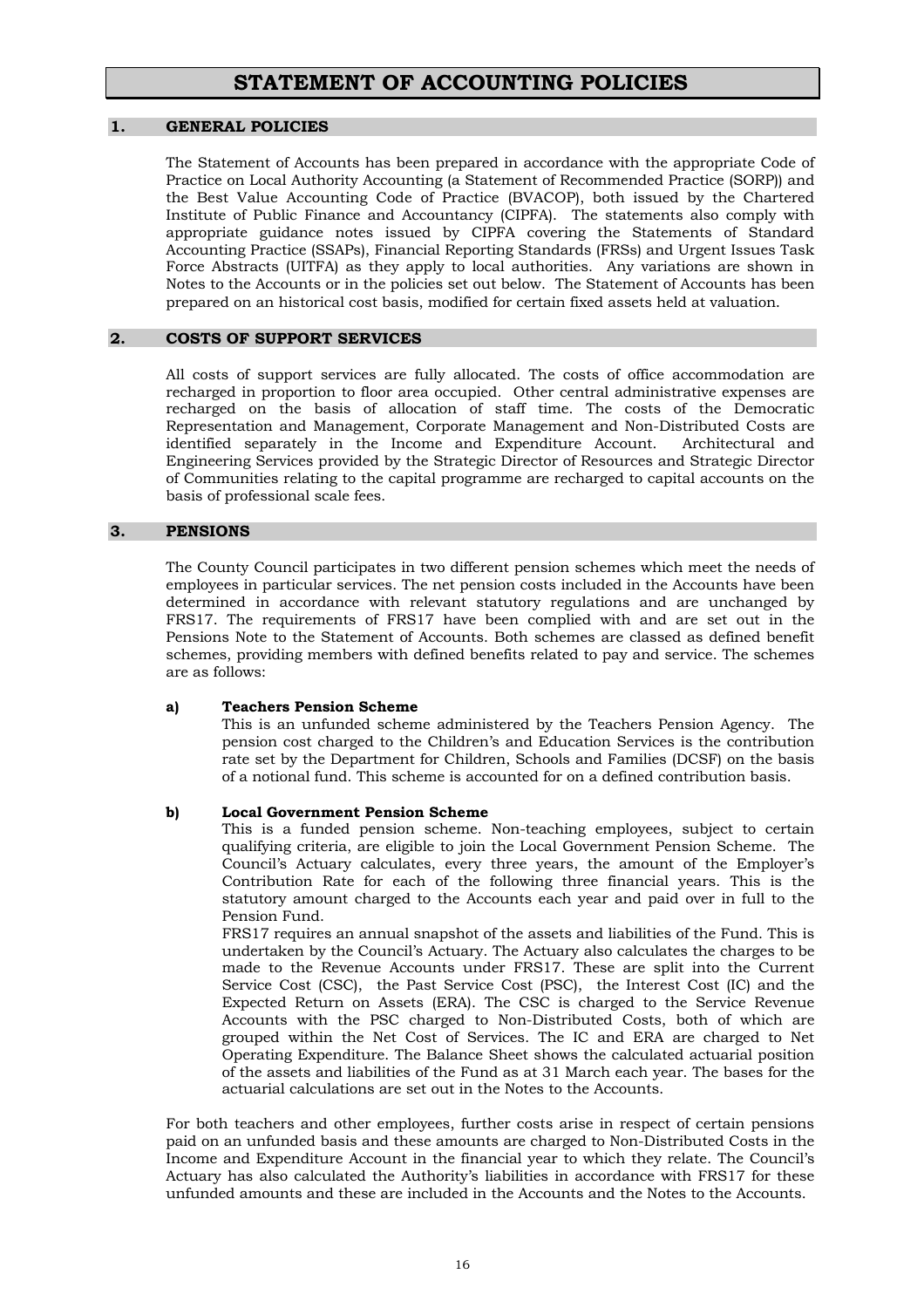#### **4. DEPRECIATION**

 All operational assets, other than land, are depreciated over their useful economic lives. Where depreciation is provided for, assets are depreciated using the straight line method. The lives of the assets vary and are within the following ranges:

| <b>Asset Type</b>      | Useful Life<br>(In Years) |
|------------------------|---------------------------|
| Buildings              | $1 - 50$                  |
| Vehicles and plant     | $1 - 20$                  |
| Infrastructure         | 40                        |
| IT and other equipment | $3 - 5$                   |
| Intangible             | $3 - 5$                   |
| Furniture & Fittings   | $5 - 15$                  |

#### **5. DEFERRED CHARGES**

 Deferred charges comprise capital grants to other bodies and revenue expenditure capitalised by permission of the Secretary of State. These amounts are charged to Service revenue accounts during the period over which they represent continuing value to the Authority which, in general, means they are fully amortised in the year of expenditure. Where they represent value for more than one financial year they would be included in Intangible Assets. For such expenditure funded from capital resources, a contribution from the Capital Adjustment Account to the Income and Expenditure Account ensures that costs amortised to revenue do not affect the amount to be met from government grants and local taxpayers. Where revenue expenditure has been capitalised by permission of the Secretary of State, the charges to the Income and Expenditure Account may be increased in later years in accordance with the regulations governing the Minimum Revenue Provision.

 Capital grants made to other bodies are written off to the appropriate Service revenue account during the financial year because they do not represent value to the Authority beyond the end of the financial year. This includes grants made to bodies where the Authority is the accountable body and exercises control over grant distribution.

#### **6. CAPITAL EXPENDITURE**

The de minimis level for expenditure to be classified as capital is set at  $£6,000$  for capital financing purposes. Amounts below this are classified as revenue expenditure.

#### **7. FIXED ASSETS**

All expenditure on the acquisition, creation or enhancement of fixed assets has been capitalised on an accruals basis. This includes assets acquired under finance leases which have been capitalised on the same basis as assets acquired by other methods of financing.

 Operational assets are fixed assets held and used by the Authority in the direct delivery of services or used for functions which are directly related to the support of such services.

Asset values have been included in the Balance Sheet as follows:

a) The current land and building values used in the Statement of Accounts are based upon a certificate as at 31 March 2008 issued by the Council's Professional Services Manager, D. Buckland MRICS, on 31 May 2008. A rolling five year revaluation programme is in place to maintain the accuracy of the valuations and when significant changes occur in any year they are included in the revaluation work undertaken during that year. Operational assets have been included in the Balance Sheet at the lower of net current replacement cost and net realisable value in existing use. Increases in valuations are matched by credits to the Revaluation Reserve to recognise unrealised gains. Exceptionally, gains might be credited to the Income & Expenditure Account where they arise from the reversal of an impairment loss previously charged to a Service revenue account. The Revaluation Reserve contains revaluation gains recognised since 1 April 2007 only, the date of its formal implementation. Gains arising before that date have been consolidated into the Capital Adjustment Account. Non-operational assets have been included at the lower of net current replacement cost and net realisable value.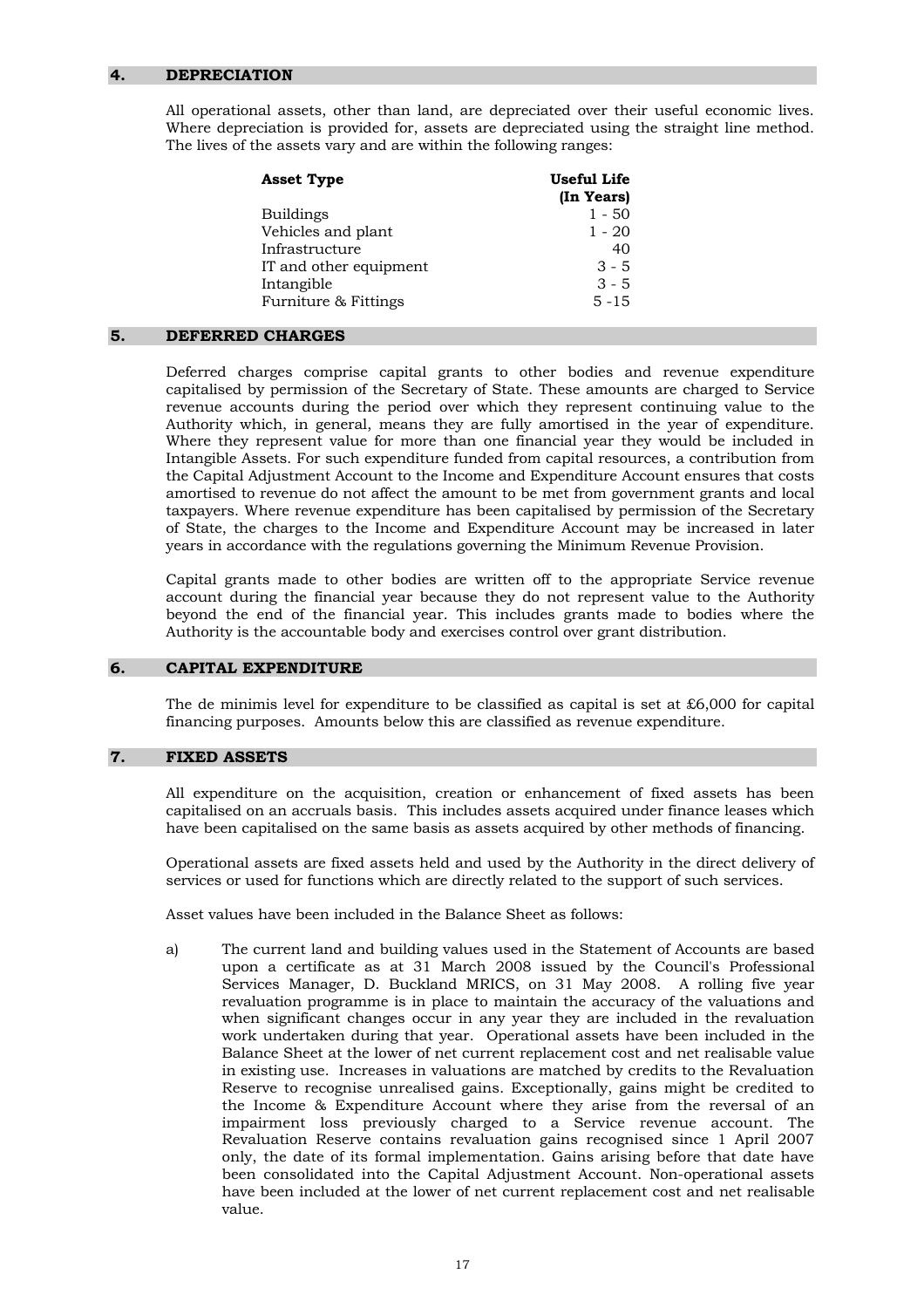- b) Infrastructure and equipment have been included at debt outstanding at 31 March 1994 plus actual expenditure since that date.
- c) Vehicles and plant have been included at written down valuation at 1 April 1994 with subsequent acquisitions included at cost as an appropriate approximation of valuation.
- d) Intangible assets comprise software licences which are included at cost and are not subject to revaluation. They are amortised in equal amounts over their useful lives.
- e) Furniture and fittings are included at cost, plus the value of items as at 31 March 2004 which are still in operational use.
- f) Assets under construction are included at actual cost.
- g) Community assets are included at nil except recent acquisitions which are held at cost.

The asset amounts shown in the Balance Sheet are the net values after depreciation.

The de minimis levels used for 2007/08 in compiling the assets are as follows:

| Land and Buildings              | £10,000          |
|---------------------------------|------------------|
| Infrastructure                  | All are included |
| <b>Community Assets</b>         | £10,000          |
| Vehicles and plant              | £ $6,000$        |
| Intangible                      | £ $6,000$        |
| IT and communications equipment | £ $6,000$        |
| Finance leased equipment        | £ $6,000$        |
| Other equipment                 | £ $6,000$        |
| Furniture and Fittings          | £ $6,000$        |
| <b>Under Construction</b>       | All are included |
|                                 |                  |

#### **8. FINANCIAL ASSETS**

Financial assets are classified into two types:

- loans and receivables assets that have fixed or determinable payments but are not quoted in an active market;
- available-for-sale assets assets that have a quoted market price and/or do not have fixed or determinable payments.

#### **Loans and Receivables**

Loans and receivables are initially measured at fair value and carried at their amortised cost. Annual credits to the Income and Expenditure Account for interest receivable are based on the carrying amount of the asset multiplied by the effective rate of interest for the instrument. For most of the loans that the Council has made, this means that the amount presented in the Balance Sheet is the outstanding principal receivable and interest credited to the Income and Expenditure Account is the amount receivable for the year in the loan agreement.

However, the Council for policy reasons can make loans to voluntary organisations etc. at less than market rates (soft loans). When soft loans are made, a loss is recorded in the Income and Expenditure Account for the present value of the interest that will be foregone over the life of the instrument, resulting in a lower amortised cost than the outstanding principal. Interest is credited at a marginally higher effective rate of interest than the rate receivable from the external organisations, with the difference serving to increase the amortised cost of the loan in the Balance Sheet. Statutory provisions require that the impact of soft loans on the General Fund Balance is the interest receivable for the financial year – the reconciliation of amounts debited and credited to the Income and Expenditure Account to the net gain required against the General Fund Balance is managed by a transfer to or from the Financial Instruments Adjustment Account in the Statement of Movement on the General Fund Balance.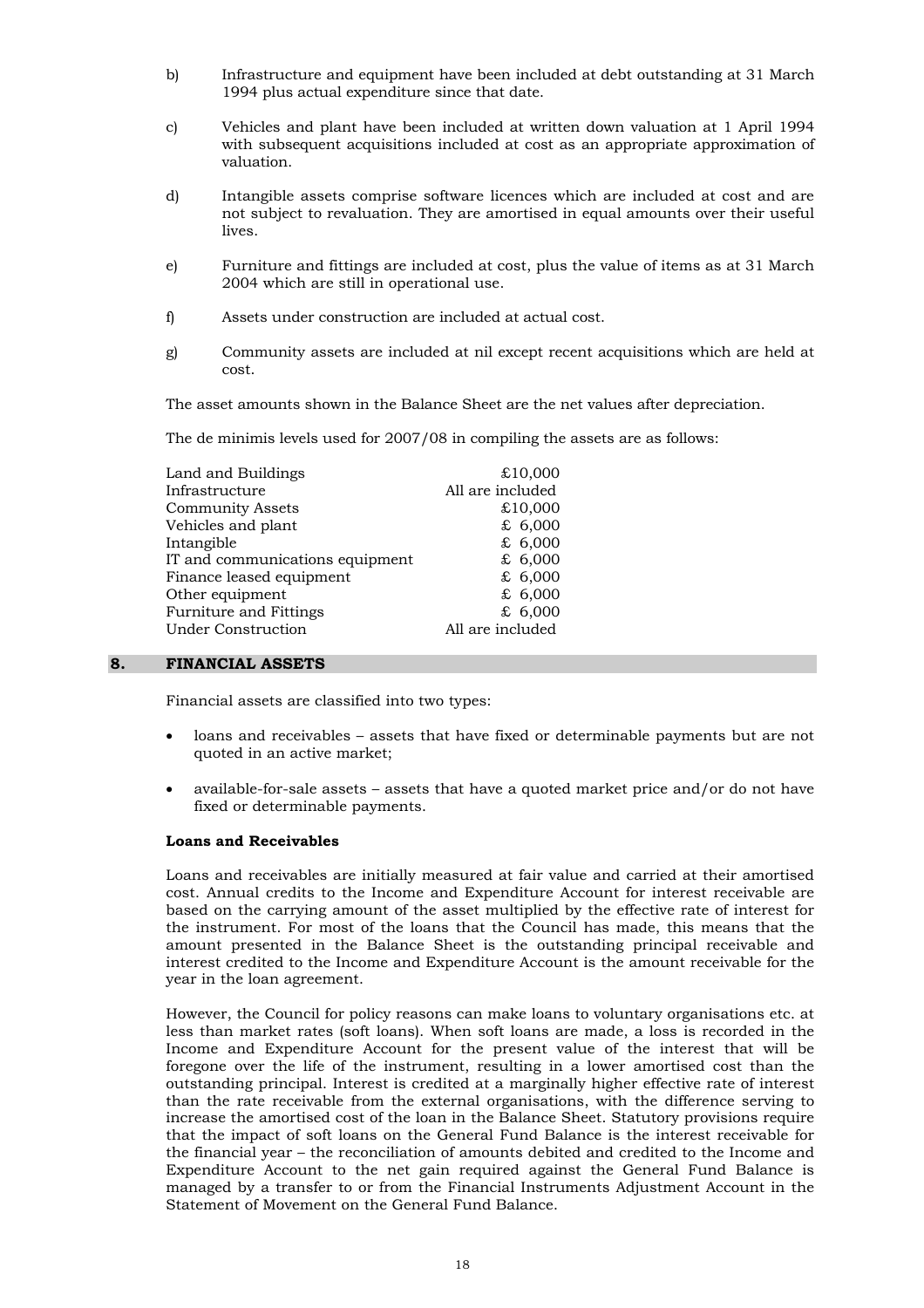Where assets are identified as impaired because of a likelihood arising from a past event that payments due under the contract will not be made, the asset is written down and a charge made to the Income and Expenditure Account.

Any gains and losses that arise on the derecognition of the asset are credited/debited to the Income and Expenditure Account.

#### **Available-for-sale Assets**

Available-for-sale assets are initially measured and carried at fair value. Where the asset has fixed or determinable payments, annual credits to the Income and Expenditure Account for interest receivable are based on the amortised cost of the asset multiplied by the effective rate of interest for the instrument. Where there are no fixed or determinable payments, income (e.g. dividends) are credited to the Income and Expenditure Account when they become receivable by the Council.

Dividends are credited to revenue when the Authority has a right to receive them. For dividends from quoted securities, this is when they are quoted ex-dividend. For unquoted securities, this is when the dividend is declared, unless the security is sold before it becomes receivable.

Assets are maintained in the Balance Sheet at fair value. Values are based on the following principles:

- instruments with quoted market prices the market price;
- other instruments with fixed and determinable payments discounted cash flow analysis;
- equity shares with no quoted market prices independent appraisal of company valuations.

Changes in fair value are balanced by an entry in the Available-for-Sale Reserve and the gain/loss is recognised in the Statement of Total Recognised Gains and Losses (STRGL). The exception is where impairment losses have been incurred – these are debited to the Income and Expenditure Account, along with any net gain/loss for the asset accumulated in the Reserve. In the case of Economic Development, investments are written off to the Income and Expenditure Account in the year of advance to reflect the high risk of the investment but the nominal value is shown in the Notes to the Accounts.

Where assets are identified as impaired because of a likelihood arising from a past event that payments due under the contract will not be made, the asset is written down and a charge made to the Income and Expenditure Account.

Any gains and losses that arise on the derecognition of the asset are credited/debited to the Income and Expenditure Account, along with any accumulated gains/losses previously recognised in the STRGL.

Where fair value cannot be measured reliably, the instrument is carried at cost (less any impairment losses).

#### **9. STOCKS AND WORK IN PROGRESS**

These are valued at the lower of cost and net realisable value.

#### **10. DEBTORS AND CREDITORS**

 Revenue and capital transactions during the year are recorded on an income and expenditure basis. In order to comply with the accruals concept of FRS18, year end debtors and creditors are raised where goods are supplied or services rendered by the County Council in the financial year, but payment or receipt does not occur until the following financial year. Accounting instructions require accruals to be raised where amounts are in excess of £1,000. Schools are asked to take responsibility for accruing for employee costs where individual amounts owing are in excess of  $\text{\pounds}1,000$ .

 In addition to debtors and creditors for goods supplied and services rendered, significant debtors and creditors can arise from such items as government grants and pay awards. The approach adopted in these cases is to make estimates on the basis of the best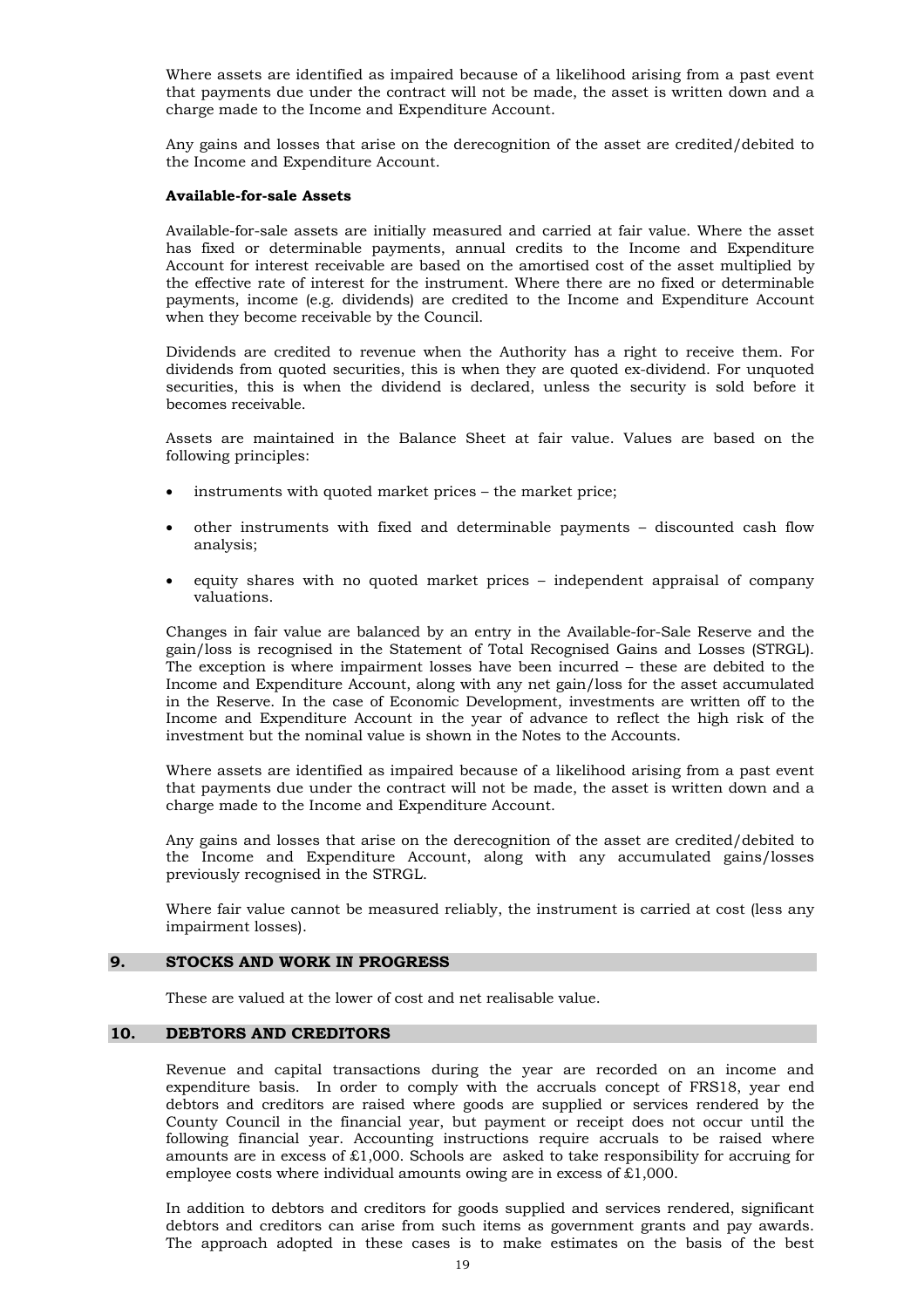information that is presently available, or make forecasts of the cost of pay awards that are not yet settled but likely to apply to part of the financial year to which the accounts relate.

 From 2007/08, with the introduction of FRS 25, FRS 26 and FRS 29 the accrued interest on borrowings and investments are now shown as part of the carrying amount of the loan rather than in creditors and debtors.

#### **11. FINANCIAL LIABILITIES**

 Financial liabilities are initially measured at fair value and carried at their amortised cost. Annual charges to the Income and Expenditure Account for interest payable are based on the carrying amount of the liability, multiplied by the effective rate of interest for the instrument. For all the borrowings that the council has, this means that the amount presented in the Balance Sheet is the outstanding principal repayable and interest charged to the Income and Expenditure Account is the amount payable for the year in the loan agreement.

The Authority makes provision each year for scheduled debt repayments. The amount of these repayments is dependent upon the type and period of loans raised. The Authority may also redeem or restructure debt early to make most effective use of available resources.

Gains and losses on the repurchase or early settlement of borrowing are credited and debited to Net Operating Expenditure in the Income and Expenditure Account in the year of repurchase/settlement. However, where repurchase has taken place as part of a restructuring of the loan portfolio that involves the modification or exchange of existing instruments, the premium or discount is respectively deducted from or added to the amortised cost of the new or modified loan and the write-down to the Income and Expenditure Account is spread over the life of the loan by an adjustment to the effective interest rate.

Where premiums and discounts have been charged to the Income and Expenditure Account, regulations allow the impact on the General Fund Balance to be spread over future years. The Council has a policy of spreading the gain/loss over the term that was remaining on the loan against which the premium was payable or discount receivable when it was repaid. The reconciliation of amounts charged to the Income and Expenditure Account to the net charge required against the General Fund Balance is managed by a transfer to or from the Financial Instruments Adjustment Account in the Statement of Movement on the General Fund Balance.

#### **12. LEASING OF VEHICLES, PLANT AND EQUIPMENT**

 Where assets are acquired under finance leases, the assets are capitalised above the de minimis level of £6,000 and the related outstanding lease commitment shown as a deferred credit liability in the Balance Sheet in accordance with SSAP21. The leasing rentals payable are split with the interest element charged to the Income and Expenditure Account and the capital element reducing the deferred credit liability.

 Lease rentals payable under operating leases are charged to the Income and Expenditure Account in the financial year to which they relate.

#### **13. PRIVATE FINANCE INITIATIVE (PFI)**

 The Authority has entered a number of Private Finance Partnerships. These schemes are accounted for in accordance with FRS5 and SSAP21. Rental charges are made to the appropriate Service revenue accounts. Assets and residual or reversionary interest assets are shown in the Balance Sheet where appropriate.

#### **14. GRANTS RECEIVED**

 Grants received for capital purposes are taken to the Government Grants Deferred Account. Where the associated asset is depreciated the grant is amortised over its useful life through a contribution to Service revenue accounts. The zero impact on the Income and Expenditure Account is achieved by a transfer to the Capital Adjustment Account.

 Specific revenue grants are matched to the expenditure to which they relate. General revenue grants are included in the Income and Expenditure Account in the period in which they are payable.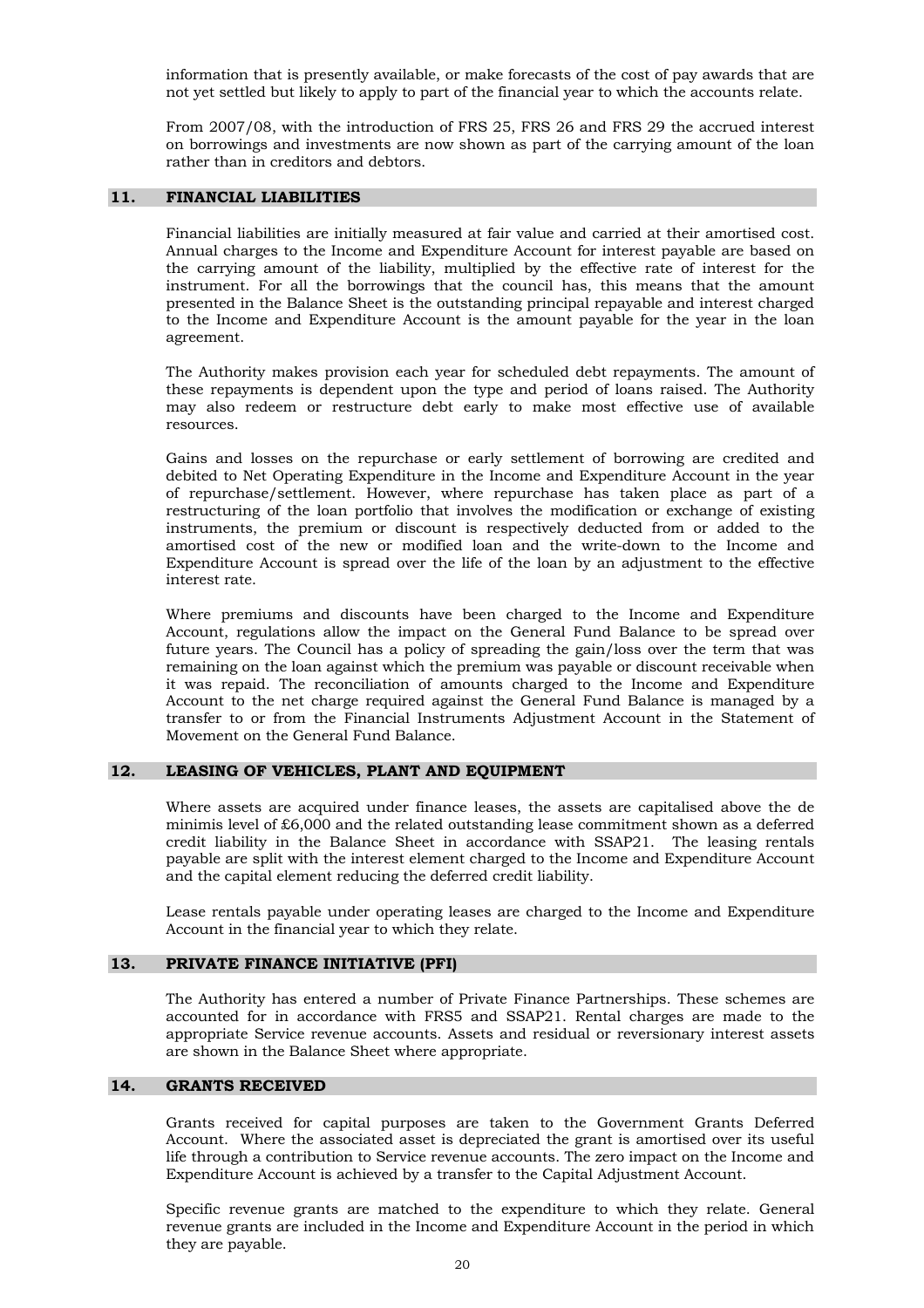#### **15. PROVISIONS AND RESERVES**

 The Authority makes appropriate provisions for bad debts. Provisions are made for any liabilities which have been incurred using the best estimate of the amount and timing. Provisions are utilised for the purposes for which they were established. All other amounts set aside are classified as reserves. Expenditure incurred is charged to the appropriate provision or to the revenue account where a contribution is made from a reserve.

#### **16. CAPITAL RECEIPTS**

 When assets are sold or disposed of, the capital receipt is held in a reserve account (Capital Receipts Unapplied) until it is used to finance further capital expenditure. Interest earned on cash from capital receipts unapplied is credited to the General Fund.

#### **17. LIQUID RESOURCES**

 Liquid resources are identified and accounted for in accordance with FRS1 and comprise current asset investments.

#### **18. VAT**

The Income & Expenditure Account excludes any amounts related to VAT, as all VAT collected is payable to HM Revenue & Customs and all VAT paid is recoverable from it. At the year end any amounts outstanding are represented by a debtor or creditor on the Balance Sheet.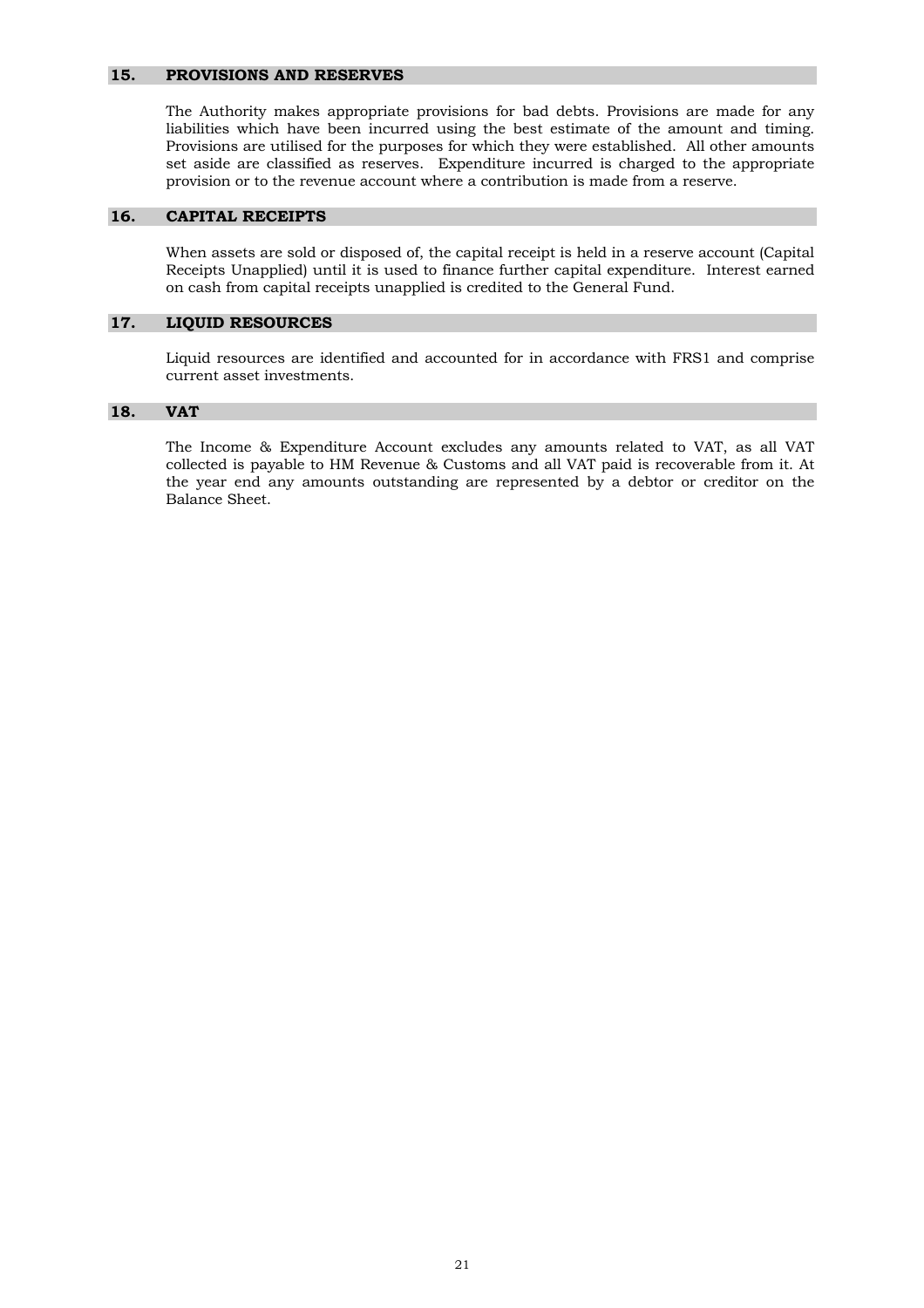### **INCOME AND EXPENDITURE ACCOUNT**

This statement provides a summary of income and expenditure for the year.

| <b>Restated Net</b><br>Gross                                                          | <b>Net</b> |
|---------------------------------------------------------------------------------------|------------|
|                                                                                       |            |
| <b>Service</b><br><b>Note</b><br>Expenditure Expenditure<br><b>Income Expenditure</b> |            |
| £000<br>£000<br>£000                                                                  | £000       |
| <b>Continuing County Council Services</b>                                             |            |
| Children's and Education Services<br>91,845<br>719,899<br>(595, 682)                  | 124,217    |
| <b>Environmental Services</b><br>(6,900)<br>23,580<br>32,652                          | 25,752     |
| 61,270<br>Highways, Roads and Transportation<br>4<br>44,505<br>(17, 350)              | 43,920     |
| Leisure<br>5,133<br>14,493<br>(4, 555)                                                | 9,938      |
| Libraries<br>13,489<br>17,565<br>(1,378)                                              | 16,187     |
| Planning and Development<br>8,635<br>8,695<br>(2, 553)                                | 6,142      |
| <b>Adult Social Care</b><br>149,614<br>262,198<br>(100, 919)                          | 161,279    |
| Democratic Representation & Management<br>5,170<br>5,103<br>(6)                       | 5,164      |
| Corporate Management<br>2,690<br>10,473<br>(7, 783)                                   | 2,690      |
| Non Distributed Costs<br>5,430<br>25,948                                              | 25,948     |
| Central Services to the Public<br>2,379<br>3,767<br>(840)                             | 2,927      |
| <b>Exceptional Items</b>                                                              |            |
| Single Status - Back Pay<br>2,3<br>10,898<br>$\overline{a}$                           | 10,898     |
| <b>Contributions to Other Bodies</b>                                                  |            |
| Coroner<br>602<br>639                                                                 | 639        |
| <b>Net Cost of Services</b><br>353,005<br>1,173,667<br>(737, 966)                     | 435,701    |
| Interest & Investments Income<br>(3,588)<br>(3,231)                                   | (3,231)    |
| Net (surplus)/deficit of Trading Undertakings<br>1,032<br>10,371<br>(9, 178)          | 1,193      |
| Pensions Interest Costs & Expected Return                                             |            |
| on Pensions Assets<br>14,199<br>72,193<br>(60, 402)                                   | 11,791     |
| Loss on Disposal of Fixed Assets<br>14,686                                            | 14,686     |
| Other Operating Income & Expenditure<br>(283)<br>5<br>(95)                            | (90)       |
| Interest Payable<br>25<br>16,540<br>16,006                                            | 16,006     |
| Insurance Revenue<br>34<br>(192)<br>(961)<br>(544)                                    | (1, 153)   |
| <b>Net Operating Expenditure</b><br>1,286,736<br>(811, 833)<br>380,361                | 474,903    |
| Precept Income<br>8<br>(270, 138)                                                     | (282, 628) |
| General Government Grants<br>8<br>(20, 694)                                           | (19,202)   |
| National Non-domestic Rates Redistribution<br>8<br>(107, 203)                         | (114, 419) |
| Local Authority Business Growth Incentive<br>(2,369)                                  | (2, 732)   |
| Public Service Agreement<br>(5,051)                                                   |            |
| (Surplus)/Deficit for the Year<br>(25,094)                                            | 55,922     |

adjustments. The 2006/07 figures have been restated to show the effects of changes to the Code of Practice on Local Authority Accounts and the Best Value Accounting Code of Practice, see explanation of prior period

transfer of assets to the contractor through the Bassetlaw PFI scheme (see Note 32 to the Accounts). The loss on the disposal of fixed assets in the Income and Expenditure Account relates principally to the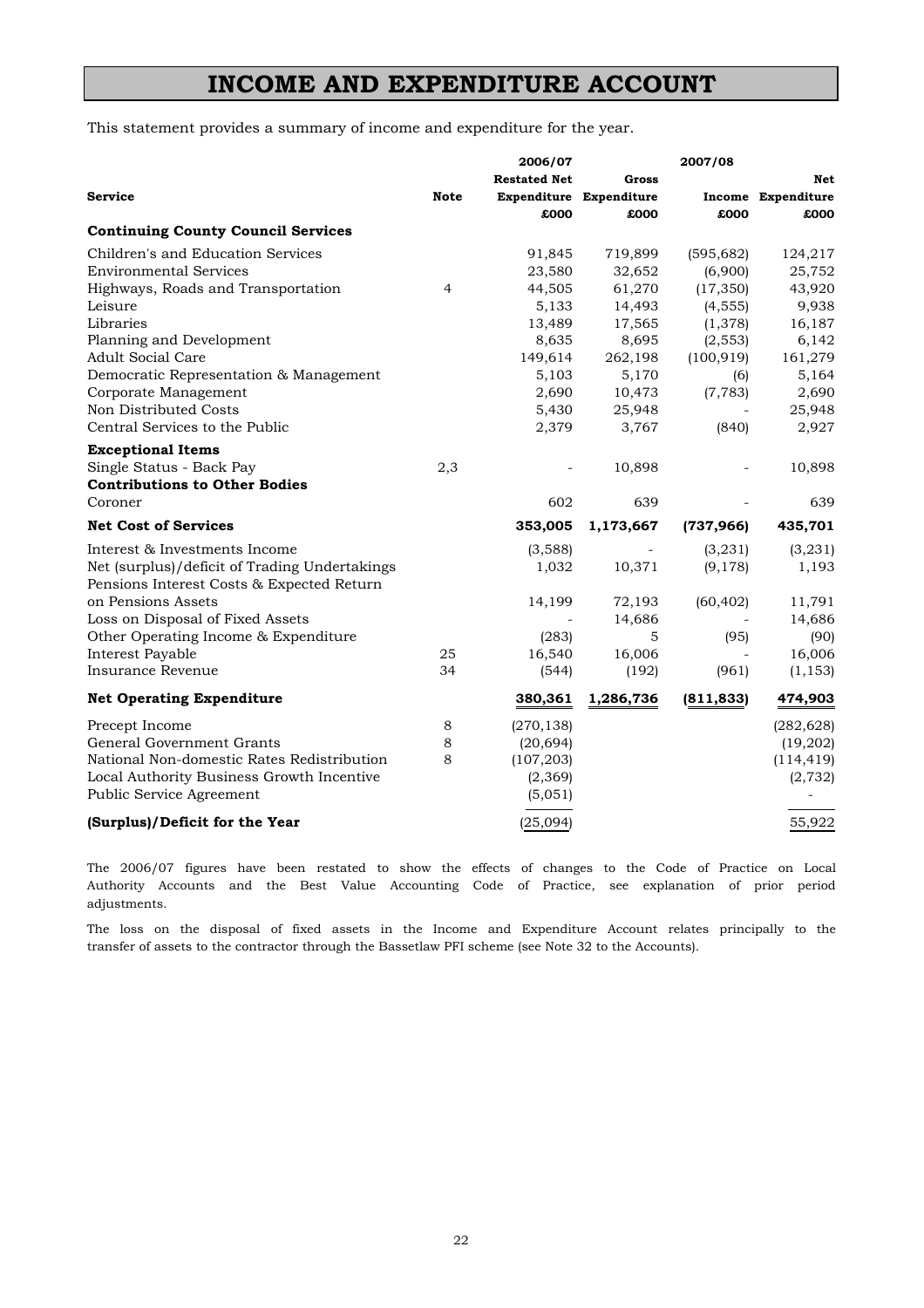#### **STATEMENT OF MOVEMENT ON THE GENERAL FUND BALANCE**

credited to the General Fund. The following Statement shows the Income and Expenditure (Surplus)/Deficit and the amounts that are required by statute and non-statutory proper practices to be charged or

basis, the main differences being: months. However, the authority is required to raise Council Tax on a different accounting The Income and Expenditure Account shows the Council's actual financial performance for the year, measured in terms of the resources consumed and generated over the last 12

- Capital investment is accounted for as it is financed, rather than when the fixed assets are consumed;
- Retirement benefits are charged as amounts become payable to pension funds and pensioners, rather than as future benefits are earned.

contributions to reserves earmarked for future expenditure. raised for the year, taking into account the use of reserves built up in the past and The General Fund Balance compares the Council's spending against the Council Tax that it

is made up of General Fund and Schools' Reserves. Income and Expenditure Account and the General Fund Balance. The General Fund Balance This reconciliation statement summarises the differences between the outturn on the

|                                                                                                                                                                                              | <b>Note</b> | 2006/07<br>£000        | 2007/08<br>£000       |
|----------------------------------------------------------------------------------------------------------------------------------------------------------------------------------------------|-------------|------------------------|-----------------------|
| (Surplus)/Deficit for the Year:<br>Net additional amount required by statute<br>and non-statutory proper practices to be<br>debited or credited to the General Fund<br>Balance for the year. | 1           | (25,094)<br>5,682      | 55,922<br>(67, 692)   |
| Increase in General Fund Balance for the year<br>General Fund Balance brought forward                                                                                                        |             | (19, 412)<br>(36, 224) | (11,770)<br>(55, 636) |
| General Fund Balance carried forward<br>Amount of General Fund Balance held by                                                                                                               |             | (55, 636)              | (67, 406)             |
| governors under schemes to finance schools                                                                                                                                                   | 40          | (33, 532)              | (38, 674)             |
| Other General Fund balances held by schools<br>Amount of General Fund Balance generally                                                                                                      | 40          | (2,601)                | (6, 461)              |
| available for new expenditure                                                                                                                                                                |             | (19, 503)              | (22, 271)             |
|                                                                                                                                                                                              |             | (55, 636)              | (67, 406)             |

#### **STATEMENT OF TOTAL RECOGNISED GAINS AND LOSSES**

fixed assets and re-measurement of the net liability to cover the cost of retirement benefits. This statement brings together all the gains and losses of the council for the year, and shows the aggregate increase in its net worth. In addition to the surplus generated on the Income and Expenditure Account, it includes gains and losses relating to the revaluation of

|                                                                      | 2006/07<br>£000 | 2007/08<br>£000 |
|----------------------------------------------------------------------|-----------------|-----------------|
| (Surplus)/Deficit for the year on the Income and Expenditure Account | (25,094)        | 55.922          |
| (Surplus)/Deficit arising on revaluation of fixed assets             | (131, 263)      | (128, 113)      |
| Actuarial (gains)/losses on Pension Fund assets/liabilities          | (86, 200)       | 180.911         |
| Any other (gains) and losses                                         | (2.414)         | 2.834           |
| Total recognised (gains)/losses for the year                         | (244, 971)      | 111,554         |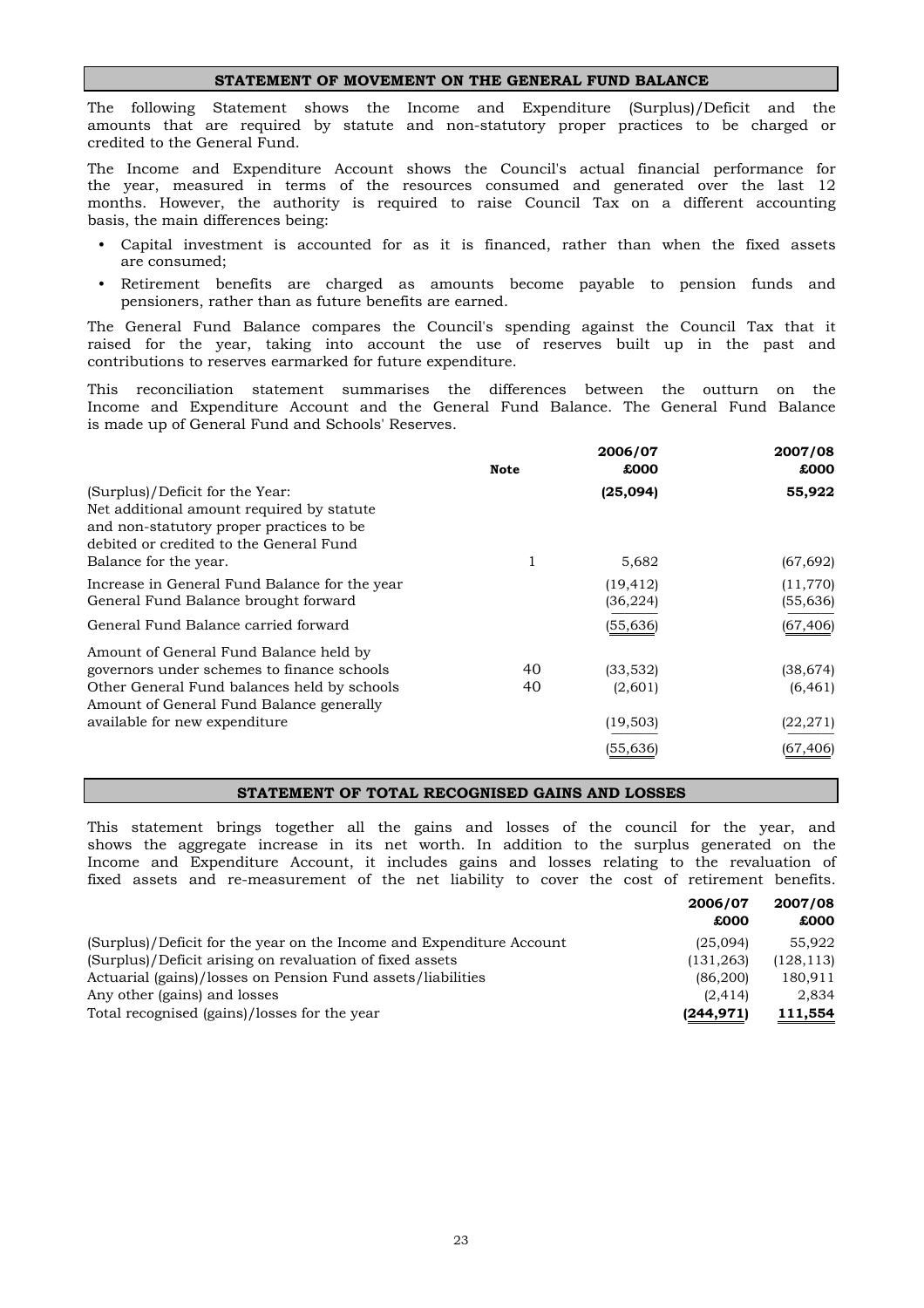### **BALANCE SHEET**

been removed. Assets and liabilities are consolidated and items which reflect internal transactions have This Statement shows the end of year financial position of the County Council as a whole.

|                                                       |             | 31 March 2007     |                          | 31 March 2008     |                          |
|-------------------------------------------------------|-------------|-------------------|--------------------------|-------------------|--------------------------|
|                                                       | <b>Note</b> | £000              | £000                     | £000              | £000                     |
| <b>Long Term Assets</b>                               |             |                   |                          |                   |                          |
| <b>Intangible Fixed Assets</b>                        |             | 1,778             |                          | 1,817             |                          |
| Tangible Fixed Assets                                 |             |                   |                          |                   |                          |
| Operational                                           |             |                   |                          |                   |                          |
| Land and Buildings                                    |             | 1,057,057         |                          | 1,163,678         |                          |
| Vehicles and Plant<br>Equipment, Furniture & Fittings |             | 9,382<br>38,911   |                          | 11,812<br>40,775  |                          |
| <b>Community Assets</b>                               |             | 34                |                          | 33                |                          |
| Infrastructure                                        |             | 305,748           |                          | 344,547           |                          |
| <b>Non Operational</b>                                |             |                   |                          |                   |                          |
| Land and Buildings                                    |             | 67,519            |                          | 76,615            |                          |
| <b>Under Construction</b>                             |             | <u>31,422</u>     |                          | 27,518            |                          |
| <b>Net Fixed Assets</b>                               | 19          |                   | 1,511,851                |                   | 1,666,795                |
| Long-term advances                                    | 24, 26      | 1,810             |                          | 1,826             |                          |
| Long-term debtors                                     | 28          | 17,599            |                          | 18,968            |                          |
| Long Term Investments                                 | 24, 26      | 20,000            |                          | 21,585            |                          |
| <b>Total Long-Term Assets</b>                         |             |                   | 1,551,260                |                   | 1,709,174                |
| <b>Current Assets:</b>                                |             |                   |                          |                   |                          |
| Landfill Trading Allowances                           | 30          | 5,124             |                          | 1,735             |                          |
| Stocks and work in progress                           |             | 4,095             |                          | 4,378             |                          |
| Debtors                                               | 24,28       | 55,423            |                          | 46,783            |                          |
| Less Bad Debt Provision                               |             | (2, 418)          |                          | (1,984)           |                          |
| Temporary Investments                                 | 24          | 53,005<br>122,500 |                          | 44,799<br>144,876 |                          |
|                                                       |             |                   | 184,724                  |                   | 195,788                  |
| <b>Current Liabilities:</b>                           |             |                   |                          |                   |                          |
| Creditors                                             | 24          | (128, 962)        |                          | (130, 436)        |                          |
| Bank Overdraft                                        | 29          | (61, 540)         |                          | (109, 127)        |                          |
| Loans to be repaid within 1 year                      | 24          | (5, 492)          |                          | (8,044)           |                          |
| Temporary Borrowing                                   | 24          | (225)             |                          | (110)             |                          |
| <b>Total Assets less Current Liabilities</b>          |             |                   | (196, 219)<br>1,539,765  |                   | (247, 717)<br>1,657,245  |
|                                                       |             |                   |                          |                   |                          |
| Long Term Borrowing                                   | 24, 26, 27  | (249, 043)        |                          | (236, 187)        |                          |
| Government Grants Deferred                            | 33          | (223, 273)        |                          | (254, 635)        |                          |
| Deferred Liability<br>Provisions                      | 25          | (4,027)           |                          | (3,603)           |                          |
| FRS17 Pensions Liability                              | 36          | (13, 422)         | (489, 765)<br>(438, 732) | (26, 012)         | (520, 437)<br>(637, 094) |
| <b>Total Assets less Liabilities</b>                  |             |                   | 611,268                  |                   | <u>499,714</u>           |
| <b>Available Reserves</b>                             |             |                   |                          |                   |                          |
| Capital Reserves                                      | 37          |                   | 3,185                    |                   | 4,448                    |
| Capital Receipts & Grants Unapplied                   | 38          |                   | 8,567                    |                   |                          |
| Revenue Reserves                                      | 39          |                   | 80,624                   |                   | 84,071                   |
| General Insurance                                     | 34          |                   | 7,684                    |                   | 8,837                    |
| <b>Other Reserves</b>                                 |             |                   |                          |                   |                          |
| <b>Schools Statutory Reserve</b>                      | 40          |                   | 36,133                   |                   | 45,135                   |
| Capital Adjustment Account                            | 41          |                   | 894,304                  |                   | 845,667                  |
| <b>Revaluation Reserve</b>                            | 42          |                   |                          |                   | 126,581                  |
| FRS17 Pensions Reserve                                | 16          |                   | (438, 732)               |                   | (637, 094)               |
| Financial Instruments Adjustment Account              | 24,25       |                   |                          |                   | (202)                    |
| Balances (including Housing Act Advances)             | 43          |                   | 19,503                   |                   | 22,271                   |
|                                                       |             |                   | 611,268                  |                   | 499,714                  |

adjustments. The 2006/07 figures have been restated to show the effects of changes to the Code of Practice on Local Authority Accounts and the Best Value Accounting Code of Practice, see explanation of prior period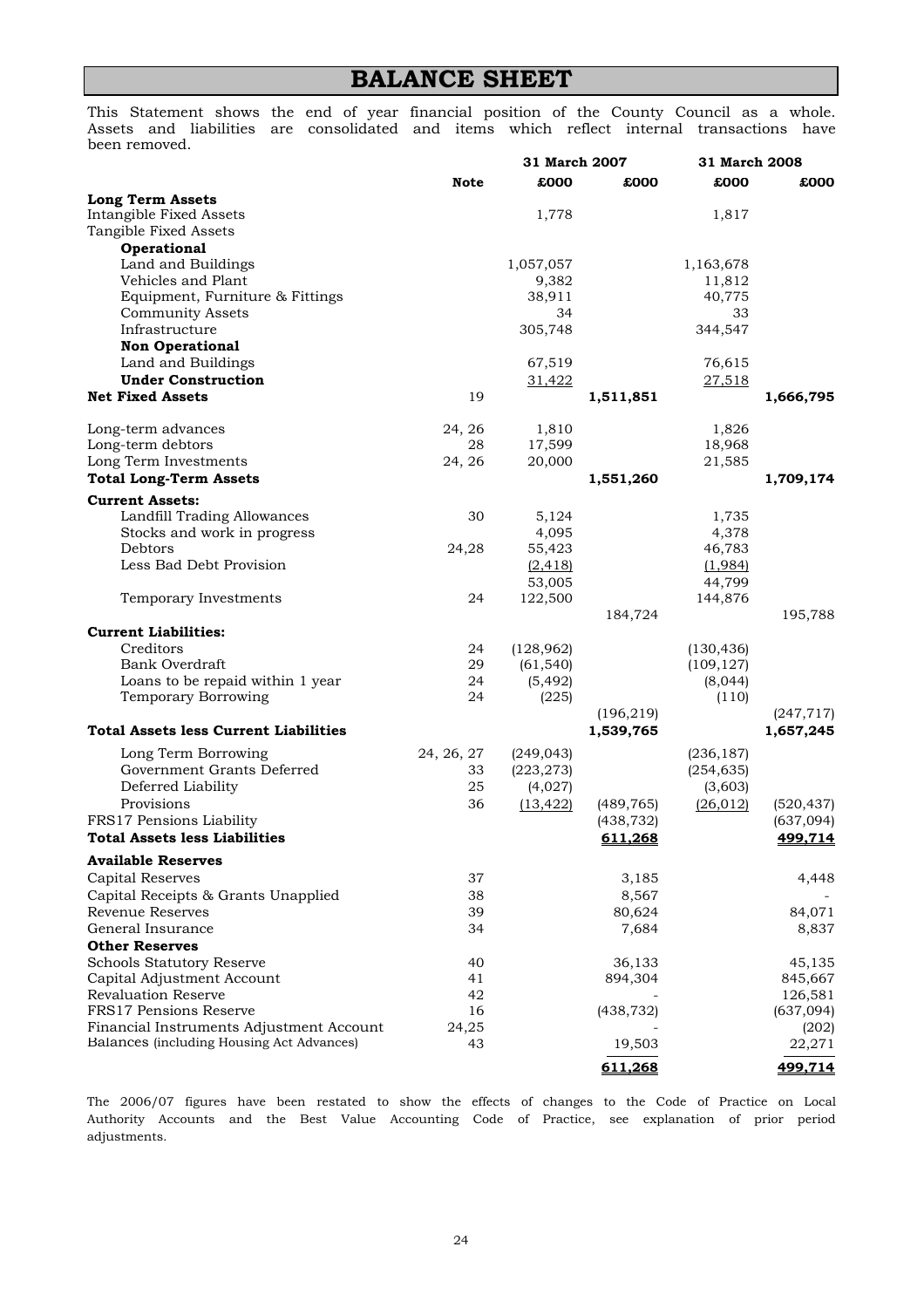### **CASH FLOW STATEMENT**

of the County Council during the year. This Statement provides a link between the County Balance Sheet at the beginning of the year, the Income and Expenditure Account for the year and the County Balance Sheet at the revenue and capital activities, and therefore reflects the changes in the financial structure end of the year. It looks at where the money came from and how it was spent for both

|                                                                                      | <b>Note</b> | 2006/07<br>£000        |           | 2007/08<br>£000 |           |
|--------------------------------------------------------------------------------------|-------------|------------------------|-----------|-----------------|-----------|
| <b>Revenue Activities</b>                                                            |             |                        |           |                 |           |
| <b>Cash Outflows:</b>                                                                |             |                        |           |                 |           |
| Cash<br>Employees                                                                    |             | 582,153                |           | 608,135         |           |
| Other Operating Costs                                                                |             | 535,681                |           | 691,787         |           |
| <b>Cash Inflows:</b>                                                                 |             | 1,117,834              |           | 1,299,922       |           |
| Precept Income                                                                       |             | (270, 138)             |           | (282, 628)      |           |
| Revenue Support Grant/NNDR/GGG                                                       |             | (127, 897)             |           | (133, 621)      |           |
| LABGI                                                                                |             | (2,369)                |           | (2, 732)        |           |
| <b>PSA</b>                                                                           |             | (5,051)                |           |                 |           |
| Other Government Grants                                                              | 6           | (576, 182)             |           | (614, 622)      |           |
| Cash Received for Goods & Services                                                   |             | (232, 206)             |           | (349, 548)      |           |
|                                                                                      |             | (1,213,843)            |           | (1,383,151)     |           |
| <b>Revenue Activities Net Cash Flow:</b>                                             |             |                        | (96,009)  |                 | (83, 229) |
| <b>Returns on Investments and Servicing of Finance</b>                               |             |                        |           |                 |           |
| <b>Cash Outflows:</b>                                                                |             |                        |           |                 |           |
| Interest Paid                                                                        |             | 16,540                 |           | 16,237          |           |
|                                                                                      |             |                        |           |                 |           |
| <b>Cash Inflows:</b><br>Interest Received                                            |             | (3,588)                |           | (692)           |           |
|                                                                                      |             |                        | 12,952    |                 | 15,545    |
| <b>Capital Activities</b>                                                            |             |                        |           |                 |           |
| <b>Cash Outflows:</b>                                                                |             |                        |           |                 |           |
| Capital Payments                                                                     |             | 123,327                |           | 122,664         |           |
| Purchase of Long Term Investments                                                    |             | 20,000                 |           |                 |           |
| Long Term Advances                                                                   |             |                        |           | 923             |           |
| Capital Grants                                                                       |             | 2,511                  |           | 4,022           |           |
|                                                                                      |             | 145,838                |           | 127,609         |           |
| <b>Cash Inflows:</b>                                                                 |             |                        |           |                 |           |
| Sale of Fixed Assets<br>Capital Grants and Contributions Received                    |             | (14, 267)<br>(51, 184) |           | (6, 186)        |           |
| Sale of Long Term Investments                                                        |             |                        |           | (41, 957)       |           |
| Other Capital Income                                                                 |             | (417)                  |           | (776)           |           |
|                                                                                      |             | (65, 868)              |           | (48, 919)       |           |
| Capital Activities Net cash flow:                                                    |             |                        | 79,970    |                 | 78,690    |
| Total Net cash flow before financing:                                                |             |                        | (3,087)   |                 | 11,006    |
|                                                                                      |             |                        |           |                 |           |
| <b>Management of Liquid Resources:</b><br>Increase/(Decrease) in short term deposits |             |                        | 36,100    |                 | 20,550    |
| Financing                                                                            |             |                        |           |                 |           |
| <b>Cash Outflows:</b>                                                                |             |                        |           |                 |           |
| Repayments of amounts borrowed                                                       |             | 4,018                  |           | 16,031          |           |
| <b>Cash Inflows:</b>                                                                 |             |                        |           |                 |           |
| New loans raised                                                                     |             | (30, 140)              |           |                 |           |
|                                                                                      |             |                        | (26, 122) |                 | 16,031    |
| (Increase)/Decrease in cash                                                          |             |                        | 6,891     |                 | 47,587    |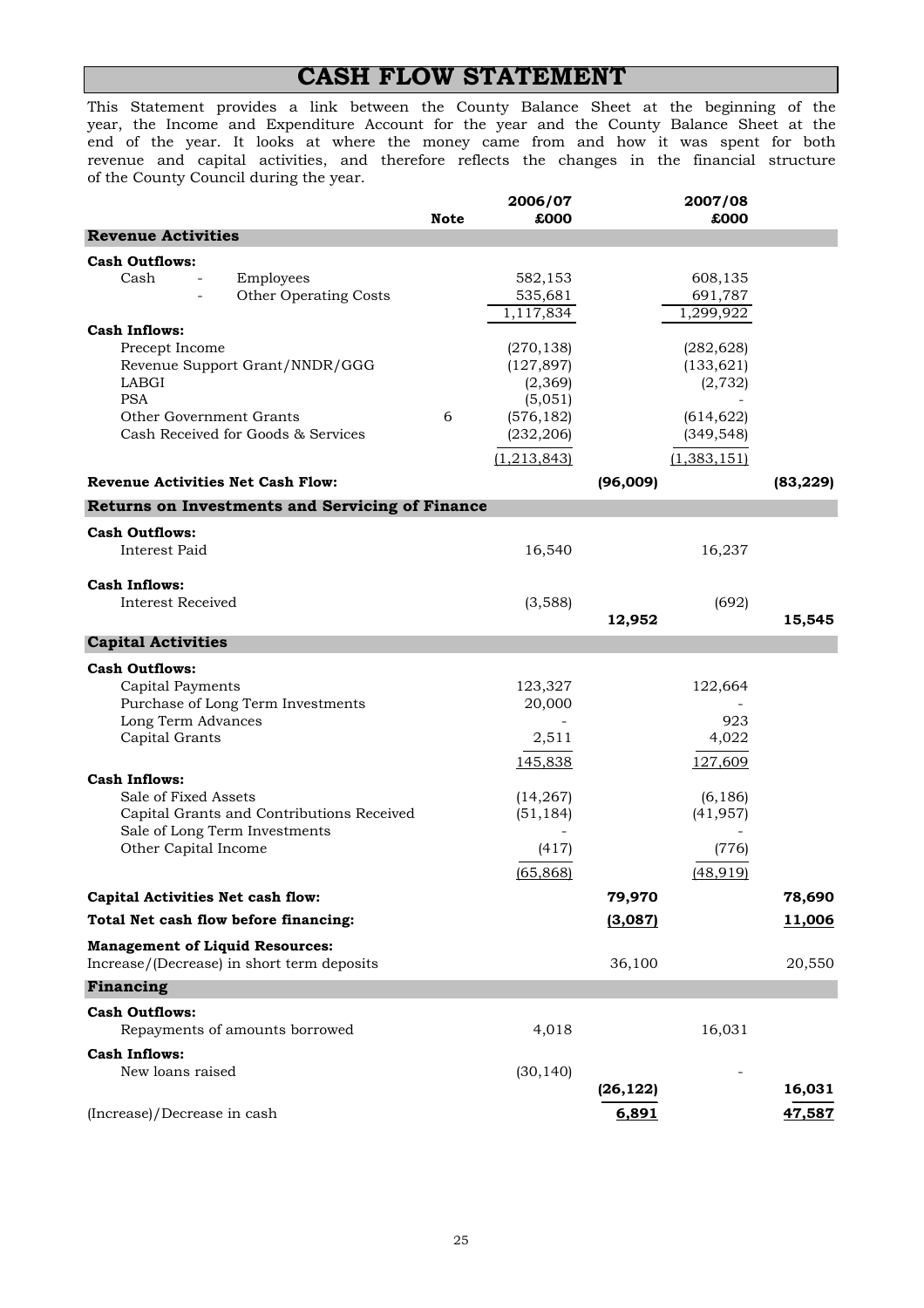### **RECONCILIATION TO THE CASH FLOW STATEMENT**

| Reconciliation of (Surplus)/Deficit to the Cash Flow Statement                                                                                                                                                                                        |                                                            |                                                            |                                                          |
|-------------------------------------------------------------------------------------------------------------------------------------------------------------------------------------------------------------------------------------------------------|------------------------------------------------------------|------------------------------------------------------------|----------------------------------------------------------|
|                                                                                                                                                                                                                                                       | 2006/07<br>£000                                            |                                                            | 2007/08<br>£000                                          |
| Net (Surplus)/Deficit                                                                                                                                                                                                                                 | (25,094)                                                   |                                                            | 55,922                                                   |
| Net additional amount required by statute and non-<br>statutory proper practices to be debited or credited to the<br>General Fund Balance for the year                                                                                                | 5,682                                                      |                                                            | (67, 692)                                                |
| Increase in General Fund Balance for the year                                                                                                                                                                                                         |                                                            |                                                            |                                                          |
| External Interest Paid<br>Minimum Revenue Provision<br>Revenue Contributions to Capital Outlay<br>Contributions (to)/from provisions and reserves<br>Other                                                                                            | (16, 540)<br>(14, 628)<br>(4,604)<br>(49, 374)             |                                                            | (16, 237)<br>(16, 546)<br>(10, 385)<br>(27, 454)<br>(25) |
| Increase/(decrease) in revenue debtors<br>Increase/(decrease) in stocks/w.i.p.<br>Increase/(decrease) in Long term investments (interest)<br>Increase/(decrease) in Temporary lending (interest)<br>Increase/(decrease) in PWLB & Long term borrowing | 14,268<br>449                                              |                                                            | (4, 793)<br>283<br>1,585<br>1,826                        |
| (interest)<br>Increase/(decrease) in Landfill Trading Allowances<br>Increase/(decrease) in revenue creditors<br>Increase/(decrease) in schools balances<br>Increase/(decrease) in other balances                                                      | 631<br>(23, 146)<br>12,371<br>388                          |                                                            | (5, 188)<br>(3,389)<br>(830)<br>9,002                    |
| Deduct interest and investment income                                                                                                                                                                                                                 | 3,588                                                      |                                                            | 692                                                      |
| <b>Revenue Activities Net Cash Flow</b>                                                                                                                                                                                                               | (96,009)                                                   |                                                            | (83, 229)                                                |
| Movement in current assets and liabilities                                                                                                                                                                                                            |                                                            |                                                            |                                                          |
|                                                                                                                                                                                                                                                       | 31/3/07                                                    | 31/3/08                                                    | Moved<br>07/08                                           |
|                                                                                                                                                                                                                                                       | £000                                                       | £000                                                       | £000                                                     |
| Debtors<br>Creditors<br>Stocks and Work in Progress<br><b>Temporary Borrowing</b><br>Temporary Loan Investments<br>Landfill Trading Allowances                                                                                                        | 70,603<br>(128, 962)<br>4,095<br>(225)<br>122,500<br>5,124 | 63,767<br>(130, 436)<br>4,378<br>(110)<br>143,050<br>1,735 | (6,836)<br>(1, 474)<br>283<br>115<br>20,550<br>(3, 389)  |
| Movement in cash reconciled to the opening and closing Balance Sheets amounts                                                                                                                                                                         |                                                            |                                                            |                                                          |
|                                                                                                                                                                                                                                                       | 31/3/07<br>£000                                            | 31/3/08<br>£000                                            | Moved<br>07/08<br>£000                                   |
| Imprests<br>Cash & bank<br>Amounts owed to the Pensions Fund<br>$N_{0}$ $C_{0}$ $h$ $\Gamma$ l $\sim$                                                                                                                                                 | 74,969<br>(60, 744)<br>(75, 765)<br>EAN)                   | 86,155<br>(68, 931)<br>(126, 351)<br>(100, 107)            | 11,186<br>(8, 187)<br>(50, 586)<br>147E97                |

| Amounts owed to the Pensions Fund<br>Net Cash Flow | (75, 765)<br>(61, 540) | (126, 351)<br>(109, 127) | $\cdots$<br>(50, 586)<br><u>(47,587)</u> |
|----------------------------------------------------|------------------------|--------------------------|------------------------------------------|
|                                                    |                        |                          |                                          |
|                                                    |                        |                          |                                          |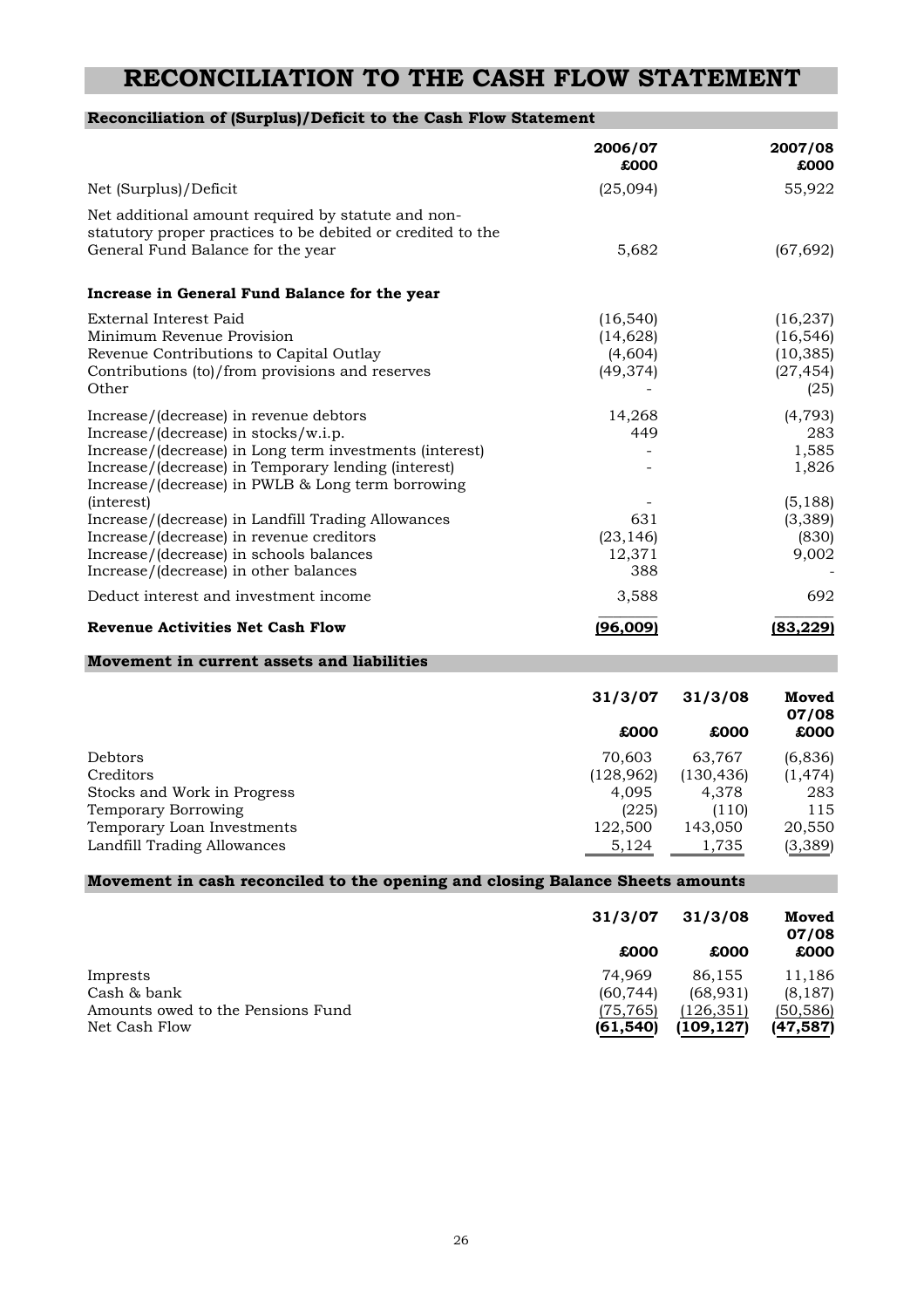| £000       |
|------------|
| (47, 587)  |
| 16.031     |
| 22,376     |
| (9,180)    |
| (5, 187)   |
| (197, 827) |
| (212, 194) |
|            |

#### **Analysis of net debt**

|                          | Balance as at<br>1 April 2007<br>£000 | Cash flow<br>£000 | <b>Non Cash</b><br>£000  | Balance as at<br>31 March 2008<br>£000 |
|--------------------------|---------------------------------------|-------------------|--------------------------|----------------------------------------|
| Cash in hand/(overdrawn) | (61, 539)                             | (47, 587)         |                          | (109, 126)                             |
| Short term deposits      | 122,500                               | 22,376            | $\overline{\phantom{a}}$ | 144,876                                |
| Debt due after 1 year    | (253,071)                             | 13,281            | $\overline{\phantom{0}}$ | (239, 790)                             |
| Debt due within 1 year   | (5,717)                               | 2,750             | (5, 187)                 | (8, 154)                               |
|                          | (197,827)                             | (9,180)           | (5, 187)                 | (212, 194)                             |

#### **Reconciliation of Financing and Management of Liquid Resources**

|                     | Repayments<br>of Amounts<br><b>Borrowed</b><br>£000 | New<br>Loans<br>Raised<br>£000 | <b>Repayment of</b><br><b>Short Term</b><br><b>Deposits</b><br>£000 | (Increase)/Decrease<br>in Cash and Cash<br><b>Equivalents</b><br>£000 |
|---------------------|-----------------------------------------------------|--------------------------------|---------------------------------------------------------------------|-----------------------------------------------------------------------|
| Short term deposits |                                                     |                                | 22,376                                                              | 22,376                                                                |
| Temporary           | 115                                                 |                                |                                                                     | 115                                                                   |
| Borrowing           |                                                     |                                |                                                                     |                                                                       |
| <b>PWLB</b>         | 5,492                                               | $\overline{\phantom{0}}$       | ۰                                                                   | 5,492                                                                 |
| <b>LOBO</b>         | 10.000                                              | ۰                              | $\overline{\phantom{a}}$                                            | 10,000                                                                |
| City and District   | 424                                                 | ۰                              | ۰                                                                   | 424                                                                   |
| Councils            |                                                     |                                |                                                                     |                                                                       |
|                     | 16,031                                              |                                | 22,376                                                              | 38,407                                                                |

There have been no policy changes in the management of liquid resources.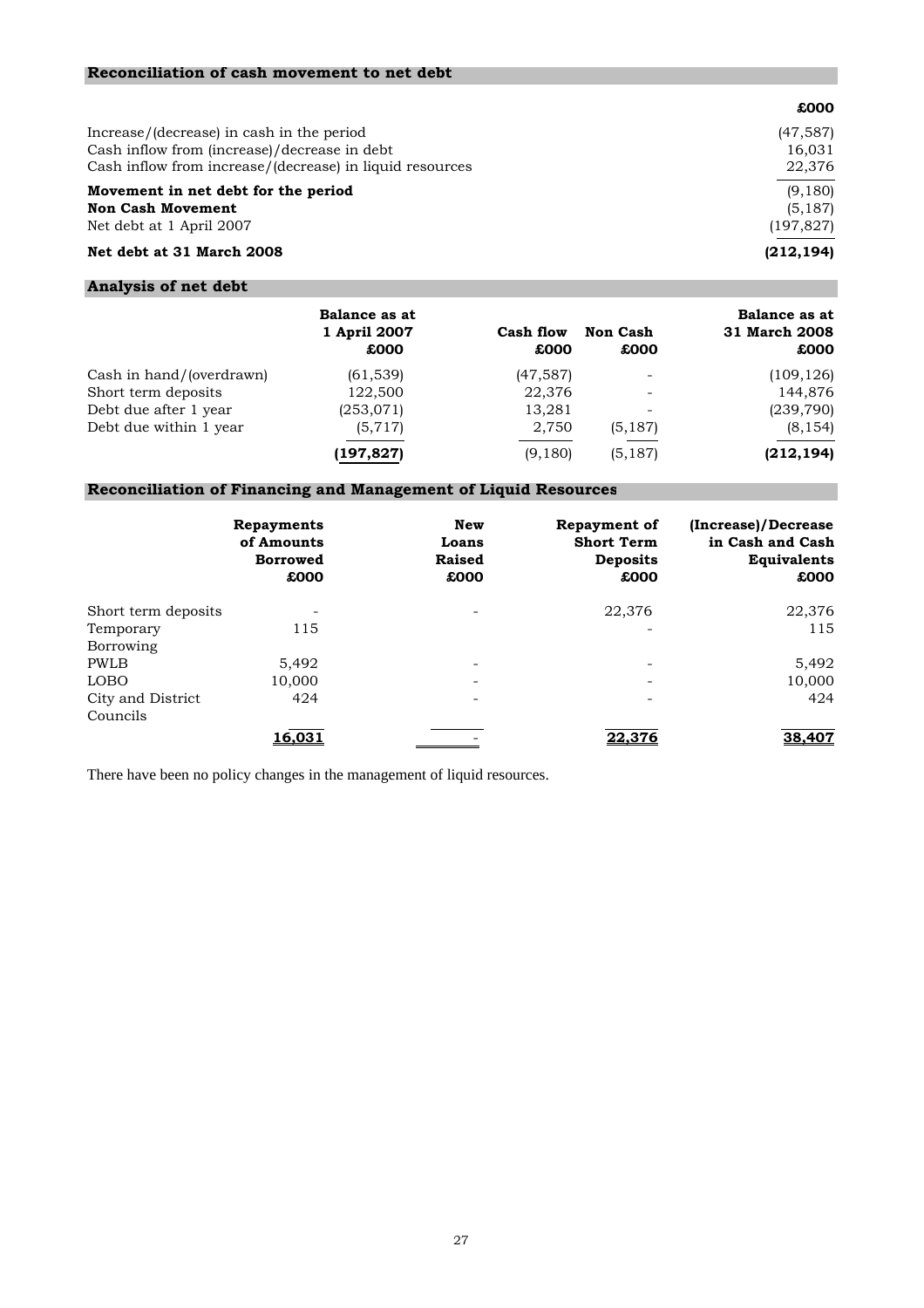### **SUMMARY REVENUE ACCOUNTS OF TRADING UNDERTAKINGS**

|                                                                                                                                                                                                                              | <b>Turnover</b> | 2006/07<br>Expend-<br>iture | Surplus/<br>(Deficit) | <b>Turnover</b> | 2007/08<br>Expend-<br>iture | Surplus/<br>(Deficit) |
|------------------------------------------------------------------------------------------------------------------------------------------------------------------------------------------------------------------------------|-----------------|-----------------------------|-----------------------|-----------------|-----------------------------|-----------------------|
|                                                                                                                                                                                                                              | £000            | £000                        | £000                  | £000            | £000                        | £000                  |
| <b>Contracting Services</b><br>Cleaning, catering, vehicle<br>maintenance, building and<br>grounds maintenance and<br>highways maintenance to the<br>Authority. Some work is<br>undertaken on behalf of external<br>clients. | 77,387          | 78,506                      | (1, 119)              | 75,056          | 76,387                      | (1, 331)              |
| <b>Legal Services</b><br>Provision of legal services to<br>the Authority                                                                                                                                                     | 2,758           | 2,809                       | (51)                  | 2,828           | 2,766                       | 62                    |
| <b>County Supplies</b><br>A purchasing and supply service<br>to the Authority and some<br>external public bodies                                                                                                             | 6,013           | 5,890                       | 123                   | 6,110           | 5,991                       | 119                   |
| Design, Publications & Print<br>A design and printing service to<br>the Authority                                                                                                                                            | 2,161           | 2,192                       | (31)                  | 2,145           | 2,142                       | 3                     |
| <b>Clayfields Secure Unit</b><br>Specialist childrens' services to<br>the Youth Justice Board and<br><b>Local Authorities</b>                                                                                                | 3,708           | 3,662                       | 46                    | 3,803           | 3,849                       | (46)                  |
| Total                                                                                                                                                                                                                        | 92,027          | 93,059                      | (1,032)               | 89,942          | <u>91.135</u>               | (1, 193)              |

Notes:

1. The Contracting Services deficit is a result of the pension costs impact of FRS17.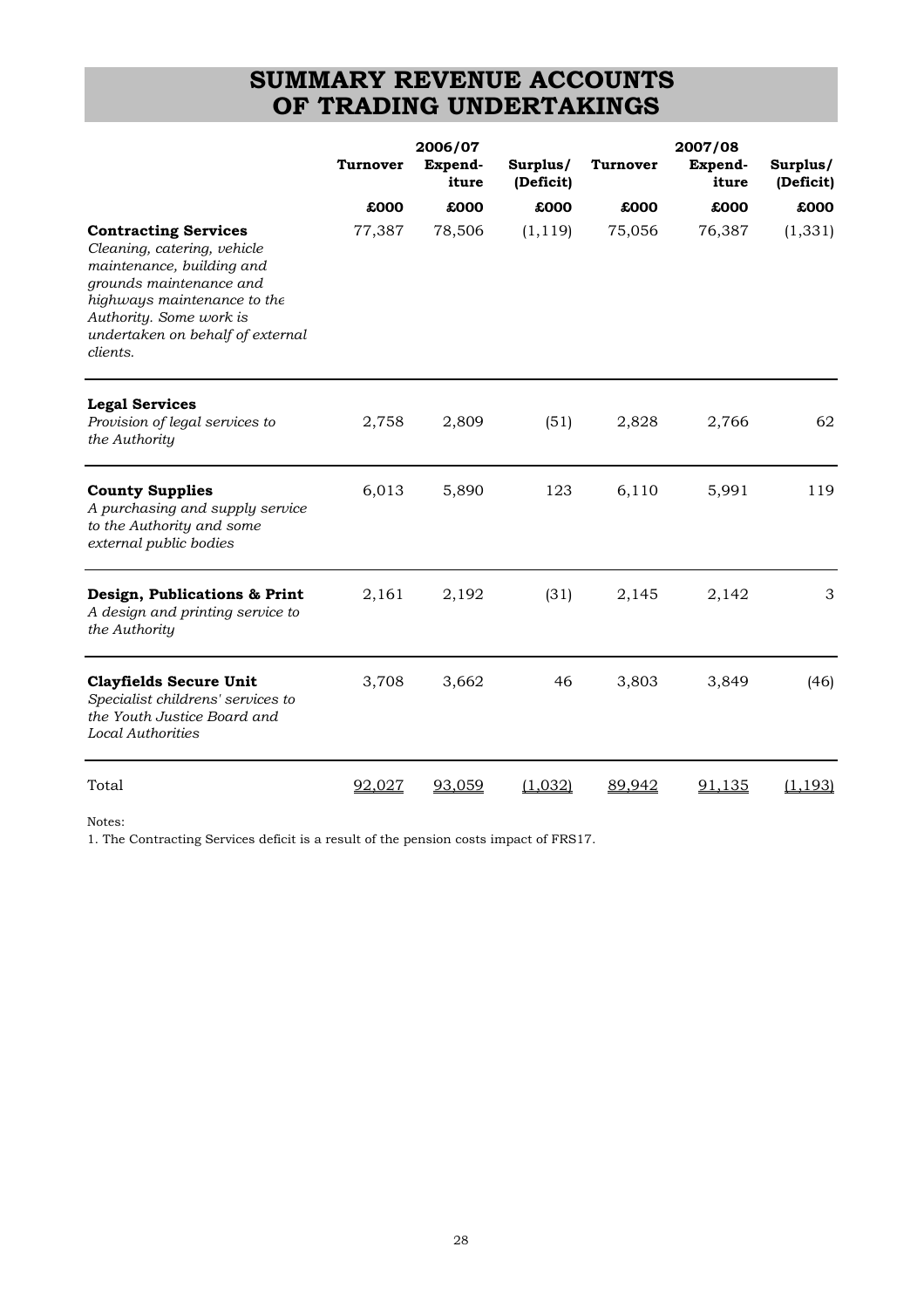### **Explanation of Prior Period Adjustments**

Public Finance and Accountancy (CIPFA). The Council has adopted two significant new accounting policies which has had a small impact on the comparative figures for 2006/07: The County Council's Statement of Accounts for the year 2007/08 is prepared in accordance with the 2007/08 Code of Practice on Local Authority Accounting and Best Value Accounting Code of Practice (BVACOP), both issued by the Chartered Institute of

- the establishment of a Revaluation Reserve from 1 April 2007 to measure revaluation changes for fixed assets from 1 April 2007;
- changes in accounting for Financial Instruments.

Adherance to FRS 25, 26 and 29 required some minor reclassifications of long-term advances, longterm debtors and debtors in 2006/07 as follows:

|                                     | <b>Balance</b>   |          |                |
|-------------------------------------|------------------|----------|----------------|
|                                     | 2006/07          |          | 2006/07        |
|                                     | <b>Statement</b> | Re-      | Comparative    |
|                                     | of Accounts      | classify | <b>Balance</b> |
|                                     | £000             | £000     | £000           |
| Long-term Advances                  | 376              | 1,434    | 1,810          |
| Long-term Debtors                   | 19,021           | (1, 422) | 17,599         |
| Debtors (net of bad debt provision) | 53,017           | (12)     | 53,005         |
|                                     | 72.414           | 0        | 72.414         |

2006/07 in the Income and Expenditure Account. These significant changes are: In addition, a review of the Service Expenditure Analyses (SEAs) of all services as a consequence of changes to BVACOP has had an impact on the comparative figures for

- the Children's Social Services and Adult Social Services SEAs; there is a new SEA for Children's and Education Services which consists of the Education SEA and the Children's Social Services SEA. This follows the splitting of
- the Social Services SEA is renamed Adult Social Care SEA with the transfer of Children's Social Services divisions to the Children's and Education Services SEA.

have changed are included in the table in detail). These changes have had the following impact on the comparative figures for 2006/07 compared with those published in the 2006/07 Statement of Accounts (only figures that

|                                            | Income and<br>Expenditure<br>Account in<br>2006/07<br><b>Statement</b><br>of Accounts<br>£000 | <b>Changes</b><br>to SEA<br>£000 | 2006/07<br>Comparatives<br>in Income and<br>Expenditure<br>Account<br>£000 |
|--------------------------------------------|-----------------------------------------------------------------------------------------------|----------------------------------|----------------------------------------------------------------------------|
| <b>Continuing Council Services</b>         |                                                                                               |                                  |                                                                            |
| Education                                  | 46,176                                                                                        | (46, 176)                        |                                                                            |
| Social Services                            | 195,283                                                                                       | (195, 283)                       |                                                                            |
| Children's and Education Services          |                                                                                               | 91,845                           | 91,845                                                                     |
| Adult Social Care                          |                                                                                               | 149,614                          | 149,614                                                                    |
| Other Services                             | 111,546                                                                                       |                                  | 111,546                                                                    |
| <b>Impact on Net Cost of Services</b>      | 353,005                                                                                       |                                  | 353,005                                                                    |
| Other Net Operating Expenditure            | 27,356                                                                                        |                                  | 27,356                                                                     |
|                                            |                                                                                               |                                  |                                                                            |
| <b>Impact on Net Operating Expenditure</b> | 380,361                                                                                       |                                  | 380,361                                                                    |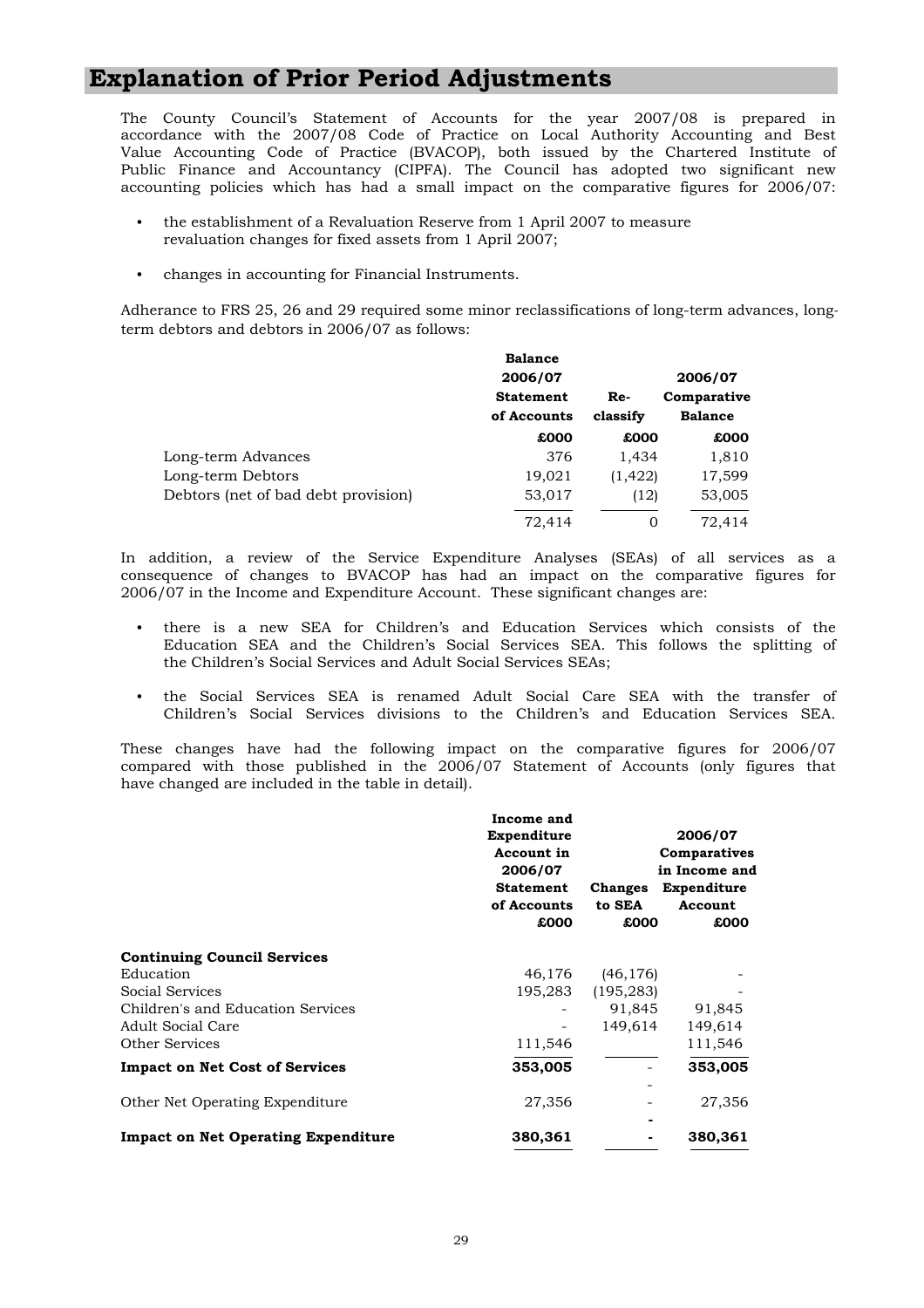### **NOTES TO THE STATEMENT OF ACCOUNTS**

#### **1. Statement of Movement on the General Fund Balance**

Reconciliation of items for the movement on the General Fund.

|                                                                                                                                                                                                                                                                                                                   |                | 2006/07<br>2007/08     |                             |                         |                                                        |
|-------------------------------------------------------------------------------------------------------------------------------------------------------------------------------------------------------------------------------------------------------------------------------------------------------------------|----------------|------------------------|-----------------------------|-------------------------|--------------------------------------------------------|
|                                                                                                                                                                                                                                                                                                                   | Note           | £000                   | £000                        | £000                    | £000                                                   |
| Amounts included in the Income and<br>Expenditure Account but required by<br>statute to be exluded when determining<br>the movement on the General Fund Balance<br>for the year.                                                                                                                                  |                |                        |                             |                         |                                                        |
| Amortisation of Intangible Fixed Assets<br>Depreciation of Fixed Assets<br><b>Impairment of Fixed Assets</b><br>Profit/Loss on disposal of Fixed Assets<br>Government Grants Deferred Amortisation                                                                                                                |                |                        | (625)<br>(30, 143)<br>8,039 |                         | (717)<br>(36, 601)<br>(40, 337)<br>(14, 686)<br>12,536 |
| Write-down of deferred charges to be financed<br>from capital resources<br>PFI Adjustments                                                                                                                                                                                                                        |                |                        | (2,511)<br>755              |                         | (4,021)<br>755                                         |
| Net Charges made for retirement benefits in<br>accordance with FRS17.<br>Differences between amounts debited/credited<br>to the Income and Expenditure Account and<br>amounts payable/receivable to be recognised<br>under statutory provisions relating to soft loans<br>and premiums and discounts on the early |                |                        | (66, 198)                   |                         | (63, 531)                                              |
| repayment of debt<br>Amounts not included in the Income and<br>Expenditure Account but required to be<br>included by statute when determining<br>the movement on the General Fund Balance<br>for the year.                                                                                                        |                |                        |                             |                         | (202)                                                  |
| Minimum Revenue Provision                                                                                                                                                                                                                                                                                         |                |                        | 14,628                      |                         | 16,546                                                 |
| Capital Expenditure charged to the General<br>Fund<br>Employers Contribution to Pension Fund                                                                                                                                                                                                                      |                |                        | 4,604<br>43,437             |                         | 10,385<br>45,768                                       |
| Transfers to or from the General Fund<br>Balance that are required to be taken into<br>account when determining the movement<br>on the General Fund Balance for the year                                                                                                                                          |                |                        |                             |                         |                                                        |
| Capital Reserves<br>Insurance Revenue Reserves<br><b>Revenue Reserves</b>                                                                                                                                                                                                                                         | 37<br>34<br>39 | 1,389<br>544<br>31,763 |                             | 1,263<br>1,153<br>3,997 |                                                        |
| Net Transfer to Earmarked Reserves                                                                                                                                                                                                                                                                                |                |                        | 33,696                      |                         | 6,413                                                  |
| Net additional amount to be debited/(credited) to the<br>General Fund Balance for the year                                                                                                                                                                                                                        |                |                        | 5,682                       |                         | (67, 692)                                              |
| <b>Exceptional Items</b>                                                                                                                                                                                                                                                                                          |                |                        |                             |                         |                                                        |

the face of the Income and Expenditure Account as an exceptional item. expenditure and not expected to recur frequently or regularly. Exceptional items are Exceptional items are ones that are material in terms of the Council's overall included on the face of the Income and Expenditure Account where it is felt that the costs are so significant as to warrant a separate disclosure. The back pay costs related to service prior to 1 April 2007, as a consequence of adopting the Single Status Agreement (£10.9 million) fall into this category and have therefore been included on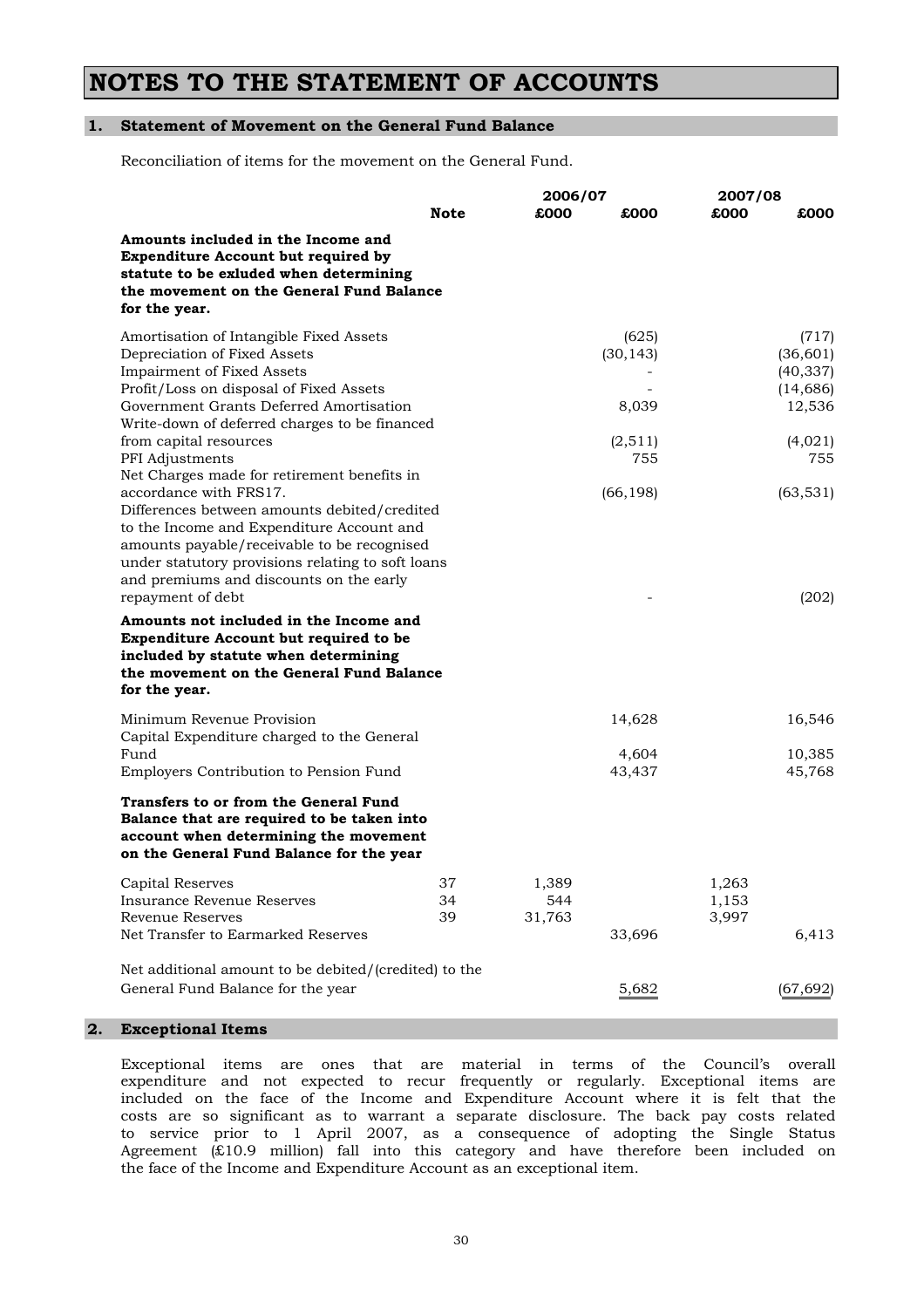#### **3. Single Status**

2002. two separate negotiating bodies and there were significant differences between the two Single Status arises from a national agreement between the employers and the trade of the package being implemented any upgradings will have an effective date of 1 April sets of conditions. Implementation of the Council's proposals on the final stage of harmonisation of a new pay and grading structure will begin in 1 April 2008. It is anticipated that it will be fully rolled out across the authority by 31 March 2009. As part unions which requires all local authorities to harmonise the conditions of employment of Local Government Services employees. These conditions were previously agreed by

The provisions have been accounted for in the accounts as follows: Since 2002/03 the County Council has been setting aside an earmarked reserve to payments for Single Status back pay will be made to employees in 2008/09. At 31 March 2008 a large proportion of these costs were known and hence provisions have been set aside in the 2007/08 accounts and funded from the earmarked reserve. fund Single Status costs. Significant Single Status costs will be incurred in 2008/09 relating to 2007/08 and prior years  $(\text{\pounds}3.4 \text{ million and } \text{\pounds}10.9 \text{ million respectively})$ . The

- within the net cost of services, against the particular service they relate to. Single Status costs relating to the 2007/08 financial year have been included
- Single Status costs relating to the period April 2002 to March 2007 have been total net cost of services. recorded as an exceptional item in the 2007/08 financial year and included in the

Provisions for Single Status costs of £14.2 million have been created. These relate to:

|                                | 2007/08<br>£000 |
|--------------------------------|-----------------|
| 2002-03 Single Status Back Pay | 871             |
| 2003-04 Single Status Back Pay | 1,365           |
| 2004-05 Single Status Back Pay | 2,114           |
| 2005-06 Single Status Back Pay | 2,846           |
| 2006-07 Single Status Back Pay | 3,702           |
| 2007-08 Single Status Back Pay | 3,369           |
| Total                          | 14.267          |

against the net cost of services, analysed across the following categories; Provisions for Single Status costs of £3.4 million relating to 2007/08 have been charged

|                                    | 2007/08<br>£000 |
|------------------------------------|-----------------|
| Children's and Education Services  | 158             |
| Highways, Roads and Transportation | 16              |
| Leisure                            | 101             |
| Libraries                          | 136             |
| Adult Social Care                  | 1,835           |
| <b>Trading Undertakings</b>        | 1,076           |
| Corporate Management               | 41              |
| Other                              | 6               |
| <b>Total</b>                       | 3.369           |

#### **4. Agency Work**

for 2007/08 was £255,008 (£439,273 for 2006/07). The County Council carries out work on behalf of the Highways Agency, mainly relating Road network. Expenditure is fully reimbursed by the Highways Agency and the amount to traffic signal maintenance and payment of energy charges for Area 7 of the Trunk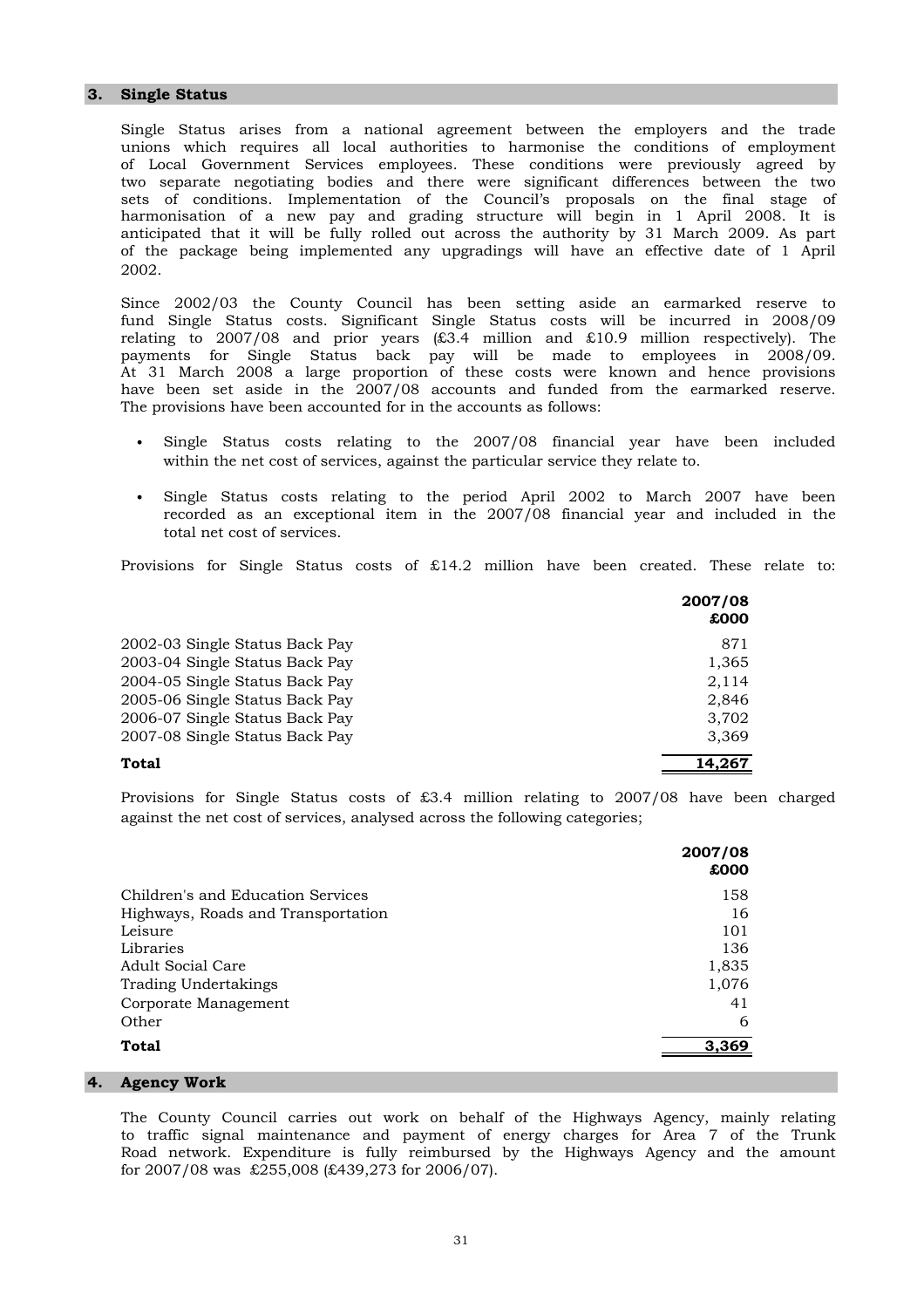#### **5. Audit Fees**

Audit Commission in 2008/09. The Authority has been advised of the following fees payable to the Audit Commission. All fees have been included in the accounts for the period to which they relate except grant claims. The fees included for grant claims are an estimate of the cost of the certification of grant claims and returns relating to 2007/08 which will be paid to the

|                | 2006/07<br>£000 | 2007/08<br>£000 |
|----------------|-----------------|-----------------|
| External Audit | 251             | 265             |
| Inspection     | 17              | 7               |
| Grant claims   | 20              | 15              |
|                | 288             | 287             |

#### **6. Specific Revenue Grants**

as follows: The value of grants included as income within the Income and Expenditure Account is

|                                             | 2006/07 | 2007/08 |
|---------------------------------------------|---------|---------|
| <b>Service</b>                              | £000    | £000    |
| Leisure                                     | 517     | 850     |
| <b>Environmental Services</b>               | 3,534   | 3,934   |
| Highways and Transportation                 | 7,115   | 8,618   |
| Children's and Education Services           | 503,142 | 548,858 |
| <b>Adult Social Care</b>                    | 50,521  | 45,252  |
| Planning and Development                    | 1,776   | 1,163   |
| <b>Central Services</b>                     | 28      | 107     |
| Corporate Management                        | 2,129   | 3,108   |
| General                                     | 7,420   | 2,732   |
|                                             | 576,182 | 614,622 |
| <b>Funding Body</b>                         |         |         |
| Countryside Commission                      | 23      |         |
| Dept. for Communities & Local Govt.         | 52,756  | 51,041  |
| Department for Children, Schools and        |         |         |
| Families                                    | 493,780 | 528,758 |
| Department of Health                        | 20,277  | 20,313  |
| Children's Fund                             | 1,731   |         |
| Department for Transport                    | 2,531   | 4,098   |
| Department for Works and Pensions           | 1,237   | 1,852   |
| European Grants                             | 372     | 101     |
| Home Office                                 | 2,056   | 1,256   |
| Milk Intervention Board                     | 138     | 162     |
| DEFRA - Recycle Waste                       | 434     |         |
| Arts Council                                | 222     | 278     |
| Rural Development Council                   | 550     |         |
| Neighbourhood Renewal                       | 5       |         |
| Department for Innovation, Universities and |         |         |
| Skills (DIUS)                               |         | 6,055   |
| Sport England                               |         | 410     |
| Other                                       | 70      | 298     |
|                                             | 576.182 | 614,622 |

million from the BIG Lottery Fund for Sherwood Forest Living Legend. In addition to the above specific Government grants the County Council received £0.24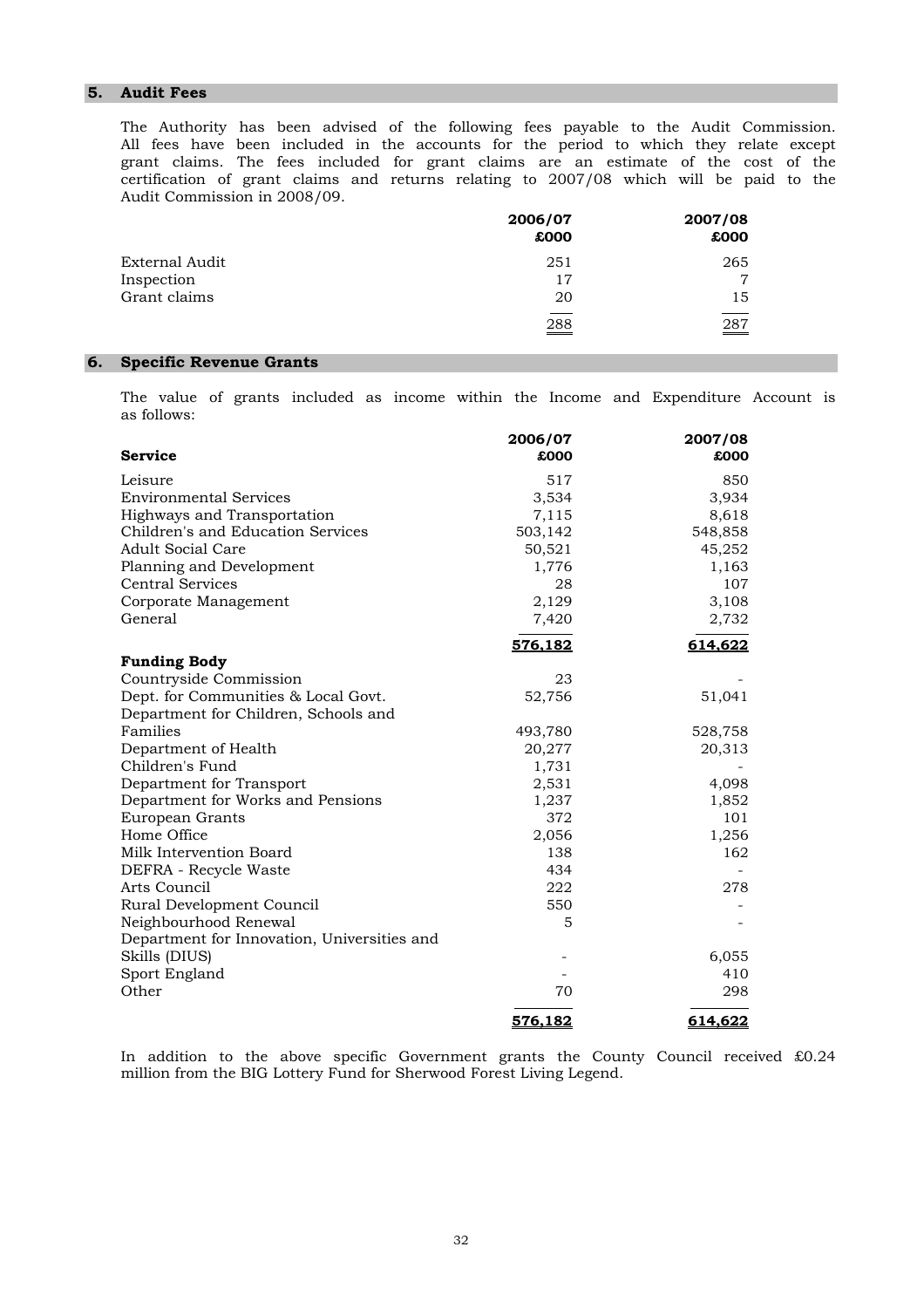#### **7. Minimum Revenue Provision**

and the amount of depreciation charged was £37.32 million (£30.76 million for 2006/07). least 4% of outstanding debt. This amount is offset against the level of depreciation Regulations require local authorities to set aside money to provide for redemption of at already charged to the Authority's revenue accounts to ensure that depreciation charges do not increase the net expenditure of the Authority. The amount required under the MRP regulations for  $2007/08$  was £16.5 million (£14.6 million for  $2006/07$ )

#### **8. Revenue Support Grant, National Non-Domestic Rates and Council Tax**

year. relevant amounts. Any variances in the amounts actually collected by the District Councils on behalf of the County Council will be adjusted in the amounts payable next Bands of property and a precept was issued to the District Councils to recover the Council directly by the Government. The County Council set the 2007/08 Tax for a Band D property at £1,124.69 (£1,081.43 in 2006/07). This was suitably adjusted for other Revenue Support Grant and National Non-Domestic Rates are paid to the County

#### **9. Dedicated Schools Grant**

Schools Budget from its own resources. Department for Children, Schools and Families, the Dedicated Schools Grant (DSG). The are required to be accounted for separately. The Council is able to supplement the DSG is ring-fenced and can only be applied to meet expenditure properly included in the Schools Budget. The Schools Budget includes elements for a restricted range of services provided on an authority-wide basis and for the Individual Schools Budget, which is divided into a budget share for each school. Over and underspends on the two elements The Council's expenditure on schools is funded by grant monies provided by the

Details of the deployment of DSG receivable for 2007/08 are as follows:

#### **Schools Budget Funded by Dedicated Schools Grant**

|                                                                                                  | Central<br>Expenditure | Individual<br><b>Schools</b><br><b>Budget</b> | Total              |
|--------------------------------------------------------------------------------------------------|------------------------|-----------------------------------------------|--------------------|
|                                                                                                  | £000                   | £000                                          | £000               |
| Original grant allocation to Schools<br>Budget for the current year in the<br>Authority's budget | 39,507                 | 368,138                                       | 407,645            |
| Adjustment to finalised grant<br>allocation                                                      | (26)                   |                                               | (26)               |
| DSG receivable for the year<br>Actual expenditure for the year                                   | 39,481<br>35,794       | 368,138<br>361,673                            | 407,619<br>397,467 |
| (Over)/underspend for the year<br>Planned top-up funding of ISB from                             | 3,687                  | 6,465                                         | 10,152             |
| Council resources<br>Use of schools balances brought<br>forward                                  |                        |                                               |                    |
| (Over)/underspends from prior year                                                               | 3,701                  | 6,138                                         | 9,839              |
| (Over)/underspend carried forward<br>to 2008/09                                                  | 7,388                  | 12,603                                        | 19,991             |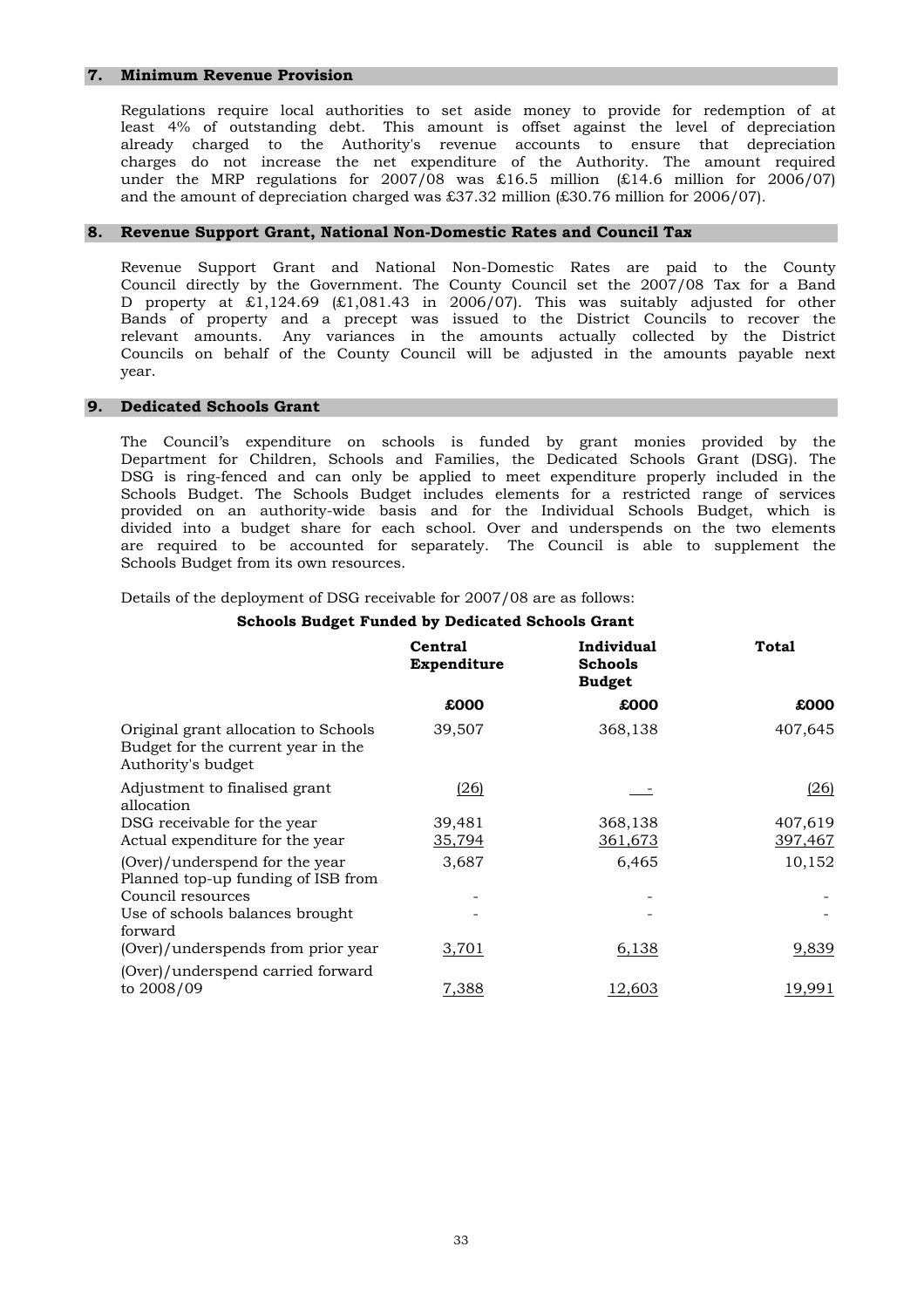#### **10. Local Area Agreement**

three-year agreement. local public services. In 2007/08 the LAA has completed the second year of its The Council is a participant in an LAA – a partnership with other public bodies involving the pooling of government grants to finance work towards jointly agreed objectives for

The purpose of the LAA is:

- to form an agreement between Partners and Government (represented by the Nottinghamshire in accordance with the County Community Strategy Government Office for the East Midlands (GOEM)) to establish a collective vision for
- to agree specific outcomes and targets that will be achieved each year for the three years of the agreement
- by pooling and aligning funding streams. to improve the effectiveness and efficiency of public services in Nottinghamshire

The LAA partners are:

- Rushcliffe Borough Council local government bodies – Nottinghamshire County Council, Ashfield District Council, Bassetlaw District Council, Broxtowe Borough Council, Gedling Borough Council, Mansfield District Council, Newark & Sherwood District Council,
- community protection authorities Nottinghamshire & City of Nottingham Fire Authority, Nottinghamshire Police Authority, Nottinghamshire Probation Service
- health bodies Nottinghamshire County Teaching PCT, Bassetlaw PCT
- learning bodies Connexions, Learning & Skills Council
- Alliance, Networking Action for Voluntary Organisations voluntary organisations – Kirkby Neighbourhood Pathfinder, Manton Community
- Midlands Development Agency. other - Nottinghamshire Pensions Service, Business Link, JobCentre Plus, Nottinghamshire County Drug & Alcohol Team, Rural Community Council, East

the partnership and has therefore not recognised the full amount of LAA grant in our Nottinghamshire County Council acts as the accountable body for the LAA. This means that we are responsible for managing the distribution of grant paid by GOEM to the partners involved, but the Council does not determine which bodies are due payment – this is determined by the partnership. In this context, the Council acts as an agent to financial statements, but only that part to be spent by the Council in providing services.

Council received £22.867m of this total to fund our services. The total amount of LAA Grant received by the LAA in 2007/08 is £37.02m. The

repayments and no provisions have been made for any such eventuality. element of grant that is found to have been misused by its partners. Systems are in place for distributing grant that are designed to limit the possibility that this will happen. It has not been necessary to recognise any contingent liabilities for possible As the accountable body, the Council is potentially responsible for repaying to GOEM any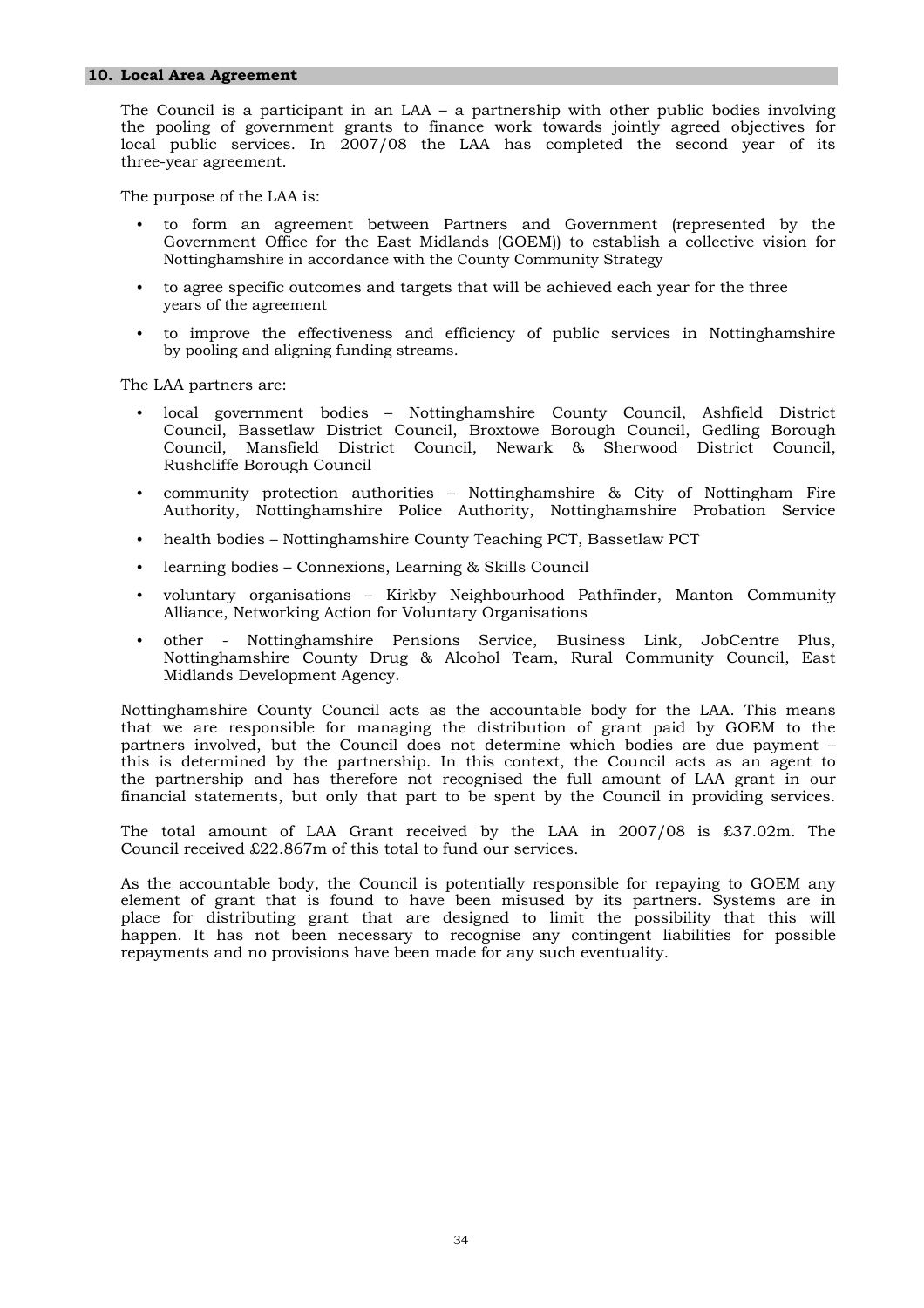#### **11. Employee Remuneration**

taxable renumeration amounted to £50,000 or more in the financial year. The table below shows the number of staff employed by the County Council whose Renumeration includes salary, lump sum payments made by the County Council,

contributions made by the County Council and the employee. expenses and the money value of benefits in kind. The amounts exclude pension

| Pay Band              | <b>Number of Staff</b> |                |  |
|-----------------------|------------------------|----------------|--|
|                       | 2006/07                | 2007/08        |  |
|                       |                        |                |  |
| $£150,000 - £159,999$ |                        |                |  |
| $£140,000 - £149,999$ |                        |                |  |
| $£130,000 - £139,999$ |                        |                |  |
| $£120,000 - £129,999$ | 3                      |                |  |
| $£110,000 - £119,999$ |                        | $\overline{2}$ |  |
| $£100,000 - £109,999$ | 5                      |                |  |
| $£90,000 - £99,999$   |                        | 3              |  |
| £80,000 - £89,999     | 5                      | 11             |  |
| £70,000 - £79,999     | 32                     | 31             |  |
| $£60,000 - £69,999$   | 39                     | 36             |  |
| $£50,000 - £59,999$   | 120                    | 185            |  |
|                       | <u> 205</u>            |                |  |

#### **12. Income from bodies under the Local Authority (Goods and Services) Act 1970**

public bodies. The Authority provided the following: The County Council is empowered by this Act to provide goods and services to other

|                                          | 2006/07        |        | 2007/08 |        |
|------------------------------------------|----------------|--------|---------|--------|
|                                          | £000           | £000   | £000    | £000   |
|                                          | Exp            | Income | Exp     | Income |
| Administration and Professional Services |                |        |         |        |
| <b>NHS</b> Trusts                        | 19,912         | 19,912 | 23,769  | 23,769 |
| <b>Other Authorities</b>                 | 5,850          | 5,850  | 5,434   | 5,454  |
| Schools and Colleges                     | 78             | 78     | 86      | 86     |
| Maintenance works                        |                |        |         |        |
| NHS Trusts                               | $\overline{4}$ | 10     | 10      | 14     |
| Other Authorities                        | 1,028          | 1,094  | 1,051   | 1,135  |
| Schools and Colleges                     | 82             | 97     | 182     | 205    |
|                                          | 26,954         | 27.041 | 30,532  | 30,663 |

#### **13. Section 137 of the Local Government Act 1972**

these powers were not used. amended, to make contributions to certain charitable funds, not for profit bodies providing a public service and mayoral appeals. There is a financial limit to this type of expenditure equivalent to £1.90 per head of population and for Nottinghamshire in 2007/08 this amounted to £1.48 million (£1.44 million for 2006/07). During 2007/08 Local authorities are empowered by Section 137 of the Local Government Act 1972, as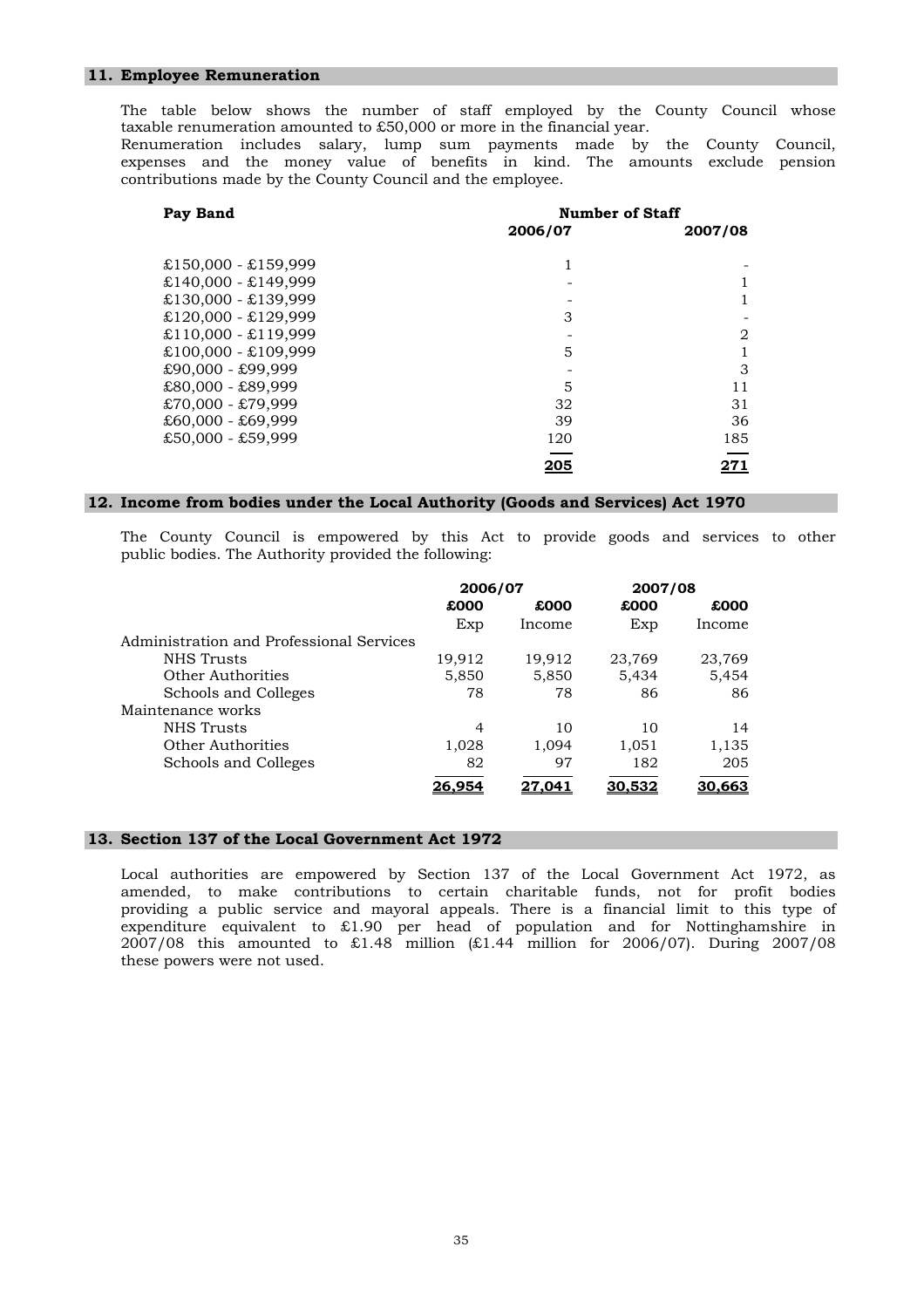# **14. Publicity Work**

expenditure is summarised below: Local authorities are required to disclose their expenditure on publicity. The definition of publicity includes a number of routine items of expenditure. The County Council's

|                                                                                  | 2006/07<br>£000 | 2007/08<br>£000 |  |
|----------------------------------------------------------------------------------|-----------------|-----------------|--|
| Advertising for staff<br>Other advertising, including education courses          | 1,196<br>554    | 1,418<br>624    |  |
| Public Relations - salaries and running costs<br>Economic Development promotions | 607             | 626             |  |
| Other publicity expenditure<br>Strategic Services (Publications Group)           | 809             | 626<br>166      |  |
|                                                                                  | 3.166           | 3.460           |  |
| As a percentage of gross expenditure                                             | 0.28%           | 0.29%           |  |
| 15. Pensions – Contributions                                                     |                 |                 |  |

# **Teachers**

million in 2006/07), representing  $2.00\%$  of pensionable pay  $(1.97\%$  in 2006/07). Council is responsible for all pension payments relating to added years it has awarded, together with the related increases. In 2007/08 these amounted to £4.5 million (£4.2 In 2007/08 the County Council paid £31.8 million to the Teacher's Pension Agency (£29.4 million in 2006/07) in respect of teachers' pension costs, which represents 14.00% of teachers' pensionable pay (13.65% in 2006/07). In addition, the County

#### **Other Employees**

following employer pension fund contribution rates for the County Council: undertaken for the 3 year period commencing 1 April 2008. The report sets out the 2007/08). The actuarial report upon which the 2007/08 accounts have been prepared was for a 3 year period commencing 1 April 2005. The report indicated that the cost of providing for 100% of pension funding in accordance with SSAP 24 ''Accounting for Pension Costs'' was 15.50% of pensionable pay. A new actuarial valuation has been During 2007/08 the net cost of pensions and other benefits amounted to £37.7 million (£34.3 million in 2006/07), which represented 15.50% of pensionable pay (14.90% in

| 2008/09 | 16.1% of pensionable pay |
|---------|--------------------------|
| 2009/10 | 16.7% of pensionable pay |
| 2010/11 | 17.4% of pensionable pay |

fund of early retirements. million, (£1.5 million in 2006/07) representing 0.64% of pensionable pay (0.63% in 2006/07). The County Council also paid £2.2 million into the Pension Fund in 2007/08 (£2.4 million for 2006/07) to fund the non-discretionary additional strain on the pension The County Council is responsible for all pension payments relating to discretionary added years benefits it has awarded, together with the related inflation increases. The annual costs are funded by charges to Services. In 2007/08 these amounted to £1.6

#### **16. Pensions – FRS17**

2007/08 are not considered materially different to the estimates provided. projected unit method which assesses the future liabilities of the fund discounted to their present value. This work was undertaken by Mercer Human Resource Consulting Limited, an independent firm of actuaries, based upon the estimated position at 31 March 2008 provided by the County Council during March 2008. The actual figures for million 31/3/07), comprised of £76.6 million for teachers  $(E67.1$  million 31/3/07) and £560.5 million for other employees (£371.6 million 31/3/07). Assets have been valued using the market value at 31 December 2007 increased by market index returns for the last three months of the accounting period. Liabilities have been valued using the The FRS17 position as at 31 March 2008 was a net liability of £637.1 million (£438.7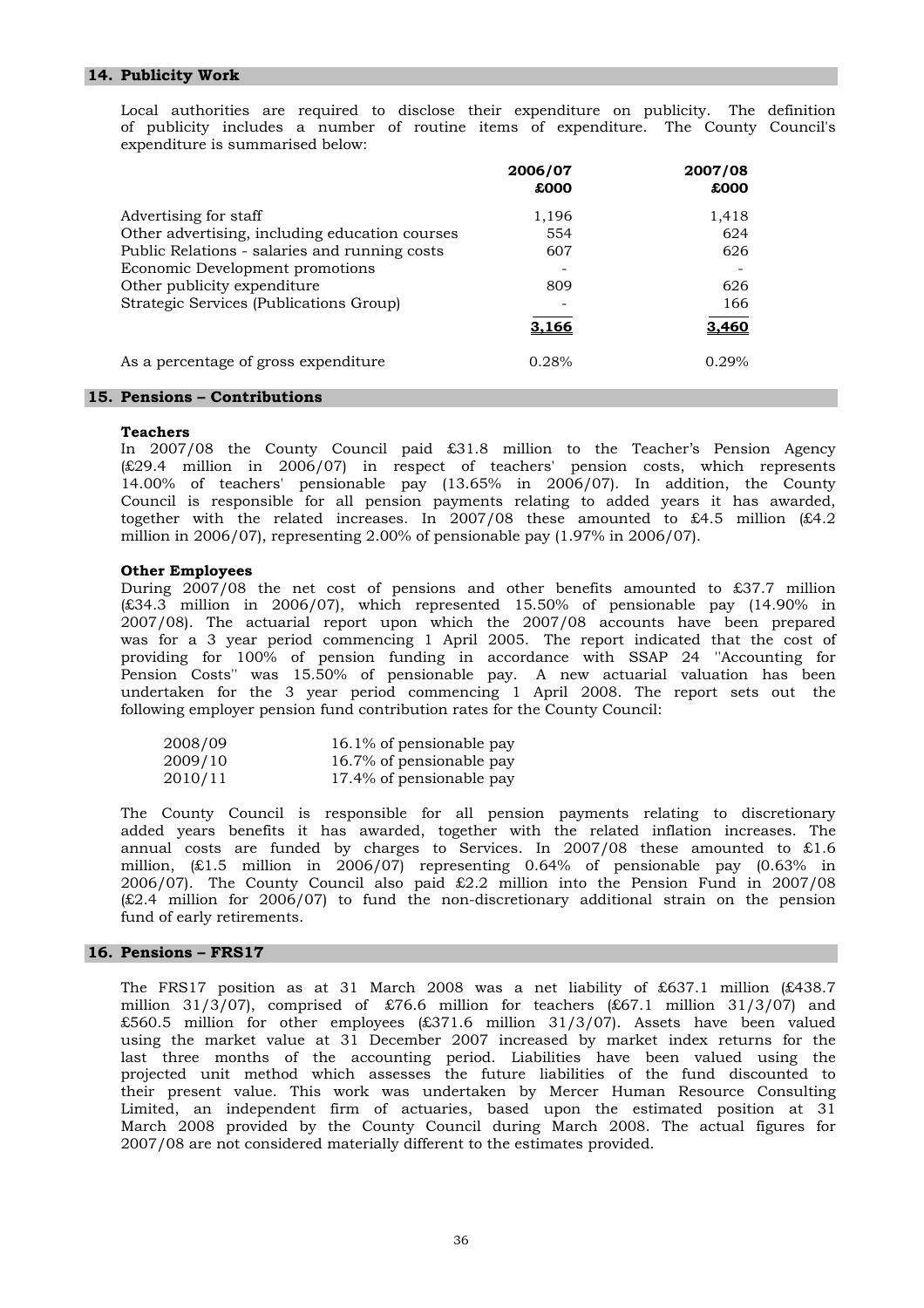# **Teachers**

million 2006/07). Under FRS17 the Teachers added years scheme is classed as an unfunded defined benefit scheme and the Actuary has calculated that the Council's liability as at 31 March 2008 was £76.6 million (£67.1 million at 31/3/07). There was no Past Service Cost for the year (£0.3 million 2006/07) and the Interest Cost was £3.5 million (£3.2

# **Local Government Pension Scheme**

|                         | 31 March 2007 |       | 31 March 2008 |       |
|-------------------------|---------------|-------|---------------|-------|
|                         | £000          | $\%$  | £000          | $\%$  |
| Market Value of Assets: |               |       |               |       |
| Equities                | 611,959       | 68.6  | 580,201       | 65.3  |
| Government Bonds        | 68,689        | 7.7   | 88,852        | 10.0  |
| Other Bonds             | 37,467        | 4.2   | 25.767        | 2.9   |
| Property                | 150,760       | 16.9  | 149,271       | 16.8  |
| Cash/Liquidity          | 23,194        | 2.6   | 35,541        | 4.0   |
| Other                   | ۰             | 0.0   | 8,885         | 1.0   |
| <b>Total Assets</b>     | 892,069       | 100.0 | 888,517       | 100.0 |
| Liabilities             | 1,263,753     |       | 1,449,008     |       |
| Surplus/(Deficit)       | (371, 684)    |       | (560,491)     |       |

The movement in the deficit during the financial year is set out below:

|                                  | 2006/07    | 2007/08    |
|----------------------------------|------------|------------|
|                                  | £000       | £000       |
| Deficit at 1 April               | (433, 837) | (371, 684) |
| Current Service Cost             | (46, 569)  | (39,046)   |
| <b>Employer Contributions</b>    | 39,027     | 41,540     |
| Past Service (Cost)/Gain         | (486)      | (11,081)   |
| Curtailment Cost                 | (3, 162)   |            |
| <b>Expected Return on Assets</b> | 50,338     | 60,402     |
| Interest on Pension Liabilities  | (61, 299)  | (68, 695)  |
| Actuarial Gain (Loss)            | 84,304     | (171, 927) |
| Deficit at 31 March              | (371.684)  | (560.491)  |

liability losses in 2007/08 (None in 2006/07). scheme liabilities by £37.9 million or 2.6%. There were £35.7 million (2.5%) actuarial The difference between the expected and actual return on assets showed an actuarial loss of £98.3 million representing 11.1% of the scheme assets (2006/07 showed a gain of £18.6 million or 2.1%). In 2007/08 the real interest rate used to discount liabilities was increased from 2.0% in 2006/07 to 2.3%. The impact of this was to decrease

the assets or liabilities at the 31 March: The increase/(decrease) in the Pensions Reserve relates to the Local Authority Pension Schemes and is analysed below, measured as absolute amounts and as a percentage of

|                              |          |      | 2003/04 | 2004/05 |      |         | 2005/06 |      | 2006/07 | 2007/08 |      |
|------------------------------|----------|------|---------|---------|------|---------|---------|------|---------|---------|------|
|                              |          | £m   | $\%$    | £m      | %    | £m      | $\%$    | £m   | $\%$    | £m      | %    |
| Differences between          | Officers | 52.7 | 9.8     | 26.4    | 4.1  | 102.8   | 12.8    | 18.6 | 2.1     | (98.3)  | 11.1 |
| expected and actual return   | Teachers |      |         |         |      |         |         |      |         |         |      |
| on assets                    |          |      |         |         |      |         |         |      |         |         |      |
| Differences between          | Officers |      |         | (29.3)  | 2.8  | (28.3)  | 2.3     |      |         | (35.7)  | 2.5  |
| actuarial assumptions        | Teachers |      |         | (1.0)   | 1.6  |         |         |      |         | (1.2)   |      |
| about liabilities and actual |          |      |         |         |      |         |         |      |         |         |      |
| experience                   |          |      |         |         |      |         |         |      |         |         |      |
| Changes in demographic       | Officers |      |         | (183.6) | 17.5 | (100.1) | 8.1     | 65.7 | 5.2     | (37.9)  | 2.6  |
| and financial assumptions    | Teachers |      |         | (7.3)   | 11.5 | (3.1)   | 4.5     | 1.9  | 2.8     | (7.8)   |      |
| used to estimate liabilities |          |      |         |         |      |         |         |      |         |         |      |
|                              |          | 52.7 |         | (194.8) |      | (28.7)  |         | 86.2 |         | (180.9) |      |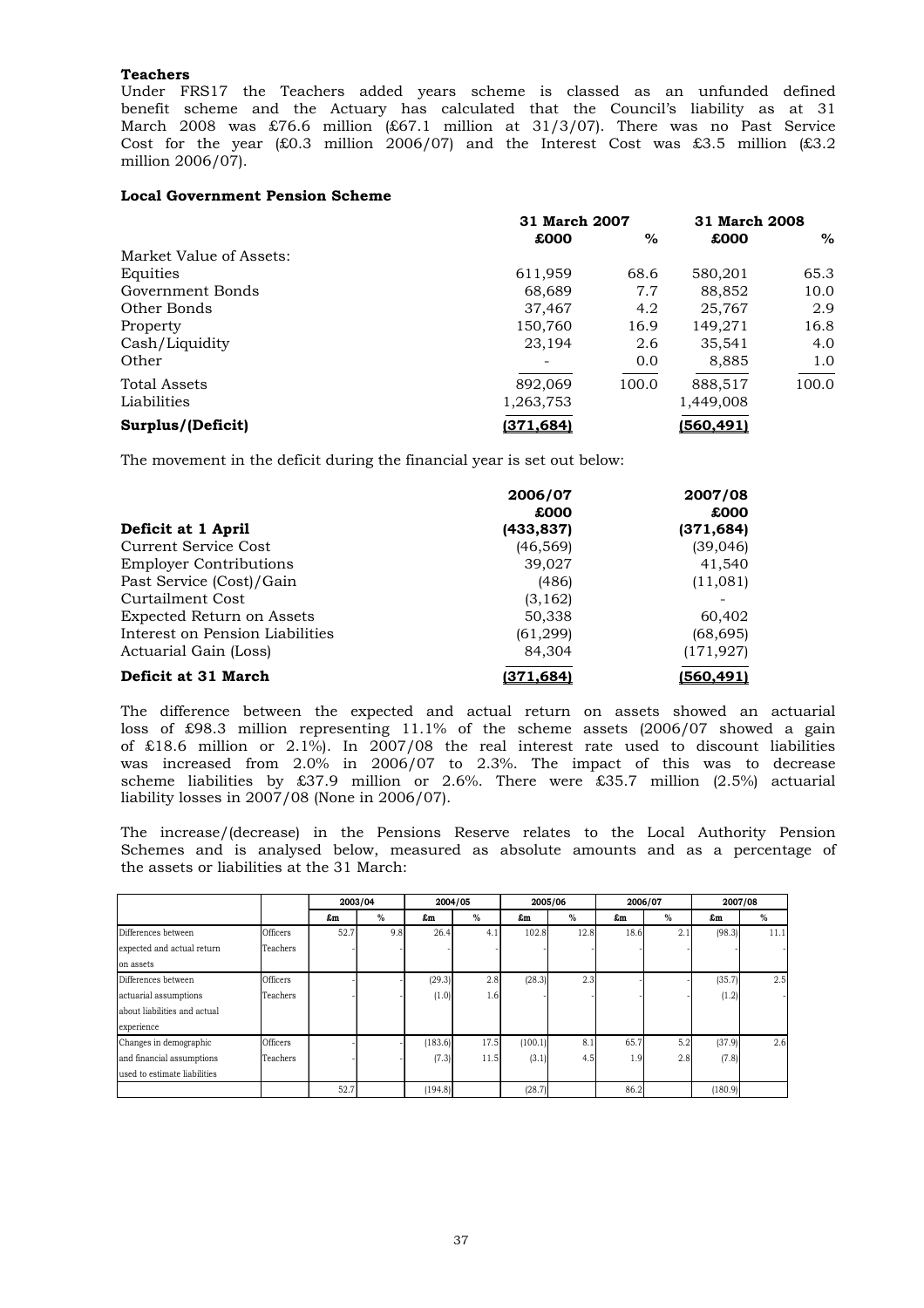The actuarial assumptions used to calculate the position in accordance with FRS17 were as follows:

|                                        | 31 March 2007 | 31 March 2008 |
|----------------------------------------|---------------|---------------|
| Rate of inflation                      | 3.10%         | 3.60%         |
| Rate of increase in salaries           | 4.85%         | 5.10%         |
| Rate of increase in pensions           | 3.10%         | 3.60%         |
| Discount rate                          | 5.40%         | 6.10%         |
| Rate of return from equities           | 7.50%         | 7.50%         |
| Rate of return from government bonds   | 4.70%         | 4.60%         |
| Rate of return from other bonds        | 5.40%         | 6.10%         |
| Rate of return from property           | 6.50%         | 6.50%         |
| Rate of return from cash/liquidity     | 5.25%         | 5.25%         |
| Rate of return from other investments  | n/a           | 7.50%         |
| Proportion of employees opting to take |               |               |
| an increased lump sum/reduced pension  | 50.00%        | 50.00%        |

in the final year of the valuation. Authority does not expect the deficit shown to make a significant impact upon reserves or revenue funding requirements in the short term. The triennial revaluation effective 1 April 2008 showed that the Authority's contributions to the fund would be increasing by 0.6% of pensionable pay in each of the next 2 financial years and increasing by 0.7% of existing liabilities and likely investment returns and sets out an approach to meeting 100% of liabilities over a period of time. This takes a longer-term view of the fund position than that required by FRS17 and is expected to be less prone to significant changes in fund value as a result of short-term fluctuations in market values. The an annual basis. In the short-term, changes in the value of investments can lead to a significant variation to the surplus or deficit on the fund which might be expected to show a smoother trend over the longer term. Every three years the Authority reviews its contributions to the fund based upon a detailed actuarial exercise which takes account FRS17 requires the Authority to determine the surplus or deficit of its Pension Fund on

request. The County Council publishes a Pension Fund Annual Report which is available upon

#### **17. Specific Capital Government and European Grants and Contributions**

incurred by the Council. are receivable, these are used, as far as possible, to finance capital expenditure to which they relate in the year that the grants are receivable. Contributions are also received from district councils and other organisations towards capital expenditure These relate to contributions from Central Government and the European Union used to finance specific schemes in the Council's capital programme, mainly grant aid for reclamation schemes, certain road improvements and education. Where capital grants

#### **18. Capital Grants to Other Bodies**

not included in fixed assets in the Balance Sheet. Income and Expenditure Account in the year in which they are made and therefore are Capital Grants to other bodies result in deferred charges which are amortised to the

|                                          | 2006/07  | 2007/08 |
|------------------------------------------|----------|---------|
|                                          | £000     | £000    |
| <b>Balance at 1 April</b>                |          |         |
| Capital Grants                           | 2,511    | 4.020   |
| Amortised to Income and Expenditure Acc. | (2, 511) | (4,020) |
| <b>Balance at 31 March</b>               |          |         |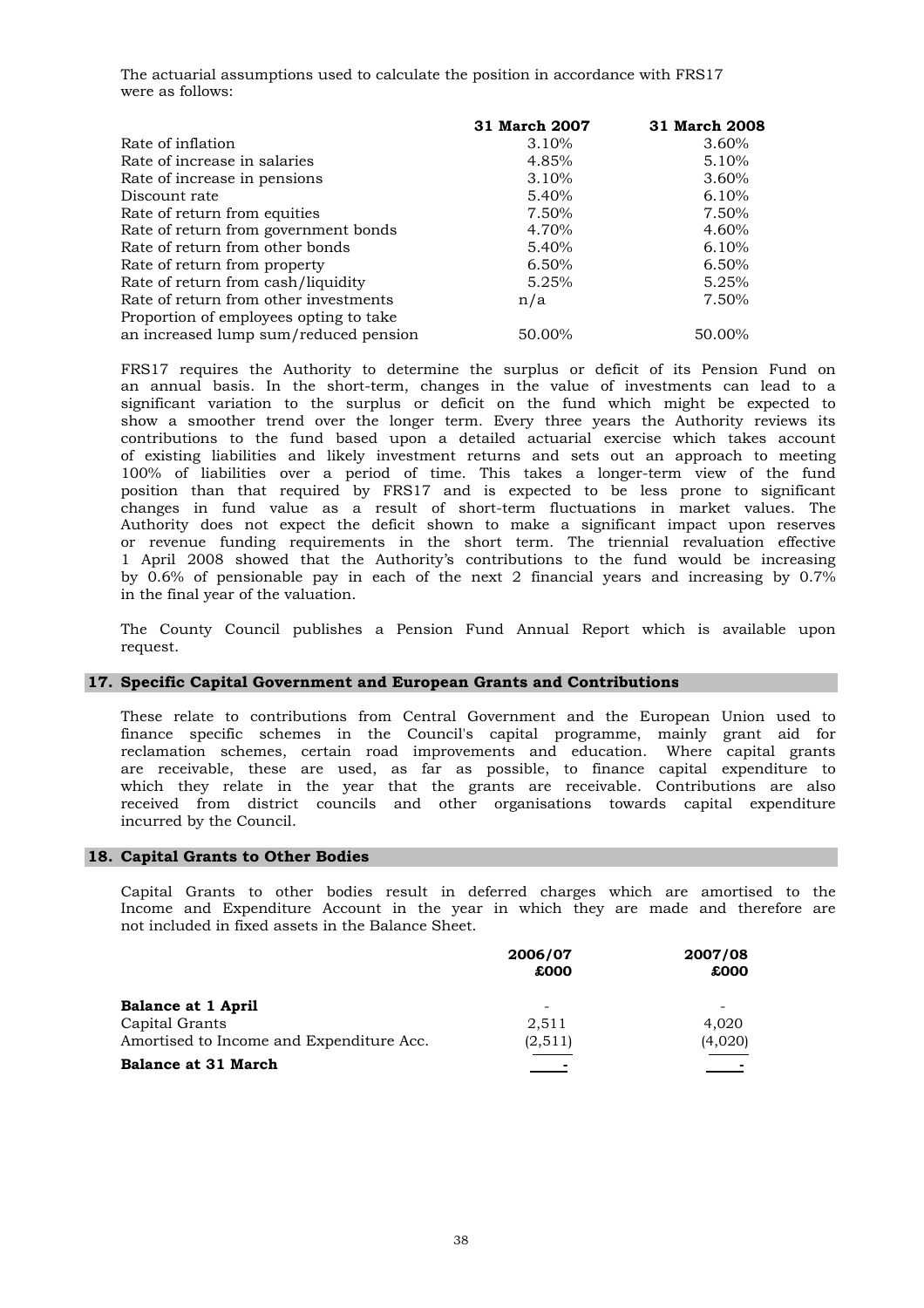# **19. Fixed Assets**

|                            | Op<br>Land &<br><b>Buildings</b><br>£000 | <b>Vehicles</b><br>& Plant<br>£000 | Equip.<br>Furn.<br>& Fitts<br>£000 | Infra-<br><b>Structure</b><br>£000 | Under<br>Constrn<br>£000 | $Comm-$<br>unity<br>£000 | Intangible<br>Assets<br>£000 | Non-Op<br>Land &<br><b>Buildings</b><br>£000 | TOTAL<br>£000    |
|----------------------------|------------------------------------------|------------------------------------|------------------------------------|------------------------------------|--------------------------|--------------------------|------------------------------|----------------------------------------------|------------------|
| <b>Gross Book Value</b>    |                                          |                                    |                                    |                                    |                          |                          |                              |                                              |                  |
| As at 31 March 2007        | 1,106,019                                | 13,899                             | 58,943                             | 370.614                            | 31,422                   | 35                       | 3,394                        |                                              | 67,519 1,651,845 |
| Capital Expenditure        | 36,818                                   | 3,490                              | 8,812                              | 38.710                             | 22,604                   |                          | 756                          | 12,120                                       | 123,310          |
| Disposals                  | (21, 689)                                | (765)                              | (30)                               |                                    |                          |                          |                              | (443)                                        | (22, 927)        |
| Impairments                | (28, 873)                                | (186)                              | (65)                               |                                    |                          |                          |                              | (11, 559)                                    | (40, 683)        |
| Revaluations               | 98,465                                   |                                    |                                    |                                    |                          |                          |                              | 4.789                                        | 103,254          |
| Adjustments                | 1                                        | 286                                | (2)                                | (1)                                | (1)                      |                          |                              | 247                                          | 530              |
| Reclassifications          | 12.804                                   |                                    | 18                                 | 9.743                              | (26.507)                 |                          |                              | 3.942                                        |                  |
| Total as at 31 March 2008  | 1,203,545                                | 16,724                             | 67,676                             | 419.066                            | 27,518                   | 35                       | 4,150                        |                                              | 76,615 1,815,329 |
| Depreciation               |                                          |                                    |                                    |                                    |                          |                          |                              |                                              |                  |
| As at 31 March 2007        | (48, 962)                                | (4, 517)                           | (20, 032)                          | (64, 866)                          |                          | (1)                      | (1,616)                      | $\blacksquare$                               | (139, 994)       |
| Amount charged in the year | (18, 950)                                | (1,096)                            | (6, 899)                           | (9,653)                            |                          | (1)                      | (717)                        |                                              | (37, 316)        |
| Disposals                  | 2.840                                    | 701                                | 30                                 |                                    |                          |                          |                              |                                              | 3,571            |
| Impairments                | 346                                      |                                    |                                    |                                    |                          |                          |                              |                                              | 346              |
| Revaluations               | 24.859                                   |                                    |                                    |                                    |                          |                          |                              |                                              | 24,859           |
| Total as at 31 March 2008  | (39, 867)                                | (4, 912)                           | (26, 901)                          | (74, 519)                          |                          | (2)                      | (2, 333)                     | $\blacksquare$                               | (148, 534)       |
| <b>Net Fixed Assets</b>    |                                          |                                    |                                    |                                    |                          |                          |                              |                                              |                  |
| As at 31 March 2008        | 1,163,678                                | 11.812                             | 40.775                             | 344.547                            | 27,518                   | 33                       | 1.817                        |                                              | 76,615 1,666,795 |
| As at 31 March 2007        | 1,057,057                                | 9,382                              | 38,911                             | 305,748                            | 31,422                   | 34                       | 1,778                        |                                              | 67,519 1,511,851 |

#### **Notes:**

1. Assets are revalued in accordance with the rolling five–year programme.

2. Revaluations show the net position after capital expenditure and the increased value of assets in the financial year

- 3. Intangible assets comprise software licences.
- 4. Capital Expenditure for the financial year is set out in the table above. In addition capital grants were made to other bodies making capital expenditure of £127.3 million in total.

| <b>Capital Expenditure</b>     | 2007/08 |
|--------------------------------|---------|
|                                | £000    |
| County Council                 | 123,310 |
| Capital Grants to other bodies | 4.020   |
|                                | 127,330 |

# **20. Capital Expenditure & Financing**

|                                                     |             | 2006/07   | 2007/08   |
|-----------------------------------------------------|-------------|-----------|-----------|
|                                                     | <b>Note</b> | £000      | £000      |
| Opening Capital Financing Requirement (CFR          |             | 342,552   | 391,856   |
| Capital Investment                                  |             |           |           |
| Operational assets                                  |             | 118,383   | 111,190   |
| Non-operational assets                              |             | 5,666     | 12,120    |
| Deferred charges                                    |             | 2,511     | 4,020     |
| Sources of finance                                  |             |           |           |
| Capital receipts                                    | 38          | (14, 267) | (10, 108) |
| Less capital reciepts brought forward               |             |           | 2,418     |
| Government grants and other contributions           | 17          | (43,000)  | (43, 899) |
| Sums set aside from revenue (inc. MRP)              |             | (19,989)  | (27, 686) |
|                                                     |             | 391,856   | 439,911   |
| Explanation of movements in year                    |             |           |           |
| Increase in underlying need to borrow (supported by |             |           |           |
| Government financial assistance)                    |             | 29,704    | 24,714    |
| Increase in underlying need to borrow (unsupported  |             |           |           |
| by Government financial assistance)                 |             | 19,600    | 23,341    |
|                                                     |             | 49,304    | 48,055    |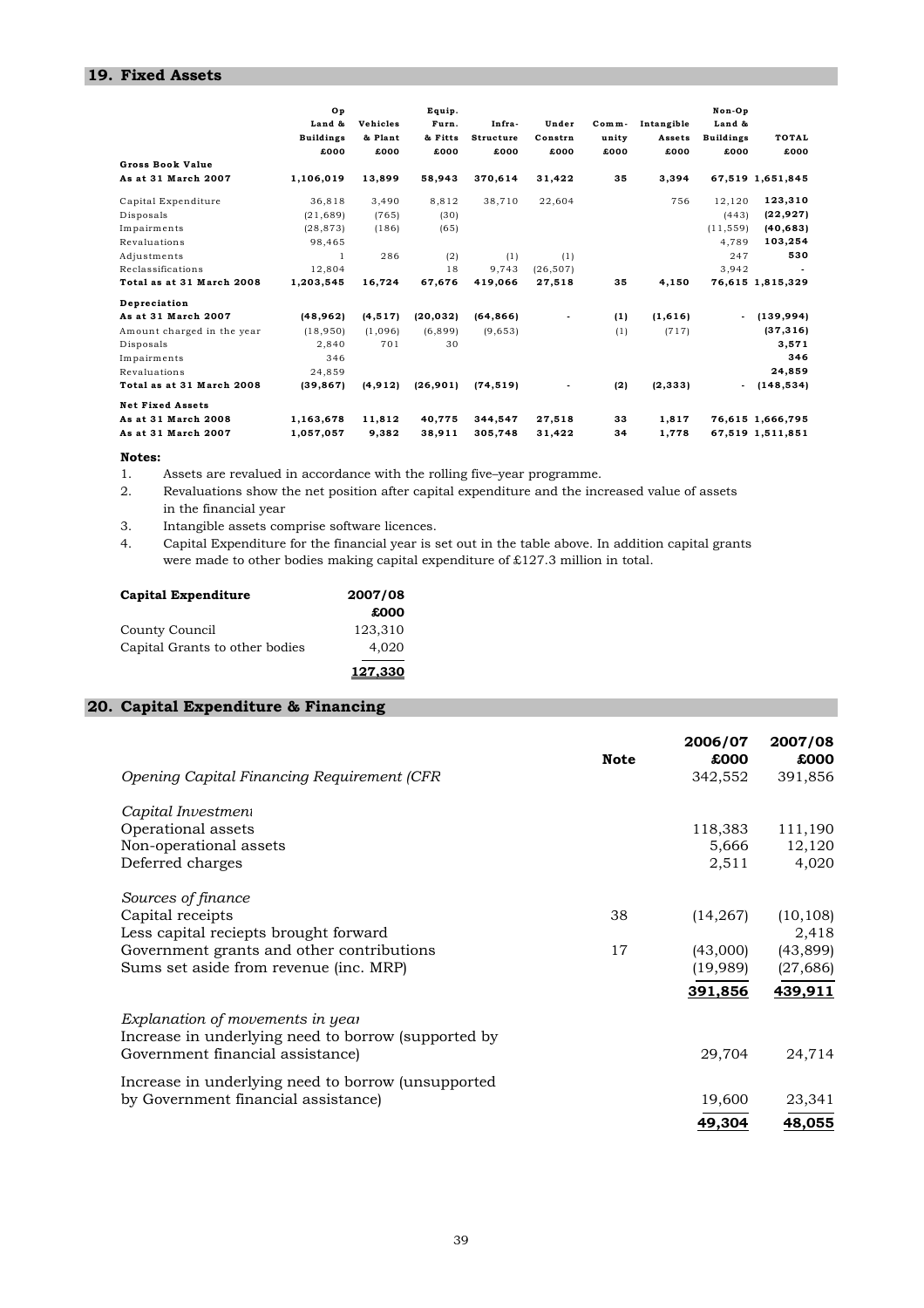started and a legal contract had been entered into by 31 March 2008 are:- The effect of capital expenditure upon the value of assets in the Balance Sheet varies according to the type of asset (see paragraph 7 of the Accounting Policies). The estimated commitments for capital expenditure in future years from schemes that had

|         | £000   |
|---------|--------|
| 2008/09 | 26,676 |
| 2009/10 | 29     |
| 2010/11 | 20     |
| 2011/12 | 20     |
| 2012/13 | 20     |
|         | 26,765 |

# **21. Valuation of Fixed Assets**

below: The valuation of Land and Buildings is the responsibility of R. Hanson ARICS, Service Director of Resources (Property). A five-year rolling programme of revaluation is in place to maintain the accuracy of valuations. The basis of fixed asset valuations is set out

| <b>Operational Properties</b>   | Open Market Value in existing use, or, where this<br>cannot be assessed because there is no market<br>for the subject asset, the Depreciated<br>Replacement Cost. |
|---------------------------------|-------------------------------------------------------------------------------------------------------------------------------------------------------------------|
| Non-operational Properties      | Open Market Value.                                                                                                                                                |
| Fixed Plant and Machinery       | Included in the valuation of the buildings.                                                                                                                       |
| Furniture & Fittings            | Included at cost, plus the value of items as at 31<br>March 2004 which are still in operational use.                                                              |
| Vehicles and Plant              | Included at cost.                                                                                                                                                 |
| Equipment                       | Included at cost.                                                                                                                                                 |
| Fixed assets under construction | Included at cost.                                                                                                                                                 |
| Community Assets                | Included at cost.                                                                                                                                                 |
| Intangible Assets               | Included at cost.                                                                                                                                                 |

# **Valuation of fixed assets carried at current value**

Accounting Policies: revaluation of fixed assets. The basis for valuation is set out in the Statement of The following statement shows the progress of the Council's rolling programme for the

|                            | Op Land<br>& Bldgs | Other<br>Land &<br><b>Buildings</b> | Vehicles,<br>Plant &<br>Equipment | Total           |
|----------------------------|--------------------|-------------------------------------|-----------------------------------|-----------------|
|                            | £000               | £000                                | £000                              | £000            |
| Valued at historical cost  |                    | 33                                  | 40.287                            | 40,320          |
| Valued at current value in |                    |                                     |                                   |                 |
| 2007/08                    | 522,729            | 24.140                              | 12.300                            | 559,169         |
| 2006/07                    | 237,319            | 36,930                              |                                   | 274,249         |
| 2005/06                    | 55,272             | 4.789                               |                                   | 60,061          |
| 2004/05                    | 217,962            | 10.756                              |                                   | 228,718         |
| 2003/04                    | 130,396            |                                     |                                   | 130,396         |
| Total                      | 163.678            | 76.648                              | <u>52.587</u>                     | <u>.292,913</u> |

Other Land & Buildings includes Community Assets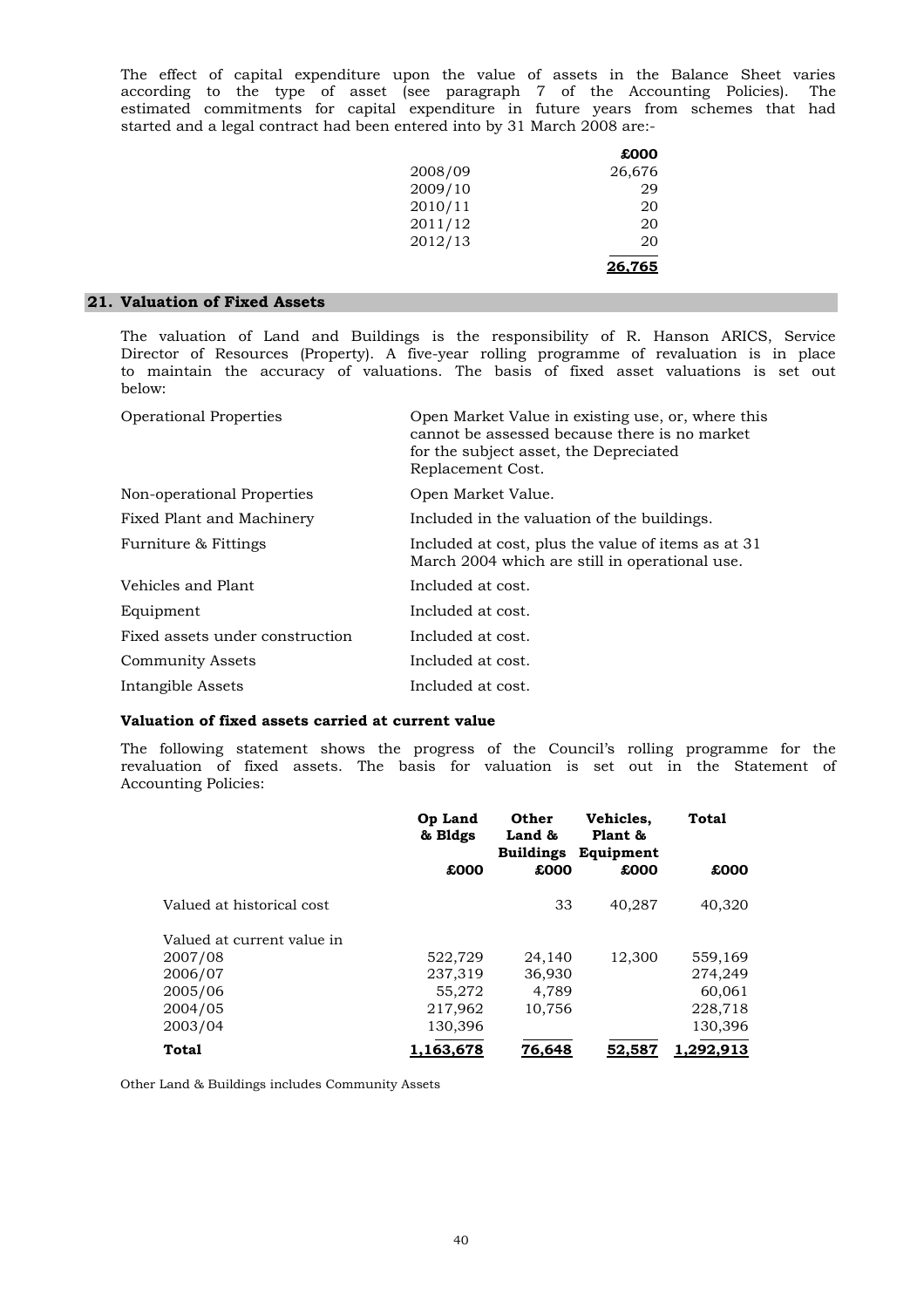#### **22. Foundation Schools**

value of their land and buildings is £108.7 million. their assets and liabilities have been included in the Authority's Balance Sheet as per FRS5. At 31 March 2008 there are eight such Foundation Schools and the combined The School Standards and Framework Act 1998 allows schools to obtain Foundation status. In so doing the land and property assets transfer to the governing body, however, since the provision of schooling forms part of the Education Service of the authority,

# **23. Information on Assets**

|                                              | <b>Number of Buildings</b> |         |
|----------------------------------------------|----------------------------|---------|
|                                              | 31/3/07                    | 31/3/08 |
| Nursery & Primary Schools*                   | 306                        | 304     |
| Secondary Schools*                           | 48                         | 38      |
| Foundation Schools**                         | 3                          | 9       |
| Special Schools & Pupil Referral Units*      | 14                         | 12      |
| Libraries                                    | 60                         | 60      |
| Family & Childrens Centres                   | 19                         | 19      |
| Youth & Community Centres                    | 34                         | 34      |
| Children's Residential Homes                 | 8                          | 8       |
| Residential Homes For The Elderly            | 19                         | 20      |
| Day Centres & Clubs For Elderly & Disabled   | 32                         | 30      |
| Staff & Other Houses                         | 154                        | 153     |
| Other, Including Factories, Depots & Offices | 260                        | 254     |
|                                              | 957                        | 941     |

\* Excluding PFI Schools

\*\* 8 Foundation schools including one split-site school

The above figures have been recategorised for both 2006/07 and 2007/08 to provide more detail.

purposes, the reinstatement value of the Council's buildings is £1,688 million. The Council owns approximately 5,310 hectares of land, of which some 856 hectares are used as Smallholdings. It also has over 4,200 kilometres of roads. For insurance

#### **24. Financial Instruments Balance**

Policies. on the accounts for 2007/08 but has resulted in greater disclosure of the use of Financial Instruments, e.g. borrowing, loans given etc. See the Statement of Accounting In accordance with the Code of Practice on Local Authority Accounting there has been a change in accounting policies relating to the adherence to FRS 25, 26 and 29 dealing with the recognition, measurement and disclosure of Financial Instruments. The latter change has not required any restatement to the 2006/07 accounts or significant effect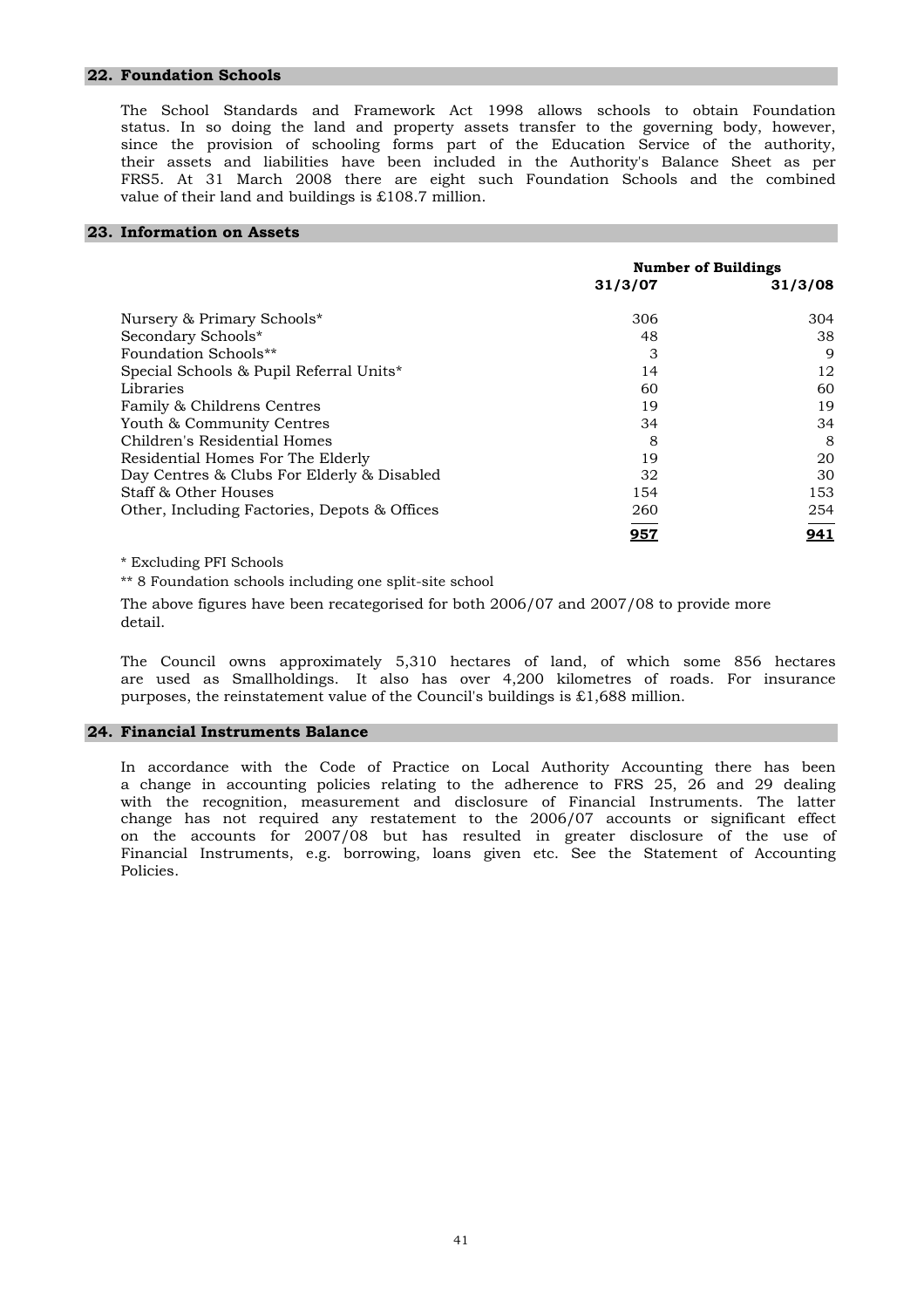following categories of Financial Instruments: The borrowings and investments disclosed in the Balance Sheet are made up of the

|                                                                | Long-term                |                          | Current                  |                          |
|----------------------------------------------------------------|--------------------------|--------------------------|--------------------------|--------------------------|
|                                                                | 31 March<br>2007<br>£000 | 31 March<br>2008<br>£000 | 31 March<br>2007<br>£000 | 31 March<br>2008<br>£000 |
| Financial liabilties at amortised cost                         | 249,043                  | 236,187                  | 134,679                  | 138,590                  |
| Financial liabilities at fair value through<br>profit and loss |                          |                          |                          |                          |
| Total borrowings                                               | 249,043                  | 236,187                  | 134,679                  | 138,590                  |
| Loans and receivables                                          | 22,235                   | 23.411                   | 175,952                  | 189,675                  |
| Available-for-sale financial assets                            | -                        |                          |                          |                          |
| Unquoted equity investment at cost                             | -                        |                          |                          |                          |
| Total investments                                              | 22,235                   | 23,411                   | 175,952                  | 189,675                  |

and loss or available-for-sale financial assets. The County Council does not hold any financial liabilities at fair value through profit

liabilities' and measured at amortised cost. The County Council's borrowings are mostly with the Public Works Loans Board (PWLB) and there are some external loans (LOBOs). These are both classed as 'other

#### **Financial liabilties at amortised cost**

#### *Long-term*

|                                                 | 2006/07 | 2007/08 |
|-------------------------------------------------|---------|---------|
|                                                 | £000    | £000    |
| (a) Long Term Borrowing                         |         |         |
| Amounts still owed on loans received from       |         |         |
| external sources to acquire capital assets      |         |         |
| such as roads, buildings & equipment.           |         |         |
| Long term borrowing for repayment after 1 year  | 249,043 | 236,187 |
| Total Long Term Borrowing at 31 March           | 249,043 | 236,187 |
| Current                                         |         |         |
|                                                 | 2006/07 | 2007/08 |
|                                                 | £000    | £000    |
| (b) Borrowing                                   |         |         |
| Long term borrowing for repayment within 1 year | 5,492   | 8,044   |
| Temporary Borrowing                             | 225     | 110     |

Temporary Borrowing relates to loans raised for periods between 1 and 364 days.

| (c) Creditors<br>The analysis of creditors by category is: | 2006/07<br>£000 | 2007/08<br>£000 |
|------------------------------------------------------------|-----------------|-----------------|
| Government grants                                          | 41.078          | 41.696          |
| Other                                                      | 87,884          | 88,740          |
| Balance at 31 March                                        | 128.962         | 130.436         |

Total Borrowing at 31 March **5,717** 8,154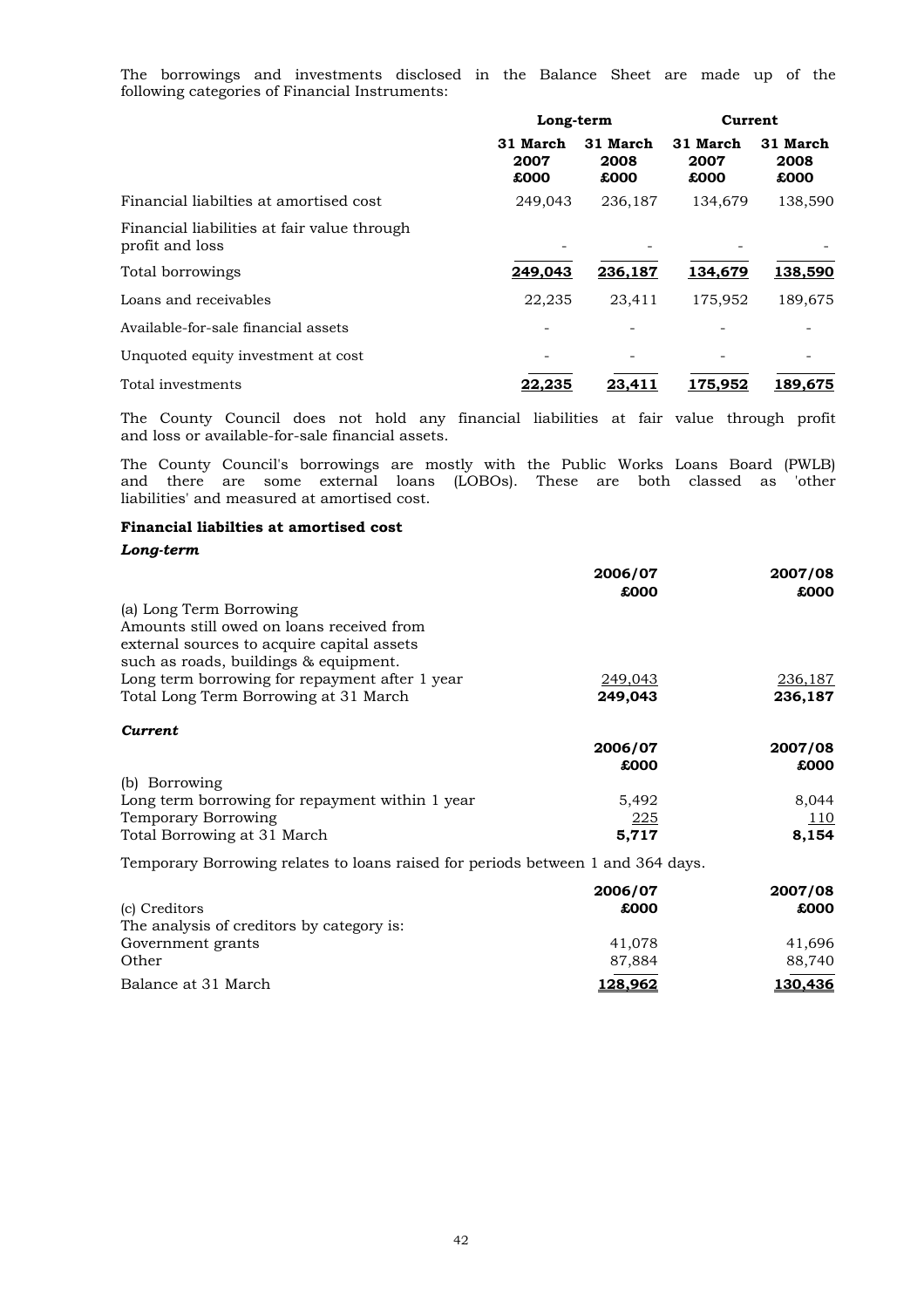# **Financial Assets - Loans & Receivables**

| Long-term |  |
|-----------|--|
|           |  |

|                                                    | 2006/07<br>£000 | 2007/08<br>£000 |
|----------------------------------------------------|-----------------|-----------------|
|                                                    |                 |                 |
| Long-term Investments *                            | 20.425          | 21,585          |
| Economic Development                               | 331             |                 |
| House Purchases                                    | 3               | 3               |
| Car Loans                                          | 820             | 675             |
| Nottinghamshire Cricket Club                       |                 | 399             |
| Adult Care Property Debt - Deferred Payment Scheme | 602             | 700             |
| Private Street Works                               | 12              | 9               |
| Robin Hood Theatre                                 | 42              | 40              |
|                                                    | 22.235          | 23.411          |

\* In 2006/07 £0.4 million of interest included in the long-term investments figure was in debtors.

|                                 | 2006/07 | 2007/08 |
|---------------------------------|---------|---------|
|                                 | £000    | £000    |
| Economic Development Breakdown: |         |         |
| One year or less                | 143     |         |
| More than one year              | 188     |         |
|                                 | 331     |         |
|                                 |         |         |
|                                 | 2006/07 | 2007/08 |
|                                 | £000    | £000    |
| Car Loans Breakdown:            |         |         |
| One year or less                | 74      | 44      |
| More than one year              | 746     | 631     |
|                                 | 820     | 675     |

options to repay by the borrower. The carrying value includes accrued interest. Long Term Investments: Two £10 million money market loans were issued during the 2006/07 to an AA rated UK bank. They both have a 3 year nominal life with 6 monthly

prospects in the County Council area. Economic Development Loans are made to local businesses to improve employment

£580 at the end of 2007/08 (£881 accumulated surplus in 2006/07). purchase. No new advances were made in the year. There were no net repayments of capital in the year  $\{£2,143 \text{ in } 2006/07\}$ . Interest charges to borrowers were £197 (£302) in 2006/07). Charges to borrowers are designed to cover the running costs. The deficit for the year was £301 (£2,436 surplus in 2006/07). There is an accumulated surplus of House Purchases are the amounts owed to the County Council on loans made for house

amortised cost. agreement. The loan was offered at less than the prevailing rate and hence the figure in the balance sheet  $(£0.4m)$  represents the fair value of the loan carried at its wider community benefits. Consequently, the loan was offered at a discounted rate with a capital repayment holiday for the first 5 years. Security has been set by way of a charge against the fixed assets of the Club to safeguard the interests of the County Council. As at the 31 March 2008 the cricket club has called £0.6m from this On the 19 September 2007 Cabinet gave approval of a loan of £1.23m for 20 years to Nottinghamshire Cricket Club to help fund the £8.2m development plans for the Trent Bridge ground. In addition to enhancing the reputation of the cricket club and helping it to retain Trent Bridge as a test match venue there are benefits to the economy and

loans is deferred until the residents die or their property is sold. and capital, excluding their property, to meet their care home fees. Repayment of such Adult Care Property Debt under the deferred payment scheme (as per section 55 of the Health and Social Care Act, 2001) consists of loans to those with insufficient income

on this loan is £40,000. A loan of £50,000 was made to the Robin Hood Theatre in 2002. The remaining balance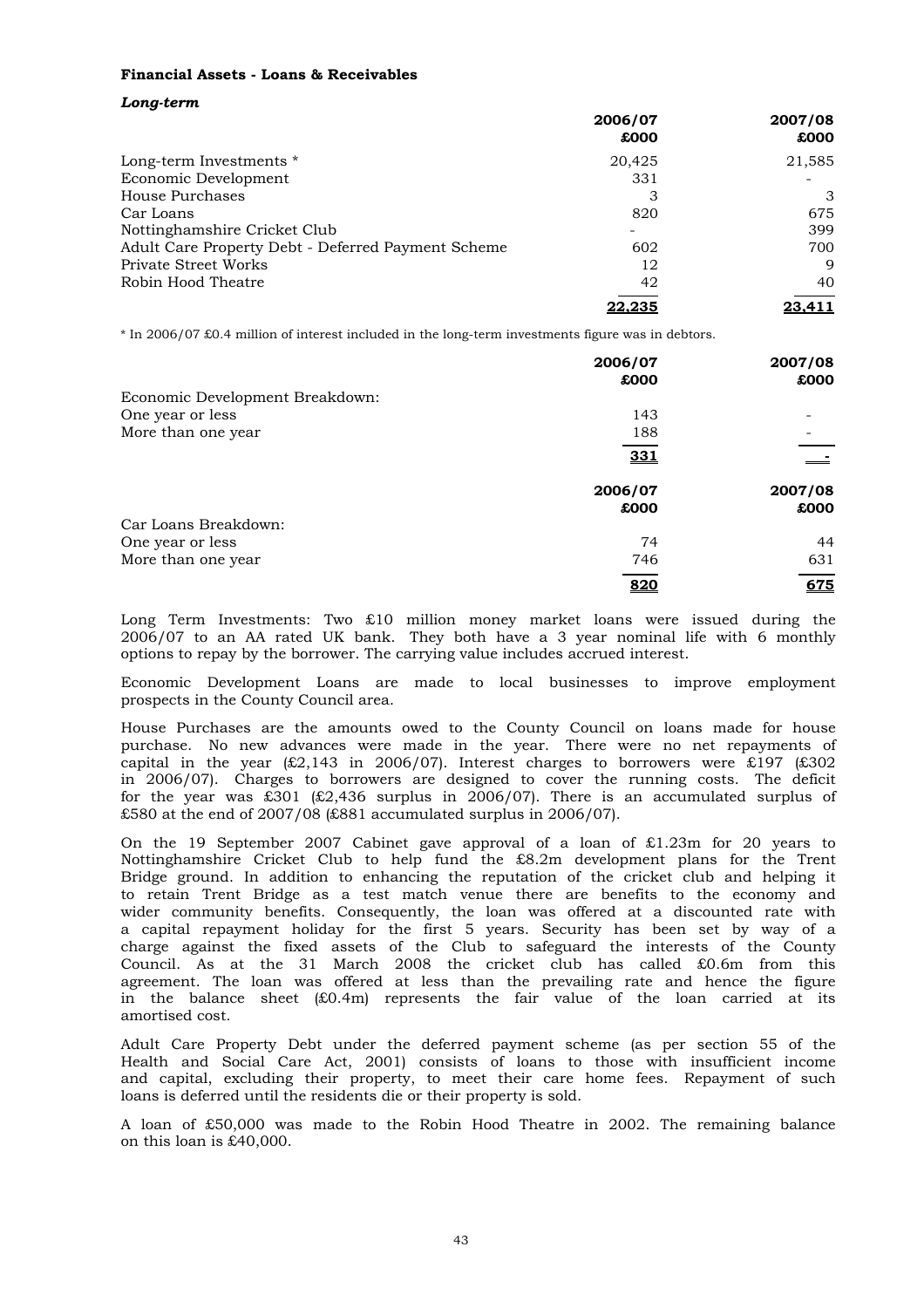# *Current*

Temporary investments

|                                                        | 2006/07<br>£000 | 2007/08<br>£000 |
|--------------------------------------------------------|-----------------|-----------------|
|                                                        |                 |                 |
| Temporary investments with other local authorities and |                 |                 |
| financial institutions *                               | 122,947         | 144,876         |

\* The 2006/07 figure includes £0.4 million of interest that was included in debtors.

The County Council invests any cash surplus which it has. The amount invested at the year end depends on the cash flow position at that date.

Short-term Debtors

|                                   | 2006/07<br>£000 | 2007/08<br>£000 |
|-----------------------------------|-----------------|-----------------|
| Debtors (less bad debt provision) | 53,005          | 44,799          |

#### **Financial Assets - unquoted equity investment at cost**

assessed as nil in the Balance Sheet. Economic Development: There are equity holdings amounting to  $\&$  0.26 million (£0.26 million in 2006/07) that have been written off to the Income and Expenditure Account to reflect the high risk of the investment. Consequently, their fair value has been

reliably no value is carried on the Balance Sheet. SCAPE. The County Council is a founder member of the consortium and holds shares in SCAPE Ltd. The Council does not receive any dividends from its holdings. The value of this holding is small and there are conditions on the shares that prevent them being traded on the open market, consequently since the fair value cannot be measured provision of building design services for local authorities. Some members of the consortium are share holders in SCAPE a limited company set up in 2006/07 to continue with the provision of build design and property consultancy services. The CLASP Consortium no longer undertakes any economic activities with the creation of The County Council holds a share in the local authority controlled CLASP Consortium (14%) and SCAPE System Building Ltd (17%). The CLASP Consortium was originally set up by a number of local authorities in 1957/58 for the design and delivery of a build system known as CLASP especially for school buildings but its role now is with the

#### **25. Financial Instruments Gains/Losses**

made up as follows: The gains and losses recognised in the Income and Expenditure Account and Statement of Total Recognised Gains and Losses (STRGL) in relation to financial instruments are

|                                 | 2006/07                    |              |                                 | 2007/08                    |              |
|---------------------------------|----------------------------|--------------|---------------------------------|----------------------------|--------------|
| Financial<br><b>Liabilities</b> | Financial<br><b>Assets</b> | <b>Total</b> | Financial<br><b>Liabilities</b> | Financial<br><b>Assets</b> | <b>Total</b> |
| £000                            | £000                       | £000         | £000                            | £000                       | £000         |
| (16, 540)                       |                            | (16, 540)    | (16,006)                        |                            | (16,006)     |
|                                 |                            |              |                                 |                            |              |
|                                 |                            |              |                                 |                            |              |
| (16, 540)                       |                            | (16, 540)    | (16,006)                        |                            | (16,006)     |
|                                 | 3,588                      | 3,588        |                                 | 3,231                      | 3,231        |
|                                 |                            |              |                                 |                            |              |
|                                 | 3,588                      | 3,588        |                                 | 3,231                      | 3,231        |
|                                 |                            |              |                                 |                            |              |

The average cost of external borrowing was 6.18% (6.30% in 2006/07).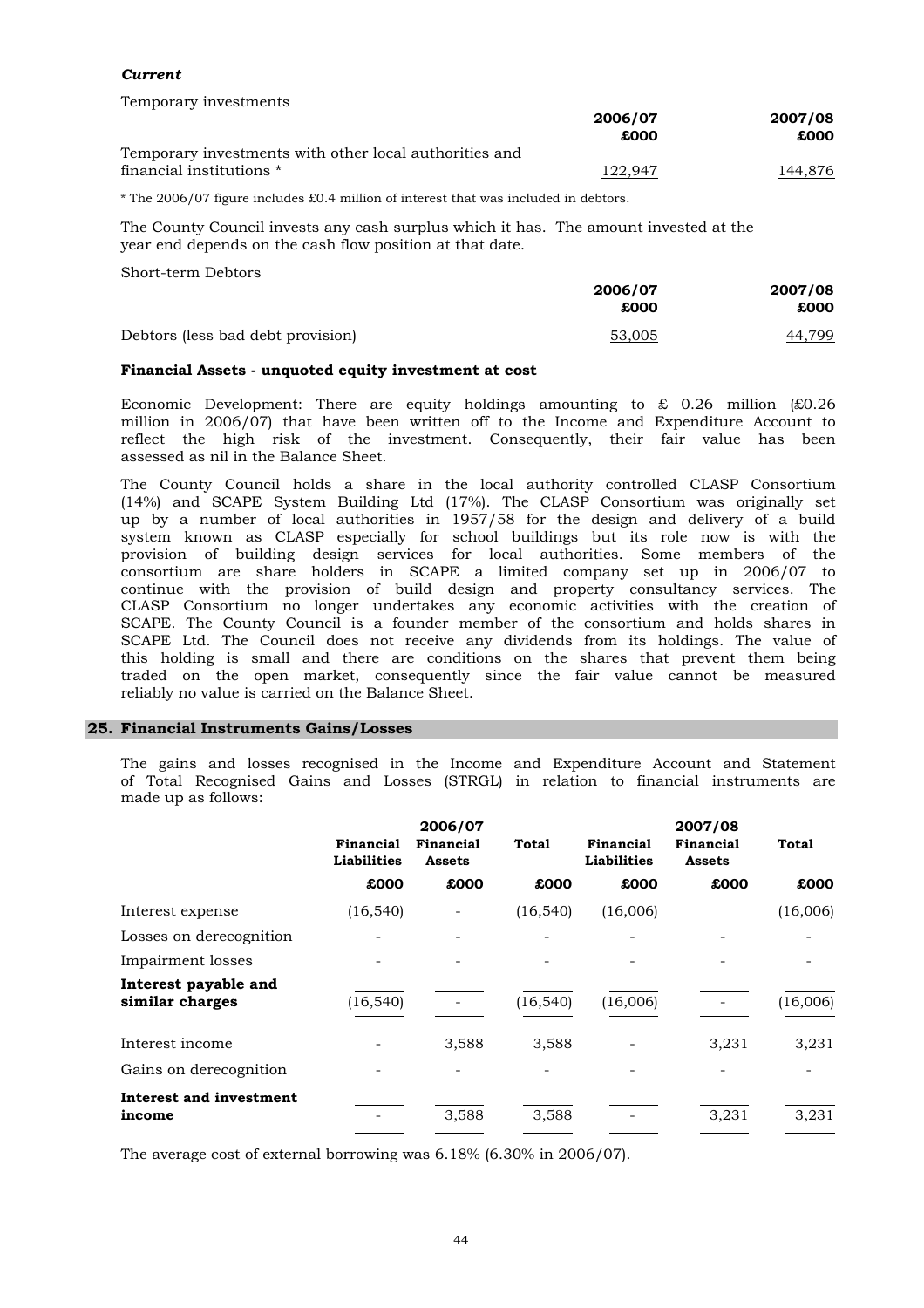Income and Expenditure Account. loans at the current rate of 35p per £1,000 and LOBO loans taken out through brokers have incurred fees of £24,000 on borrowings of £10 million. Administration fees below 0.5% of the amount borrowed are considered not material and are charged direct to the The interest expense figure includes the cost of administration fees. For most of the transactions entered into by the the County Council the transactions costs are negligible. For example, the PWLB charges an administration fee when advancing new

recharged to the County Council are included in the above figures. assets from other local authorities on which there were repayments of advances still outstanding. These debts are administered by the other authorities and the amounts Following Local Government re-organisation in 1974, the County Council took over

The balance outstanding on these deferred liabilities is as follows:

|                                            | 2006/07 | 2007/08 |
|--------------------------------------------|---------|---------|
|                                            | £000    | £000    |
| Loan taken over from District Councils     |         |         |
| when the responsibility for services was   | 4.027   | 3.603   |
| transferred to the County Council on local |         |         |
| government reorganisation in 1974.         |         |         |

#### **26. Fair Value of Assets and Liabilities carried at amortised cost**

term of the instruments, using the following assumptions: calculating the present value of the cash flows that will take place over the remaining Financial liabilities and financial assets represented by loans and receivables are carried in the Balance Sheet at amortised cost. Their fair value can be assessed by

- no early repayment or impairment is recognised;
- assumed to approximate to fair value; where an instrument will mature in the next 12 months, the carrying amount is
- amount. the fair value of trade and other receivables is taken to be the invoiced or billed

reference to relevant interest rates in force as at 31 March 2007 and 2008 as follows: For long term borrowings and investments, fair values have been calculated by

- for PWLB loans, the relevant PWLB rate in force;
- for LOBO loans, the PWLB rate applicable to new loans in excess of 50 years;
- for long term investments, the market rate for a loan of similar value and profile;
- for loans and receivables, the PWLB rate for an annuity commencing on 31 March 2008 of length equal to the remaining scheduled length of the relevant instrument, plus 1% to recognise risk on loans and receivables.

|                       | 2006/07            |                      | 2007/08            |                      |
|-----------------------|--------------------|----------------------|--------------------|----------------------|
|                       | Carrying<br>Amount | Fair<br><b>Value</b> | Carrying<br>Amount | Fair<br><b>Value</b> |
|                       | £000               | £000                 | £000               | £000                 |
| Financial liabilities | 249,043            | 285,778              | 236,187            | 277,822              |

would have to pay if the lender agreed to early repayment of the loans. The fair value is greater than the carrying amount because the Authority's portfolio of loans includes a number of fixed rate loans where the interest rate payable is higher than the rates available for similar loans at the Balance Sheet date. This commitment to pay interest above current market rates increases the amount that the Authority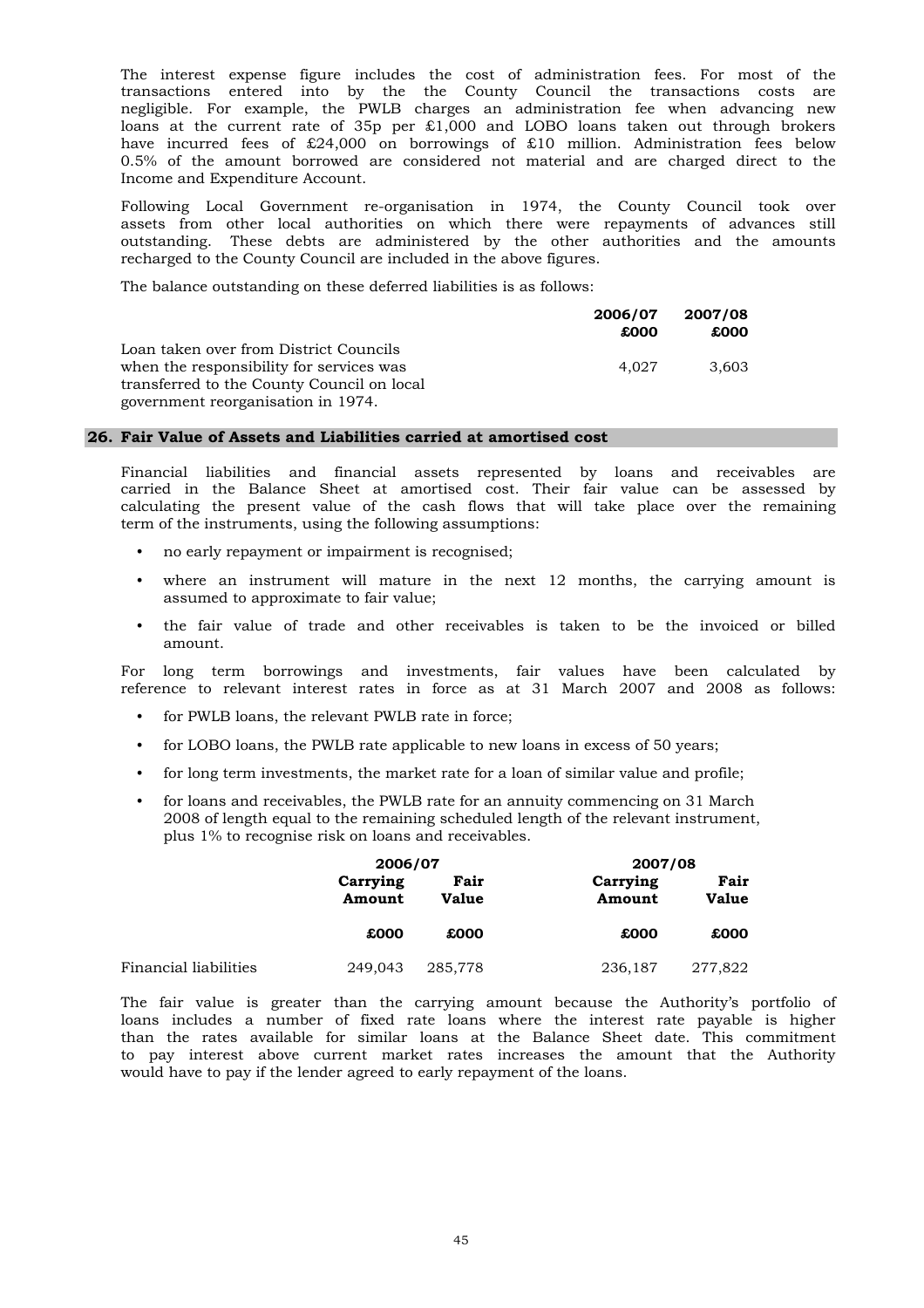|                       | 2006/07            |                      | 2007/08            |                      |  |
|-----------------------|--------------------|----------------------|--------------------|----------------------|--|
|                       | Carrying<br>Amount | Fair<br><b>Value</b> | Carrying<br>Amount | Fair<br><b>Value</b> |  |
|                       | £000               | £000                 | £000               | £000                 |  |
| Loans and receivables | 21,810             | 21,478               | 23,411             | 23,252               |  |

repayment if it negotiated early repayment of the loans. agreed interest is below current market rates, the Authority would have to accept lower investments includes a number of fixed rate loans where the interest rate receivable is lower than the rates available for similar loans at the Balance Sheet date. Where the The fair value is lower than the carrying amount because the Authority's portfolio of

#### **27. Disclosure of nature and extent of risks arising from financial instruments**

The Authority's activities expose it to a variety of financial risks:

- Authority; credit risk – the possibility that other parties might fail to pay amounts due to the
- liquidity risk the possibility that the Authority might not have funds available to meet its commitments to make payments;
- result of changes in such measures as interest rates and stock market movements. market risk – the possibility that financial loss might arise for the Authority as a

the key financial instrument risks above including: on Treasury Management. In accordance with the code the County Council sets an annual treasury management strategy that contains a number of measures to control The Authority's overall risk management programme focuses on the unpredictability of financial markets and seeks to minimise potential adverse effects on the resources available to fund services. In 2002 the County Council adopted a CIPFA Code of Practice

- treasury management practices;
- prudential indicators for borrowing and investment;
- approved counterparties for lending purposes.

is available upon request. The Council also receives an annual report measuring the performance of the treasury management function. A copy of the Council's treasury management policy and strategy

# **Credit Risk**

financial years, adjusted to reflect current market conditions. The following analysis summarises the Authority's potential maximum exposure to credit risk, based on experience of default and uncollectability over the last five

|                         | <b>Amounts</b><br>at<br>31/03/08 | <b>Historical</b><br>experience<br>of default | <b>Historical</b><br>experience<br>adjusted<br>for market<br>conditions<br>at<br>31/03/08 | <b>Estimated</b><br>maximum<br>exposure to<br>default and<br>uncollect-<br>bility |
|-------------------------|----------------------------------|-----------------------------------------------|-------------------------------------------------------------------------------------------|-----------------------------------------------------------------------------------|
| Deposits with banks and | £000                             | $\%$                                          | %                                                                                         | £000                                                                              |
| financial institutions  | 144,876                          | 0.00                                          | 0.00                                                                                      | 0                                                                                 |
| Customers               | 20,937                           | 0.17                                          | 0.17                                                                                      | <u>36</u><br>36                                                                   |

deposits. No credit limits were exceeded during the reporting period and the authority does not expect any losses from non-performance by any of its counterparties in relation to

minimise the effect of default. At the end of 2007/08 the provision for bad and doubtful Customers are assessed, taking into account their financial position, past experience and other factors. The Council's policy is to set aside a provision for bad debt in order to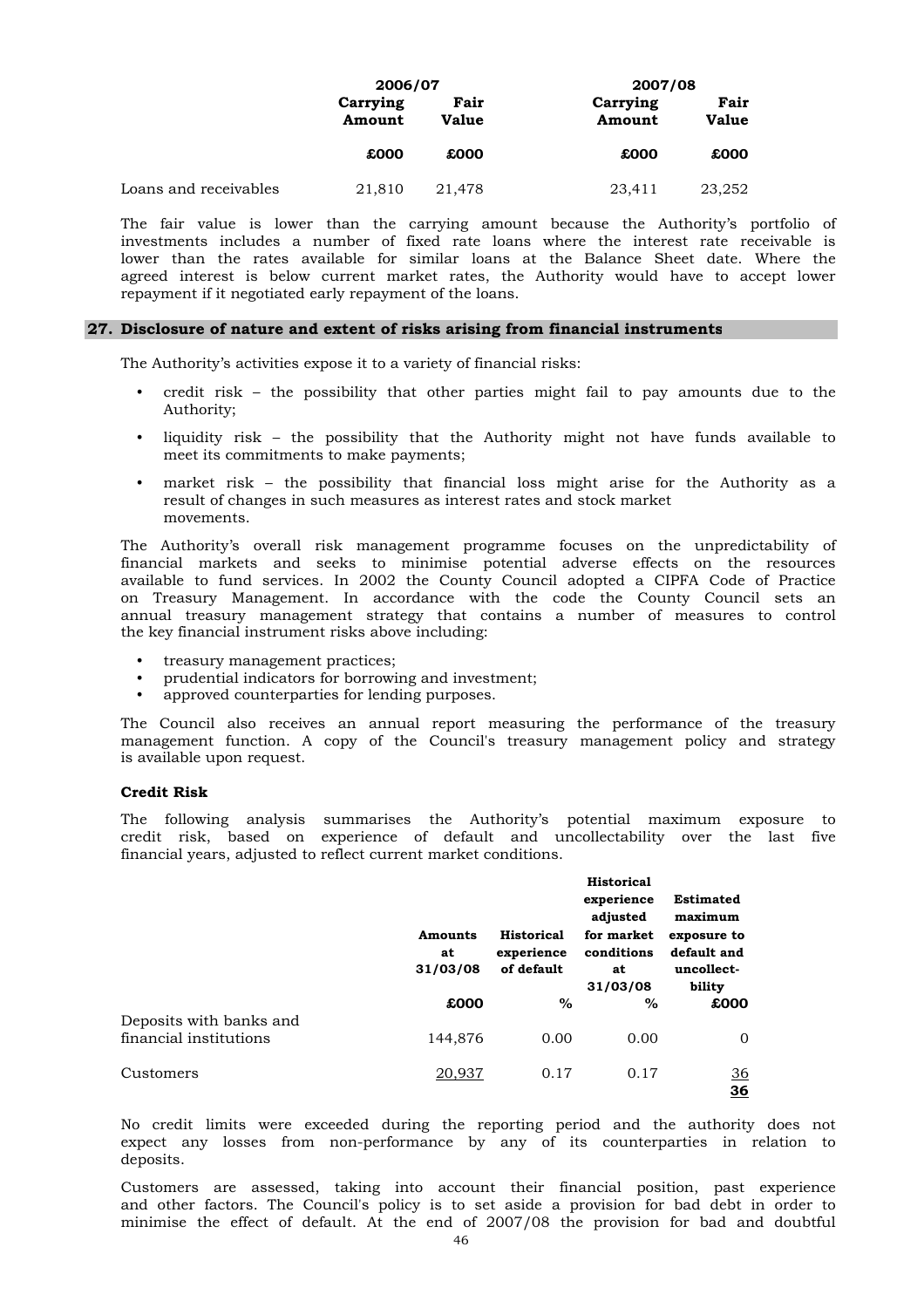debt was £1.98m (£2.42m in 2006/07).

by age as follows: The authority does not generally allow credit for customers, such that £13.6m of the £20.9m balance is past its due date for payment. The past due amount can be analysed

|                        | £000s  |
|------------------------|--------|
| Less than three months | 12,021 |
| Three to six months    | 446    |
| Six months to one year | 385    |
| More than one year     | 760    |
|                        | 13.612 |

#### **Liquidity risk**

it favourable, early repayment of fixed rate loans will be considered. 13% of the total. However, since the Authority's future borrowing requirement is fairly sizeable in relation to current debt, the prudential indicator for debt maturity has been set with an upper limit of 25% in any one year. The strategy for new loans is to borrow each year close to the lowest rate available and, where economic circumstances make there is no significant risk that it will be unable to raise finance to meet its commitments under financial instruments. Instead, the risk is that a significant proportion of borrowings will mature at a time of unfavourable interest rates. Current borrowings are spread over 60 years with a maximum of any one year's maturity around As the Authority has ready access to borrowings from the Public Works Loans Board,

The maturity analysis of financial liabilities is as follows:

|                             | 2006/07 |            | 2007/08 |             |  |
|-----------------------------|---------|------------|---------|-------------|--|
|                             | £000    | %          | £000    | $\%$        |  |
| Maturity date               |         |            |         |             |  |
| Within 1 year               | 5,492   | 2          | 8,044   | 3           |  |
| 1 year and up to 2 years    | 2,855   |            | 4,175   | 2           |  |
| 2 years and up to 5 years   | 12,026  | 5          | 12,137  | 5           |  |
| 5 years and up to 10 years  | 28,998  | 11         | 30.033  | 12          |  |
| 10 years and up to 15 years | 26,135  | 10         | 29,217  | 12          |  |
| 15 years and up to 20 years | 40,414  | 16         | 36,498  | 15          |  |
| 20 years and up to 25 years | 20,493  | 8          | 20,007  | 8           |  |
| 25 years and over           | 118,122 | 46         | 104,120 | 43          |  |
|                             | 254.535 | <b>100</b> | 244.231 | <u> 100</u> |  |
| <b>Source of Borrowing</b>  |         |            |         |             |  |
| Public Works Loan Board     | 154,535 |            | 153,029 |             |  |
| External Bonds and loans    | 100,000 |            | 91,202  |             |  |
|                             | 254.535 |            | 244.231 |             |  |

All trade and other payables are due to be paid in less than one year.

#### **Market risk**

#### Interest rate risk

For instance, a rise in interest rates would have the following effects: The Authority is exposed to risk in terms of interest rate movements on its borrowings and investments. Movements in interest rates have a complex impact on the Authority.

- borrowings at fixed rates the fair value of the liabilities borrowings will fall;
- investments at variable rates the interest income credited to the Income and Expenditure Account will rise;
- investments at fixed rates the fair value of the assets will fall.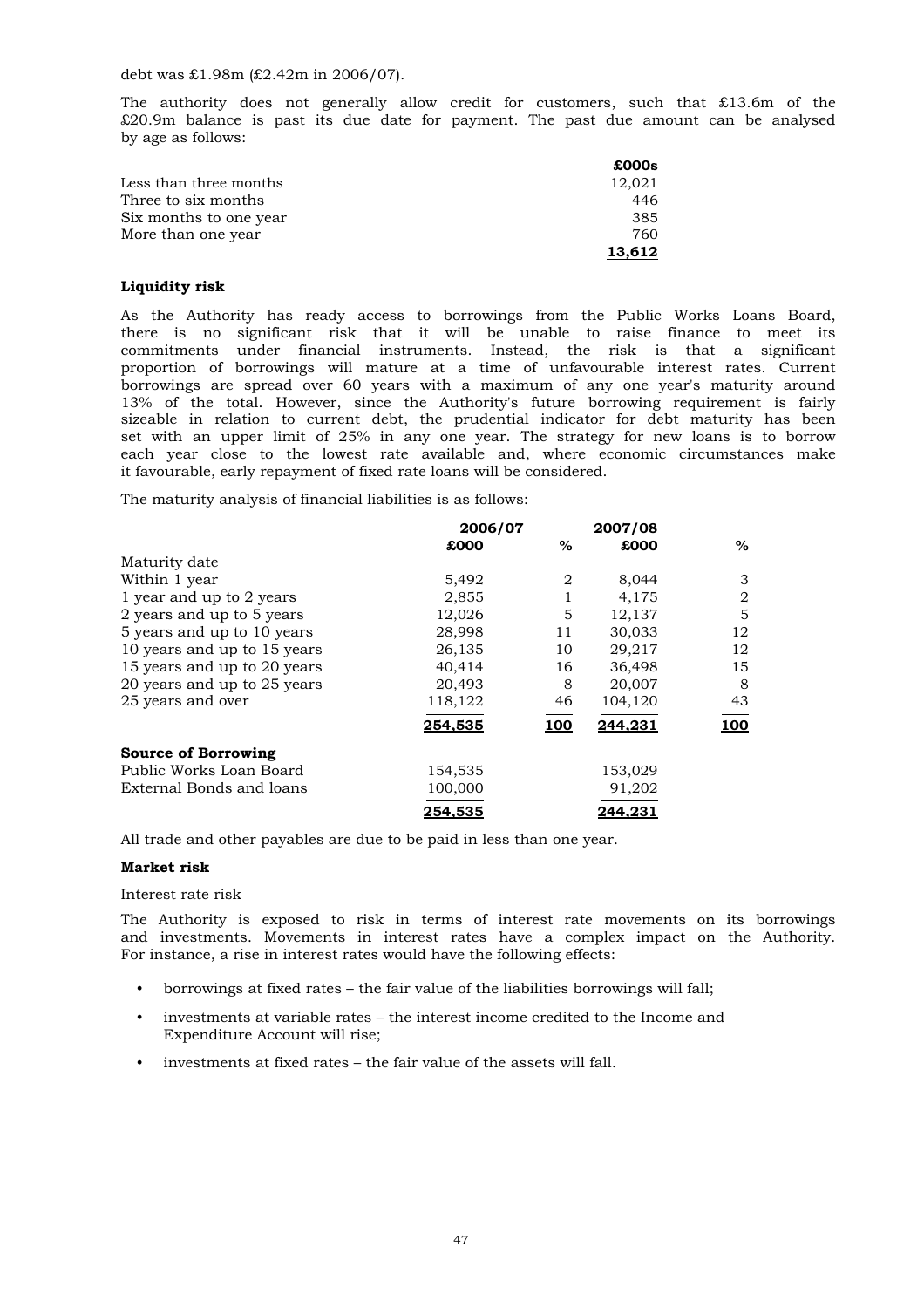STRGL. borrowings would not impact on the Income and Expenditure Account or STRGL. However, changes in interest receivable on variable rate investments will be posted to the Income and Expenditure Account and affect the General Fund Balance  $\hat{x}$  for  $\hat{x}$ . Movements in the fair value of fixed rate investments will be reflected in the Borrowings are not carried at fair value, so nominal gains and losses on fixed rate

changes to be accommodated. an active strategy for assessing interest rate exposure that feeds into the setting of the annual budget. The strategy is used to advise investment and borrowing decisions and also whether new borrowing taken out is fixed or variable. This allows any adverse will be considered to limit exposure to losses. The risk of loss is ameliorated by the fact that a proportion of government grant payable on financing costs will normally move with prevailing interest rates or the Authority's cost of borrowing and provide compensation for a proportion of any higher costs. The treasury management team has The Authority has a number of strategies for managing interest rate risk. The policy for borrowing rates is to achieve a managed decline in the average rate and borrow each year close to the lowest rate available. During periods of falling interest rates, and where economic circumstances make it favourable, early repayment of fixed rate loans

but with no impact on the Income and Expenditure Account or STRGL. all other variables held constant, the fair value of fixed rate borrowings would be lower and Expenditure account. If interest rates had been 1% higher at 31 March 2008, with The Authority has no variable rate borrowings and minimal variable rate investments. A 1% change in interest rates would therefore have no material impact on the Income

#### **Price risk**

is not exposed to losses from movements in the prices of shares. The Authority does not hold any equity shares that can be measured and consequently

#### **Foreign exchange risk**

and thus has no exposure to loss arising from movements in exchange rates. The Authority has no financial assets or liabilities denominated in foreign currencies

| 28. Debtors and Long Term Debtors            |                 |                 |
|----------------------------------------------|-----------------|-----------------|
| <b>Debtors (less Bad Debt Provision)</b>     | 31/3/07<br>£000 | 31/3/08<br>£000 |
| The analysis of debtors by category is:      |                 |                 |
| Government grants                            | 9.649           | 5,839           |
| Other short term debt.                       | 43,356          | 38,960          |
| <b>Balance at 31 March</b>                   | 53,005          | 44,799          |
| Long Term Debtors                            | 31/3/07         | 31/3/08         |
|                                              | £000            | £000            |
| <b>Adult Care Property Debt</b>              | 763             | 525             |
| East Leake/Bassetlaw PFI schools prepayments | 11,834          | 11,454          |
| Tram PFI                                     | 2,660           | 3,196           |
| Other                                        | 2,342           | 3,793           |
| <b>Balance at 31 March</b>                   | 17,599          | 18,968          |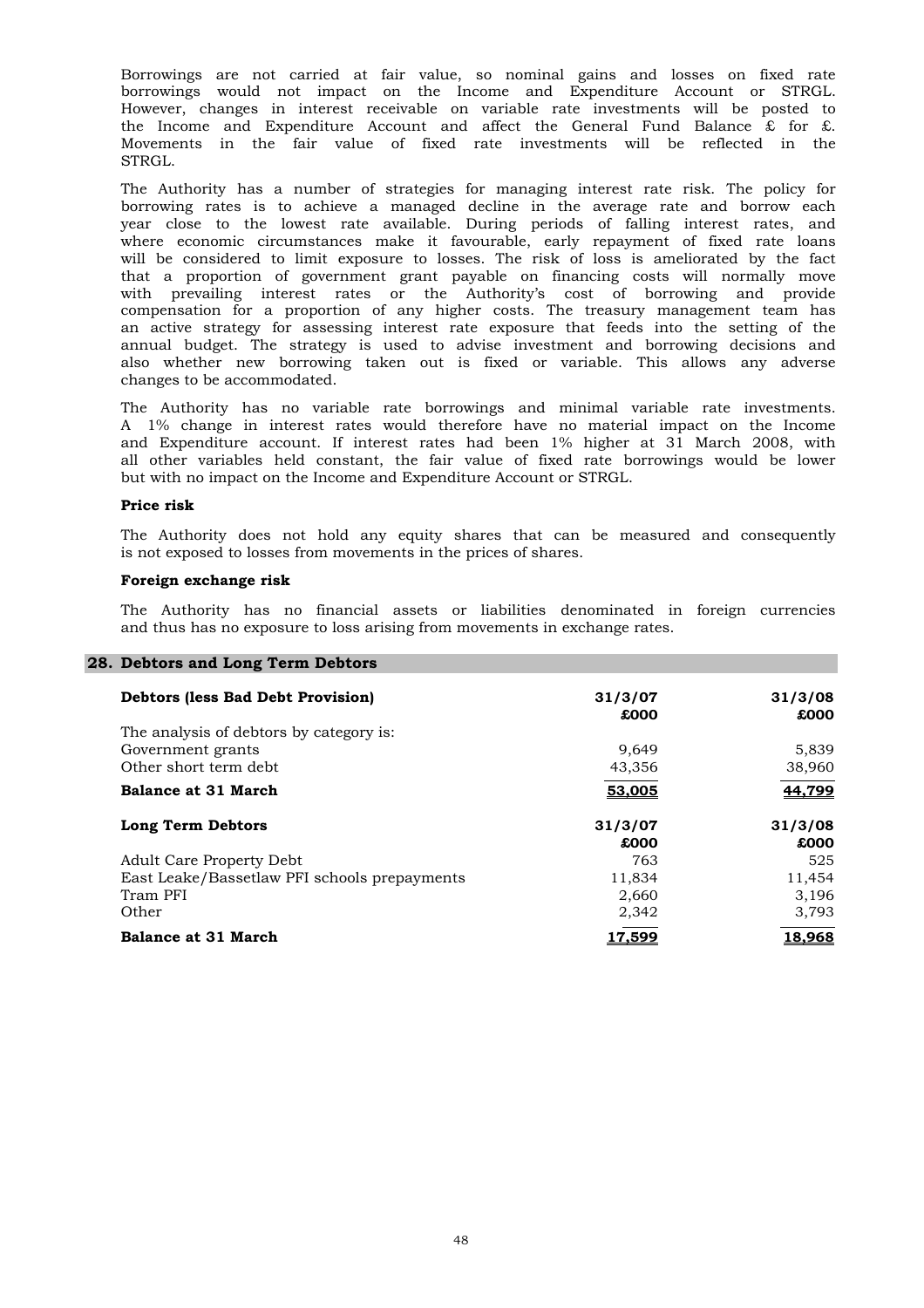# **29. Bank Overdraft**

and school deposits either with the Authority's main bank or held with other banks. surplus funds being invested. The bank account overdraft at 31 March will consist of an overdraft with the authority's main bank, short term amount owed to the Pension Funds The Authority monitors the cash balances on a daily basis to make maximum use of the funds available and aims to keep any balance within a daily ceiling of £150,000, with

The analysis of the bank overdraft is as follows:

|                               | 2006/07<br>£000 | 2006/07<br>£000 | 2007/08<br>£000 | 2007/08<br>£000 |
|-------------------------------|-----------------|-----------------|-----------------|-----------------|
| Main overdraft                |                 | (60, 403)       |                 | (68, 614)       |
| Amounts owed to Pension Funds |                 | (75, 765)       |                 | (126, 351)      |
| School bank accounts:         |                 |                 |                 |                 |
| Main County Council accounts  | 47,606          |                 | 57,267          |                 |
| Other bank accounts           | 27,022          | 74,628          | 28,571          | 85,838          |
|                               |                 | (61.540)        |                 | (109.127)       |

#### **30. Landfill Allowances Trading Scheme**

Account. Authorities. The market value of these for 2007/08 was £5.00 per tonne (£17.98 in 2006/07). The following entries have been made to the Income and Expenditure each year. From 2010 any landfill in excess of the cumulative targets will require the Authority to pay a penalty to the Government of £150 per tonne. For 2007/08 this allowance was 206,537 tonnes (215,604 in 2006/07) of which 132,430 (146,558 in 2006/07) were utilised. The Authority is allowed to trade its allowances with other From 2005/06 the Authority receives a landfill tonnage allowance which is the maximum amount of waste which should be disposed of by landfill. This target reduces

| Reserve b/fwd                                                                                       | 2006/07<br>£000        | 2007/08<br>£000           |
|-----------------------------------------------------------------------------------------------------|------------------------|---------------------------|
| Adjustment due to audit of actual Allowances used<br>Revaluation of Reserve b/fwd to current prices | (1,310)<br>(92)<br>154 | (2, 489)<br>(36)<br>1,823 |
| Provision - Payment due to Government<br>Income - Allowances from Government                        | 2,636<br>(3,877)       | 662<br>(1,033)            |
| Reserve carried forward (see Note 39)                                                               | <u>12.4891</u>         | <u>(1.073)</u>            |

The movement in the value of allowances between 2006/07 and 2007/08 is as follows:-

|                                                  | 2006/07<br>£000 | 2007/08<br>£000 |
|--------------------------------------------------|-----------------|-----------------|
| Allowances brought forward                       | 4.493           | 5,124           |
| Use of allowances to settle liability with DEFRA | (3,091)         | (2,599)         |
| Revaluation of balance of allowances             | (154)           | (1,823)         |
| Allowances for year                              | 3,876           | 1,033           |
| <b>Allowances carried forward</b>                | <u>5.124</u>    | <u>1,735</u>    |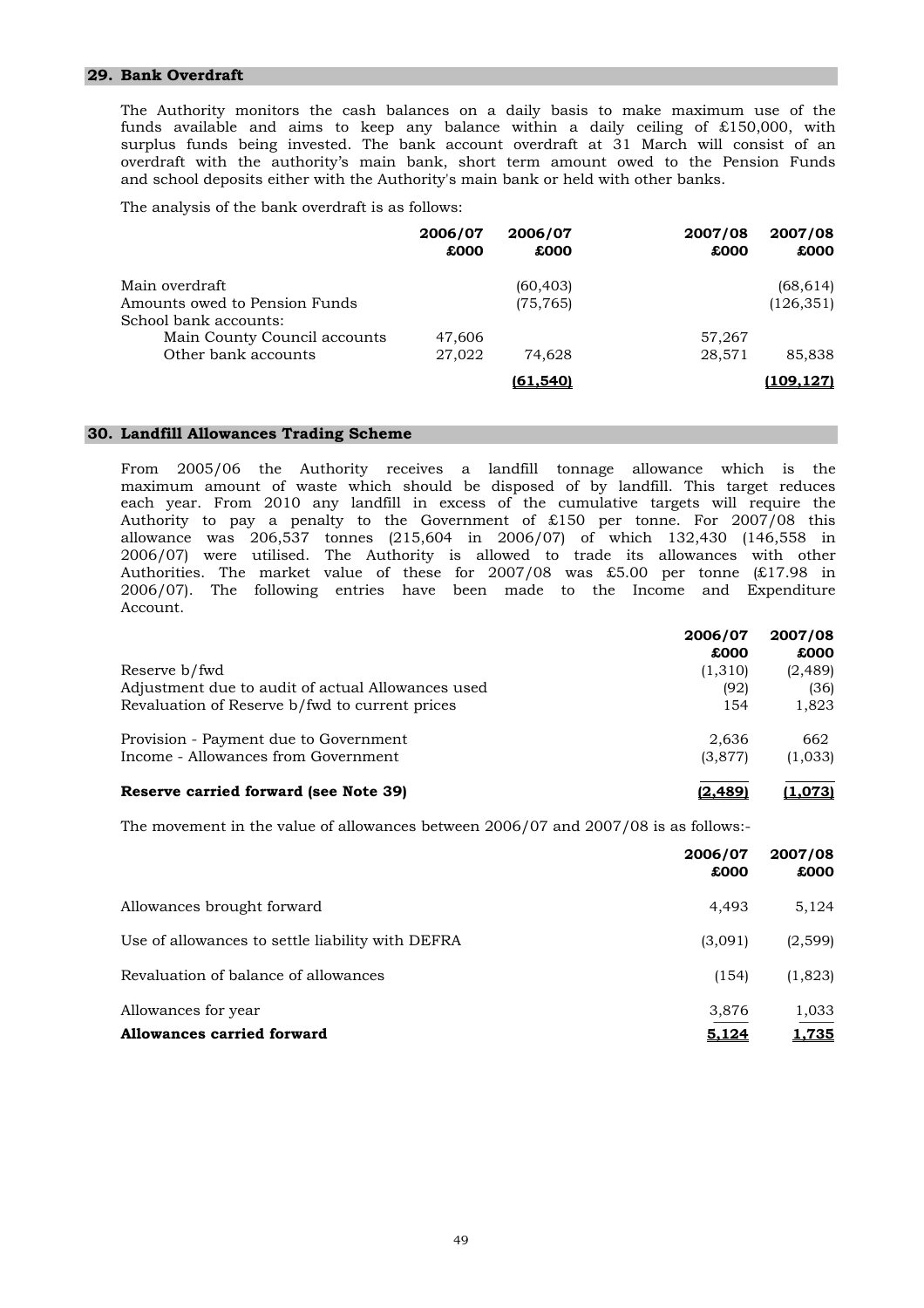operating leases as set out below. There were no finance leases. At 31 March 2008 the County Council had annual commitments under non-cancellable

|         | £000 |
|---------|------|
| 2008/09 | 674  |
| 2009/10 | 411  |
| 2010/11 | 176  |
| 2011/12 | 108  |
| 2012/13 |      |

2007/08 this amounted to £0.9 million (£0.9 in million 2006/07). All operating lease costs are charged to the Income and Expenditure Account; for

#### **32. Private Finance Initiative (PFI)**

## **Greater Nottingham Light Rapid Transport (Tram)**

financial years 2004/05 to 2030/31. in later years. The residual interests of the County Council are estimated to be £5.6 million which will be accumulated in equal instalments of £0.21 million over the provision of a tram service by the Arrow Consortium. The service became operational in 2004. A PFI credit of £174.2 million has been approved and the revenue costs are expected to be funded in the early years by the additional Government Grant received. Any surplus in the early years will be transferred to reserves to meet any excess costs The County and City Councils are 20% and 80% partners in the contract for the

the lease to operator, and included in the Balance Sheet as a fixed asset. The County Council retains the freehold of the land which is valued, after recognising

in 2009. via Beeston and QMC. The Transport and Works Act Order Public Inquiry into phase two finished in December 2007. The Government has the ultimate authority to approve or reject the tram proposals. It is anticipated that this decision will be made early There are plans for two more tram routes - one to Clifton via Wilford and one to Chilwell

work on phase 2 (£0.27 million in 2006/07). In 2007/08 the Authority capitalised  $\text{\pounds}2.57$  million, being it's share of the development

#### **East Leake Schools**

community leisure facilities amounted to  $\text{\pounds}0.28$  million ( $\text{\pounds}0.27$  million in 2006/07). The revenue contributions towards this charge from Rushcliffe Borough Council for the The Council has a contract with East Leake Schools Limited for the provision of a new secondary and primary school and community leisure facilities in East Leake. £17.2 million of PFI credits have been approved. Service commenced during 2003/04. The charge to the County Council for  $2007/08$  was £2.6 million (£3.1 million in 2006/07).

asset. The County Council retains the freehold of the land which is valued, after recognising the lease to East Leake Schools Limited, and included in the Balance Sheet as a fixed

equal annual instalments of £20,800. Sheet as a prepayment, being amortised over the life of the operational contract in The Council has also made a payment of  $£2.9$  million which is included in the Balance

the land) will be £12.6 million. The Authority will not be required to make any payment over and above any unitary charge due at 31 July 2027 for the land and buildings to be transferred back to the Council at that date. The estimated value of the new assets at contract end (excluding

#### **Boiler installation and maintenance**

2006/07). The Authority has also signed a £3.2 million Private Finance Initiative (PFI) contract for the supply and maintenance of school boilers. The value of individual items is included in the revaluation of buildings. £2.3 million was financed through a 10 year lease ending in March 2010, with annual rentals of £0.4 million in 2007/08 (£0.4 million in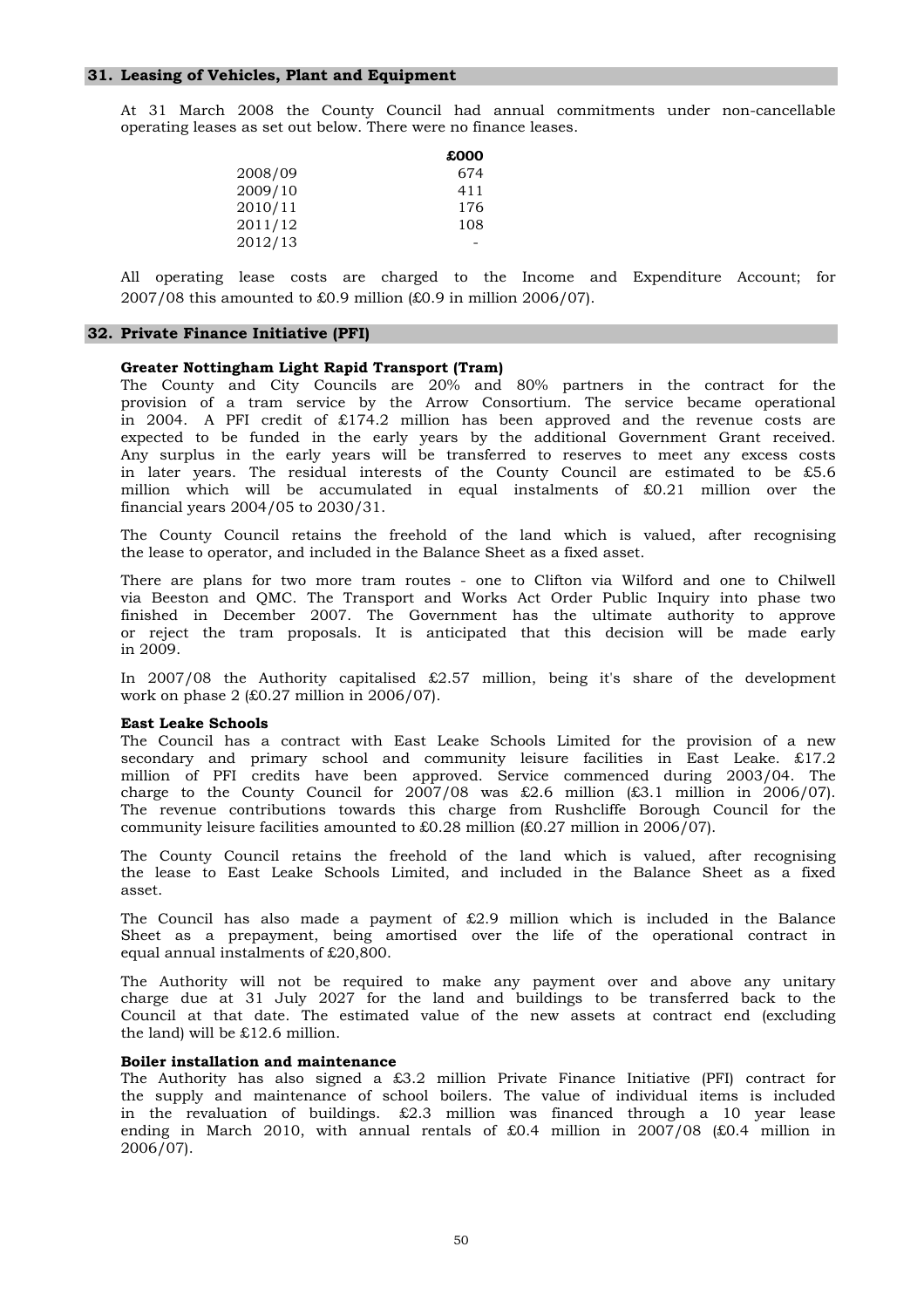#### **Bassetlaw Schools**

amounted to £5.32 million. County Council for 2007/08 was £21.0 million. The revenue contribution from Bassetlaw District Council towards this charge for the Community Leisure facilities The Council has a contract with Transform Schools (Bassetlaw) Ltd for the provision of 5 secondary schools, 2 post-16 centres, 1 special school and 2 Community Leisure centres. PFI credits of £131.6 million have been allocated by Government for the scheme in Bassetlaw that became fully operational during 2007/08. The charge to the

The County Council retains the freehold of the land, which is valued, after recognising the licence to Transform Schools Ltd, and included in the Balance Sheet, as a fixed asset.

life of the operational contract in equal annual instalments of £0.36 million. The Council has made an advance payment of government grant of £9 million. This is included in the Balance Sheet as a prepayment and is amortised from 2007/08 over the

land) will be £75.6 million. charge due at 31 July 2032 for the land and buildings to be transferred back to the Council at that date. The estimated value of new assets at contract end (excluding the The Authority will not be required to make any payment over and above any unitary

#### **Waste Recycling**

million. was signed on 26 June 2006 and the main facilities are expected to become operational over the next five years. The charge to the County Council in 2007/08 was £19.5 The Authority has received Government support for a Nottinghamshire Waste PFI scheme which involves the commissioning of Materials Recycling Facilities and an Energy Recovery Facility. A PFI credit of £38.3 million has been allocated. The contract

### **33. Government Grants Deferred**

Grants recorded here are used in the capital financing process and amortised over the life of the asset to the service departments in order to offset the depreciation charges.

|                                 | 2006/07<br>£000 | 2007/08<br>£000 |
|---------------------------------|-----------------|-----------------|
| <b>Balance at 1 April</b>       | 188.312         | 223,273         |
| Grants and contributions due on |                 |                 |
| depreciable assets              | 42,900          | 43,782          |
| On non depreciable assets       | 100             | 116             |
| Amortised during the year       | (8,039)         | (12, 536)       |
| <b>Balance at 31 March</b>      | 223.273         | 254.635         |

#### **34. Insurance Provision and Reserve**

insurance claims losses that are not yet known about. internally insured amounts. The major areas where significant risks are covered externally are Fire, Liability and Motor. The insurance provision covers known liabilities. Amounts are also set aside in the Insurance Reserve to cover possible The Authority operates a self-insurance scheme and covers each kind of risk up to set limits which are reviewed annually. External insurers cover risks in excess of the

76.45% County. ring-fenced for liabilities arising up to that date. The balance and the liabilities are being shared by the County and City Councils in the proportion of 23.55 % City and The total of the Insurance Provision and Reserve as at 31 March 1998 has been

Reserve is shown below: The amount set aside in the Insurance Provision is detailed in Note 36. The Insurance

| <b>Insurance Reserve</b>                           | 2006/07<br>£000         | 2007/08<br>£000         |
|----------------------------------------------------|-------------------------|-------------------------|
| Ring-fenced at 31 March 1998<br>Since 1 April 1998 | 1,219<br>6,465<br>7.684 | 1,021<br>7,816<br>8,837 |
| <b>Insurance Account</b>                           | 2006/07<br>£000         | 2007/08<br>£000         |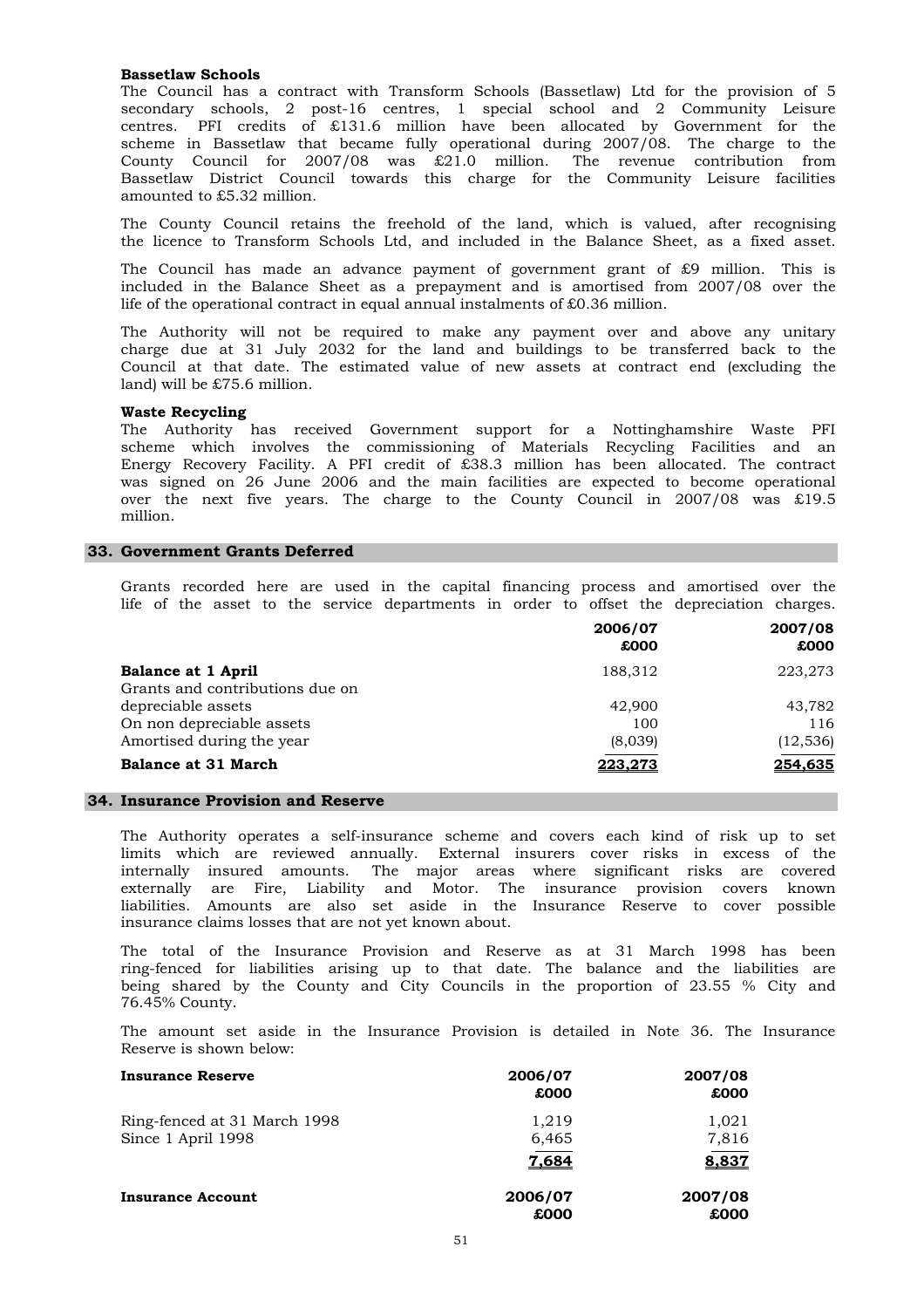| Premiums paid               | 2,596       | 2,242       |
|-----------------------------|-------------|-------------|
| Claims made                 | 4,538       | 4,075       |
| Contribution to Provision   | 1,917       | 1,915       |
|                             | 9,051       | 8,232       |
| Less charges to Departments | $(8,241)$ * | $(8,609)$ * |
|                             | 810         | (377)       |
| Miscellaneous charges       | 231         | 185         |
| Total Expenditure           | 1,041       | (192)       |
| External Premiums           | (27)        | (15)        |
| Interest on Old Fund        | (107)       | (121)       |
| Flood Loss Grant            |             | (193)       |
| Recoveries                  | (1, 451)    | (632)       |
| Total Income                | (1, 585)    | (961)       |
| Net (surplus)/deficit       | (544)       | (1, 153)    |

\* Classed as expenditure to avoid double counting in the net cost of services

# **35. Single Status Provision and Reserve**

between: grading structure across the Council (see Note 3). In accordance with best practice recommendations, the accumulated balance at 31 March 2008 has been analysed The County Council is implementing proposals on the harmonisation of a new pay and

- employees, which forms the Single Status Provision; The estimated settlement costs of outstanding Single Status payments to
- reserve. The sum held to cover potential future costs, which is shown as an earmarked

The balance on the Single Status Provision as at 31 March 2008 is shown below.

|                                | 2006/07 | 2007/08 |
|--------------------------------|---------|---------|
|                                | £000    | £000    |
| <b>Balance Brought Forward</b> |         |         |
| Additional Contributions       |         | 14.267  |
| Payments made during the year  |         |         |
| <b>Balance Carried Forward</b> | -       | 14.267  |

The balance on the Single Status Reserve as at 31 March 2008 is shown below.

|                                | 2006/07 | 2007/08  |
|--------------------------------|---------|----------|
|                                | £000    | £000     |
| Balance Brought Forward        | 18,073  | 23,651   |
| Appropriation from the reserve |         | (14,267) |
| Appropriation to the reserve   | 5.578   | 9.614    |
| Balance Carried Forward        | 23,651  | 18,998   |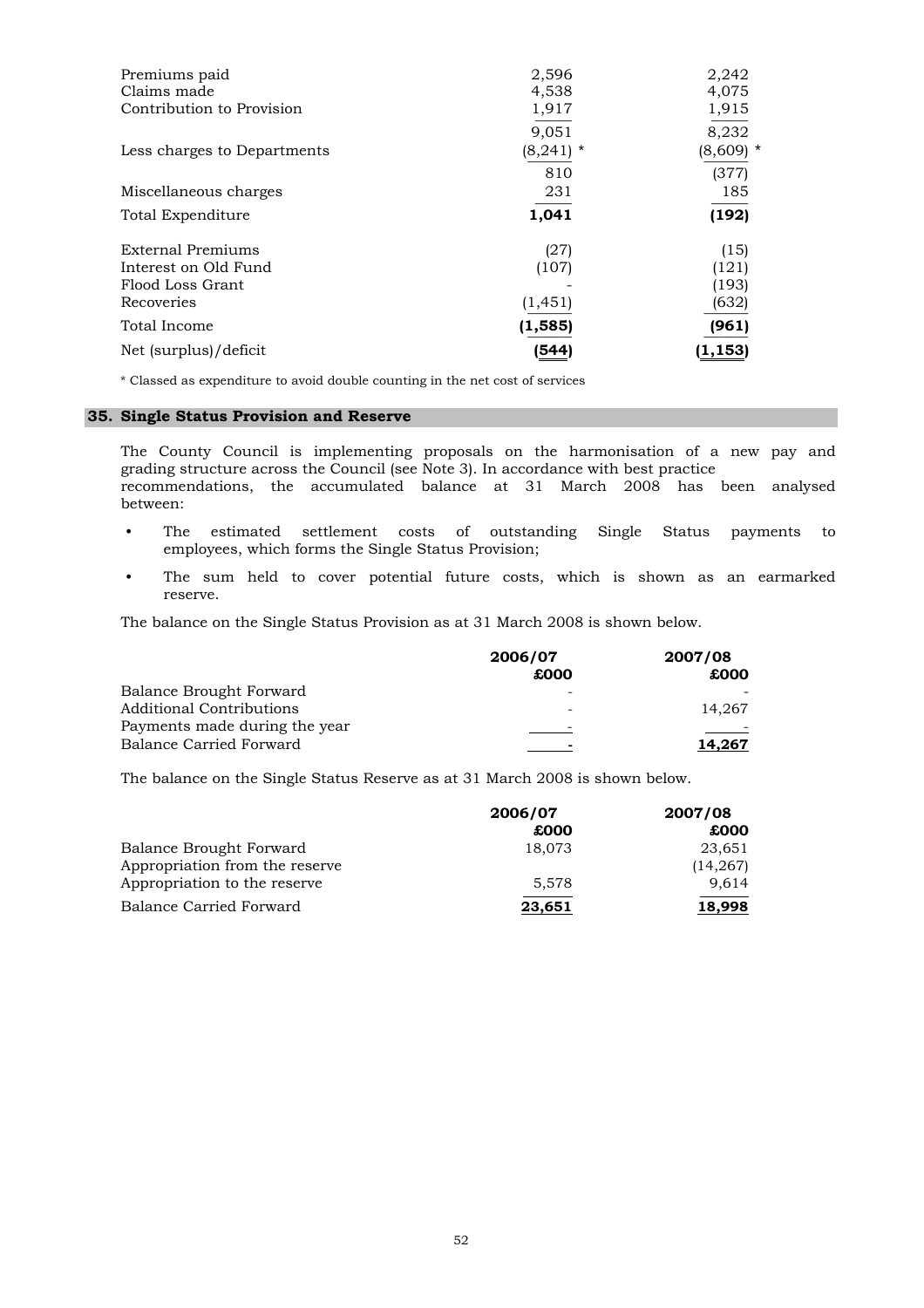#### **36. General Provisions**

are set out in the table below. estimate of the likely impact is made and a provision is set aside. The provisions made Where events have happened which are likely to result in costs to the Authority, an

| Description                              | 31/3/07<br>£000 | Movement<br>£000 | 31/3/08<br>£000 |
|------------------------------------------|-----------------|------------------|-----------------|
| General Insurance Claims prior to 1/4/98 | 598             | 127              | 725             |
| General Insurance Claims from 1/4/98     | 8,102           | 1,749            | 9,851           |
| Landfill Trading Allowances              | 2,636           | (1, 974)         | 662             |
| Provision for Restructure                | 1,443           | (1, 443)         |                 |
| Single Status Back Pay Provision         |                 | 14.267           | 14,267          |
| Provisions below £200,000                | 643             | (136)            | 507             |
| Total                                    | 13.422          | 12.590           | 26,012          |

#### **37. Capital Expenditure Reserve**

expenditure leaving a reserve of £4.4 million. reviewed and increased by £2.0 million. £0.80 million was used to finance capital This reserve is used to meet capital expenditure. The balance brought forward from 2006/07 was £3.2 million. During the financial year, the balance on the reserve was

## **38. Capital Receipts and Grants Unapplied**

receipts for the financing of capital expenditure. receipts from the sale of assets. The County Council has approved the use of capital These comprise capital grants from the Government and the usable part of the capital

|                                                  | Capital<br>Receipts<br>£000 | Grants and<br>Contribut-<br>ions<br>£000 | <b>Total</b><br>£000        |
|--------------------------------------------------|-----------------------------|------------------------------------------|-----------------------------|
| Balance at 1 April 2007<br>Receivable<br>Applied | 6,136<br>3,972<br>(10, 108) | 2,431<br>41,468<br>(43,899)              | 8,567<br>45,440<br>(54,007) |
| Balance at 31 March 2008                         | $\blacksquare$              | $\blacksquare$                           | $\overline{\phantom{0}}$    |

#### **39. Revenue Reserves**

|                               | 2006/07<br>£000 | Movement<br>£000 | 2007/08<br>£000 |
|-------------------------------|-----------------|------------------|-----------------|
| <b>Contracting Services</b>   | 525             | (21)             | 504             |
| <b>Other Trading Services</b> | 942             | (10)             | 932             |
| Earmarked for Services        | 13,361          | 4,945            | 18,306          |
| Earmarked Reserves            | 7,763           | (3,265)          | 4,498           |
| Leasing Alternatives Reserve  | 583             | 282              | 865             |
| Landfill Reserve              | 2.489           | (1, 416)         | 1,073           |
| Bassetlaw PFI Reserve         | 17,870          | (162)            | 17,708          |
| East Leake PFI Reserve        | 2,057           | 457              | 2,514           |
| Tram PFI Reserve              | 2,910           | 326              | 3,236           |
| NET Phase 2 Reserve           | 4,151           | 1,003            | 5,154           |
| Waste PFI Reserve             | 3,188           | 6,890            | 10,078          |
| Earmarked from Contingency    | 1,134           | (929)            | 205             |
| Pay Review Reserve            | 23,651          | (4,653)          | 18,998          |
|                               | 80,624          | 3.447            | 84,071          |

Fund. **Contracting Services** and **Other Trading Services** reserves comprise accumulated revenue surpluses plus or minus any transfer between those reserves and the General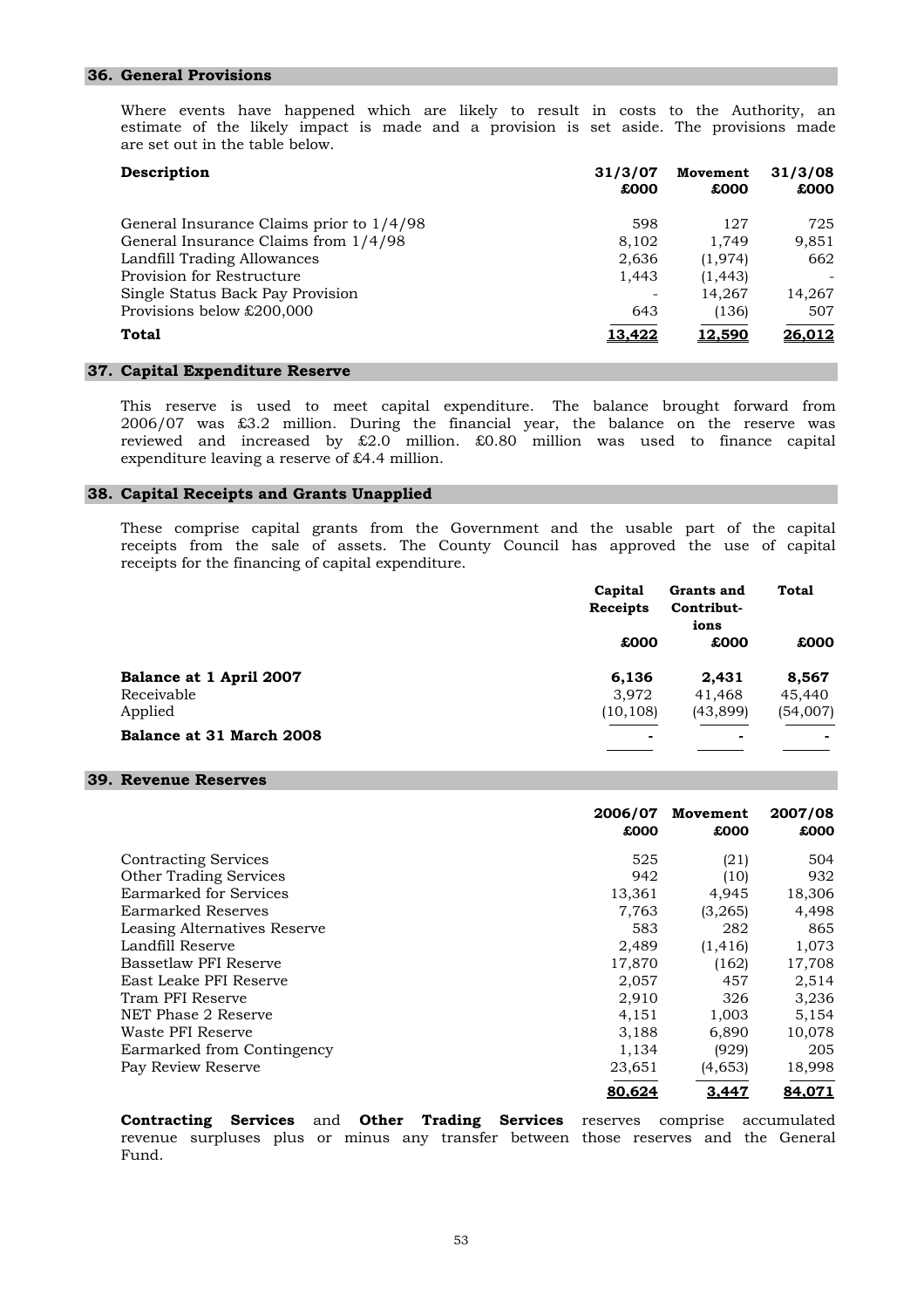2007/08 to cover unspent budget that has been approved for use in 2008/09. following financial year. The balance brought forward from 2006/07 was £7.8 million which was used in 2007/08. Another reserve of £4.4 million has been created in **Earmarked Reserves** carry forward unspent budget earmarked for use in the

accounting criteria for the creation of provisions are not met. **Earmarked for Services** are amounts set aside to cover expected events where the

outright purchase rather than lease arrangements. **Leasing Alternatives Reserve** was set up to allow for equipment to be financed by

market value, which was £5.00 per tonne as at 31st March 2008. Authority to pay a penalty to the Government of £150 per tonne. Where the Authority uses less landfill than the target, the excess allowances are held in a reserve at **Landfill Allowance Trading Scheme (LATS) Reserve** is the value of allowances which have not been utilised or sold by the Authority. Each year the Government sets the number of tonnes of landfill which the Authority should not exceed. This target reduces each year. From 2010 any landfill in excess of the cumulative targets will require the

unitary charge. Government and the County Council will be required in later years to finance the **Tram, East Leake, Bassetlaw and Waste PFI Reserves** are surplus funding amounts set aside during the early years of the PFI contracts. These contributions from central

costs for phase 2 of the Tram Network. **NET Phase 2 Reserve** has been established to fund the anticipated development

Contingency where expenditure has yet to be incurred. **Earmarked from Contingency** are amounts set aside to cover allocations from 2007/08

review of pay structures. Pay increases arising from the review will be backdated. **Pay Review Reserve** has been set aside for the implementation of the County Council's

#### **40. Schools Statutory Reserve**

committed to be spent on schools and is not available to the Authority for general use. Surplus and deficit balances relating to schools must be carried forward from one financial year to the next in accordance with the requirements of Section 48 of the School Standards and Framework Act 1998. The Schools Statutory Reserve is

(Individual Schools Budgets) element of the Schools Budget. Within the total reserve school accumulated balances increased by £6.7m to £32.0 million; a further £6.7 million relates to unspent Standards Fund, £2.8 million of which must be spent by the end of August 2008. The remaining balance of £3.9 million is to fund capital schemes. The Reserve also included £7.4 million relating to the non-ISB During 2007/08 the overall Reserve has increased by  $\text{\pounds}9.0$  million to  $\text{\pounds}45.1$  million.

advanced funding for major capital items and then repay this over a three year period. Part of the Reserve is used to finance a school loan scheme, whereby schools are

|                                                                           | 31/03/07        | Movement<br>in year | 31/03/08           |
|---------------------------------------------------------------------------|-----------------|---------------------|--------------------|
| School Balances                                                           | £000            | £000                | £000               |
| Standards Fund balances held by schools<br>Other balances held by schools | 8.267<br>25,265 | (1,600)<br>6,742    | 6.667<br>32,007    |
| <b>Total School Balances (held by Governors)</b>                          | 33,532          | 5,142               | 38,674             |
| Additional school budget balances to carry forward                        | 33,533          | (1)<br>5,141        | $\Omega$<br>38,674 |
| <b>Non ISB Balances</b>                                                   | 3,701           | 3,687               | 7,388              |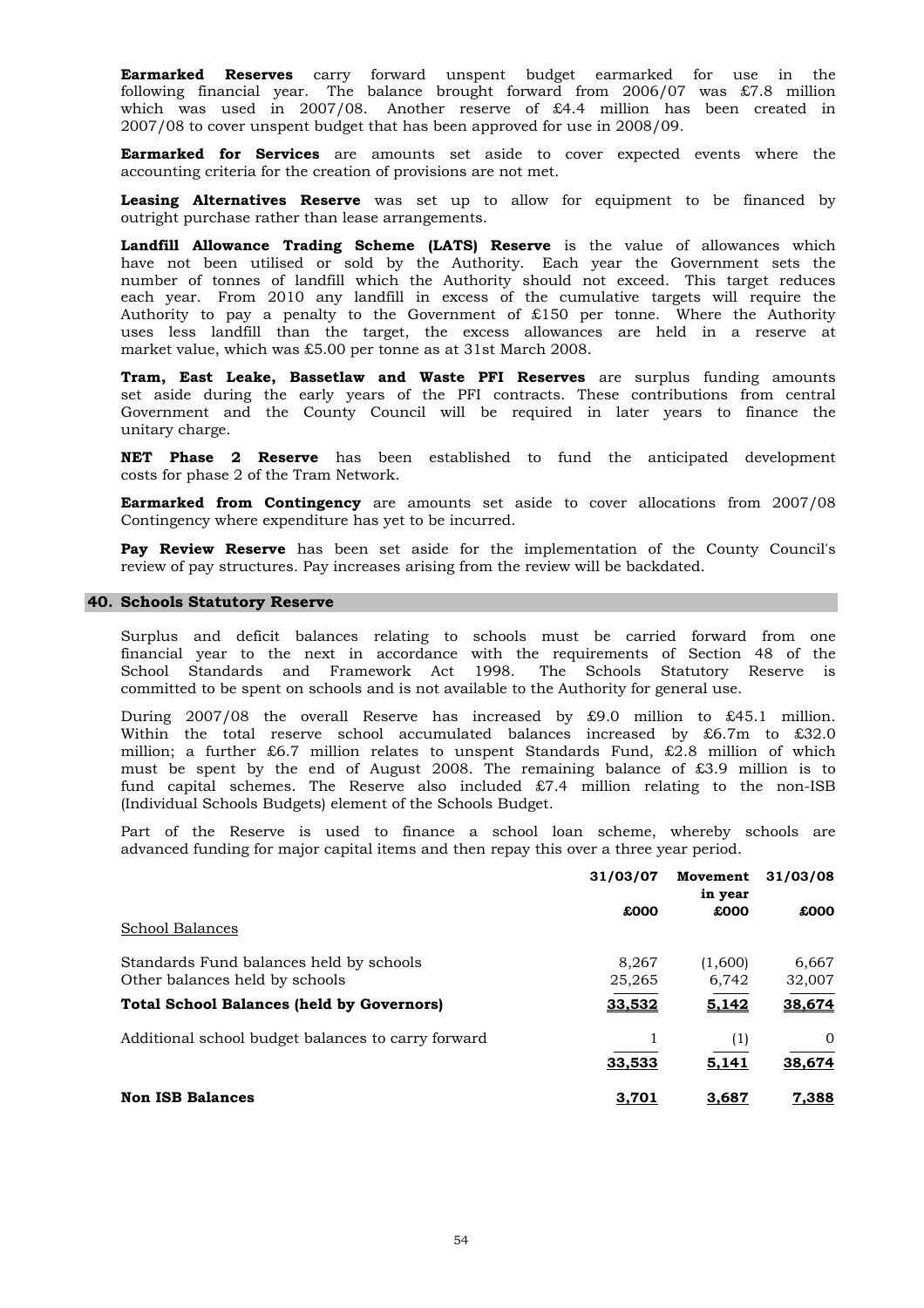Borrowing Against the Reserve

| School Loan Scheme                     | (1, 101) | 174         | (927)         |
|----------------------------------------|----------|-------------|---------------|
| <b>Total Borrowing Against Reserve</b> | (1, 101) | <u> 174</u> | (927)         |
| <b>School Statutory Reserve Total</b>  | 36.133   | 9.002       | <u>45.135</u> |
|                                        |          |             |               |

# **41. Capital Adjustment Account**

Financing Account (CFA) and Fixed Asset Restatement Account (FARA). This account replaces the previous Capital Financing Account (CFA) with the opening balance combining the Balance Sheet figures at 31 March 2007 for the Capital

The account contains a number of capital accounting entries:

- the amount of capital expenditure financed from revenue and capital receipts;
- the difference between the amount of depreciation charged in the year and the external loans (The Minimum Revenue Provision); amount required to be charged to revenue to repay the principal element of
- the adjustments to the Income and Expenditure Account for residual PFI assets;
- the value of Government Grants amortised in the financial year;
- impairments, disposals / losses on sales and other adjustments.

Revaluation gains since 1 April 2007 are reflected in the new Revaluation Reserve.

|                                           | 2006/07   | 2007/08   |
|-------------------------------------------|-----------|-----------|
|                                           | £000      | £000      |
| <b>FARA Balance at 1 April</b>            | 511,060   |           |
| Revaluations                              | 131,263   |           |
| Disposal of Fixed Assets                  | (17, 867) |           |
| <b>FARA Balance at 31 March</b>           | 624,456   |           |
| <b>CFA Balance at 1 April</b>             | 260,830   |           |
| MRP less depreciation                     | (16, 137) |           |
| Capital Grants to other bodies            | (2, 511)  |           |
| PFI East Leake - Residual Interest        | 549       |           |
| PFI Tram - Residual Interest              | 207       |           |
| Revenue Contributions                     | 4,604     |           |
| Capital Receipts Applied                  | 14,267    |           |
| Amortisation of Government Grants         | 8,039     |           |
| <b>CFA Balance at 31 March</b>            | 269,848   |           |
| <b>Opening Capital Adjustment Account</b> |           | 894,304   |
| MRP less depreciation                     |           | (20, 771) |
| Capital Grants to other bodies            |           | (4,021)   |
| PFI East Leake - Residual Interest        |           | 549       |
| PFI Tram - Residual Interest              |           | 207       |
| Revenue Contributions                     |           | 10,385    |
| Capital Receipts Applied                  |           | 10,108    |
| Amortisation of Government Grants         |           | 12,536    |
| Impairments                               |           | (40, 337) |
| Disposals / Losses on Sales               |           | (17, 823) |
| Other Adjustments                         |           | 530       |
|                                           |           | 845.667   |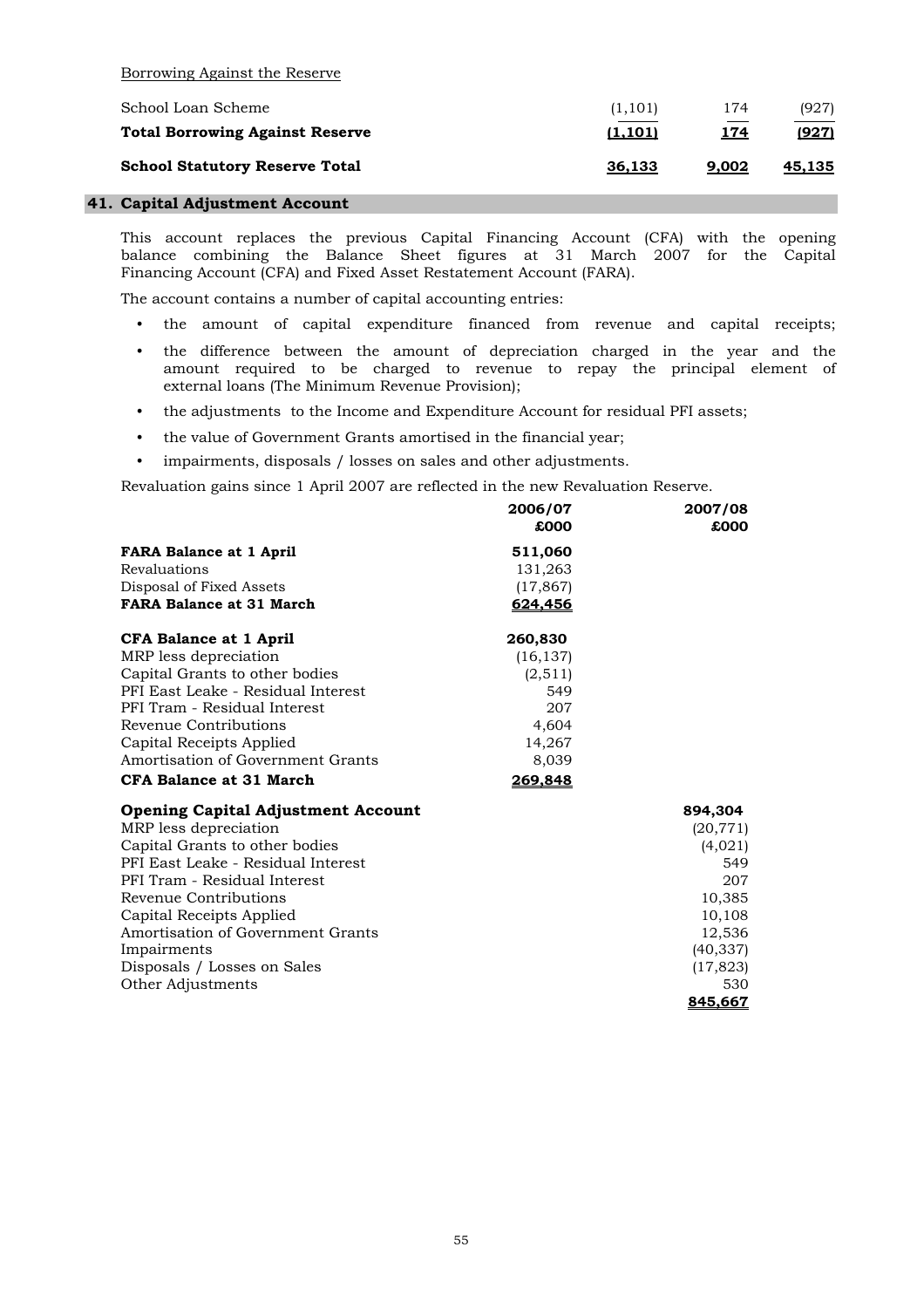#### **42. Revaluation Reserve**

#### **Implementation of the Revaluation Reserve**

therfore only shows revaluation gains accumulated since 1 April 2007. (credit balance £269.8m) to form the new Capital Adjustment Account with a balance of £894.3m. The Revaluation Reserve has then been included in the Balance Sheet with a zero opening balance. The closing balance on the Reserve at 31 March 2008 the Statement of Accounts for 2006/07 to accommodate the implementation of the Revaluation Reserve (see accounting policy on Fixed Assets). The Revaluation Reserve replaces the Fixed Asset Restatement Account (FARA). The credit balance of £624.5m on the FARA at 31 March 2007 has been written off to the Capital Financing Account The Balance Sheet figures for 31 March 2007 have been adjusted from those included in

|                            | 2007/08 | £000    |
|----------------------------|---------|---------|
| <b>Balance at 1 April</b>  |         | -       |
| Revaluations               |         | 128,113 |
| Disposal of fixed assets   |         | (1,532) |
| <b>Balance at 31 March</b> | 126,581 |         |
| 43. Balances               |         |         |
|                            | 2006/07 | 2007/08 |
|                            | £000    | £000    |

County Fund 19,502 22,270 Housing Act Advances  $\frac{1}{19.503}$   $\frac{1}{22.271}$ 

**19,503** 

# **44. Members' Allowances**

for expenses incurred on Council business. their duties. The cost during the financial year was  $\pounds1,372,308$   $(\pounds1,313,319)$  in 2006/07. In addition to this, Members were reimbursed a total of  $£146,831$  (£161,275 in 2006/07) The Authority makes payments to Councillors for work undertaken in the course of

#### **45. Related Party Transactions**

to bargain freely with the Council. to assess the extent to which the Council might have been constrained in its ability to operate independently or might have secured the ability to limit another party's ability or individuals that have the potential to control or influence the Council or to be controlled or influenced by the Council. Disclosure of these transactions allows readers The Council is required to disclose material transactions with related parties – bodies

revenue grants are set out in Note 6. provides the majority of its funding in the form of grants and prescribes the terms of many of the transactions that the Council has with other parties. Details of specific Central Government exercises control over the general operations of the Council – it is responsible for providing the statutory framework within which the Council operates,

of interest. Members had an interest (£809,140 in 2006/07 to twenty-three organisations and twenty-six members). The grants were made with proper consideration of declarations Councillors have direct control over the Council's financial and operating policies. Grants totalling £719,458 were made to thirty organisations in which thirty-three

the Council's website at: The Register of Members' Interests is open to public inspection and is also available via

http://www.nottinghamshire.gov.uk/registerofmembersinterests.pdf.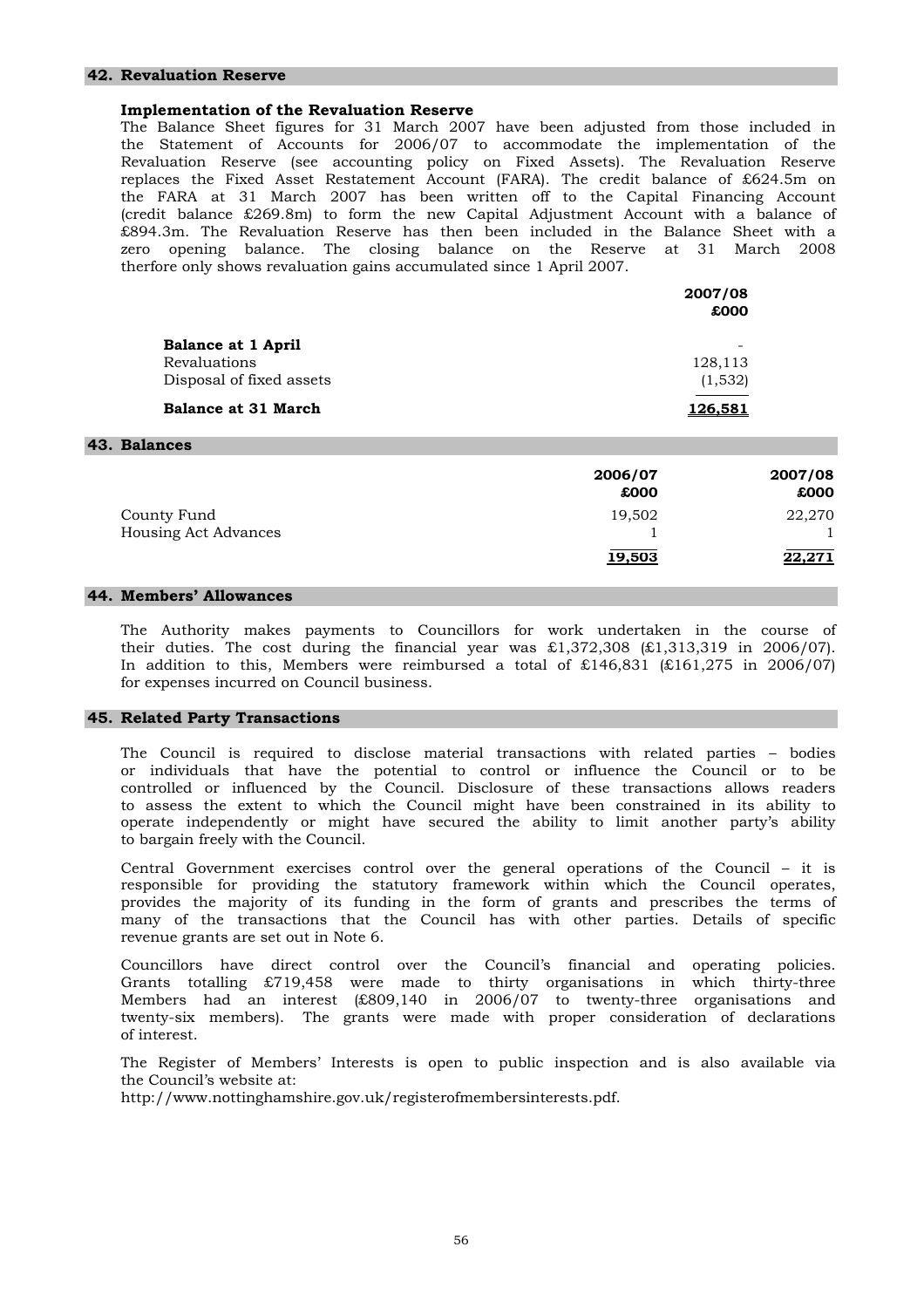# **46. Trust Funds**

restated to show the cash balances held by the Authority which are summarised below: legacies left by individuals for the benefit of specified schools. The balances have been The Council acts as trustee for a number of separate trust funds, most of which are relatively small amounts. For example, many of the Education Trust Funds relate to

| Department/Service                     | <b>Balance at</b><br>31/03/07<br>£000 | Income<br>£000 | Expend-<br>iture<br>£000 | <b>Balance at</b><br>31/03/08<br>£000 |
|----------------------------------------|---------------------------------------|----------------|--------------------------|---------------------------------------|
| Children and Young People              | 99                                    | 66             | 15                       | 150                                   |
| Adult Social Care & Health             | 168                                   | 16             | 54                       | 130                                   |
| <b>Community Services</b>              | 24                                    | 5              | $\overline{\phantom{a}}$ | 29                                    |
| Nottinghamshire Charitable Grants Fund | 69                                    | 5              |                          | 73                                    |
|                                        | <u>360</u>                            | 92             | <u>70</u>                | <u>382</u>                            |

In addition to cash balances held, the Authority has invested surplus funds, principally in gilt-edged securities, and the values are set out below:

|                                        | <b>Value of Investments</b> |          |
|----------------------------------------|-----------------------------|----------|
|                                        | £000                        | £000     |
|                                        | 31/03/07                    | 31/03/08 |
| Children and Young People              | 34                          | 34       |
| Adult Social Care & Health             | 91                          | 91       |
| <b>Community Services</b>              | 60                          | 60       |
| Nottinghamshire Charitable Grants Fund | 12                          | 12       |
|                                        | 197                         | !97      |

#### **47. European Monetary Union**

timing of these costs cannot be estimated at present. It is unclear at present if and when the United Kingdom will change its currency to the Euro. If it does, the Authority will incur substantial additional costs related to changing systems and equipment and additional staffing and training costs. The extent and

#### **48. Pooled Budgets**

for it's financial management. The details are set out below: Under Section 31 of the Health Act 1999, Nottinghamshire County Council has entered into the following Pooled Budget Arrangements with the partners set out below. The County Council is the Host Authority for one of the pooled budgets and has responsibility

| <b>Integrated Community Equipment Service</b> | <b>Integrated Community Equipment Service</b> |
|-----------------------------------------------|-----------------------------------------------|
| (ICES) - North County                         | (ICES) - South County                         |
| Nottinghamshire County Council (Host)         | Nottinghamshire County Council                |
| Ashfield Primary Care (NHS) Trust*            | Nottingham City Council (Host)                |
| Bassetlaw Primary Care (NHS) Trust            | Nottingham City Primary Care (NHS)            |
|                                               | Trust                                         |
| Mansfield Primary Care (NHS) Trust*           | Broxtowe & Hucknall Primary Care (NHS)        |
|                                               | Trust*                                        |
| Newark Primary Care (NHS) Trust*              | Gedling Primary Care (NHS) Trust*             |
|                                               | Rushcliffe Primary Care (NHS) Trust*          |

\* These PCT's became part of the Nottinghamshire County Teaching PCT from 1st October 2006.

#### **Integrated Community Equipment Service (ICES) – North County**

is set out in the statement below. minor adaptations for home nursing and daily living needs in line with Department of Health Guidance. The funding of the partnership, which commenced in February 2006, The partnership is established to provide an integrated service providing equipment and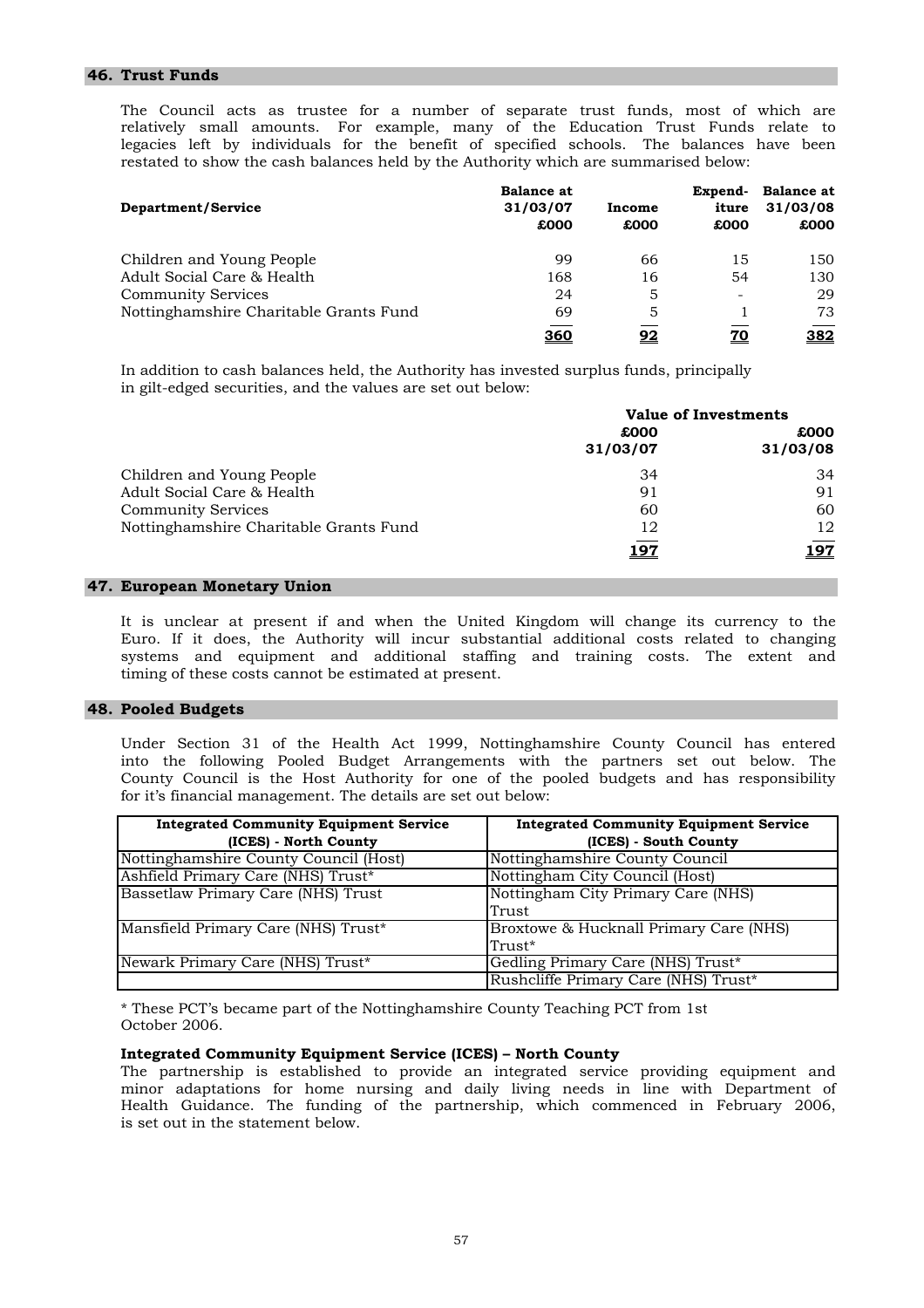| <b>Pooled Budgets Memo Account</b><br><b>North County</b> | 2006/07<br>£000 | 2007/08<br>£000 |
|-----------------------------------------------------------|-----------------|-----------------|
| Funding                                                   |                 |                 |
| Nottinghamshire County Council                            | 764             | 762             |
| Bassetlaw PCT                                             | 306             | 294             |
| Newark PCT                                                | 295             | 281             |
| Mansfield PCT                                             | 362             | 328             |
| Ashfield PCT                                              | 229             | 235             |
| <b>Total Funding</b>                                      | 1,956           | 1,900           |
| Expenditure                                               |                 |                 |
| Partnership Management & Administration costs             | 62              | 61              |
| Project & One-off set up costs                            |                 | 29              |
| Specialist Equipment                                      |                 |                 |
| Equipment                                                 | 1,726           | 1,651           |
| Minor Adaptations                                         | 168             | 159             |
| <b>Total Expenditure</b>                                  | 1,956           | 1,900           |

# **Integrated Community Equipment Service (ICES) – South County**

the partnership. and adults who require assistance to perform essential activities in their daily living. The County Council contributed £0.82 million in 2007/08 (£0.73 million in 2006/07) to The partnership is established to provide health and social care equipment for children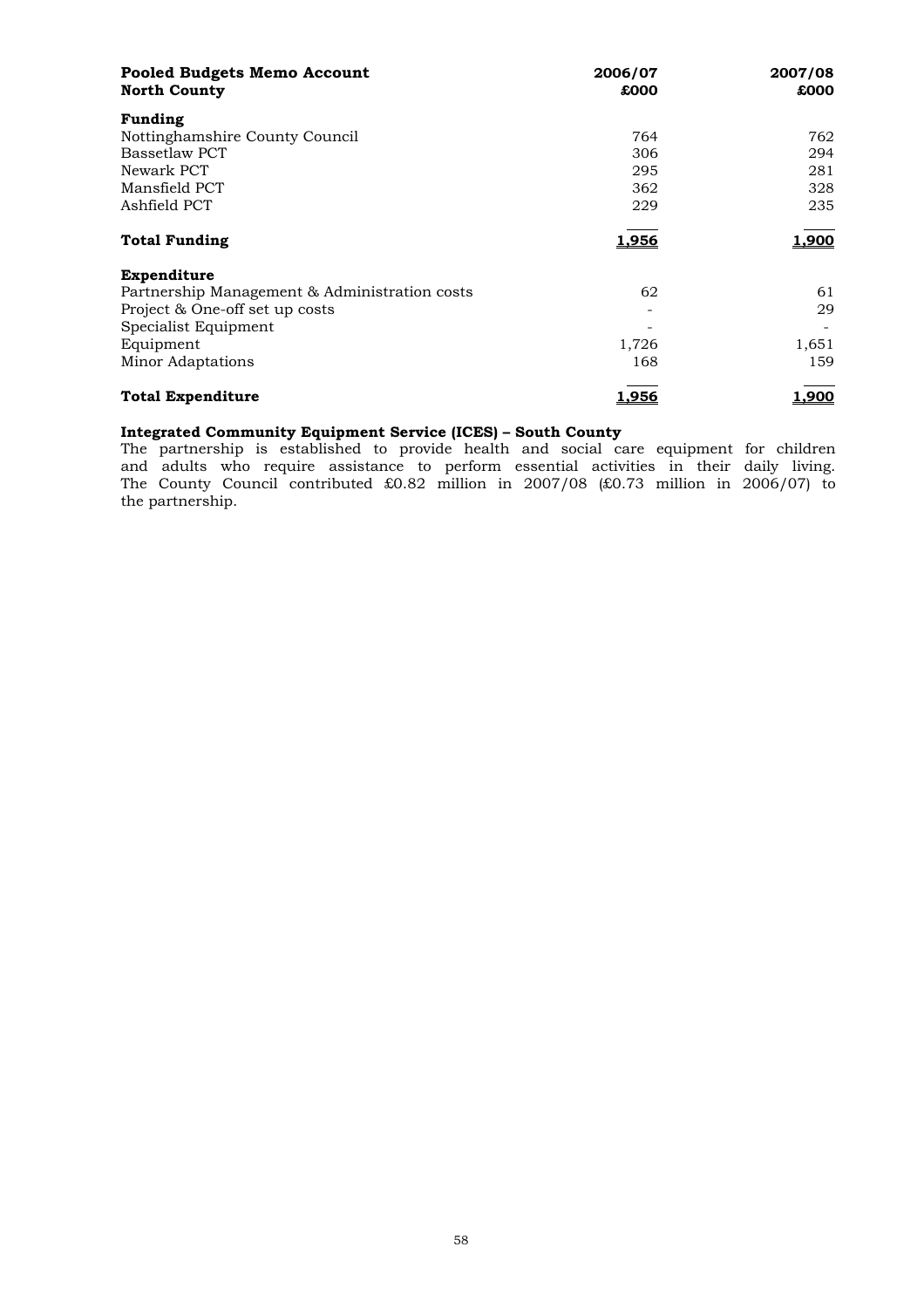#### **49. Movement on Reserves**

The Council keeps a number of reserves in the Balance Sheet. Some are required to be held for statutory purposes, some are needed to comply with proper accounting practice and others have been set up voluntarily to earmark resources for future spending plans.

| <b>Reserve</b>                                       |                                                                                                                                                 | <b>Balance</b> at<br>1 April<br>2007 | Movement<br>in Year | <b>Balance</b> at<br>31 March<br>2008 |
|------------------------------------------------------|-------------------------------------------------------------------------------------------------------------------------------------------------|--------------------------------------|---------------------|---------------------------------------|
|                                                      | <b>Purpose of the Reserve</b>                                                                                                                   | £000                                 | £000                | £000                                  |
| <b>Revaluation Reserve</b>                           | Store of gains on revaluation<br>of fixed assets not yet<br>realised through sales                                                              |                                      | 126,581             | 126,581                               |
| Capital Adjustment Account                           | Store of capital resources set<br>aside to meet past expenditure                                                                                | 894,304                              | (48, 637)           | 845,667                               |
| Usable Capital Receipts &<br>Grants Unappled Reserve | Proceeds of fixed asset sales<br>and grants received available to<br>meet future capital investment                                             | 8,567                                | (8, 567)            |                                       |
| Financial Instruments<br>Adjustment Account          | Balancing account to allow for<br>differences in statutory<br>requirements and proper<br>accounting practices for<br>borrowings and investments |                                      | (202)               | (202)                                 |
| Pensions Reserve                                     | Balancing account to allow<br>inclusion of Pensions Liability in<br>the Balance Sheet                                                           | (438, 732)                           | (198, 362)          | (637,094)                             |
| General Fund                                         | Resources available to meet<br>future running costs                                                                                             | 55,636                               | 11,770              | 67,406                                |
| <b>Other Reserves</b>                                | Earmarked Reserves, inc.<br>insurance and capital reserves                                                                                      | 91,493                               | 5,863               | 97,356                                |
| Total                                                |                                                                                                                                                 | 611,268                              | (111, 554)          | 499.714                               |

# **50. Contingent Liabilities**

- The Authority has contingent liabilities relating to insurance.
- potential low liability in relation to individuals pursuing equal pay claims. The Authority has set aside a reserve in the accounts for the implementation of the Single Status Agreement from 1 April 2002. Harmonisation of a new pay and grading structure will begin in April 2008 and it is anticipated that it will be fully rolled out across the Authority by 31 March 2009. However, there remains a

#### **51. Post Balance Sheet Events**

reflected in the accounts. There are no material events to report since the accounts were prepared which are not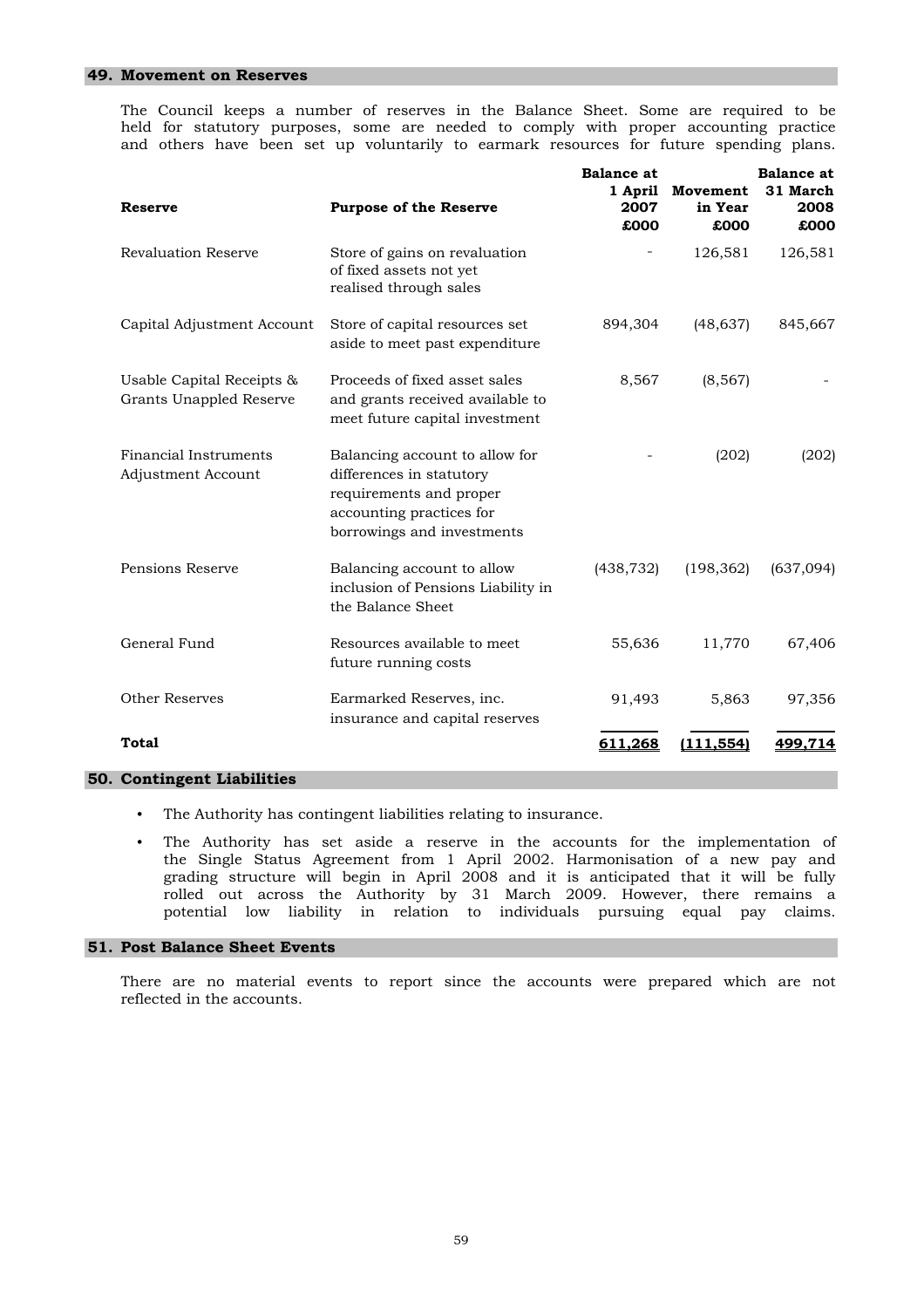# **NOTTINGHAMSHIRE COUNTY COUNCIL PENSION FUND**

# **Introduction**

two Funds are: Nottinghamshire County Council is the administering authority for the Local Government Pension Scheme (LGPS) within Nottinghamshire. It invests and administers two separate pension funds with over 100 contributing employers and 40,000 contributing members. The

#### (a) **The Main Fund**

This includes the major employers, such as the County Council, the City Council and all District Councils and organisations who used to be part of local government such as Nottingham Trent University, Colleges of Further Education and Police Civilian Staff.

# (b**) The Admission Agreement etc. Pension Fund**

could be carried out by the Local Authority. LGPS and have been approved by the County Council. Generally speaking these organisations are non-profit making, or are undertaking a service which was, or This includes those organisations which satisfy the conditions to participate in the

advisory sub-committees. authority of the pension funds are delegated to the Pensions Committee supported by two Both funds are operated on a similar basis as set out in a number of published policy statements. Under the Governance Compliance Statement, the functions as administering

The Funding Strategy Statement sets out the aims and purpose of the pension funds and the responsibilities of the administering authority as regards funding the scheme.

issues. monitoring. It also states the funds' approach to responsible investment and governance The Statement of Investment Principles sets out more detailed responsibilities relating to the overall investment strategy of the funds including the proposed asset allocation, restrictions on investment types, the type of investment management used and performance

website which is available at www.nottspf.org.uk. The Communications Strategy Statement details the overall strategy for involving stakeholders in the pension funds. A key part of this strategy is a dedicated pension fund

March 2008 was: election not to participate is received from the employee. The membership of the funds at 31 All new employees are brought into the pension scheme automatically, unless a positive

|                   | <b>Main Fund</b> | <b>Admitted Bodies</b> |
|-------------------|------------------|------------------------|
|                   | 31/03/2008       | 31/03/2008             |
| Contributors      | 39.281           | 1.127                  |
| Deferred Benefits | 23.567           | 785                    |
| Pensioners        | 22,034           | 400                    |

well as information on the investment performance of the funds. The accounts of both funds are set out over the following pages. A separate annual report for the pension funds is also available. This includes the accounts and the published policies as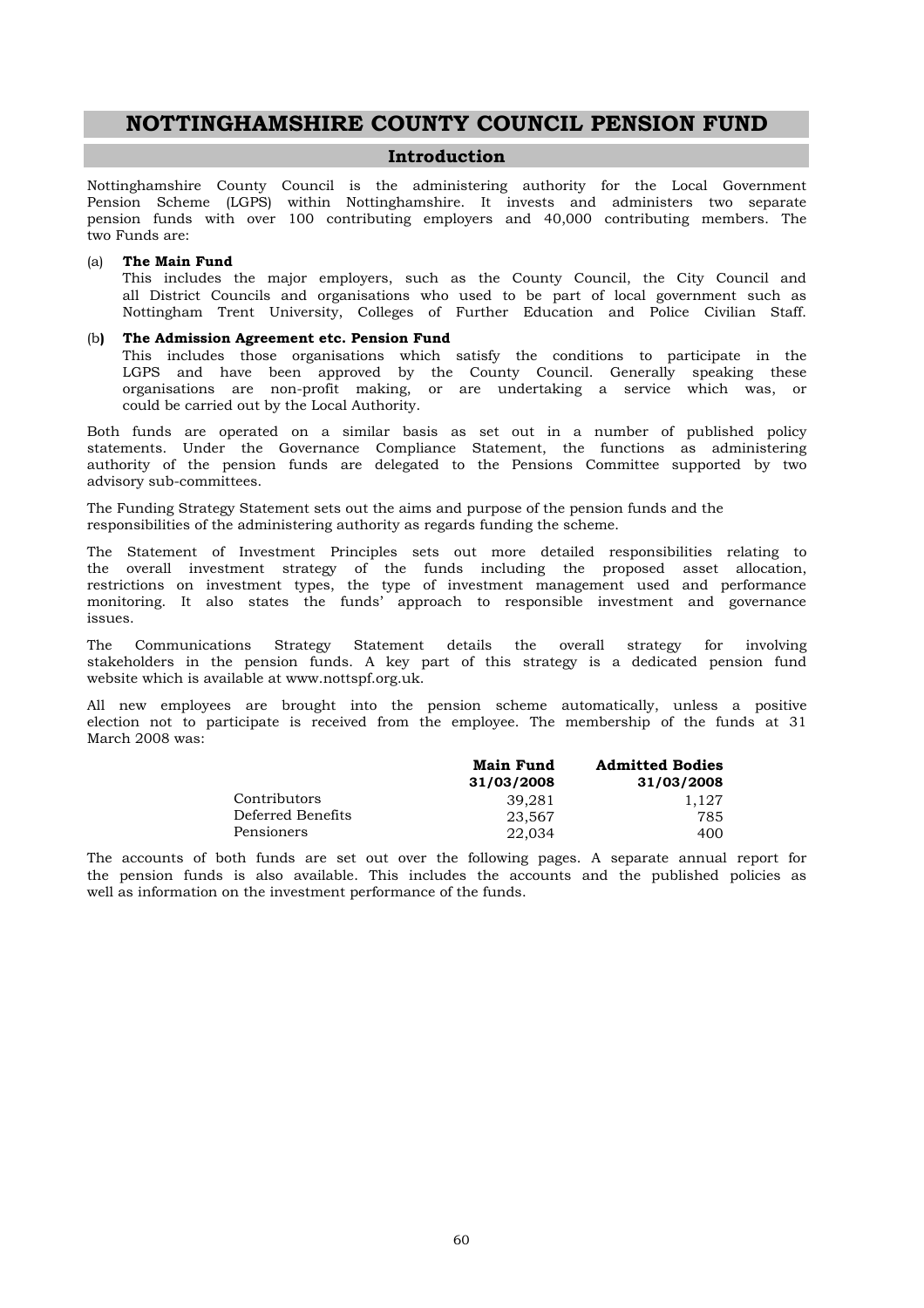# **FUND ACCOUNT FOR YEAR ENDED 31 March 2008**

|                                                                                         | <b>Notes</b>   | 2006/07<br>£000 | 2007/08<br>£000 |
|-----------------------------------------------------------------------------------------|----------------|-----------------|-----------------|
| Dealings with members (employees), employers and others directly involved in the scheme |                |                 |                 |
| Contributions                                                                           | 10             |                 |                 |
| Receivable from:                                                                        |                |                 |                 |
| Employees - normal                                                                      |                | 35,389          | 37,311          |
| - additional voluntary                                                                  | $\overline{7}$ | 468             | 426             |
| Employers - normal                                                                      |                | 93,795          | 101,627         |
| - special                                                                               |                |                 |                 |
| - additional                                                                            |                | 6,102           | 5,065           |
| Transfers In - individuals                                                              |                | 15,546          | 18,420          |
| Transfers In - groups                                                                   |                |                 |                 |
| Other income                                                                            |                |                 |                 |
|                                                                                         |                | 151,300         | 162,849         |
| <b>Benefits payable</b>                                                                 | 10             |                 |                 |
| Pensions                                                                                |                | 74,280          | 80,909          |
| Lump Sums Payable:                                                                      |                |                 |                 |
| <b>Retiring Allowances</b>                                                              |                | 17,478          | 18,640          |
| Ill-health Retirement Grants                                                            |                | 189             | 159             |
| Death Grants                                                                            |                | 1,548           | 2,868           |
| Compensation                                                                            |                | 181             | 35              |
|                                                                                         |                | 93,676          | 102,611         |
| Payments to and on account of Leavers                                                   |                |                 |                 |
| Transfers Out - individuals                                                             |                | 10,615          | 9,157           |
| Transfers Out - groups                                                                  |                |                 |                 |
| Refunds                                                                                 |                | 78              | 60              |
| <b>State Scheme</b>                                                                     |                | 21              | 11              |
|                                                                                         |                | 10,714          | 9,228           |
| <b>Administration Expenses</b>                                                          |                | 1,495           | 1,126           |
| Net additions from dealings with members                                                |                | <u>45,415</u>   | <u>49,884</u>   |
| <b>Returns on Investments</b>                                                           |                |                 |                 |
| Investment Income                                                                       | 5              | 74,580          | 81,379          |
| Change in market value of investments                                                   |                | 118,306         | (171, 706)      |
| Taxation                                                                                | $\mathbf{1}$   |                 |                 |
| Investment management expenses                                                          |                | (5, 420)        | (4,089)         |
| <b>Net Returns on Investments</b>                                                       |                | 187,466         | (94, 416)       |
| Net increase/decrease in the Fund during the year                                       |                | 232,881         | (44, 532)       |
| Opening net assets of the scheme                                                        |                | 2,184,854       | 2,417,735       |
| Closing net assets of the Fund                                                          |                | 2,417,735       | 2,373,203       |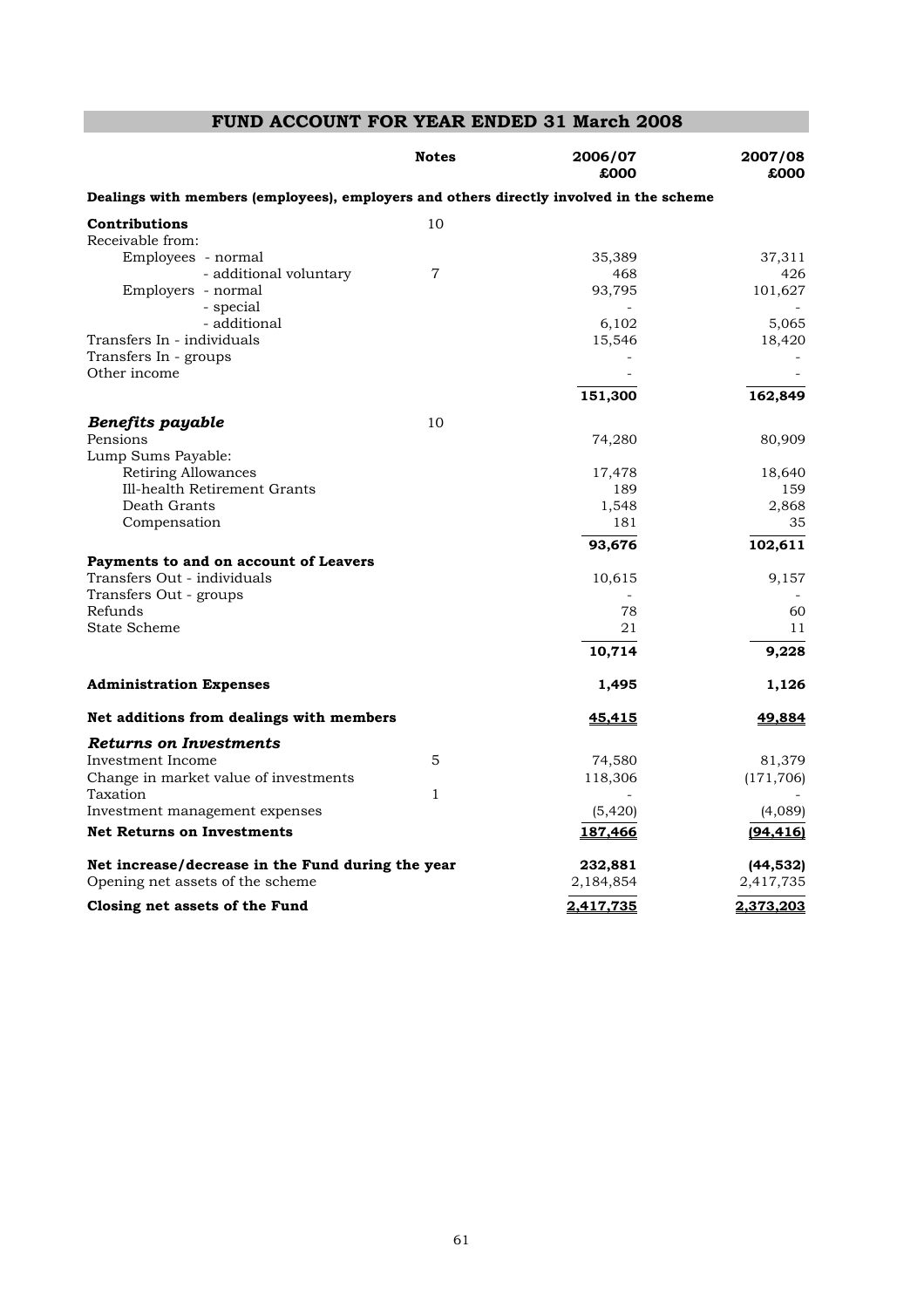# **NOTTINGHAMSHIRE COUNTY COUNCIL PENSION FUND**

# **NET ASSETS STATEMENT**

|                                   | <b>Notes</b> | 31 March 2007<br>£000 | 31 March 2008<br>£000 |
|-----------------------------------|--------------|-----------------------|-----------------------|
| Investments                       | 5            |                       |                       |
| <b>Fixed Interest Securities:</b> |              |                       |                       |
| UK Public Sector                  |              | 127,026               | 157,727               |
| UK Other                          |              | 97,355                | 88,092                |
| Overseas Public Sector            |              | 40,155                | 90,403                |
| Overseas Other                    |              | 20,260                | 3,790                 |
| Index Linked Securities           |              | 26,081                | 19,136                |
| Equities - listed                 |              |                       |                       |
| UK                                |              | 866,391               | 712,434               |
| Overseas                          |              | 365,691               | 365,997               |
| Pooled Investment Vehicles        |              |                       |                       |
| Unit Trusts                       |              | 171,527               | 174,477               |
| Unitised Insurance Policies       |              | 105,426               | 102,635               |
| Other Managed Funds               |              | 117,638               | 121,265               |
| <b>Property Unit Trusts</b>       |              | 79,651                | 93,927                |
| Unlisted Investments              |              | 403                   | 664                   |
| Property                          | 5            | 308,705               | 307,285               |
| Hedging                           |              |                       |                       |
| Cash and Currency                 | 8            | 76,929                | 122,202               |
| Total Investments                 |              | 2,403,238             | 2,360,034             |
| Net Current Assets/(Liabilities)  | 6            | 14,497                | 13,169                |
|                                   |              | 2.417.735             | 2.373.203             |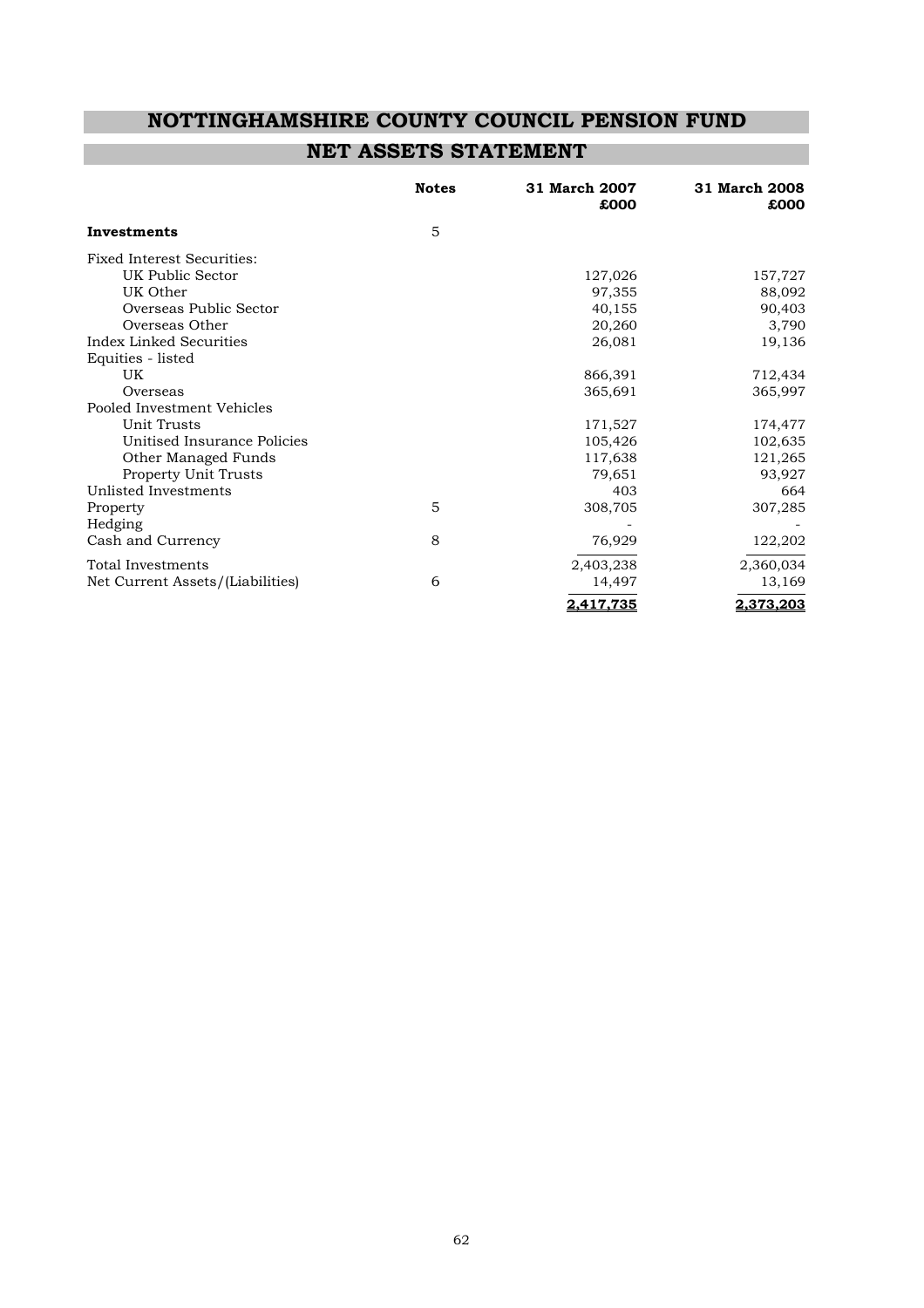# **NOTTINGHAMSHIRE COUNTY COUNCIL PENSION FUND**

# **NOTES TO THE ACCOUNTS**

#### **1. ACCOUNTING POLICIES**

#### **BASIS OF PREPARATION**

after the period end. dividends, which are not recorded in the Accounts. Disclosures in the Pension Fund accounts have been limited to those required by the Code of Practice on Local Authority Accounting in the United Kingdom: a Statement of Recommended Practice. The Fund's financial statements do not take account of liabilities to pay pensions and other benefits recommendations of the Financial Reports of Pension Schemes - a Statement of Recommended Practice (the Pensions SORP), except for irrecoverable withholding tax on The Pension Fund accounts have been prepared in accordance with the accounting

#### **DEBTORS AND CREDITORS**

which is brought into the accounts on the due date of payment. The accruals concept for debtors and creditors is applied to these accounts in compliance with Financial Reporting Standard 18 except for income from securities,

#### **INVESTMENTS**

on the basis of the mid-market value quoted on the relevant stock market. Equities traded through the Stock Exchange Electronic Trading Service (SETS), are valued on the basis of the latest mid market price. Other quoted investments are valued

underlying investments. Unit Trusts and managed funds are valued at the closing single price or the average of the bid and offer prices where applicable. These reflect the market value of the

Unquoted securities and pooled private equity investments are valued at fair value by the fund managers at the year end in accordance with generally accepted guidelines.

but not yet due for payment. The market value of fixed interest investments includes income accrued at 31 March

included at cost. Property investments are stated at open market value based on a quarterly independent valuation at 31 March 2008. The 31 March 2007 valuation was based on an annual valuation by the same valuer at 31 December 2006, with subsequent purchases

Acquisition costs are included in the purchase cost of investments.

Balance Sheet date. Overseas investment values are translated at the closing exchange rate ruling at the

market value. The change in market value of investments during the year comprises all increases and decreases in the market value of investments held at any time during the year, including profits and losses realised on sales of investments and unrealised changes in

#### **INVESTMENT INCOME**

2007/08. Income is accounted for on an accruals basis. For 2006/07 income from property was accounted for on a cash received basis as it was collected and paid over by the Fund's property manager, Arlington Property Investors. As a consequence, rent received in March 2007 was recorded in property income for 2006/07 despite relating mainly to

#### **TAXATION**

accounted for when received and adjusted at the year end by outstanding claims. UK equity dividends are quoted and accounted for at the net rate. The tax credit, which the Fund is unable to recover, is not recognised (in accordance with the Pensions SORP) Overseas equity dividends are also accounted for net of withholding tax, where this is deducted at source. Partial reclaims of withholding tax, where allowed, are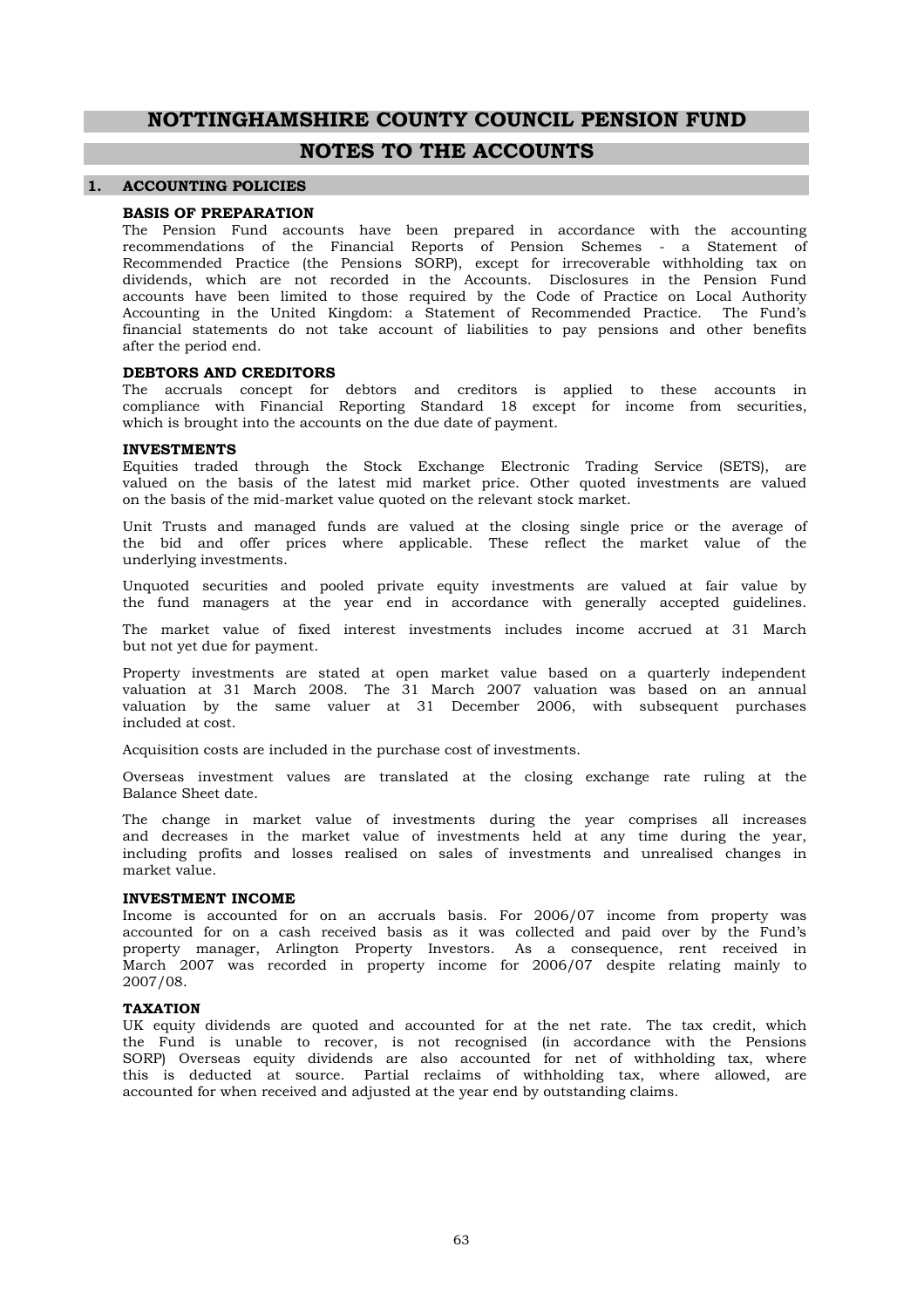#### **FOREIGN CURRENCIES**

dealt with as part of the change in market value of investments. date of the transaction. Surpluses and deficits arising on conversion or translation are Where forward exchange contracts are in place in respect of assets and liabilities in foreign currencies, the contract rate is used. Other assets and liabilities in foreign currencies are expressed in sterling at the rates of exchange ruling at the year-end. Income from overseas investments is translated into sterling at the rate ruling on the

#### **CONTRIBUTIONS**

an agreement, when received. in accordance with the agreement under which they are paid, or in the absence of such Normal contributions, both from the members and from employers, are accounted for in the payroll month to which they relate at rates as specified in the rates and adjustments certificate. Additional contributions from the employer are accounted for

#### **BENEFITS PAYABLE**

an accruals basis from the date the option is exercised. retirement grant in return for a reduced pension these lump sums are accounted for on Under the rules of the Scheme, members receive a lump sum retirement grant in addition to their annual pension. Lump sum retirement grants are accounted for from the date of retirement. Where a member can choose whether to take a greater

Death. Other benefits are accounted for on the date the member leaves the Scheme or on

#### **TRANSFERS TO AND FROM OTHER SCHEMES**

where the amount of the transfer can be determined with reasonable certainty. new employers for members who have left the Scheme. They take account of transfers where the trustees (or administering authority) of the receiving scheme have agreed to accept the liabilities in respect of the transferring members before the year end, and Transfer values represent the capital sums either receivable in respect of members from other pension schemes of previous employers or payable to the pension schemes of

2007/08. There were no scheme mergers or group transfers, in or out, in either 2006/07 or

#### **OTHER EXPENSES**

and investing the Fund. County Council charges the Fund with the costs it incurs in administering the scheme accruals basis. Expenses are recognised net of any recoverable VAT. Nottinghamshire Administration and investment management expenses are accounted for on an

#### **2. CONSTITUTION OF THE FUND**

other bodies who are specifically authorised by the Regulations. both County, City and District Council employees within Nottinghamshire, except Teachers and Lecturers for whom separate pension arrangements apply, together with The Nottinghamshire County Council Pension Fund is governed in accordance with the Local Government Pension Scheme Regulations 1997 (as amended). The Fund covers

similar basis. local government employees and the other for employees of admitted bodies. This was done with effect from 1 April 1986 when the assets and the accrued pension fund liabilities for employees of all the admitted bodies were transferred into the new Fund, called the Admission Agreement etc. Pension Fund. Both Funds are operated on a Local Act powers were obtained in June 1985 by the Nottinghamshire County Council (Superannuation) Act 1985 to enable the Pension Fund to be split into two parts - one for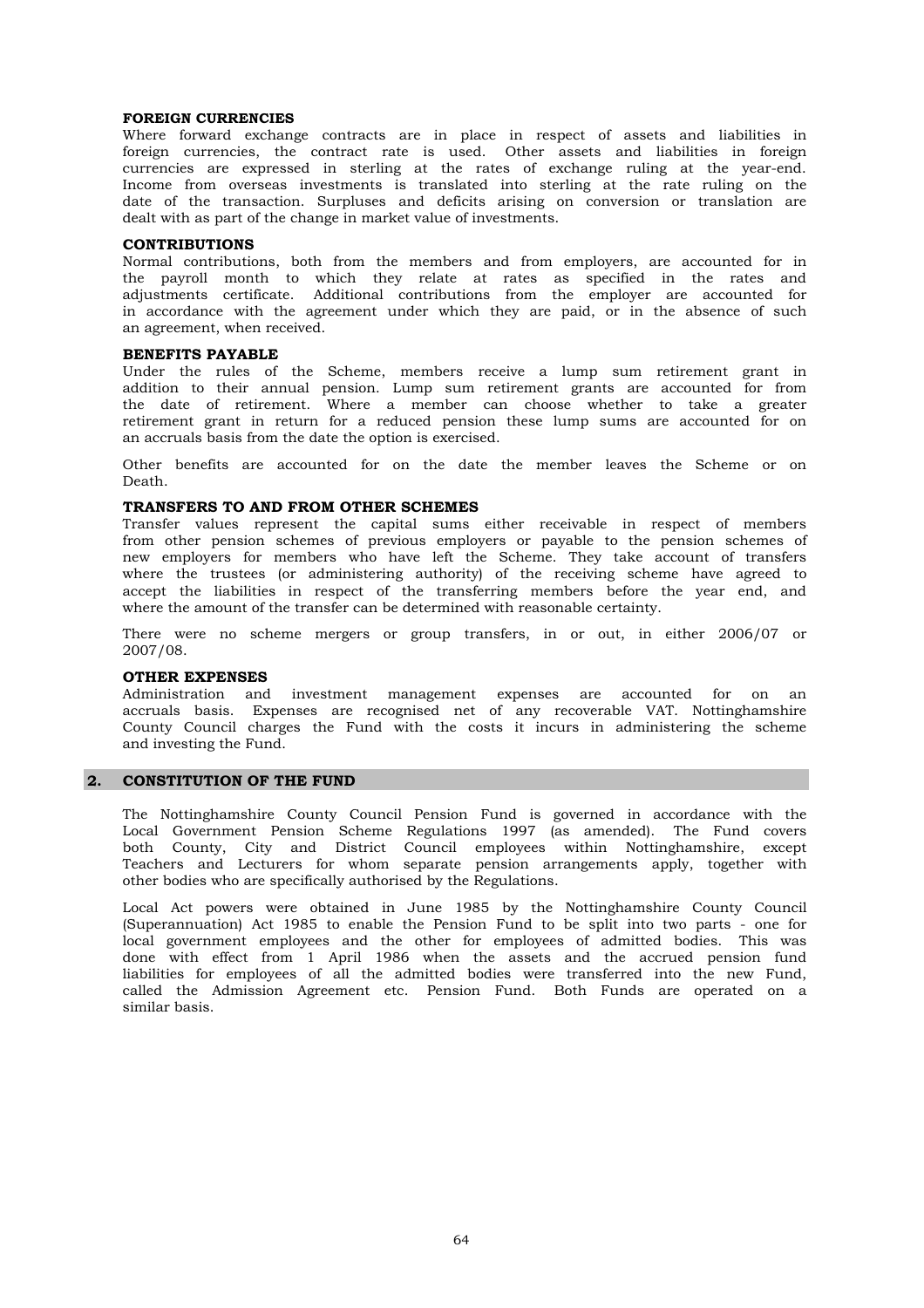#### **3. CONTRIBUTORS AND PENSIONERS**

|                        | 31/3/07 |                   |                 | Numbers at 31/3/08          |              |        |
|------------------------|---------|-------------------|-----------------|-----------------------------|--------------|--------|
|                        | Total   | County<br>Council | City<br>Council | <b>District</b><br>Councils | <b>Other</b> | Total  |
| Contributors           | 39,482  | 17.278            | 10.217          | 4.326                       | 7.460        | 39,281 |
| Deferred Beneficiaries | 20,532  | 11.299            | 5.360           | 2.808                       | 4.100        | 23,567 |
| Pensioners             | 21,090  | 10.907            | 4.337           | 3.884                       | 2.906        | 22,034 |

## **4. OPERATION OF THE FUND**

#### (a) **Contributions and Solvency**

contributions (2006/07 : 18 Authorities : £6.1 million). made additional contributions totalling £5.1 million above their normal employer's determined by the Fund's Actuary, as will maintain the Fund in a state of solvency, having regard to existing and prospective liabilities. In 2007/08, 13 authorities Employees are required by the Regulations to make percentage contributions by deduction from earnings at the rate of 6% for officers and either 5% or 6% for manual workers. Employers are required to make such balancing contributions,

contributions from that date. pensionable service; and an increase in the average level of employee principal changes from the 1997 scheme are: the replacement, for future service, of the existing benefits structure (based on a pension of 1/80th of pensionable pay for each year of pensionable service plus an automatic lump sum of three times this amount) by one based on 1/60th of pensionable pay for each year of With effect from 1 April 2008 a new scheme is being introduced as a replacement for the 1997 Scheme under the provisions of the Local Government Pension Scheme (Benefits, Membership and Contributions) Regulations 2007. The

#### (b) **Actuarial Valuations**

to improve this to 100% within a period of 20 years. of the Fund was sufficient to meet 83.3% of its expected future liabilities in respect of service completed to 31 March 2007. The new contribution rates are expected As required by the Regulations an Actuarial Valuation of the Fund was carried out as at 31 March 2007. The market value of the Fund's assets at the valuation date of 31 March 2007 was £2,417.7 million. The Actuary has estimated that the value

Valuation. The Actuarial Valuation was carried out using the projected unit method and the contribution rates were calculated following the completion of the Actuarial

The assumptions used within the valuation were as follows:

|                           | <b>Past Service</b> | <b>Future Service</b> |
|---------------------------|---------------------|-----------------------|
| Investment return:        |                     |                       |
| - pre retirement          | 7.15% pa            | $6.50\%$ pa           |
| - post retirement         | 5.40% pa            | $6.50\%$ pa           |
| Pensionable pay increases | $4.30\%$ pa         | $4.30\%$ pa           |
| Pension increases         | $2.80\%$ pa         | $2.80\%$ pa           |

Valuation of assets is based upon market values.

employers: The employers' contribution rates paid in 2007/08 were set by the 31 March 2004 valuation, whilst those to be paid from 2008/09 to 2010/11 were set by the 31 March 2007 valuation. The following list shows the rates payable by the main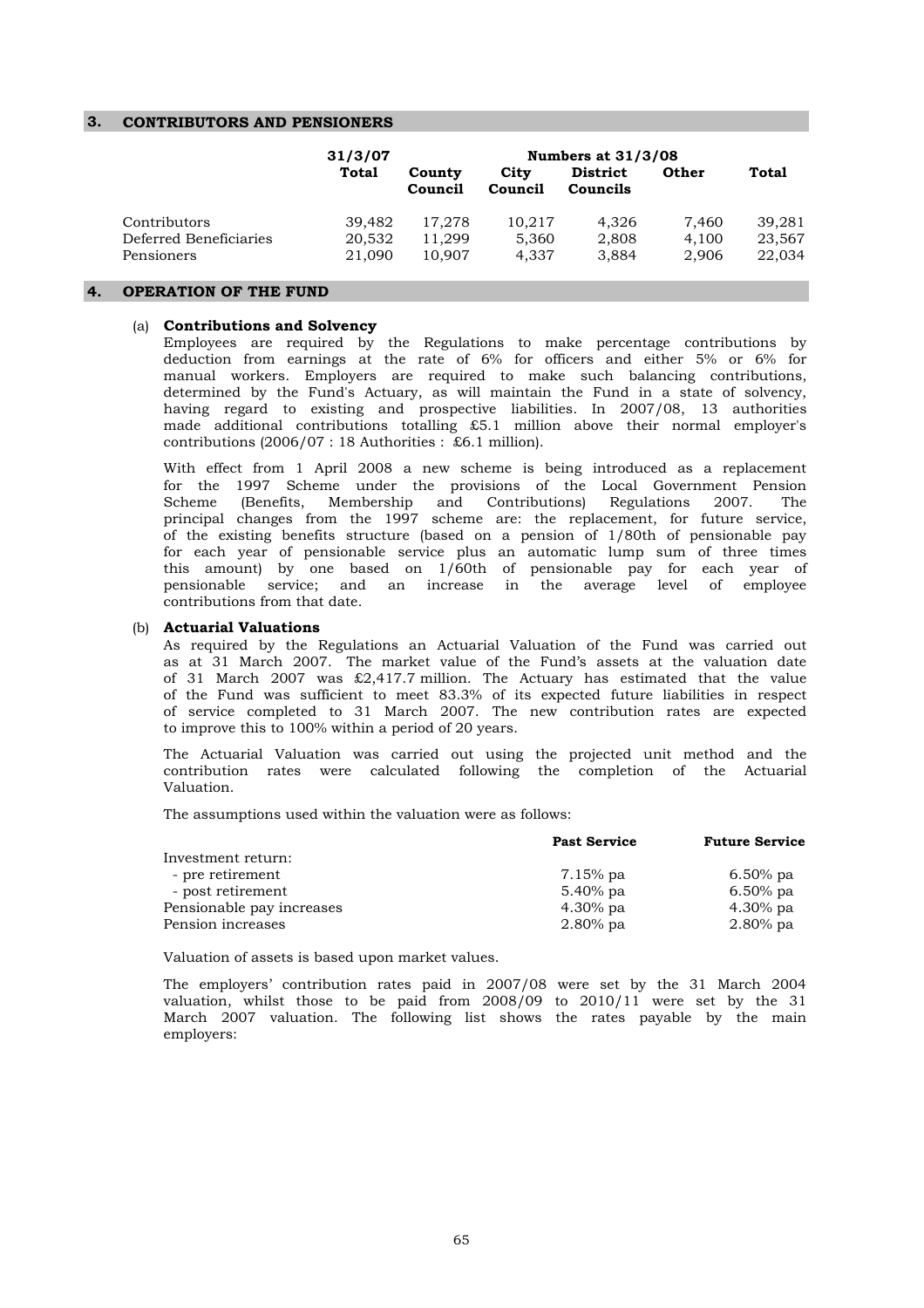|                                      | <b>Percentages of Pensionable Pay</b> |          |          |          |
|--------------------------------------|---------------------------------------|----------|----------|----------|
|                                      | 2007/8                                | 2008/9   | 2009/10  | 2010/11  |
|                                      | $\%$                                  | $\%$     | $\%$     | %        |
| Nottinghamshire County Council       | 15.5                                  | 16.1     | 16.7     | 17.4     |
| Bassetlaw District Council           | 21.9                                  | 20.9     | 21.0     | 21.1     |
| Plus                                 | £453,000                              | £604,000 | £637,000 | £670,000 |
| Mansfield District Council           | 19.1                                  | 19.8     | 20.0     | 20.3     |
| Newark and Sherwood District Council | 20.1                                  | 20.1     | 21.0     | 21.9     |
| Ashfield District Council            | 20.2                                  | 21.8     | 22.1     | 22.4     |
| Broxtowe Borough Council             | 16.7                                  | 17.3     | 17.5     | 17.7     |
| Gedling Borough Council              | 16.2                                  | 17.6     | 17.6     | 17.6     |
| Rushcliffe Borough Council           | 19.7                                  | 19.2     | 19.2     | 19.2     |
| Plus                                 |                                       | £163,600 | £163,600 | £163,600 |
| Nottingham City Council              | 15.8                                  | 16.3     | 16.8     | 17.4     |

#### (c) **Investment Policy**

representatives of the Strategic Director of Resources. Nottingham City Council, 2 representatives of the District Councils, 2 representatives of the trade unions, and a representative elected by the other scheduled bodies. It is also attended by an independent adviser and Investment Sub-Committee, but the day to day investments are managed by organisations specialising in the management of pension fund assets. The Sub-Committee meets on a quarterly basis to review the investments of the Fund. Its membership consists of 11 elected County Councillors, 3 representatives of acceptable risk parameters to help meet the future liabilities. The powers of investment are governed by the Local Government Pension Scheme (Management and Investment of Funds) Regulations 1997 (as amended). Strategic decisions on investment policy are made by the Pensions Committee, advised by a Pensions The investment policy of the Fund is designed to maximise growth within

#### **5. INVESTMENTS**

March 2008 an analysis of the management arrangements was as follows: investments held at that date and at cost plus expenses for subsequent purchases. At 31 The original values of investments are based on market values at 1 April 1974 for

|                                               | 31/3/07   |      | 31/3/08   |          |
|-----------------------------------------------|-----------|------|-----------|----------|
|                                               | £000      | $\%$ | £000      | $\%$     |
| In-house                                      | 953,357   | 40   | 957,695   | 41       |
| Aegon                                         | 310,877   | 13   | 359,147   | 15       |
| Schroder Investment Management                | 487,203   | 20   | 517,644   | 22       |
| Martin Currie                                 | 142,448   | 6    | 11,198    | $\Omega$ |
| Arlington Property Investors UK Ltd.          | 339,127   | 14   | 338,832   | 14       |
| Hermes Focus Asset Management                 | 106,164   | 4    | 100,624   | 4        |
| Standard Life                                 | 23,271    |      | 42,299    | 2        |
| Governance 4 Owners                           | 14,833    |      | 12,514    | 1        |
| Noble Group                                   | 25,958    |      | 20,081    | 1        |
| <b>Total Market Value</b>                     | 2,403,238 | 100  | 2,360,034 | 100      |
| Original Value                                | 1,772,472 |      | 1,958,605 |          |
| Excess of Market Value over Original<br>Value | 630,766   |      | 401,429   |          |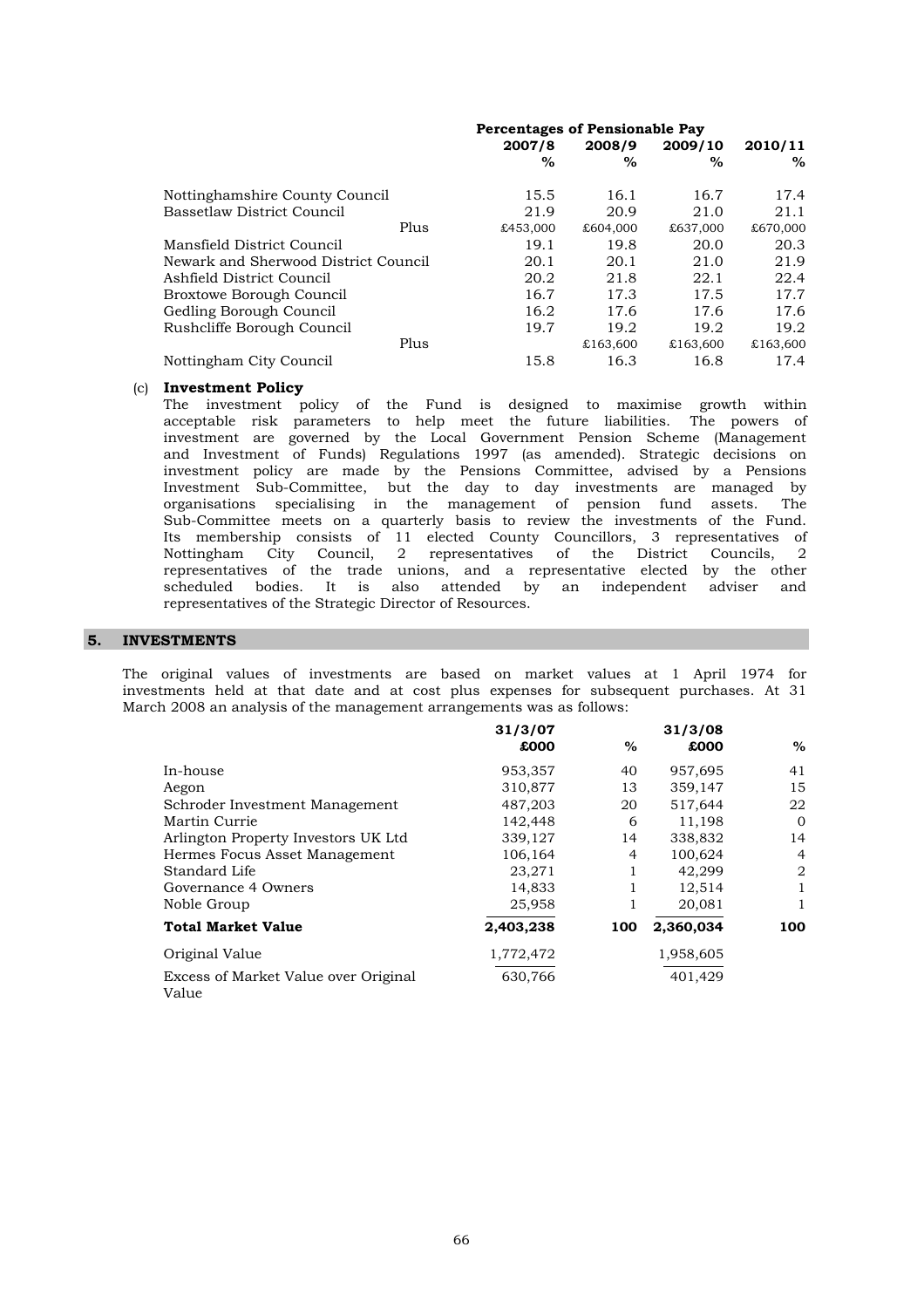The analysis of investment income by type of investment shows:

|                             | 2006/07 | 2007/08 |
|-----------------------------|---------|---------|
|                             | £000    | £000    |
| Fixed Interest              | 12,001  | 12,728  |
| Equities                    | 43,378  | 49,200  |
| Index-linked                | 66      | 40      |
| Pooled Vehicles             | 895     | 719     |
| <b>Property Unit Trusts</b> | 611     | 450     |
| Property                    | 13,965  | 12,106  |
| Cash                        | 3,664   | 6,131   |
| Joint Ventures              |         |         |
| Other                       |         | 5       |
|                             | 74,580  | 81,379  |

Purchases and Sales of investments were as follows:

|                                                                     | 2006/07<br>£000    | 2007/08<br>£000     |
|---------------------------------------------------------------------|--------------------|---------------------|
| Purchases at cost                                                   | 909.476            | 1,121,776           |
| Sales at market value net of cost of sales<br>Net Purchases/(Sales) | 767.154<br>142.322 | 1.038.546<br>83,230 |

#### **Individual Investments over 5% of the Fund**

(2006/07 also nil). At 31 March 2008 the fund held no investment representing over 5% of the fund

#### **Property**

2008. The 31 March 2007 valuation was based on a valuation at 31 December 2006 with subsequent additions to 31 March 2007 at cost. The analysis of property is: Property is shown at open market value (as defined by the International Valuation Standards Committee) as determined by Savills Commercial Limited, as at 31 March

|                                          | 31 March 2007<br>£000 | 31 March 2008<br>£000 |
|------------------------------------------|-----------------------|-----------------------|
| Freehold<br>Leasehold more than 50 years | 292,980<br>15,725     | 296,860<br>10,425     |
|                                          | 308,705               | 307.285               |
| Original Value                           | 212,986               | 255,084               |

# **6. NET CURRENT ASSETS - DEBTORS AND CREDITORS**

|                |                           | 31 March 2007<br>£000 | 31 March 2008<br>£000 |
|----------------|---------------------------|-----------------------|-----------------------|
| <b>Debtors</b> | - sale of investments     | 1,263                 | 561                   |
|                | - other                   | 14,663                | 17,865                |
| Creditors      | - purchase of investments |                       | (75)                  |
|                | - other                   | (1, 429)              | (5, 182)              |
|                |                           | L4.497                | <u>13.169</u>         |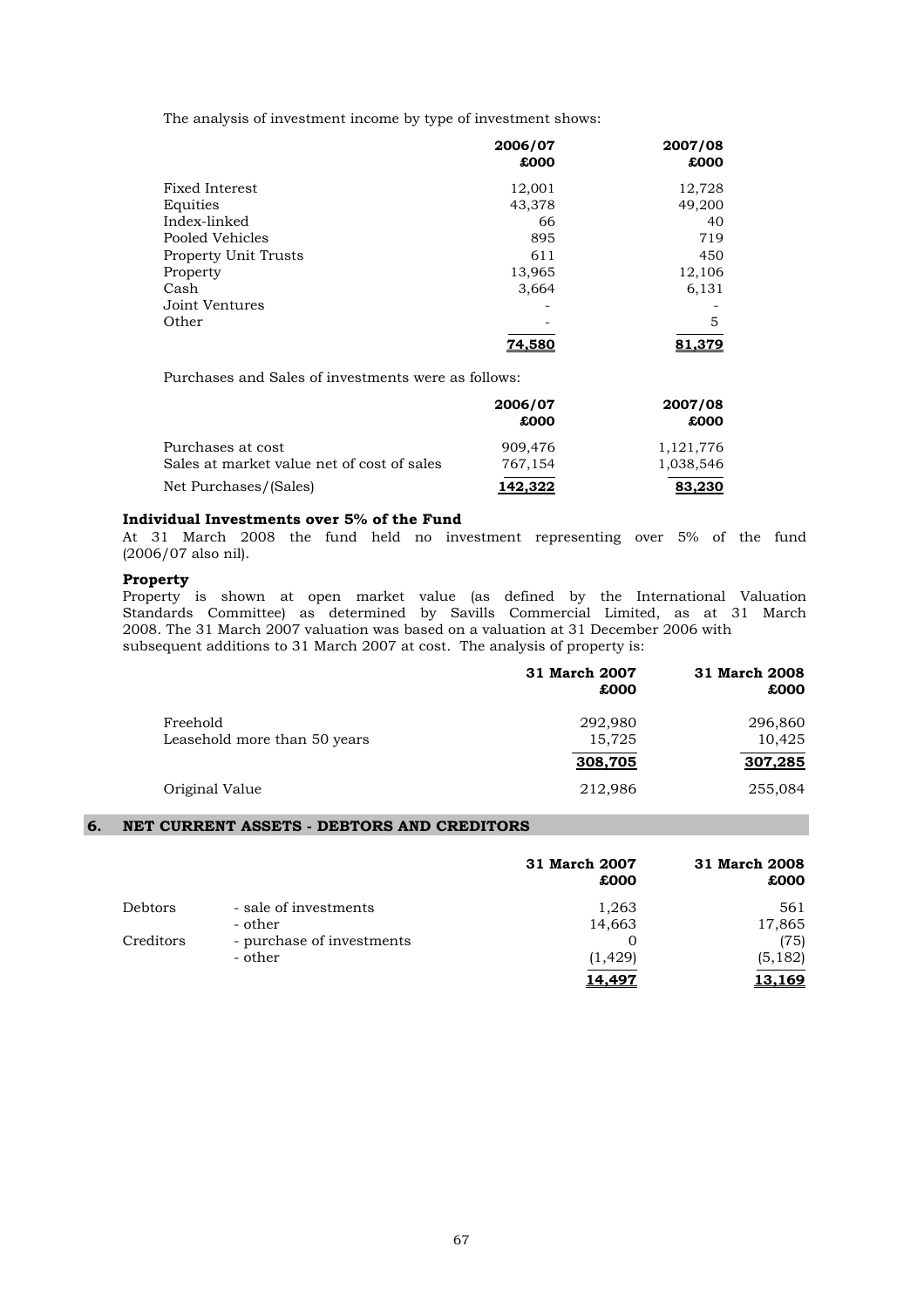#### **7. MEMBERS ADDITIONAL VOLUNTARY CONTRIBUTIONS**

the assets or liabilities of either the main or the admitted bodies funds. During the period the County Council received additional voluntary contributions (AVCs) from members amounting to  $\text{\pounds}1,139,576$  (2006/07  $\text{\pounds}1,056,716$ ). These were separately invested with Prudential Assurance and Scottish Widows, and are not disclosed within

#### **8. RELATED PARTY TRANSACTIONS**

during 2007/08 was £134 million (2006/07 £100 million). held by Nottinghamshire County Council and earns interest at the 7-day local government rate. The cash is the property of the Pension Fund and is not used for the purposes of the County Council. The maximum amount held with the County Council The net assets statement includes cash of £122.2 million (2006/07 £76.9 million) which is

Council and the Fund. County Council Pensions Committee and are in receipt of pensions from this fund. There are no other related party transactions between members and officers of the County Councillors Mr J Carter and Mr D Taylor are members of Nottinghamshire

#### **9. MEMBERS' REPORT**

A summarised version of these accounts is circulated to all members of the Fund.

#### **10. ANALYSIS OF CONTRIBUTIONS AND BENEFITS**

|                              | <b>County Council</b> |         | <b>Scheduled Bodies</b> |         |
|------------------------------|-----------------------|---------|-------------------------|---------|
|                              | 2006/07               | 2007/08 | 2006/07                 | 2007/08 |
|                              | £000                  | £000    | £000                    | £000    |
| Contributions from employers | 36,753                | 39.919  | 63,145                  | 66,773  |
| Contributions from employees | 13,867                | 14,258  | 21,989                  | 23,479  |
| Benefits payable             | 39.733                | 44.333  | 53.943                  | 58,278  |

#### **11. STATEMENT OF INVESTMENT PRINCIPLES**

Hall, West Bridgford, Nottingham, NG2 7QP. A copy is also avaliable on the pension fund website (www.nottspf.org.uk). The Pensions Committee has determined a Statement of Investment Principles for the Fund. A copy may be obtained by writing to the Strategic Director of Resources, County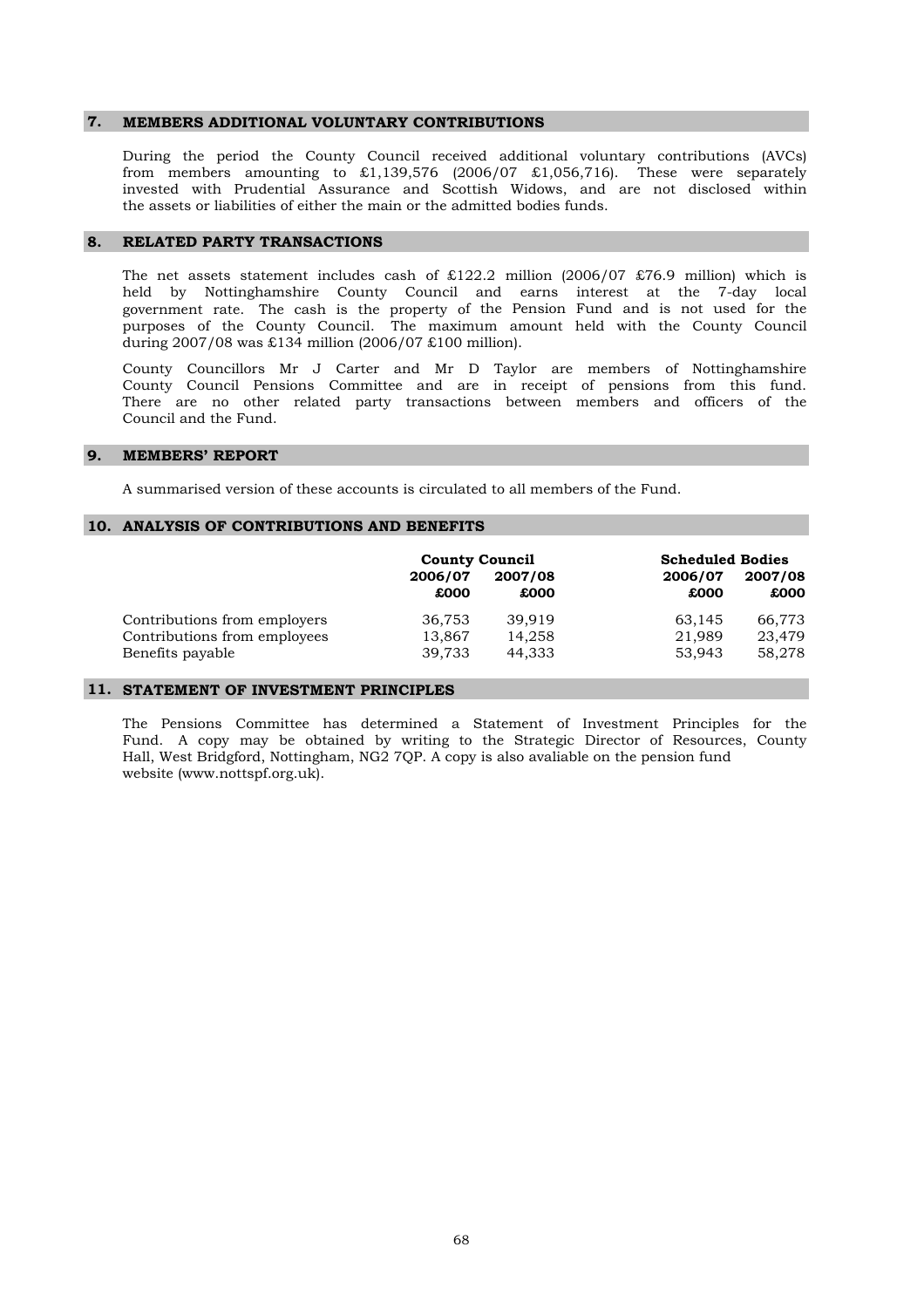# **ADMISSION AGREEMENT ETC. PENSION FUND**

# **FUND ACCOUNT FOR YEAR ENDED 31 March 2008**

|                                                     |                        | <b>Notes</b> | 2006/07<br>£000 | 2007/08<br>£000 |
|-----------------------------------------------------|------------------------|--------------|-----------------|-----------------|
| Contributions                                       |                        |              |                 |                 |
| Receivable from:                                    |                        |              |                 |                 |
| Employees                                           | - normal               |              | 1,312           | 1,405           |
|                                                     | - additional voluntary |              | 23              | 21              |
| Employers                                           | - normal               |              | 2,592           | 2,714           |
|                                                     | - special              |              |                 |                 |
|                                                     | - additional           |              | 10              | 93              |
| Transfers In - individuals                          |                        |              | 445             | 1,510           |
| Transfers In - groups                               |                        |              |                 |                 |
| Other income                                        |                        |              |                 |                 |
|                                                     |                        |              | 4,382           | 5,743           |
| <b>Benefits</b><br>Pensions                         |                        |              |                 |                 |
| Lump Sums:                                          |                        |              | 1,411           | 1,698           |
| Retiring Allowances                                 |                        |              | 520             | 695             |
| Ill Health                                          |                        |              |                 |                 |
| Death Grants                                        |                        |              |                 | 66              |
| Compensation                                        |                        |              |                 | $\mathbf{1}$    |
|                                                     |                        |              | 1,931           | 2,460           |
| Payments to and on account of Leavers               |                        |              |                 |                 |
| Transfers Out - individuals                         |                        |              | 326             | 357             |
| Transfers Out - groups                              |                        |              |                 |                 |
| Refunds                                             |                        |              | 4               | 1               |
| <b>State Scheme</b>                                 |                        |              |                 |                 |
|                                                     |                        |              | 330             | 358             |
| <b>Administration expenses</b>                      |                        |              | 56              | 38              |
| Net additions from dealings with members            |                        |              | 2,065           | 2,887           |
| <b>Returns on investments</b>                       |                        |              |                 |                 |
| Investment Income                                   |                        | 5            | 1,900           | 2,210           |
| Change in market value of investments               |                        |              | 3,772           | (5,502)         |
| Taxation                                            |                        | $\mathbf{1}$ |                 |                 |
| Investment management expenses                      |                        |              | (101)           | (108)           |
| Net returns on investments                          |                        |              | 5,571           | (3, 400)        |
| Net increase/(decrease) in the Fund during the year |                        |              | 7,636           | (513)           |
| Opening net assets of the scheme                    |                        |              | 65,983          | 73,619          |
| Closing net assets of the Fund                      |                        |              | 73,619          | 73.106          |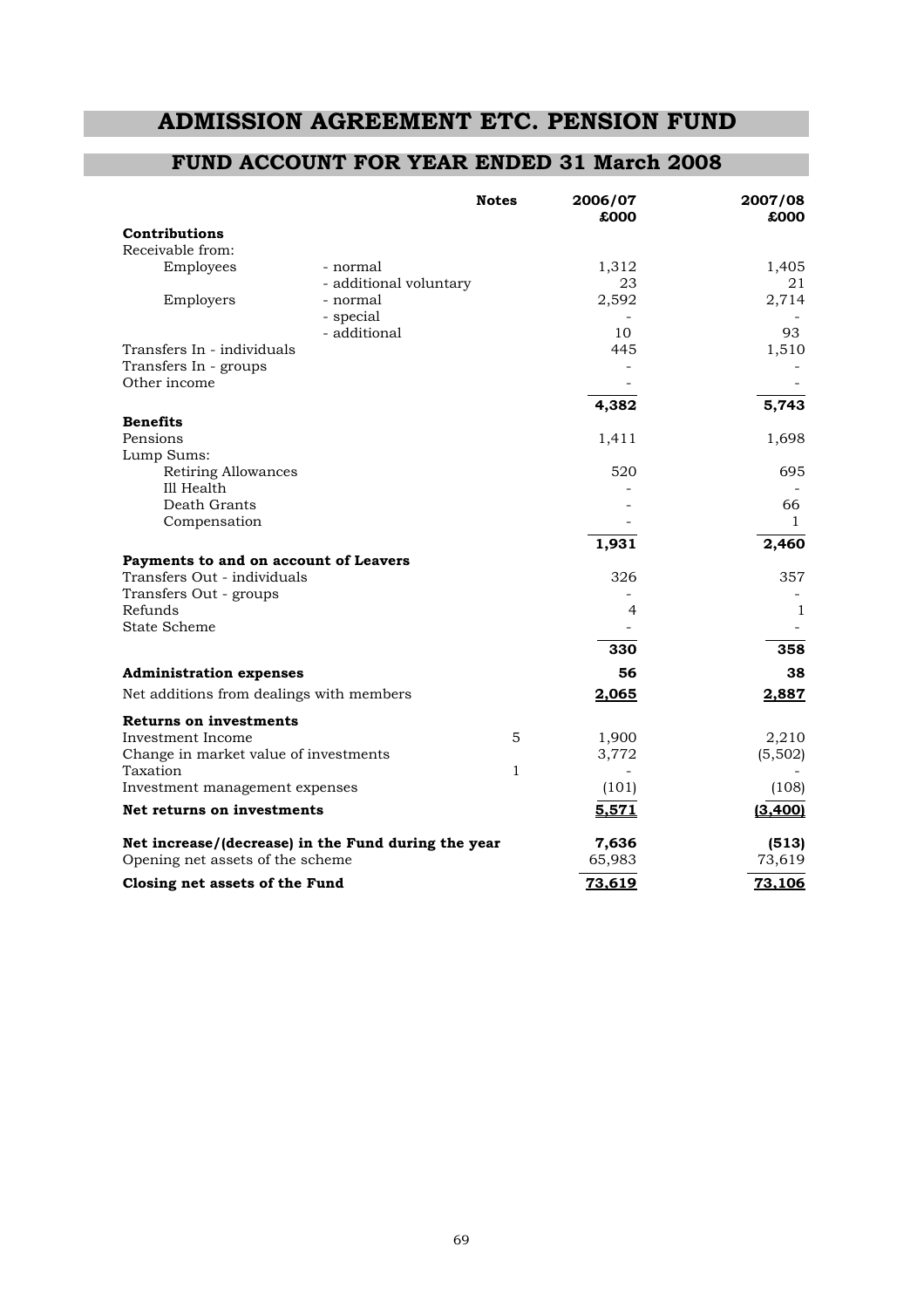# **ADMISSION AGREEMENT ETC. PENSION FUND**

# **NET ASSETS STATEMENT**

|                                   | <b>Notes</b>   | 31 March 2007<br>£000 | 31 March 2008<br>£000 |
|-----------------------------------|----------------|-----------------------|-----------------------|
| Investments                       | 5              |                       |                       |
| <b>Fixed Interest Securities:</b> |                |                       |                       |
| Public Sector                     |                |                       |                       |
| Other                             |                |                       |                       |
| Equities - listed                 |                |                       |                       |
| UK                                |                | 24,422                | 21,048                |
| Overseas                          |                | 7,646                 | 8,207                 |
| Index Linked Securities           |                |                       |                       |
| Pooled investment vehicles:       |                |                       |                       |
| <b>Fixed Interest OEICs</b>       |                | 7,899                 | 8,701                 |
| Index Linked OEICs                |                | 933                   | 1,107                 |
| Unit Trusts                       |                | 10,125                | 10,209                |
| Unitised Insurance Policies       |                | 5,163                 | 5,190                 |
| Other Managed Funds               |                | 3,459                 | 4,452                 |
| Property                          |                | 10,545                | 8,414                 |
| Property                          |                |                       |                       |
| Cash                              | $\overline{7}$ | 2,700                 | 5,215                 |
| Total Investments                 |                | 72,892                | 72,543                |
| Net Current Assets/(Liabilities)  | 6              | 727                   | 563                   |
|                                   |                | <u>73.619</u>         | 73,106                |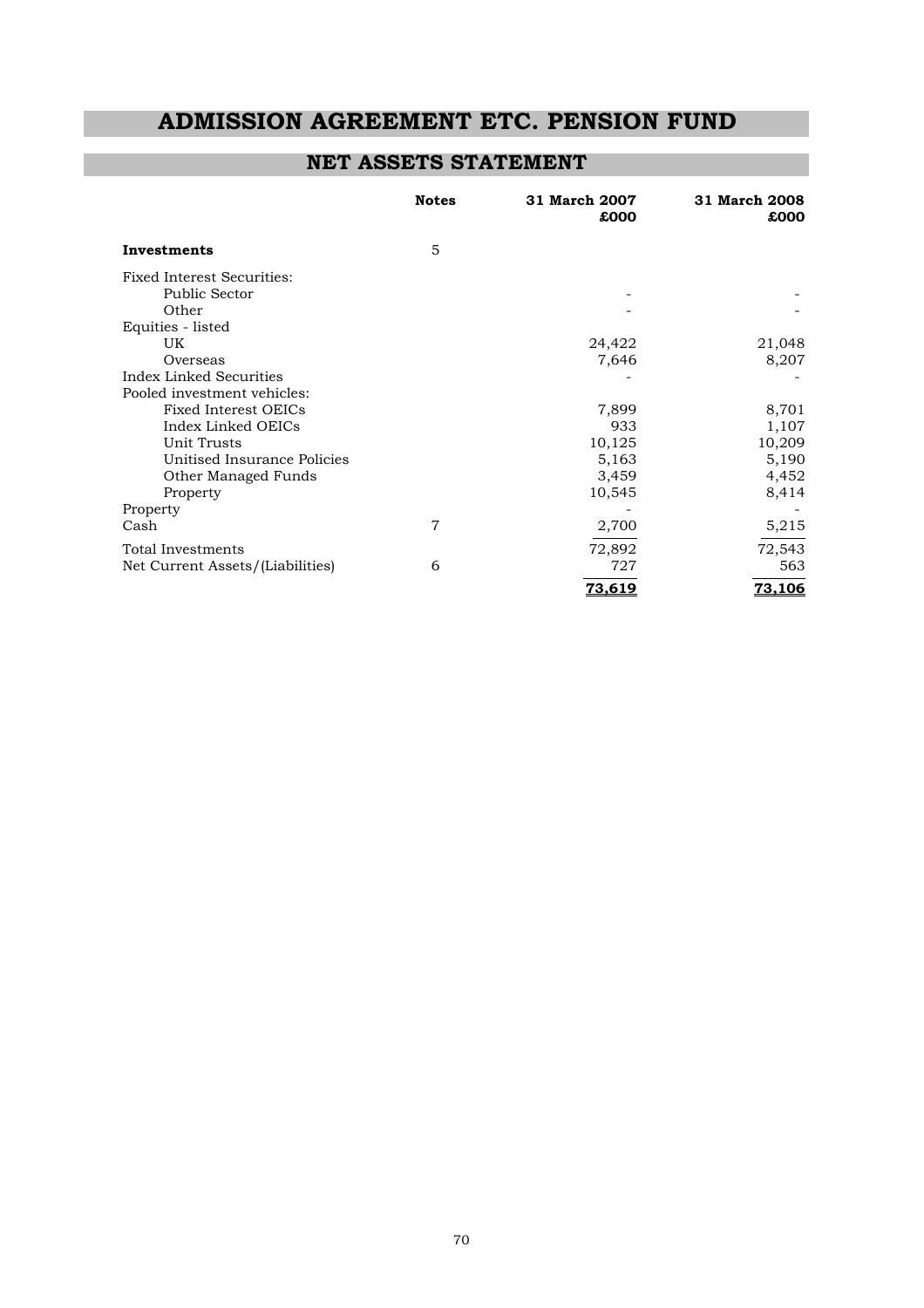# **ADMISSION AGREEMENT ETC. PENSION FUND**

# **NOTES TO THE ACCOUNTS**

#### **1. ACCOUNTING POLICIES**

#### **BASIS OF PREPARATION**

Kingdom: a Statement of Recommended Practice. The Fund's financial statements do not take account of liabilities to pay pensions and other benefits after the period end. Schemes - a Statement of Recommended Practice, except for the treatment of irrecoverable withholding tax on dividends, which are not recorded in the Accounts. Disclosures in the Admission Agreement etc Pension Fund accounts have been limited to those required by the Code of Practice on Local Authority Accounting in the United The Admission Agreement etc Pension Fund accounts have been prepared in accordance with the accounting recommendations of the Financial Reports of Pension

#### **DEBTORS AND CREDITORS**

which is brought into the accounts on the due date of payment. The accruals concept for debtors and creditors is applied to these accounts in compliance with Financial Reporting Standard 18 except for income from securities

#### **INVESTMENTS**

on the basis of the mid-market value quoted on the relevant stock market. Equities traded through the Stock Exchange Electronic Trading Service (SETS), are valued on the basis of the latest mid market price. Other quoted investments are valued

underlying investments. Unit Trusts and managed funds are valued at the closing single price or the average of the bid and offer prices where applicable. These reflect the market value of the

but not yet due for payment. The market value of fixed interest investments includes income accrued at 31 March

Acquisition costs are included in the purchase cost of investments.

Balance Sheet date. Overseas investment values are translated at the closing exchange rate ruling at the

market value. including profits and losses realised on sales of investments and unrealised changes in The change in market value of investments during the year comprises all increases and decreases in the market value of investments held at any time during the year,

#### **INVESTMENT INCOME**

Income is accounted for on an accruals basis.

#### **TAXATION**

accounted for when received and adjusted at the year end by outstanding claims. this is deducted at source. Partial reclaims of withholding tax, where allowed, are UK equity dividends are quoted and accounted for at the net rate. The tax credit, which the Fund is unable to recover, is not recognised (in accordance with the Pensions SORP). Overseas equity dividends are also accounted for net of withholding tax, where

#### **FOREIGN CURRENCIES**

dealt with as part of the change in market value of investments. Income from overseas investments is translated into sterling at the rate ruling on the date of the transaction. Surpluses and deficits arising on conversion or translation are Where forward exchange contracts are in place in respect of assets and liabilities in foreign currencies, the contract rate is used. Other assets and liabilities in foreign currencies are expressed in sterling at the rates of exchange ruling at the year-end.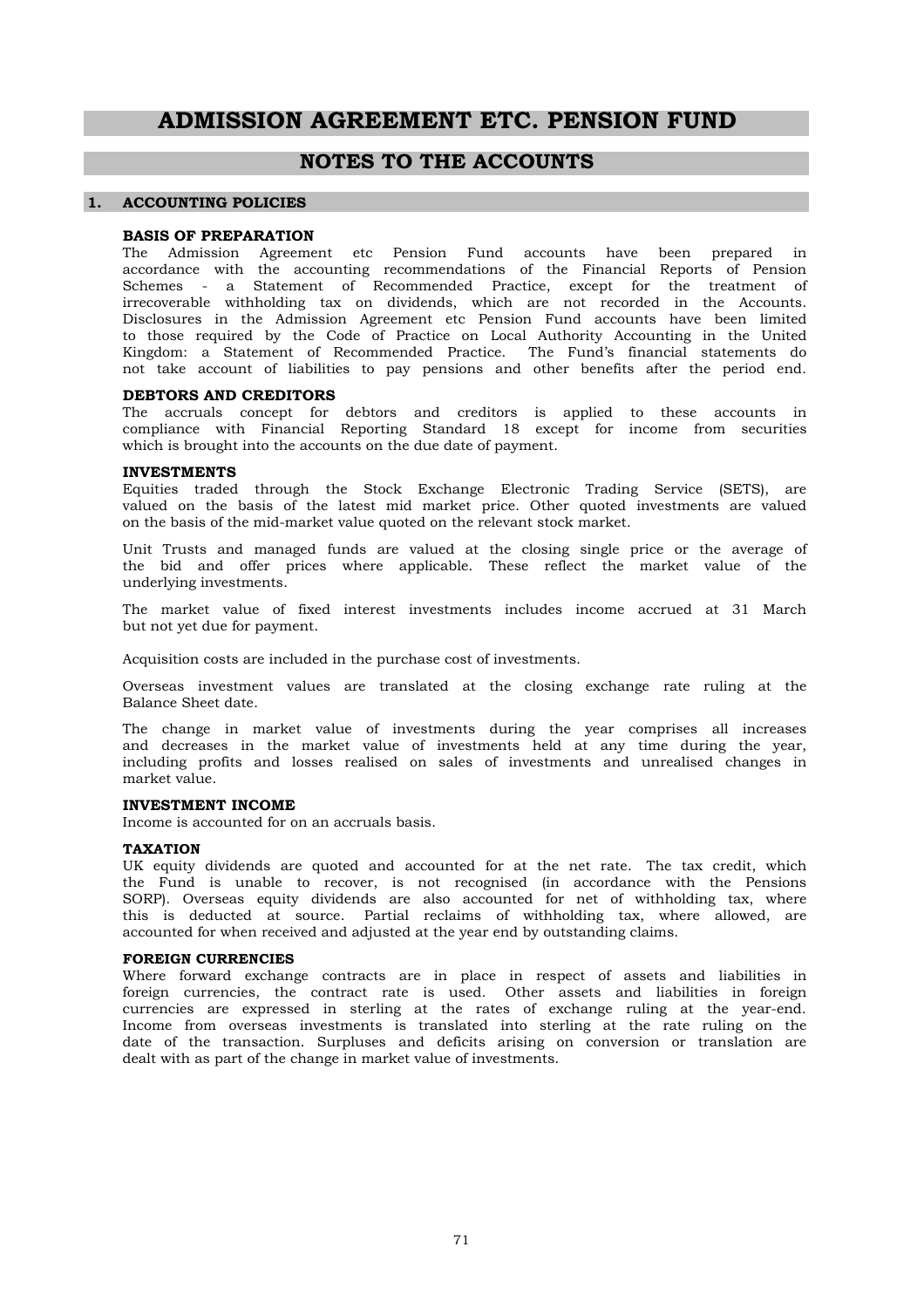## **CONTRIBUTIONS**

an agreement, when received. adjustments certificate. Additional contributions from the employer are accounted for in accordance with the agreement under which they are paid, or in the absence of such Normal contributions, both from the members and from employers, are accounted for in the payroll month to which they relate at rates as specified in the rates and

#### **BENEFITS PAYABLE**

an accruals basis from the date the option is exercised. the date of retirement. Where a member can choose whether to take a greater retirement grant in return for a reduced pension these lump sums are accounted for on Under the rules of the Scheme, members receive a lump sum retirement grant in addition to their annual pension. Lump sum retirement grants are accounted for from

Death. Other benefits are accounted for on the date the member leaves the Scheme or on

# **TRANSFERS TO AND FROM OTHER SCHEMES**

where the amount of the transfer can be determined with reasonable certainty. from other pension schemes of previous employers or payable to the pension schemes of new employers for members who have left the Scheme. They take account of transfers where the trustees/administering authority of the receiving scheme have agreed to accept the liabilities in respect of the transferring members before the year end, and Transfer values represent the capital sums either receivable in respect of members

## **OTHER EXPENSES**

accruals basis. Expenses are recognised net of any recoverable VAT. Administration and investment management expenses are accounted for on an

administering the scheme and investing the Fund. Nottinghamshire County Council charges the Fund with the costs it incurs in

#### **2. CONSTITUTION OF THE FUND**

(as amended). Local Act powers were obtained in 1985 to the establishment of this fund and it is governed in accordance with the Local Government Pension Scheme Regulations 1997

#### **3. CONTRIBUTORS AND PENSIONERS**

|                        | Number at<br>31/3/07 | Number at<br>31/3/08 |
|------------------------|----------------------|----------------------|
| Contributors           | 1,099                | 1,127                |
| Deferred beneficiaries | 741                  | 785                  |
| Pensioners             | 369                  | 400                  |

# **4. OPERATION OF THE FUND**

#### (a) **Contributions and Solvency**

regard to existing and prospective liabilities. Employees are required by the Regulations to make percentage contributions by deduction from earnings at the rate of 6% for officers and either 5% or 6% for manual workers. Employers are required to make such balancing contributions, determined by the Actuary, as will maintain the fund in a state of solvency, having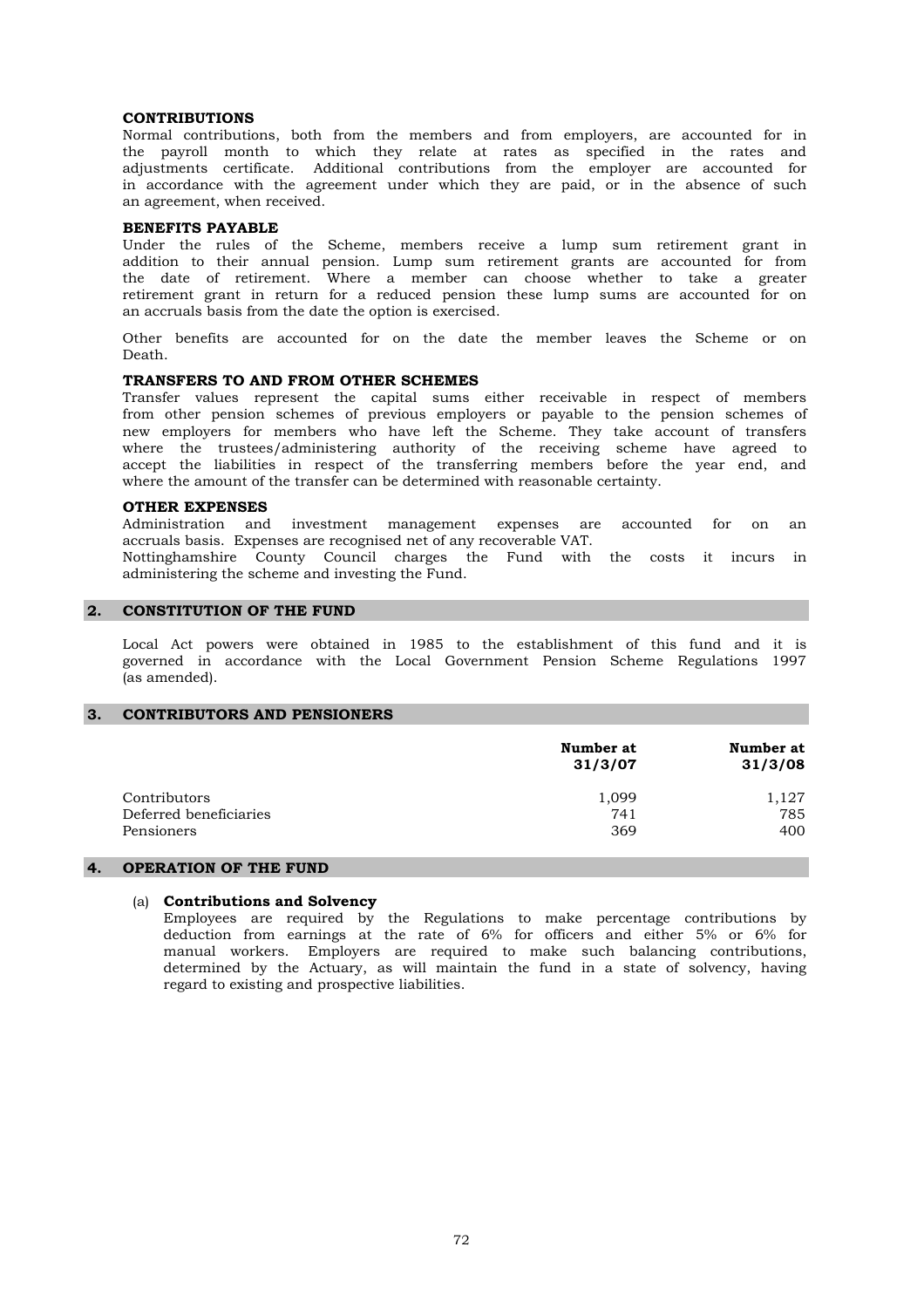contributions from that date. of the existing benefits structure (based on a pension of 1/80th of pensionable pay for each year of pensionable service plus an automatic lump sum of three times this amount) by one based on 1/60th of pensionable pay for each year of pensionable service; and an increase in the average level of employee With effect from 1 April 2008 a new scheme is being introduced as a replacement for the 1997 Scheme under the provisions of the Local Government Pension Scheme (Benefits, Membership and Contributions) Regulations 2007. The principal changes from the 1997 scheme are: the replacement, for future service,

## (b) **Actuarial Valuations**

As required by the Regulations an Actuarial Valuation of the Fund was carried out as at 31 March 2007.

completed to 31 March 2007. The market value of the Fund's assets at the valuation date of 31 March 2007 was £73.60 million. The Actuary has estimated that the value of the Fund was sufficient to meet 85.4% of its expected future liabilities in respect of service

valuation. The assumptions used within the valuation were as follows: contribution rates were calculated following the completion of the actuarial The Actuarial Valuation was carried out using the projected unit method and the

|                           | <b>Past Service</b> | <b>Future Service</b> |
|---------------------------|---------------------|-----------------------|
| Investment return:        |                     |                       |
| - pre retirement          | 7.15% pa            | $6.50\%$ pa           |
| - post retirement         | 5.40% pa            | $6.50\%$ pa           |
| Pensionable pay increases | $4.30\%$ pa         | $4.30\%$ pa           |
| Pension increases         | $2.80\%$ pa         | $2.80\%$ pa           |
|                           |                     |                       |

Valuation of assets is based upon market values. The employers' contribution rates payable are set out in Note 9.

# (c) **Investment Policy**

representatives of the Strategic Director of Resources. scheduled bodies. It is also attended by an independent adviser and Sub-Committee meets on a quarterly basis to review the investments of the Fund. Its membership consists of elected County Councillors, 3 representatives of Nottingham City Council, 2 representatives of the District Councils, 2 representatives of the trade unions, and a representative elected by the other and Investment of Funds) Regulations 1997 (as amended). Strategic decisions on investment policy are made by the Pensions Committee, advised by a Pensions Investment Sub-Committee, but the day to day investments are managed by organisations specialising in the management of pension fund assets. The The investment policy of the Fund is designed to maximise growth within acceptable risk parameters to help meet the future liabilities. The powers of investment are governed by the Local Government Pension Scheme (Management

# **5. INVESTMENTS**

31 March 2008 an analysis of the management arrangements was as follows: A comparison with original values of investments is given in the table below. The original values of investments are based on market values at 1 April 1974 for investments held at that date and at cost plus expenses for subsequent purchases. At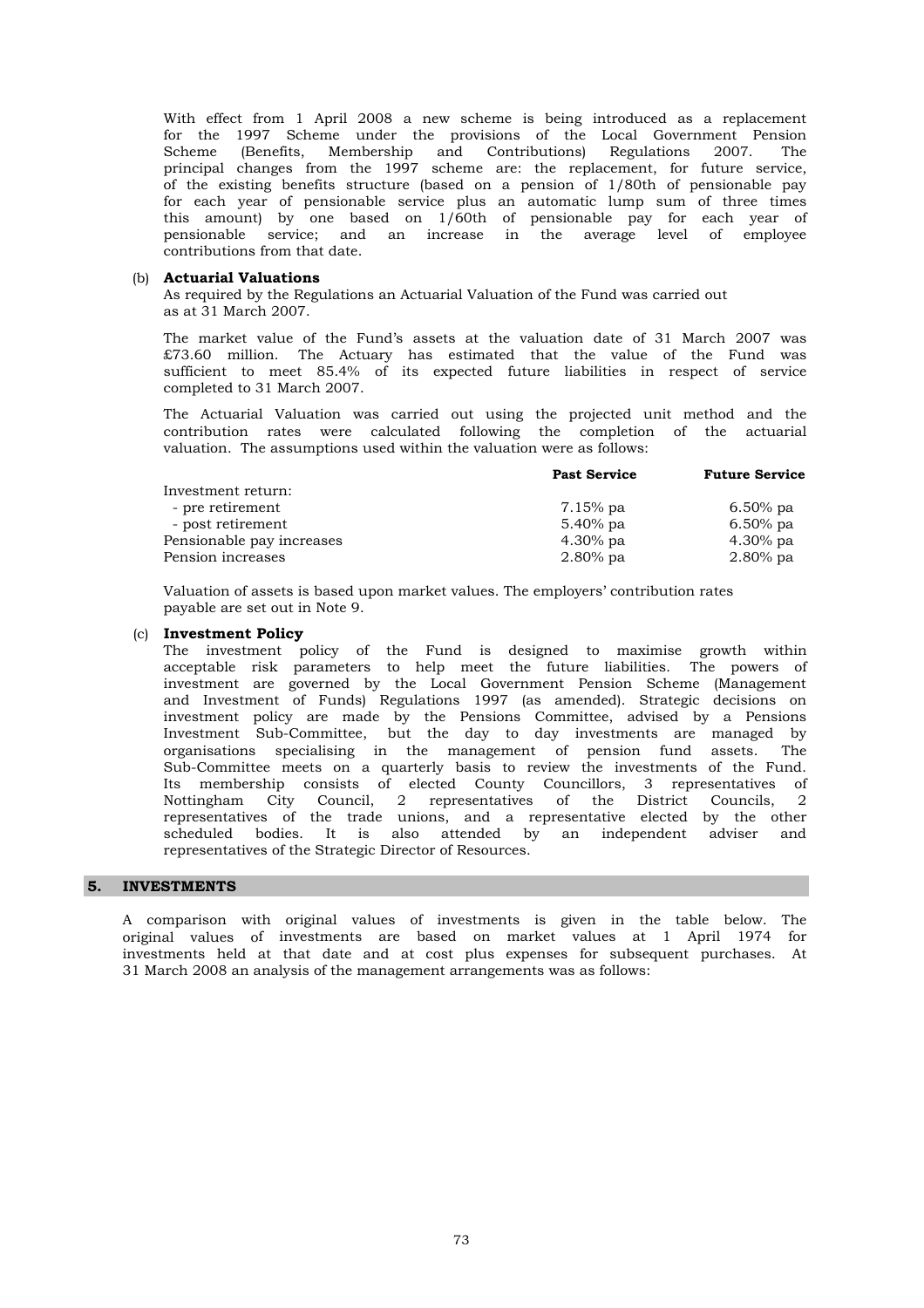|                                                      | 31/3/07 |      | 31/3/08 |                |
|------------------------------------------------------|---------|------|---------|----------------|
|                                                      | £000    | $\%$ | £000    | %              |
| In-house                                             | 29,236  | 41   | 30,437  | 41             |
| Arlington Property Investors                         | 3.810   | 5    | 2,707   | $\overline{4}$ |
| Aegon                                                | 8,832   | 12   | 9,809   | 14             |
| Hermes                                               |         |      | 1,093   | 2              |
| Martin Currie                                        | 3,459   | 5    | 3,359   | 5              |
| Schroder Investment Management                       | 27,555  | 37   | 25,138  | 34             |
| Total Market Value                                   | 72,892  | 100  | 72,543  | 100            |
| Original Value                                       | 56,626  |      | 62,603  |                |
| <b>Excess of Market Value over Original</b><br>Value | 16,266  |      | 9,940   |                |

The analysis of investment income by type of investment shows:

|                             | 2006/07 | 2007/08 |
|-----------------------------|---------|---------|
|                             | £000    | £000    |
| Fixed Interest              |         |         |
| Equities                    | 1,350   | 1,624   |
| Index-linked                |         |         |
| Pooled vehicles             | 17      | 15      |
| <b>Property Unit Trusts</b> | 415     | 321     |
| Property rents              |         |         |
| Cash interest               | 118     | 250     |
| Joint ventures              |         |         |
| Other                       |         |         |
|                             | 1,900   | 2,210   |

Purchases and Sales of Investments were as follows:

|                              | 2006/07<br>£000 | 2007/08<br>£000 |
|------------------------------|-----------------|-----------------|
| Purchases at cost            | 10,065          | 6.419           |
| Sales at market value        | 3.770           | 3,781           |
| <b>Net Purchases/(Sales)</b> | 6,295           | 2.638           |

# **Individual Investments over 5% of the Fund**

9.3%, 8.5%, 5.9% and 5.2% of the Fund respectively.) European Fund and £3.81 million of Arlington UK Balanced Property Fund representing At 31 March 2008 the Fund held £6.63 million of Aegon Long Balanced Fund, and £5.71 million of Schroders Property Unit Trust, representing 9.1% and 7.9% of the Fund respectively. (At 31 March 2007 the Fund held, £6.85 million of Schroders' Property Unit Trust £6.26 million of Aegon Long Balanced Fund, £4.35 million of Schroder Institutional

# **6. NET CURRENT ASSETS - DEBTORS AND CREDITORS**

|                                                | 31 March 2007<br>£000 | 31 March 2008<br>£000 |
|------------------------------------------------|-----------------------|-----------------------|
| - sale of investments<br>Debtors<br>- other    | 47<br>699             | 624                   |
| Creditors - purchase of investments<br>- other | -<br>(19)             | (61)                  |
| Net Current Assets/(Liabilities)               | 727                   | 563                   |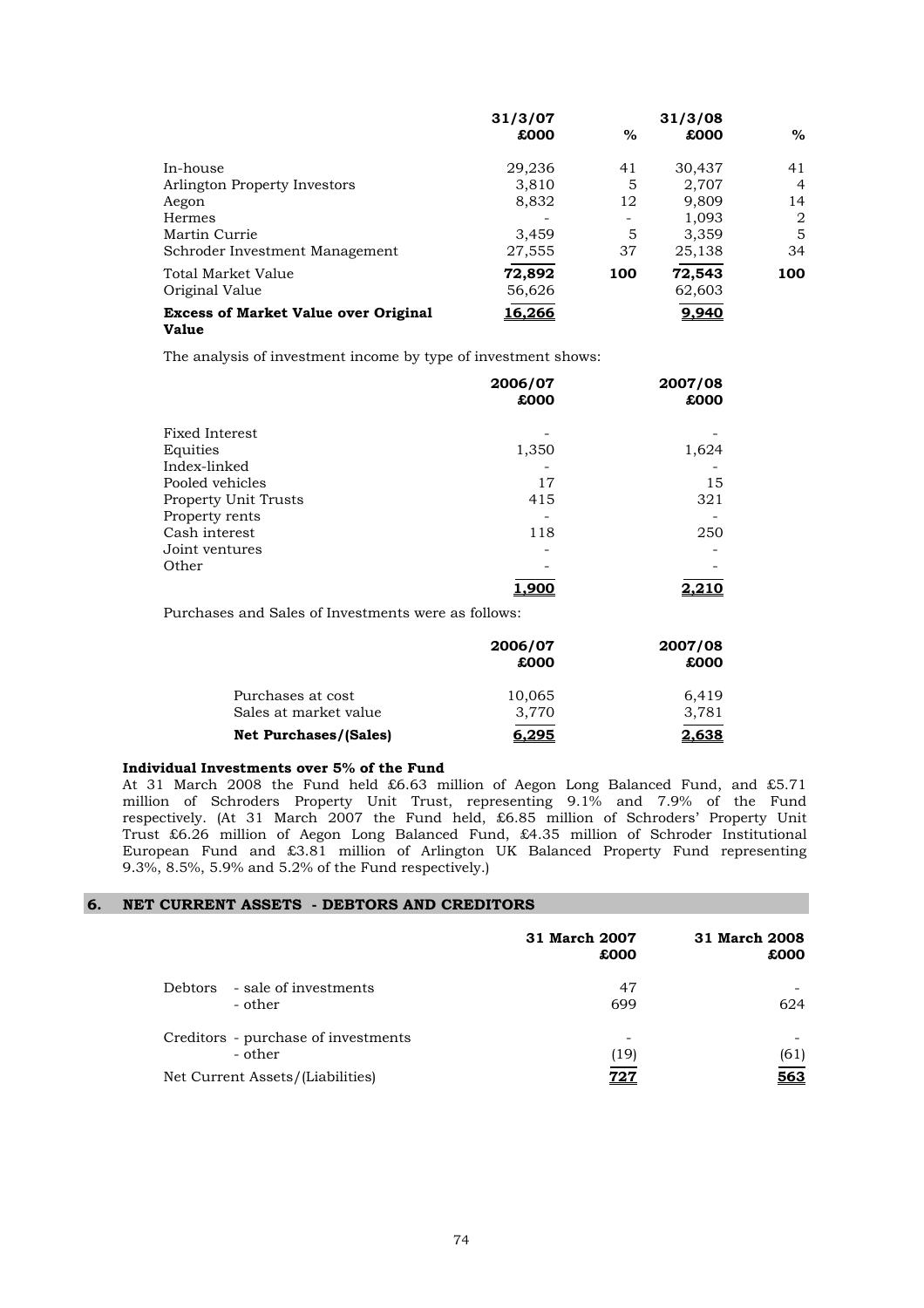#### **7. RELATED PARTY TRANSACTIONS**

party transactions between members and officers of the Council and the Fund. purposes of the County Council. The maximum amount held with the County Council during 2007/08 was £5.7 million (2006/07 £3.9 million) There are no other related The net assets statement includes cash of £5.3 million (2006/07 £2.7 million) which is held by Nottinghamshire County Council and earns interest at the 7-day local government rate. The cash is the property of the Pension Fund and is not used for the

#### **8. MEMBERS' REPORT**

A summarised version of these accounts is circulated to all members of the Fund.

# **9. ADMITTED BODIES**

March 2007 valuation. The rates are shown as a percentage of pensionable pay. The employers' contribution rates paid in 2007/08 were set by the 31 March 2004 valuation, and those to be paid in the years 2008/09 to 2010/11 were set by the 31

|                                                     | 2007/08 | 2008/09 | 2009/10 | 2010/11 |
|-----------------------------------------------------|---------|---------|---------|---------|
|                                                     | $\%$    | %       | %       | %       |
| Ashfield CAB                                        | 11.6    | 12.6    | 14.1    | 15.5    |
| Ashfield Women's Centre                             | 11.6    | 12.6    | 14.1    | 15.5    |
| <b>Bassetlaw CAB</b>                                | 11.6    | 12.6    | 14.1    | 15.5    |
| Bestwood Partnership Forum                          | 11.6    | 12.6    | 14.1    | 15.5    |
| <b>Broxtowe CAB</b>                                 | 11.6    | 12.6    | 14.1    | 15.5    |
| <b>Broxtowe Partnership Trust</b>                   | 11.6    | 12.6    | 14.1    | 15.5    |
| Bulwell Vision                                      | 11.6    | 12.6    | 14.1    | 15.5    |
| Catholic Children's Society                         | 11.6    | 12.6    | 14.1    | 15.5    |
| Child Migrants Trust                                | 11.6    | 12.6    | 14.1    | 15.5    |
| City of Nottingham Scout District                   | 11.6    | 12.6    | 14.1    | 15.5    |
| Clifton Advice Centre                               | 11.6    | 12.6    | 14.1    | 15.5    |
| Connexions Nottinghamshire (incl Guideline Careers) | 12.8    | 13.8    | 14.5    | 14.5    |
| Cresswell Groundwork Trust                          | 11.6    | 12.6    | 14.1    | 15.5    |
| Disabilities Living Centre                          | 11.6    | 12.6    | 14.1    | 15.5    |
| Eastwood Volunteer Bureau                           | 11.6    | 12.6    | 14.1    | 15.5    |
| <b>EMFEC</b>                                        | 11.6    | 12.6    | 14.1    | 15.5    |
| EM Media                                            | 11.6    | 12.6    | 14.1    | 15.5    |
| <b>EMMLAC</b>                                       | 11.6    | 12.6    | 14.1    | 15.5    |
| Enviroenergy Ltd                                    | 11.6    | 12.6    | 14.1    | 15.5    |
| Experience Nottingham Ltd                           | 11.6    | 12.6    | 14.1    | 15.5    |
| First Data (Training) Ltd                           | 11.6    | 12.6    | 14.1    | 15.5    |
| Greater Nottingham Partnership                      | 11.6    | 12.6    | 14.1    | 15.5    |
| Greenfields Centre Ltd                              | 11.6    | 12.6    | 14.1    | 15.5    |
| Groundwork Ashfield and Mansfield                   | 11.6    | 12.6    | 14.1    | 15.5    |
| Groundwork Greater Nottingham                       | 11.6    | 12.6    | 14.1    | 15.5    |
| Institute of Burial Cremation Admin                 | 11.6    | 12.6    | 14.1    | 15.5    |
| Jesse Boot Community Basketball & Sports            | 11.6    | 12.6    | 14.1    | 15.5    |
| Kirkby Trust                                        | 11.6    | 12.6    | 14.1    | 15.5    |
| Mansfield CAB                                       | 11.6    | 12.6    | 14.1    | 15.5    |
| Mansfield Rd Baptist Housing                        | 11.6    | 12.6    | 14.1    | 15.5    |
| Meadows Advice Group                                | 11.6    | 12.6    | 14.1    | 15.5    |
| Meadows Partnership Trust                           | 11.6    | 12.6    | 14.1    | 15.5    |
| Meden Valley Making Places Ltd                      | 11.6    | 12.6    | 14.1    | 15.5    |
| Metropolitan Housing Trust                          | 10.4    | 11.4    | 12.0    | 12.0    |
| <b>NECTA</b>                                        | 11.6    | 12.6    | 14.1    | 15.5    |
| Newark Emmaus Trust                                 | 11.6    | 12.6    | 14.1    | 15.5    |
| New Deal for Radford & Hyson Green                  | 11.6    | 12.6    | 14.1    | 15.5    |
| <b>NORSACA</b>                                      | 11.6    | 12.6    | 14.1    | 15.5    |
| Nottingham Association of Local Councils            | 11.6    | 12.6    | 14.1    | 15.5    |
| Nottingham & District Racial Equality Council       | 11.6    | 12.6    | 14.1    | 15.5    |
| Nottingham CAB                                      | 11.6    | 12.6    | 14.1    | 15.5    |
|                                                     | 2007/08 | 2008/09 | 2009/10 | 2010/11 |
|                                                     | $\%$    | %       | %       | %       |
| Nottingham Deaf Society                             | 11.6    | 12.6    | 14.1    | 15.5    |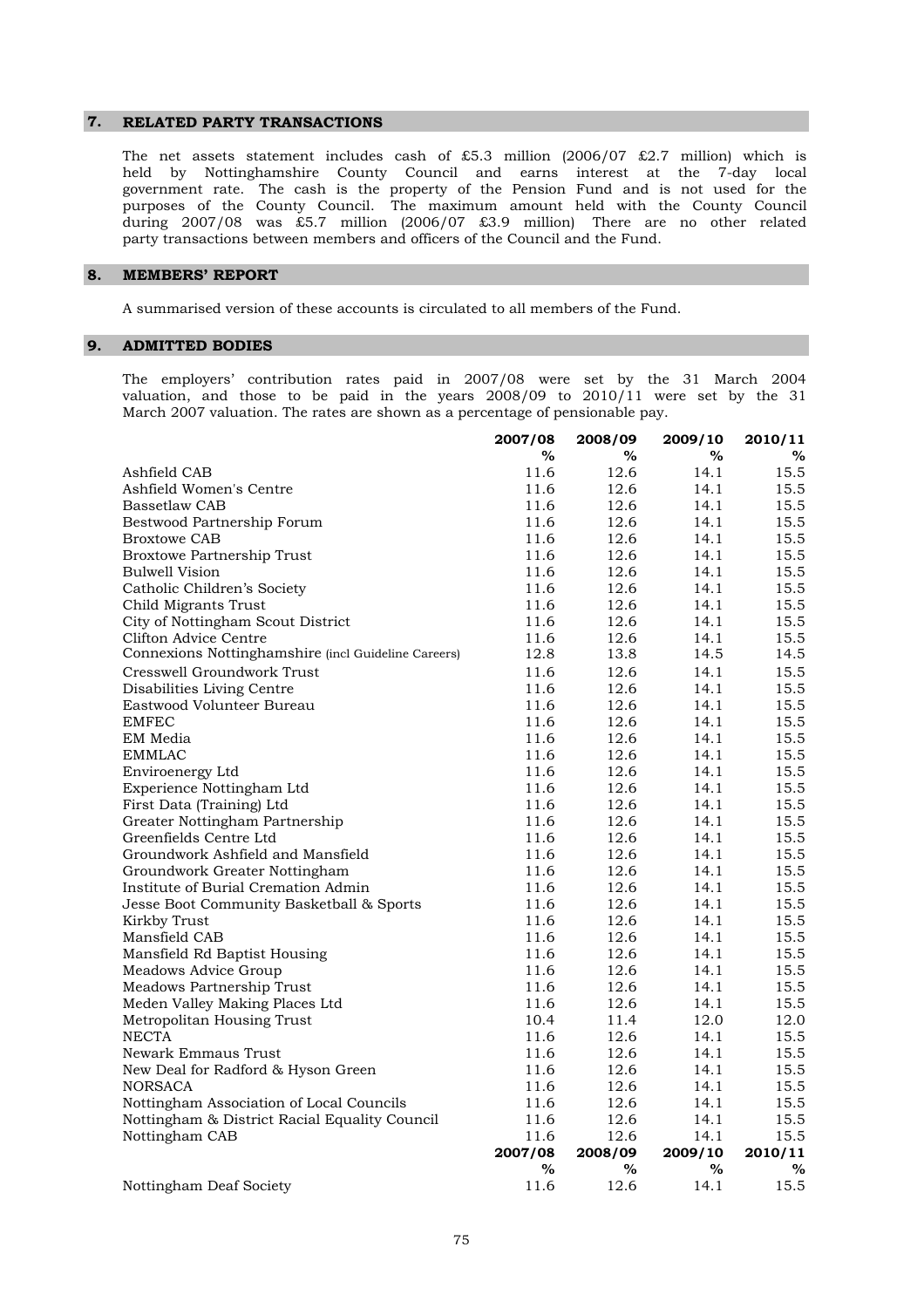| Nottingham Development Enterprise        | 11.6 | 12.6 | 14.1 | 15.5 |
|------------------------------------------|------|------|------|------|
| Nottingham Independent Venture           | 11.6 | 12.6 | 14.1 | 15.5 |
| Nottingham Ice Centre                    | 11.6 | 12.6 | 14.1 | 15.5 |
| Nottingham Regeneration                  | 11.6 | 12.6 | 14.1 | 15.5 |
| Nottinghamshire County Scout Association | 11.6 | 12.6 | 14.1 | 15.5 |
| Nottinghamshire Rural Community Council  | 11.6 | 12.6 | 14.1 | 15.5 |
| Ollerton and District CAB                | 11.6 | 12.6 | 14.1 | 15.5 |
| Regeneration East Midlands               | 11.6 | 12.6 | 14.1 | 15.5 |
| SLM Ltd                                  | 12.4 | 13.4 | 12.2 | 12.2 |
| Southwell Council for Family Care        | 11.6 | 12.6 | 14.1 | 15.5 |
| Southwell Leisure Centre                 | 11.6 | 12.6 | 14.1 | 15.5 |
| Technical Aid for Nottingham Communities | 11.6 | 12.6 | 14.1 | 15.5 |
| The Carers' Federation                   | 11.6 | 12.6 | 14.1 | 15.5 |
| The Partnership Council                  | 11.6 | 12.6 | 14.1 | 15.5 |
| The Pearson Centre for Young People      | 11.6 | 12.6 | 14.1 | 15.5 |
| The Renewal Trust                        | 11.6 | 12.6 | 14.1 | 15.5 |
| Trent University Students' Union         | 11.6 | 12.6 | 14.1 | 15.5 |
| UPP (Nottm)                              | 13.2 | 14.2 | 13.7 | 13.7 |
|                                          |      |      |      |      |

# **10. STATEMENT OF INVESTMENT PRINCIPLES**

copy is also avaliable on the pension fund website (www.nottspf.org.uk). The Pensions Committee has determined a Statement of Investment Principles for the Fund. A copy may be obtained by writing to the Corporate Director, Corporate Services, Nottinghamshire County Council, County Hall, West Bridgford, Nottingham, NG2 7QP. A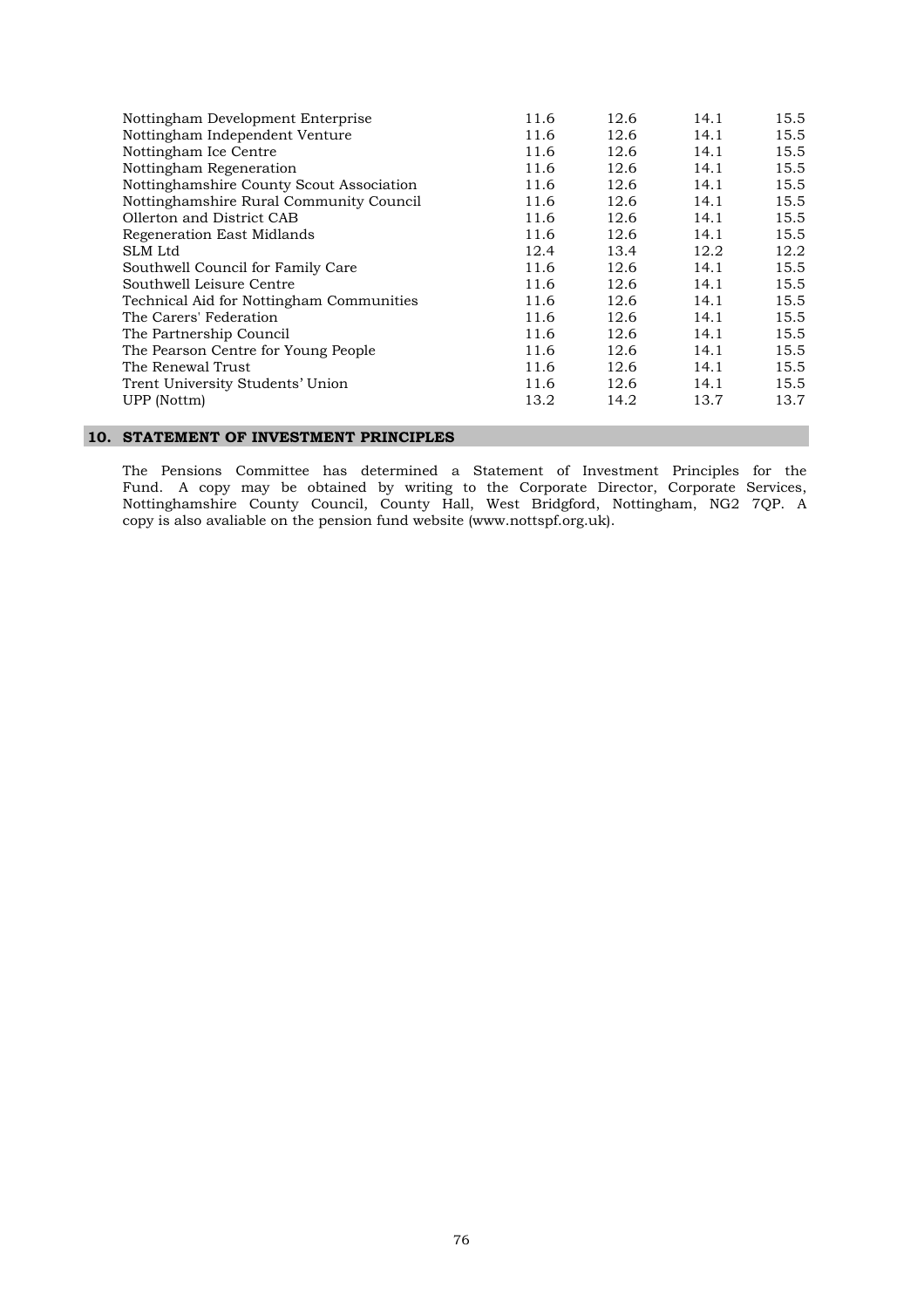# **Glossary of Terms**

| Accruals                                   | The concept that income and expenditure are<br>recognised as they are earned or incurred, not as<br>money happens to be received or paid.                                                                                                                                                                                                                            |
|--------------------------------------------|----------------------------------------------------------------------------------------------------------------------------------------------------------------------------------------------------------------------------------------------------------------------------------------------------------------------------------------------------------------------|
| Actuary                                    | An actuary is an expert on pension scheme assets and<br>liabilities. The Local Government Pension Scheme<br>actuary reassesses the rate of employer contributions<br>to the Pension fund every three years.                                                                                                                                                          |
| <b>Added Years</b>                         | Additional years of service awarded to increase<br>benefits of employees taking early retirement.                                                                                                                                                                                                                                                                    |
| Amortisation                               | The process of charging capital expenditure, usually<br>on intangible fixed assets, to the Income &<br>Expenditure Account over a suitable period of time.                                                                                                                                                                                                           |
| <b>Balance Sheet</b>                       | The accounting statement which sets out the<br>Council's total net assets and how they were financed.                                                                                                                                                                                                                                                                |
| <b>Budget</b>                              | The Council's statement of spending plans and<br>policies for a financial year, expressed in financial<br>terms.                                                                                                                                                                                                                                                     |
| <b>Capital Adjustment Account (CAA)</b>    | Contains the elements previously recorded in the<br>Provision for Credit Liabilities, together with amounts<br>to be set aside to repay debt and the amount of capital<br>expenditure financed by capital receipts and revenue.<br>It also contains the difference between the amounts<br>provided for depreciation and the amount for<br>Minimum Revenue Provision. |
| <b>Capital Receipts</b>                    | Income received from the sale of capital assets and<br>available, subject to rules laid down by Government,<br>to finance new capital expenditure or to repay debt.                                                                                                                                                                                                  |
| <b>Cash Flow Statement</b>                 | Summarises the inflows and outflows of cash arising<br>from transactions with third parties for capital and<br>revenue purposes.                                                                                                                                                                                                                                     |
| Creditors                                  | Persons or bodies owed monies by the Authority that<br>have not been paid by the end of the financial year.                                                                                                                                                                                                                                                          |
| <b>DEFRA</b>                               | Department for Environment, Food and Rural Affairs                                                                                                                                                                                                                                                                                                                   |
| <b>DCSF</b>                                | Department for Children, Schools and Families                                                                                                                                                                                                                                                                                                                        |
| <b>DCLG</b>                                | Department for Communities and Local Government                                                                                                                                                                                                                                                                                                                      |
| <b>Debtors</b>                             | Persons or bodies owing sums to the Authority that<br>have not been paid by the end of the financial year.                                                                                                                                                                                                                                                           |
| <b>Direct Labour/Service Organisations</b> | Workforces employed directly by local authorities to<br>carry out works of repair, maintenance, construction<br>etc. of buildings, grounds and roads and to provide<br>catering and cleaning services and repairs and<br>maintenance of vehicles.                                                                                                                    |
| <b>Earmarked Reserves</b>                  | Reserves set aside for a specific purpose.                                                                                                                                                                                                                                                                                                                           |
| <b>Financial Instruments</b>               | A financial instrument is any contract that gives rise<br>to a financial asset of one entity and a financial<br>liability of another. For instance financial assets could<br>be bank deposits, loans receivable, shares etc, whilst<br>financial liabilities could be borrowings, debtors,<br>financial guarantees etc.                                              |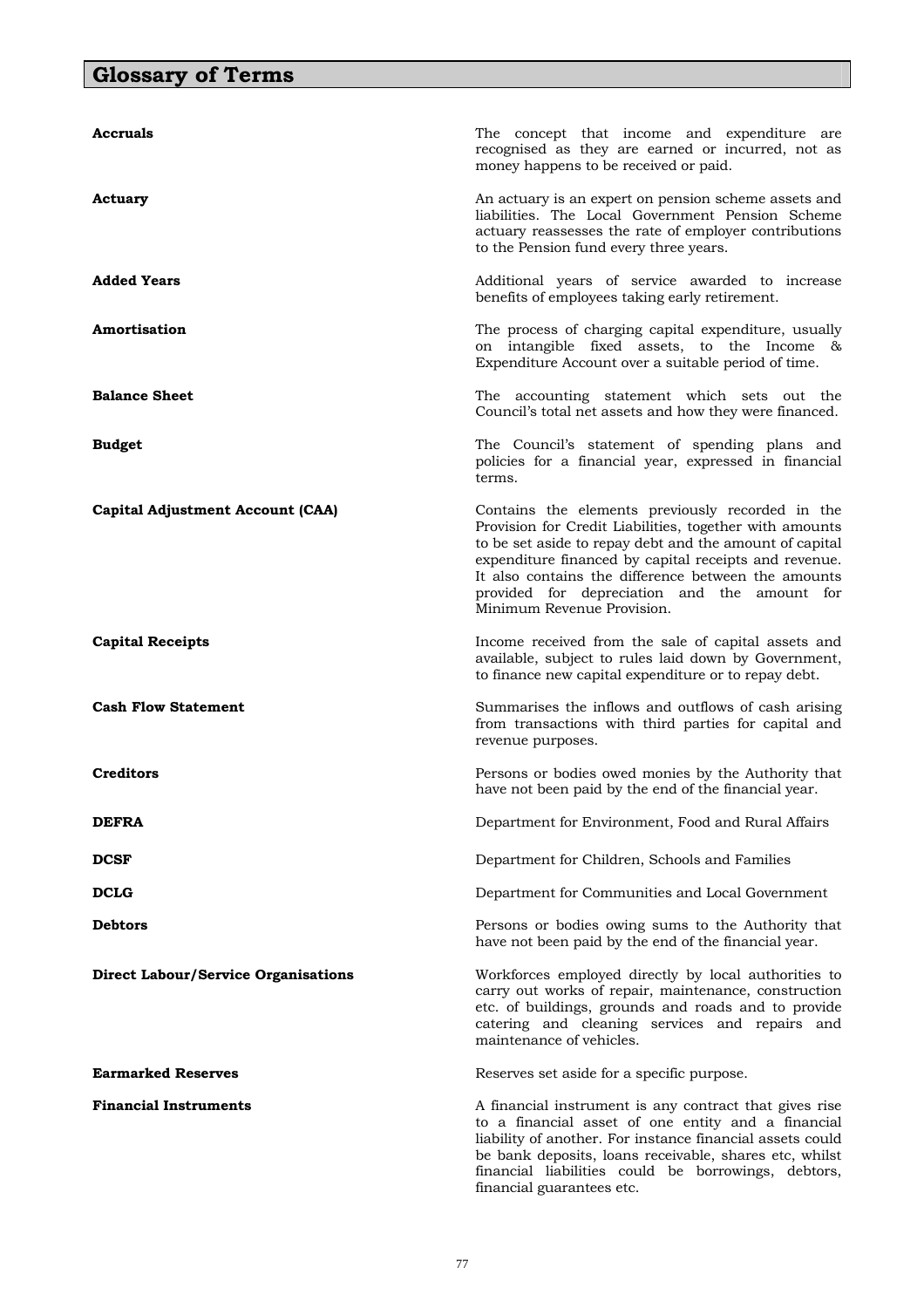| <b>Fixed Assets</b>                                                                | Tangible assets that yield benefits to the Authority<br>and the services it provides for a period of more than<br>one year.                                                                                                                                                                                         |
|------------------------------------------------------------------------------------|---------------------------------------------------------------------------------------------------------------------------------------------------------------------------------------------------------------------------------------------------------------------------------------------------------------------|
| <b>General Fund</b>                                                                | This balance is a general revenue reserve, part of this<br>fund is earmarked to provide a number of Reserves.                                                                                                                                                                                                       |
| <b>Government Grants Deferred Account</b>                                          | The amount of money given to the Council to spend<br>on depreciable assets that have a lasting value, for<br>example vehicles. This amount is reduced each year<br>as the value of the asset reduces due to wear and tear.                                                                                          |
| <b>Income and Expenditure Account</b>                                              | The account which sets out the Council's Income and<br>Expenditure for the year.                                                                                                                                                                                                                                    |
| <b>Infrastructure Assets</b>                                                       | Fixed assets such as roads and bridges.                                                                                                                                                                                                                                                                             |
| Landfill Allowance Trading Scheme (LATS)                                           | The scheme allocates tradable landfill allowances to<br>each waste disposal authority in England and<br>authorities can buy, sell or carry forward landfill<br>allowances depending on usage requirements.                                                                                                          |
| Leasing                                                                            | A method of financing capital expenditure where a<br>rental charge for an asset is paid for a specific period.<br>There are two forms of lease, 'finance leases' which<br>transfer substantially all the risks and rewards of<br>ownership to the lessee and other leases which are<br>known as 'operating leases'. |
| Local Authority<br><b>Business</b><br>Growth<br>Incentive<br><b>Scheme (LABGI)</b> | The Local Authority Business Growth Incentive<br>Scheme provides an incentive for local authorities to<br>promote economic growth in the area by allowing<br>them to retain a proportion of any increase in<br>business rates revenues.                                                                             |
| <b>Minimum Revenue Provision (MRP)</b>                                             | The minimum amount which must be charged to<br>revenue in the year for the repayment of debt (credit<br>liabilities and credit arrangements). An authority may<br>voluntarily set aside amounts in excess of the<br>minimum required.                                                                               |
| <b>Non-Operational Assets</b>                                                      | Fixed assets held which are not used in the provision<br>of services.                                                                                                                                                                                                                                               |
| <b>Operational Assets</b>                                                          | Fixed assets held and occupied, used or consumed by<br>the Authority in the direct delivery of those services for<br>which it has either a statutory or discretionary<br>responsibility.                                                                                                                            |
| <b>Precept Income</b>                                                              | County Councils obtain part of their income from<br>precepts levied on the district councils in their area.<br>Precepts, based on the 'council tax bases' of the<br>district councils, are levied on each district's<br>'collection fund'.                                                                          |
| <b>Public Service Agreement</b>                                                    | This is a Government incentive whereby demanding<br>performance targets are set to deliver improvements<br>for local people through partnerships with District<br>Councils and other organisations.                                                                                                                 |
| <b>PWLB</b>                                                                        | Public Works Loans Board                                                                                                                                                                                                                                                                                            |
| <b>Provisions</b>                                                                  | Sums of money set aside to meet specific expenses<br>which are likely or certain to be incurred, but where<br>the amounts cannot be accurately determined or<br>dates on which they will arise. The sums set aside are<br>charged to the appropriate service revenue accounts.                                      |
| Reserves                                                                           | Sums of money set aside to cover future eventualities.<br>The sums set aside are charged to the General Fund<br>and not to service revenue accounts.                                                                                                                                                                |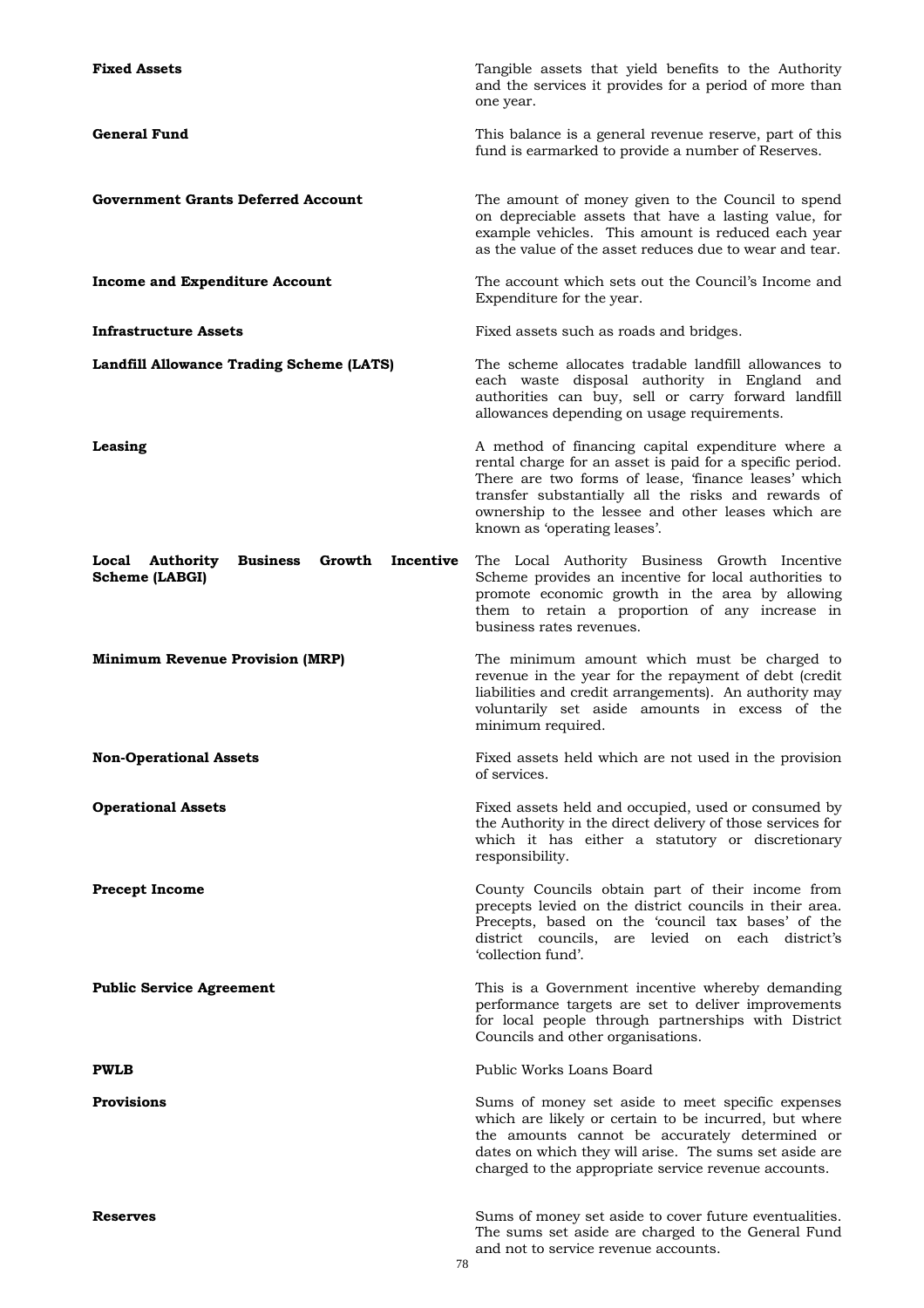**Revaluation Reserve Represents** the difference between the revalued amount of fixed assets as shown in the accounts and actual costs.

**Trust Funds Funds Funds Funds** established where the Authority acts as trustee. These amounts do not form part of the County Council's resources.